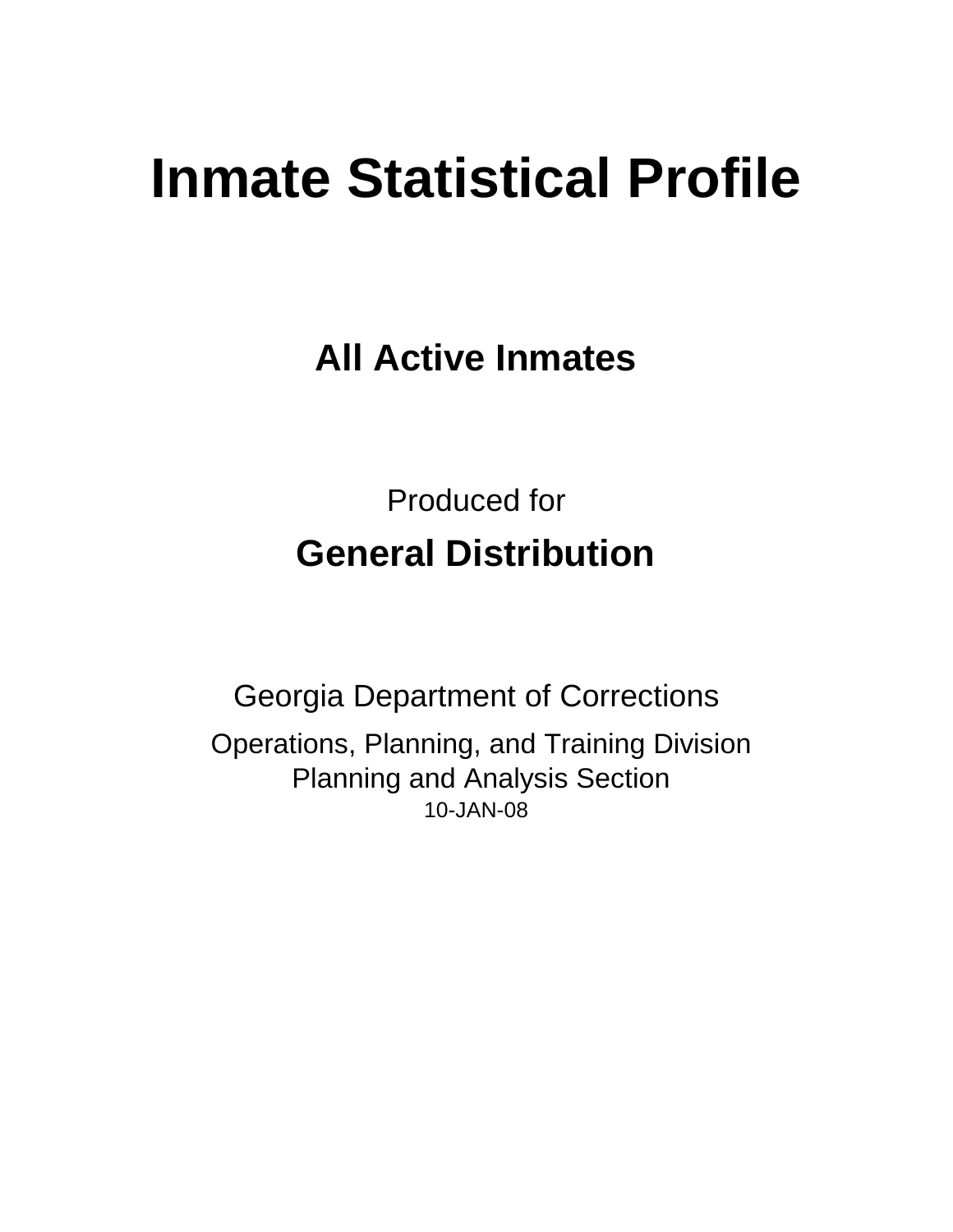**Contents** 

**All Active Inmates**

Produced for **General Distribution**

# Table of Contents

| <b>Demographic information</b>                                       |  |
|----------------------------------------------------------------------|--|
| 5 Current age, broken out in ten year age groups                     |  |
| 6 Race group                                                         |  |
| 7 Hispanic Origin                                                    |  |
| 8 Marital status, self-reported at entry to prison                   |  |
| 9 Number of children, self-reported at entry to prison               |  |
| 10 Religious affiliation, self-reported at entry to prison           |  |
| 11 Home county - self-reported at entry to prison                    |  |
| 16 Environment to age 16, self-reported at entry to prison           |  |
| 17 Guardian status to age 16, self-reported at entry to prison       |  |
| 18 Employment status before prison, self-reported at entry to prison |  |
| 19 Age at admission                                                  |  |
| 21 Age at release                                                    |  |
| 22 Height, measured at entry to prison                               |  |
| 24 Weight, measured at entry to prison                               |  |
| 26 Military service                                                  |  |
| <b>Correctional information</b>                                      |  |
| 27 Type of admission to prison                                       |  |
| 28 Current / last security status                                    |  |
| 29 Current / last institution type                                   |  |
| 30 Institution type - transitional centers                           |  |
| Institution type - mental hospitals<br>31                            |  |
| 32 Institution type - county prisons                                 |  |
| 33 Institution type - state prisons                                  |  |
| 35 Institution type - private prisons                                |  |
| 36 Institution type - prison annexes                                 |  |
| Institution type - pre-release centers<br>37                         |  |
| 38 Institution type - inmate boot camp                               |  |
| 39 Number of disciplinary reports                                    |  |
| 40 Number of transfers                                               |  |
| 41 Number of escapes                                                 |  |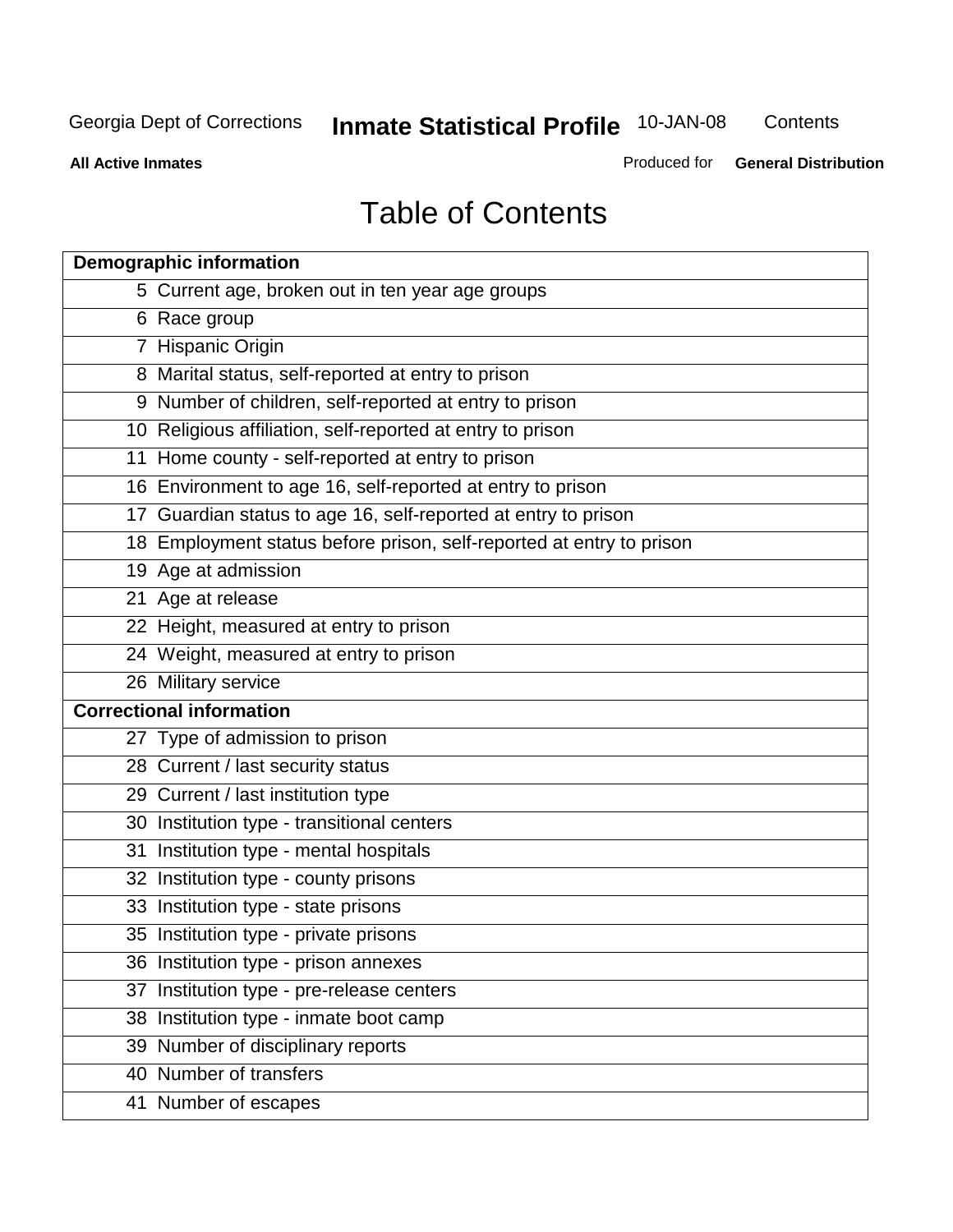**Contents** 

**All Active Inmates**

Produced for **General Distribution**

# Table of Contents

| <b>Correctional information</b>                                  |
|------------------------------------------------------------------|
| 42 Probable future release type                                  |
| 43 Actual release type                                           |
| 44 Time served in current (or last) institution                  |
| Educational, psychological and physical information              |
| 45 Highest grade level attained                                  |
| 46 Culture fair IQ scores                                        |
| 47 Wide Range Achievement Test (WRAT) reading score              |
| 48 Wide Range Achievement Test (WRAT) math score                 |
| 49 Wide Range Achievement Test (WRAT) spelling score             |
| 50 Scope of substance abuse - summary                            |
| 51 Scope of substance abuse - detail                             |
| 52 Current / last mental health treatment level                  |
| 53 PULHESDWIT medical scale - 'P' overall condition ('P'hysical) |
| 54 PULHESDWIT medical scale - 'U' upper body                     |
| 55 PULHESDWIT medical scale - 'L' lower body                     |
| 56 PULHESDWIT medical scale - 'H' hearing                        |
| 57 PULHESDWIT medical scale - 'E' vision                         |
| 58 PULHESDWIT medical scale -'S' psychiatric                     |
| 59 PULHESDWIT medical scale - 'D' dental                         |
| 60 PULHESDWIT medical scale - 'W' work ability                   |
| 61 PULHESDWIT medical scale - 'I' impairment                     |
| 62 PULHESDWIT medical scale - 'T' transportability               |
| 63 Criminality in family, self-reported                          |
| 64 Alcoholism in family, self-reported                           |
| 65 Drug abuse in family, self-reported                           |
| 66 Subjected to frequent beatings, self-reported                 |
| 67 Father absent during inmate's childhood                       |
| 68 Mother absent during inmate's childhood                       |
| <b>Crimes and criminal history information</b>                   |
| 69 Number of prior Georgia incarcerations                        |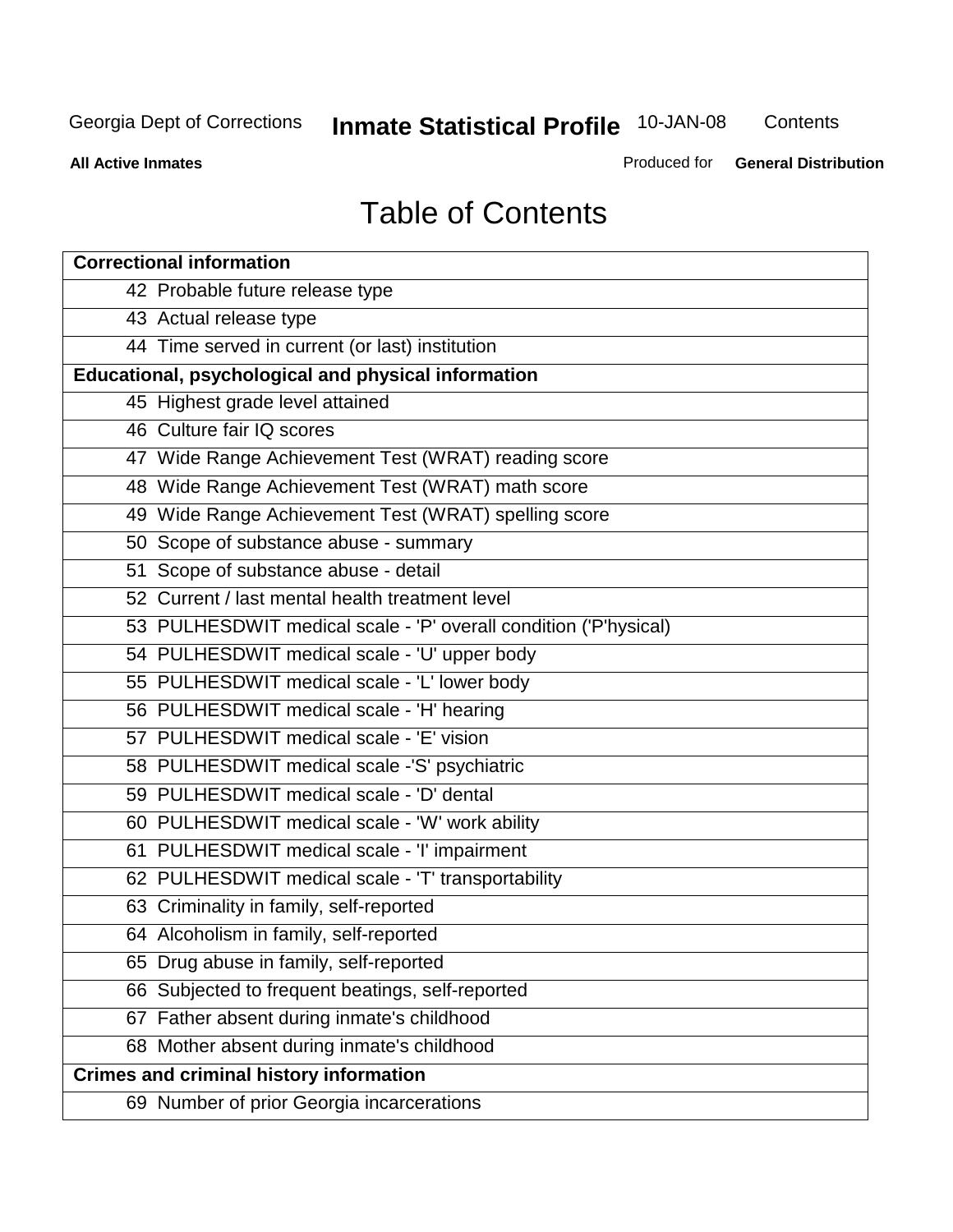**Contents** 

**All Active Inmates**

Produced for **General Distribution**

# Table of Contents

| <b>Crimes and criminal history information</b>                 |
|----------------------------------------------------------------|
| 70 Prison sentence in years                                    |
| 71 Primary offense, broken out into felonies vs misdemeanors   |
| 72 Primary offense, broken out into six broad crime categories |
| 73 Primary offense, detailed offense code                      |
| 81 County of conviction of primary offense                     |
| 86 Circuit of conviction of primary offense                    |
| 88 Years served (jail + prison) in this incarceration          |
| <b>Medical information</b>                                     |
| 89 Results of most recent HIV test                             |
| 90 Results of most recent tuberculosis test                    |
| 91 Results of most recent syphilis test                        |
| 92 Results of most recent Hepatitis-C test                     |
| 93 Results of most recent pregnancy test                       |
| 94 Results of most recent diabetes test                        |
| 95 Results of most recent hypertension test                    |
| 96 Results of most recent asthma test                          |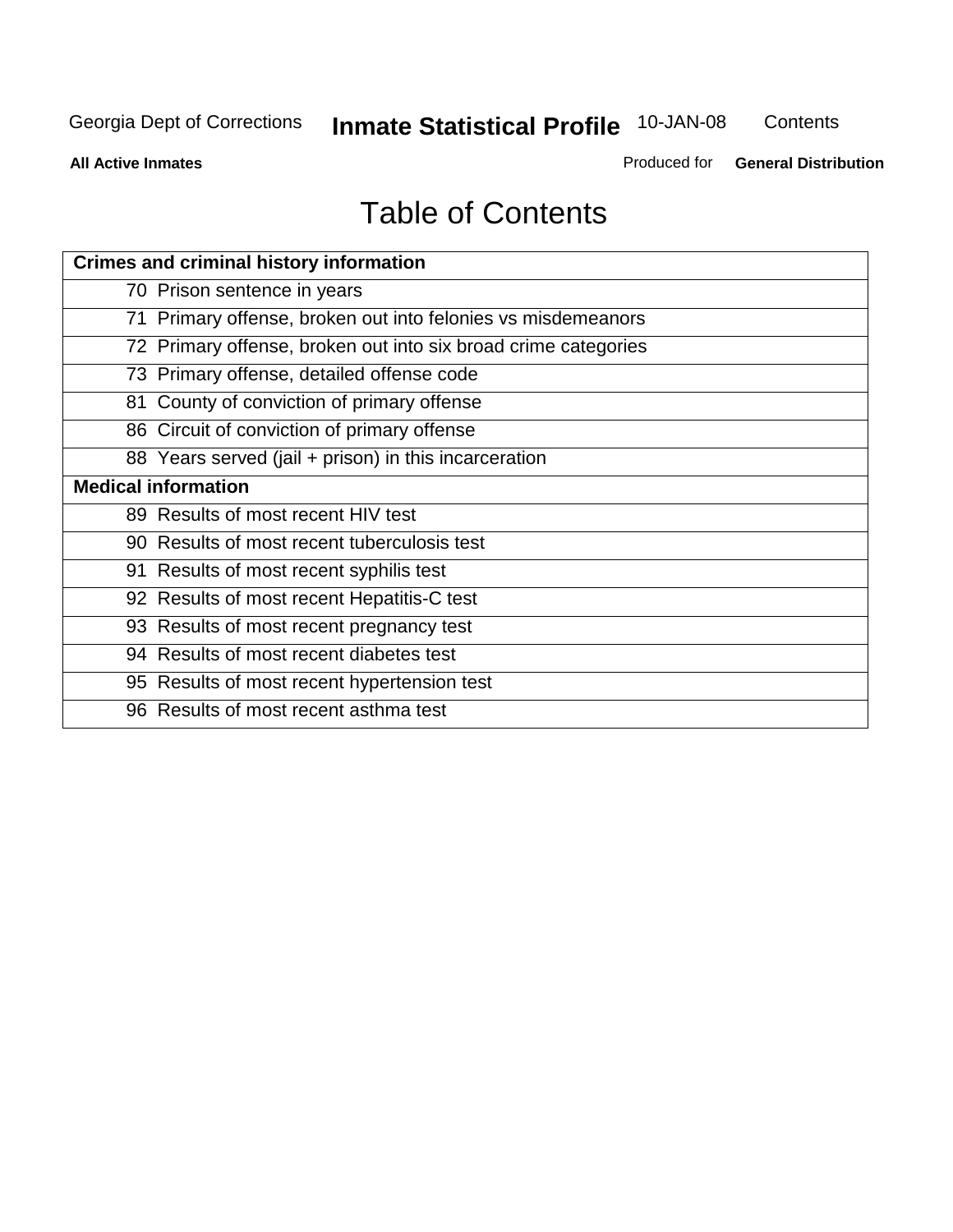#### **All Active Inmates**

#### Produced for **General Distribution**

#### Current age, broken out in ten-year age groups

|                       |              | <b>Male</b> |        |              | <b>Female</b> |       |              | <b>Total</b>  |
|-----------------------|--------------|-------------|--------|--------------|---------------|-------|--------------|---------------|
| <b>Current Age</b>    | <b>Count</b> | Col %       | Row %  | <b>Count</b> | Col %         | Row % | <b>Total</b> | Col %         |
| <b>Teens</b>          | 3,077        | 6.07%       | 95.65% | 140          | 3.95%         | 4.35% | 3,217        | 5.93%         |
| <b>Twenties</b>       | 16,008       | $31.57\%$   | 94.05% | 1,012        | 28.55%        | 5.95% | 17,020       | 31.37%        |
| <b>Thirties</b>       | 14,484       | 28.56%      | 92.55% | 1,166        | 32.89%        | 7.45% |              | 15,650 28.84% |
| <b>Forties</b>        | 11,656       | 22.99%      | 92.48% | 948          | 26.74%        | 7.52% | 12,604       | 23.23%        |
| <b>Fifties</b>        | 4,363        | $8.60\%$    | 94.77% | 241          | 6.80%         | 5.23% | 4,604        | 8.49%         |
| <b>Sixties</b>        | 960          | 1.89%       | 96.77% | 32           | 0.90%         | 3.23% | 992          | 1.83%         |
| Seventy +             | 163          | 0.32%       | 96.45% | 6            | 0.17%         | 3.55% | 169          | 0.31%         |
| <b>Total Reported</b> | 50,711       | 100%        | 93.47% | 3,545        | 100%          | 6.53% | 54,256       | 100%          |

| <b>Not Renor</b><br><b>Construction Construction</b><br>rted |       |       |        |
|--------------------------------------------------------------|-------|-------|--------|
| <b>Fotal</b>                                                 | 50,71 | 3,545 | 54,256 |

| <b>Mean</b><br>(average) | 36.08    | 36.41 | 36.10     |
|--------------------------|----------|-------|-----------|
| Median (middle)          | 25<br>vu | 36    | 35        |
| Mode<br>(most frequent)  |          |       | ^7<br>. . |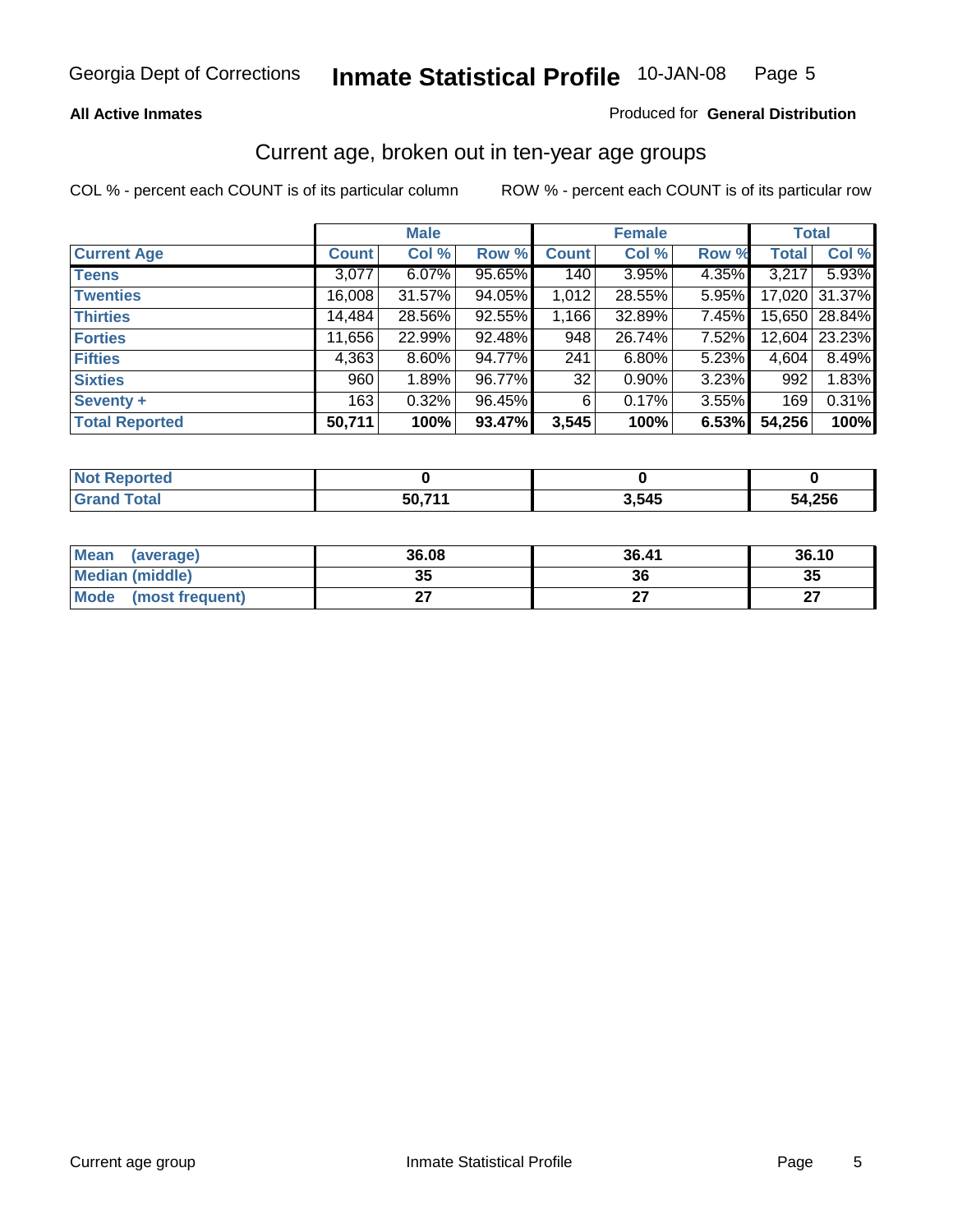#### **All Active Inmates**

#### Produced for **General Distribution**

### Race group

|                       |              | <b>Male</b> |             |       | <b>Female</b> |          |              | <b>Total</b> |
|-----------------------|--------------|-------------|-------------|-------|---------------|----------|--------------|--------------|
| <b>Race Group</b>     | <b>Count</b> | Col %       | Row % Count |       | Col %         | Row %    | <b>Total</b> | Col %        |
| <b>White</b>          | 18,824       | 37.29%      | $90.68\%$   | 1,935 | 54.80%        | 9.32%    | 20,759       | 38.43%       |
| <b>Black</b>          | 31,552       | 62.50%      | 95.21%      | .589  | 45.00%        | 4.79%    | 33,141       | 61.36%       |
| <b>Indian</b><br>3    | 58           | $.11\%$     | 93.55%      | 4     | $.11\%$       | $6.45\%$ | 62           | .11%         |
| <b>Asian</b>          | 50           | $.10\%$     | 94.34%      | 3     | .08%          | $5.66\%$ | 53           | .10%         |
| <b>Total Reported</b> | 50,484       | 100%        | 93.46%      | 3,531 | 100%          | 6.54%    | 54,015       | 100%         |

| 007            | 14           | 241 |
|----------------|--------------|-----|
| LL I           |              |     |
| EN 744<br>- 11 | 3 545<br>- - |     |

|  | $Mc$ | Black | White<br>$ -$ | 21904<br>DIACK |
|--|------|-------|---------------|----------------|
|--|------|-------|---------------|----------------|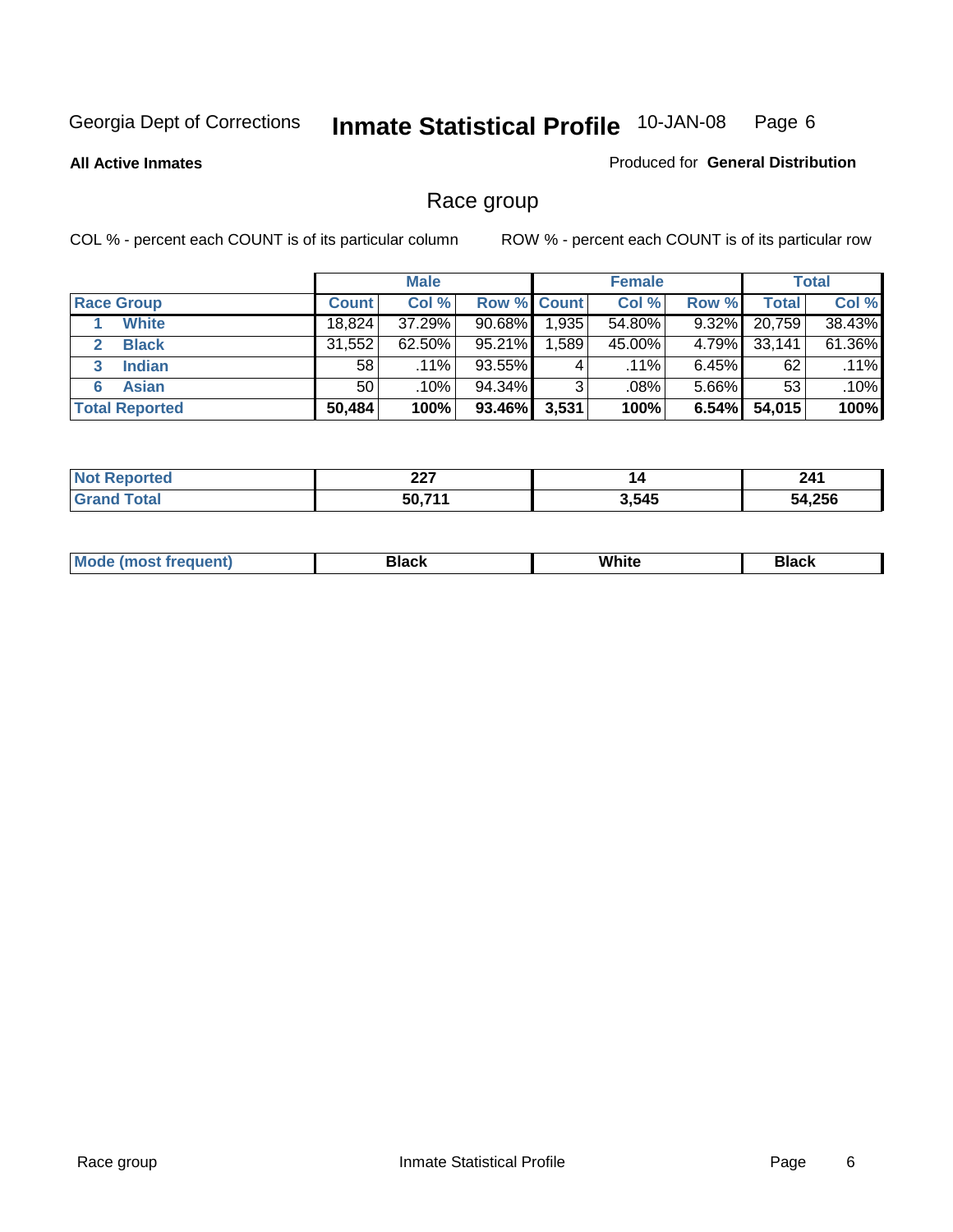**All Active Inmates**

Produced for **General Distribution**

#### Hispanic Origin

COL % - percent each COUNT is of its particular column ROW % - percent each COUNT is of its particular row

|                        |              | <b>Male</b> |                    |     | <b>Female</b> |          |                 | <b>Total</b> |
|------------------------|--------------|-------------|--------------------|-----|---------------|----------|-----------------|--------------|
| <b>Hispanic Origin</b> | <b>Count</b> | Col %       | <b>Row % Count</b> |     | Col %         | Row %    | Total           | Col %        |
| <b>Non Hispanic</b>    | 48,339       | $95.32\%$   | $93.35\%$ 3,445    |     | $97.18\%$     |          | $6.65\%$ 51,784 | 95.44%       |
| <b>Hispanic</b>        | 2,372        | 4.68%       | 95.95%             | 100 | 2.82%         | $4.05\%$ | 2.472           | 4.56%        |
| <b>Total Reported</b>  | 50,711       | 100%        | $93.47\%$ 3,545    |     | 100%          | $6.53\%$ | 54,256          | 100%         |

**An inmate is counted as Hispanic if** 

**(a) he self-reported as Hispanic during the diagnostic process, or** 

**(b) his primary language is Spanish, or** 

**(c) he claimed birth or citizenship in Spain or a Latin American country, or** 

**(d) he had a common Spanish surname such as Lopez or Garcia**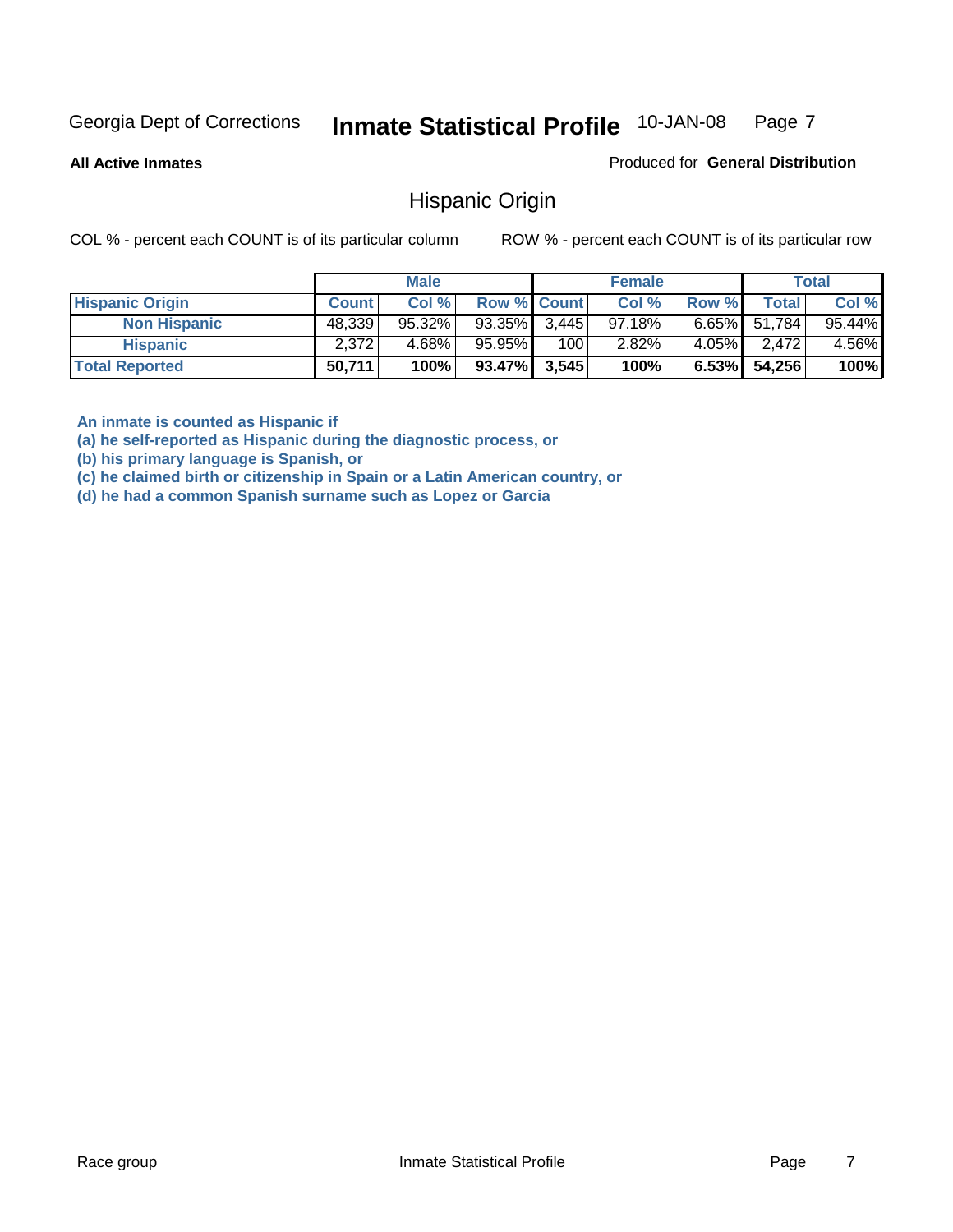**All Active Inmates**

#### Produced for **General Distribution**

### Marital status, self-reported at entry to prison

|                                    | <b>Male</b>  |           |        | <b>Female</b> |        |        | <b>Total</b> |        |
|------------------------------------|--------------|-----------|--------|---------------|--------|--------|--------------|--------|
| <b>Marital Status</b>              | <b>Count</b> | Col %     | Row %  | <b>Count</b>  | Col %  | Row %  | <b>Total</b> | Col %  |
| <b>Single</b>                      | 30,139       | $61.33\%$ | 94.60% | 1,722         | 49.68% | 5.40%  | 31,861       | 60.56% |
| <b>Married</b><br>$\mathbf{2}^-$   | 6,173        | 12.56%    | 92.09% | 530           | 15.29% | 7.91%  | 6,703        | 12.74% |
| <b>Separated</b><br>3 <sup>1</sup> | 2,641        | $5.37\%$  | 86.51% | 412           | 11.89% | 13.49% | 3,053        | 5.80%  |
| <b>Divorced</b><br>4               | 6,172        | 12.56%    | 91.93% | 542           | 15.64% | 8.07%  | 6,714        | 12.76% |
| <b>Widowed</b><br>5                | 584          | 1.19%     | 80.66% | 140           | 4.04%  | 19.34% | 724          | 1.38%  |
| <b>Common Law</b><br>6.            | 3,436        | 6.99%     | 96.63% | 120           | 3.46%  | 3.37%  | 3,556        | 6.76%  |
| <b>Total Reported</b>              | 49,145       | 100%      | 93.41% | 3,466         | 100%   | 6.59%  | 52,611       | 100%   |

| NO          | .566   | 70<br>। ଏ | .645         |
|-------------|--------|-----------|--------------|
| $5 - 6 - 1$ | 50.71' | 3,545     | 4,256<br>54. |

|  | Moc<br>: (most frequent) | ли |  | <b>Rinale</b> |
|--|--------------------------|----|--|---------------|
|--|--------------------------|----|--|---------------|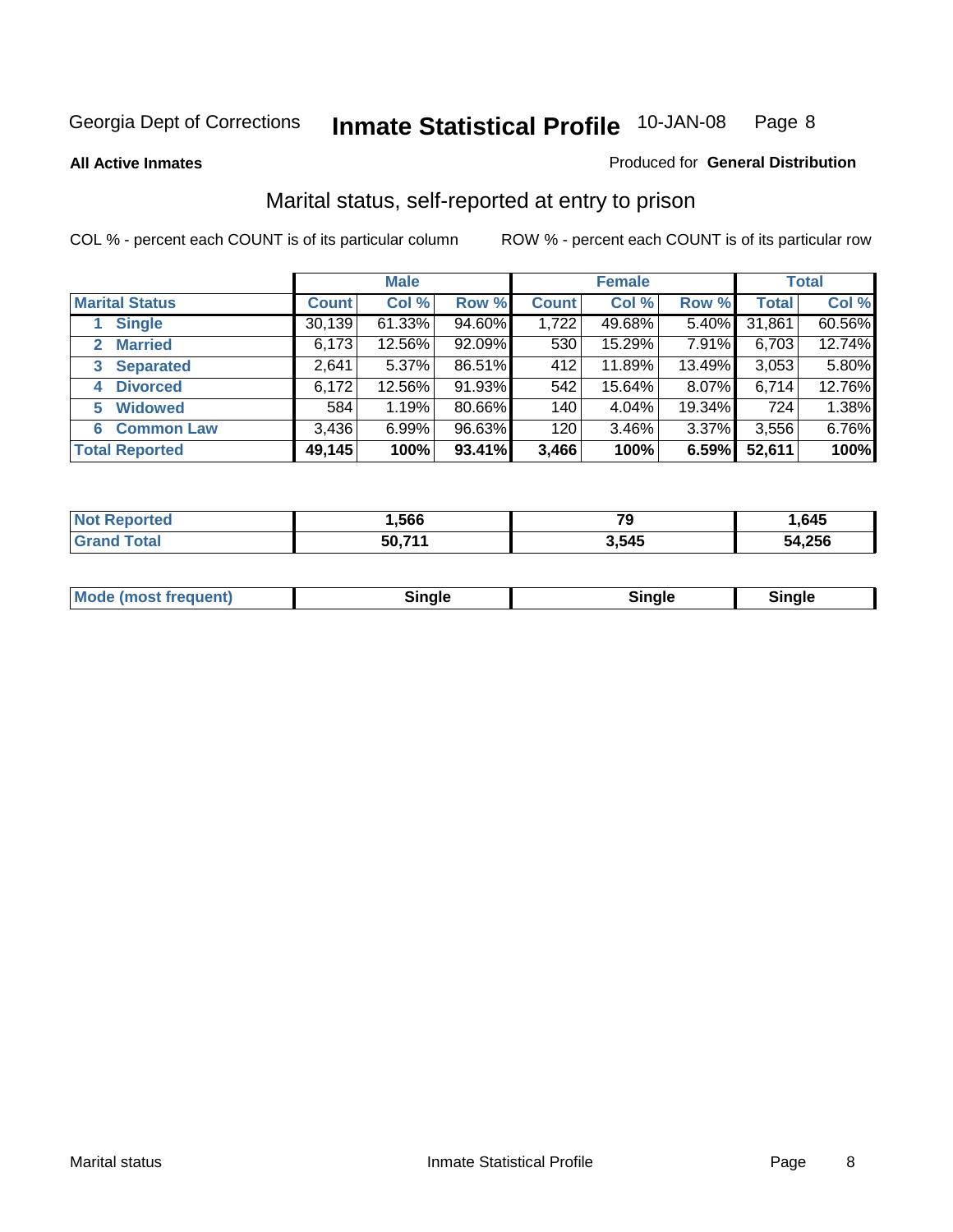#### **All Active Inmates**

#### Produced for **General Distribution**

### Number of children, self reported at entry to prison

|                           |              | <b>Male</b> |        |              | <b>Female</b> |        | <b>Total</b> |        |
|---------------------------|--------------|-------------|--------|--------------|---------------|--------|--------------|--------|
| <b>Number of Children</b> | <b>Count</b> | Col %       | Row %  | <b>Count</b> | Col %         | Row %  | <b>Total</b> | Col %  |
| $\bf{0}$                  | 20,434       | 40.78%      | 96.26% | 793          | 22.43%        | 3.74%  | 21,227       | 39.58% |
|                           | 11,220       | 22.39%      | 94.44% | 660          | 18.67%        | 5.56%  | 11,880       | 22.15% |
| $\overline{2}$            | 8,569        | 17.10%      | 90.71% | 878          | 24.84%        | 9.29%  | 9,447        | 17.61% |
| 3                         | 5,000        | 9.98%       | 88.26% | 665          | 18.81%        | 11.74% | 5,665        | 10.56% |
| 4                         | 2,550        | 5.09%       | 89.85% | 288          | 8.15%         | 10.15% | 2,838        | 5.29%  |
| 5                         | 1,261        | 2.52%       | 90.26% | 136          | 3.85%         | 9.74%  | 1,397        | 2.60%  |
| $6\phantom{a}$            | 566          | 1.13%       | 89.13% | 69           | 1.95%         | 10.87% | 635          | 1.18%  |
| 7                         | 261          | 0.52%       | 90.00% | 29           | 0.82%         | 10.00% | 290          | 0.54%  |
| 8                         | 117          | 0.23%       | 94.35% | 7            | 0.20%         | 5.65%  | 124          | 0.23%  |
| 9                         | 49           | 0.10%       | 94.23% | 3            | 0.08%         | 5.77%  | 52           | 0.10%  |
| 10                        | 25           | 0.05%       | 80.65% | 6            | 0.17%         | 19.35% | 31           | 0.06%  |
| Over 10                   | 50           | 0.10%       | 98.04% |              | 0.03%         | 1.96%  | 51           | 0.10%  |
| <b>Total Reported</b>     | 50,102       | 100%        | 93.41% | 3,535        | 100%          | 6.59%  | 53,637       | 100%   |

| . | 607                | $\sim$ | C47<br>, , , |
|---|--------------------|--------|--------------|
|   | こへ つへへ<br>-<br>้บะ | .545   | 4,254<br>״   |

| <b>Mean</b><br>(average) | .35 | 1.98 | .39 |
|--------------------------|-----|------|-----|
| <b>Median (middle)</b>   |     |      |     |
| Mode<br>(most frequent)  |     |      |     |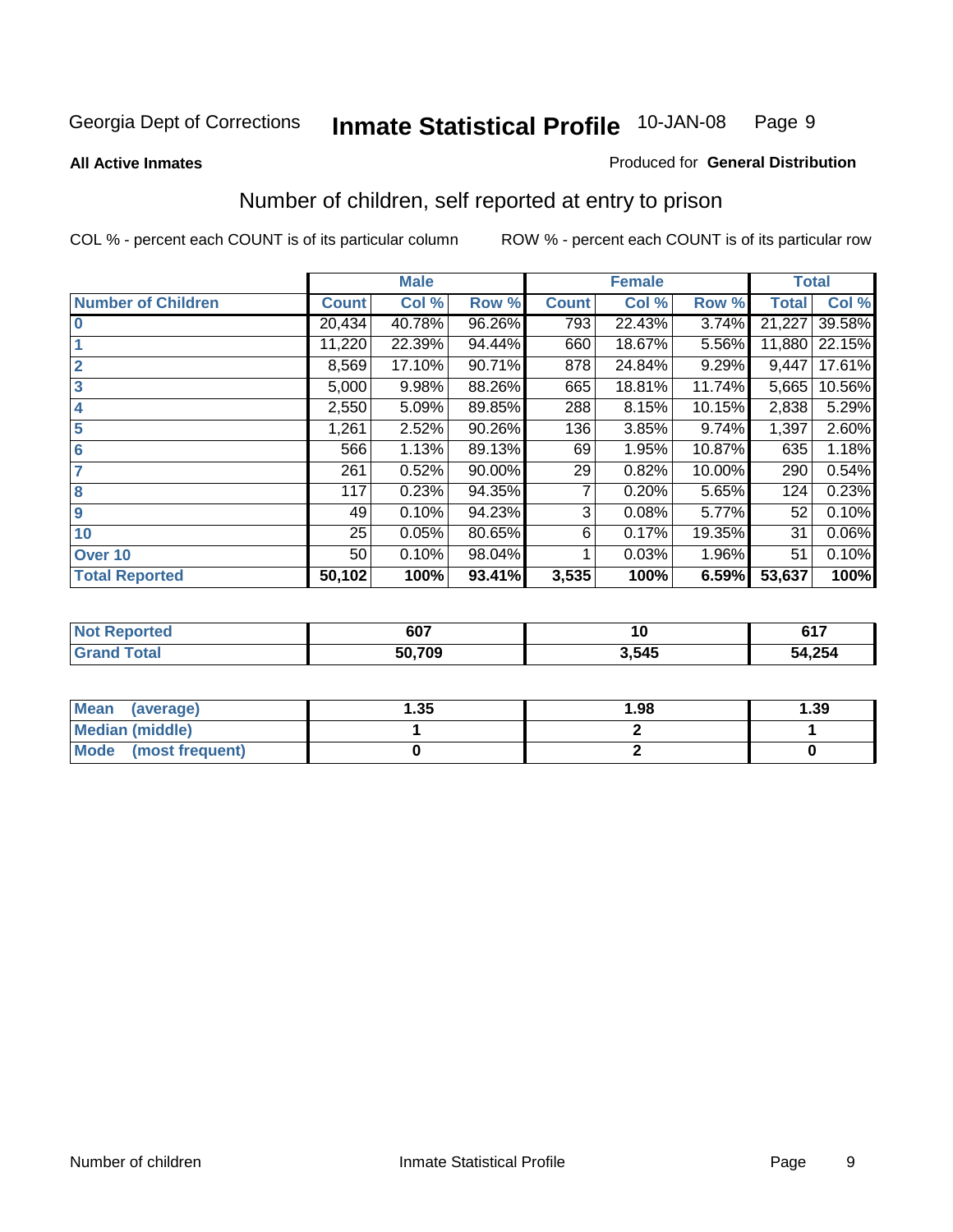**All Active Inmates**

#### Produced for **General Distribution**

### Religious affiliation, self-reported at entry to prison

|                  |                              |              | <b>Male</b> |         | <b>Female</b>    |        |        | <b>Total</b> |        |
|------------------|------------------------------|--------------|-------------|---------|------------------|--------|--------|--------------|--------|
|                  | <b>Religious Affiliation</b> | <b>Count</b> | Col %       | Row %   | <b>Count</b>     | Col %  | Row %  | <b>Total</b> | Col %  |
| 1                | <b>Islam</b>                 | 1,458        | 3.35%       | 98.85%  | $\overline{17}$  | .50%   | 1.15%  | 1,475        | 3.15%  |
| $\overline{2}$   | <b>Catholic</b>              | 2,228        | 5.12%       | 92.87%  | 171              | 5.03%  | 7.13%  | 2,399        | 5.12%  |
| 3                | <b>Baptist</b>               | 20,659       | 47.49%      | 91.54%  | 1,909            | 56.16% | 8.46%  | 22,568       | 48.12% |
| 4                | <b>Methodist</b>             | 935          | 2.15%       | 88.96%  | 116              | 3.41%  | 11.04% | 1,051        | 2.24%  |
| 5                | <b>EpiscopIn</b>             | 63           | .14%        | 90.00%  |                  | .21%   | 10.00% | 70           | .15%   |
| 6                | <b>Presbytrn</b>             | 122          | .28%        | 95.31%  | 6                | .18%   | 4.69%  | 128          | .27%   |
| 7                | <b>Chc Of God</b>            | 525          | 1.21%       | 90.52%  | 55               | 1.62%  | 9.48%  | 580          | 1.24%  |
| 8                | <b>Holiness</b>              | 1,600        | 3.68%       | 83.95%  | $\overline{306}$ | 9.00%  | 16.05% | 1,906        | 4.06%  |
| $\boldsymbol{9}$ | <b>Jewish</b>                | 52           | .12%        | 98.11%  |                  | .03%   | 1.89%  | 53           | .11%   |
| 10               | <b>Anglican</b>              | 8            | .02%        | 88.89%  |                  | .03%   | 11.11% | 9            | .02%   |
| 11               | <b>Grk Orthdx</b>            | 9            | .02%        | 81.82%  | $\overline{2}$   | .06%   | 18.18% | 11           | .02%   |
| 12               | <b>Hindu</b>                 | 6            | .01%        | 100.00% |                  |        |        | 6            | .01%   |
| 13               | <b>Buddhist</b>              | 46           | .11%        | 95.83%  | $\overline{2}$   | .06%   | 4.17%  | 48           | .10%   |
| 14               | <b>Taoist</b>                | 6            | .01%        | 100.00% |                  |        |        | 6            | .01%   |
| 15               | <b>Shintoist</b>             | 3            | .01%        | 100.00% |                  |        |        | 3            | .01%   |
| 16               | <b>Seven D Ad</b>            | 151          | .35%        | 97.42%  | 4                | .12%   | 2.58%  | 155          | .33%   |
| 17               | <b>Jehovah Wt</b>            | 435          | 1.00%       | 92.75%  | 34               | 1.00%  | 7.25%  | 469          | 1.00%  |
| 18               | <b>Latr Day S</b>            | 52           | .12%        | 94.55%  | 3                | .09%   | 5.45%  | 55           | .12%   |
| 20               | <b>Other Prot</b>            | 6,744        | 15.50%      | 91.53%  | 624              | 18.36% | 8.47%  | 7,368        | 15.71% |
| 96               | <b>None</b>                  | 8,396        | 19.30%      | 98.35%  | 141              | 4.15%  | 1.65%  | 8,537        | 18.20% |
|                  | <b>Total Reported</b>        | 43,498       | 100%        | 92.75%  | 3,399            | 100%   | 7.25%  | 46,897       | 100%   |

| 7.040<br>ں ، ے, | 146<br>$\sim$ | $^{\prime}$ .359 |
|-----------------|---------------|------------------|
| - - -<br>50     | 3.545         | .256             |

| Mode (most frequent)<br>Baptist<br>Baptist<br><b>Baptist</b> |
|--------------------------------------------------------------|
|--------------------------------------------------------------|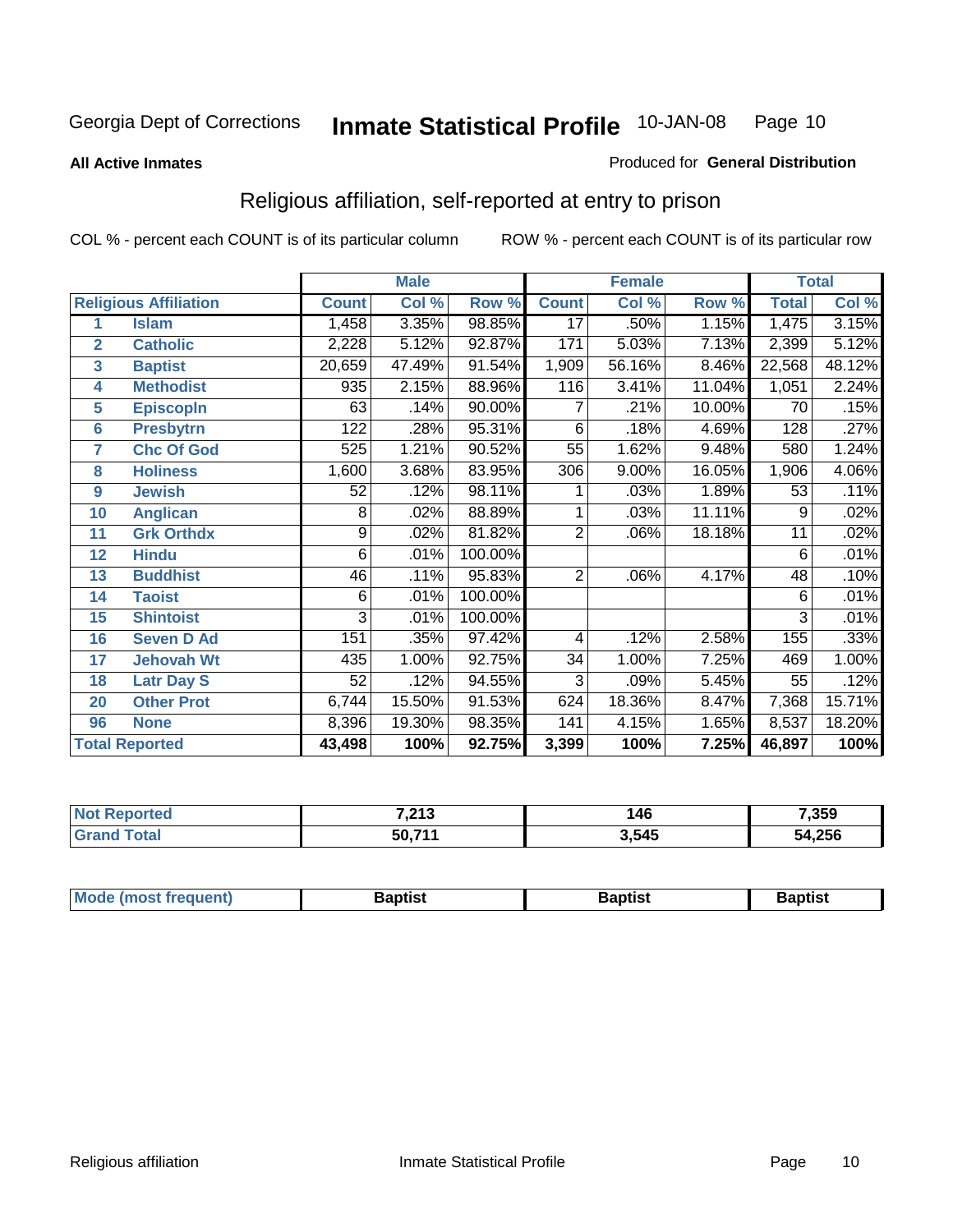#### **All Active Inmates**

### Produced for **General Distribution**

### Home county, self-reported at entry to prison

|                 |                      |                  | <b>Male</b> |         |                           | <b>Female</b> |        | <b>Total</b>     |                            |
|-----------------|----------------------|------------------|-------------|---------|---------------------------|---------------|--------|------------------|----------------------------|
|                 | <b>Home County</b>   | <b>Count</b>     | Col %       | Row %   | <b>Count</b>              | Col %         | Row %  | <b>Total</b>     | $\overline{\text{Col }^9}$ |
| 1               | <b>Appling</b>       | $\overline{97}$  | .20%        | 93.27%  | 7                         | .20%          | 6.73%  | 104              | .20%                       |
| $\overline{2}$  | <b>Atkinson</b>      | $\overline{40}$  | .08%        | 93.02%  | $\overline{3}$            | .09%          | 6.98%  | $\overline{43}$  | .08%                       |
| 3               | <b>Bacon</b>         | 65               | .13%        | 95.59%  | $\overline{\overline{3}}$ | .09%          | 4.41%  | 68               | .13%                       |
| 4               | <b>Baker</b>         | $\overline{8}$   | .02%        | 100.00% |                           |               |        | $\overline{8}$   | .02%                       |
| 5               | <b>Baldwin</b>       | 284              | .59%        | 95.62%  | $\overline{13}$           | .38%          | 4.38%  | 297              | .57%                       |
| $6\phantom{a}$  | <b>Banks</b>         | $\overline{53}$  | .11%        | 92.98%  | 4                         | .12%          | 7.02%  | $\overline{57}$  | .11%                       |
| $\overline{7}$  | <b>Barrow</b>        | $\overline{276}$ | .57%        | 92.31%  | $\overline{23}$           | .67%          | 7.69%  | 299              | .58%                       |
| 8               | <b>Bartow</b>        | 563              | 1.16%       | 89.22%  | 68                        | 1.97%         | 10.78% | 631              | 1.22%                      |
| 9               | <b>Ben Hill</b>      | $\overline{228}$ | .47%        | 93.06%  | $\overline{17}$           | .49%          | 6.94%  | $\overline{245}$ | .47%                       |
| 10              | <b>Berrien</b>       | $\overline{80}$  | .17%        | 90.91%  | $\overline{8}$            | .23%          | 9.09%  | $\overline{88}$  | .17%                       |
| 11              | <b>Bibb</b>          | 1,190            | 2.46%       | 95.12%  | 61                        | 1.77%         | 4.88%  | 1,251            | 2.41%                      |
| 12              | <b>Bleckley</b>      | $\overline{77}$  | .16%        | 91.67%  | $\overline{7}$            | .20%          | 8.33%  | 84               | .16%                       |
| $\overline{13}$ | <b>Brantley</b>      | $\overline{51}$  | .11%        | 87.93%  | $\overline{7}$            | .20%          | 12.07% | $\overline{58}$  | .11%                       |
| $\overline{14}$ | <b>Brooks</b>        | $\overline{77}$  | .16%        | 98.72%  | $\overline{1}$            | .03%          | 1.28%  | $\overline{78}$  | .15%                       |
| 15              | <b>Bryan</b>         | $\overline{94}$  | .19%        | 95.92%  | 4                         | .12%          | 4.08%  | $\overline{98}$  | .19%                       |
| 16              | <b>Bulloch</b>       | 361              | .75%        | 93.52%  | $\overline{25}$           | .72%          | 6.48%  | 386              | .74%                       |
| $\overline{17}$ | <b>Burke</b>         | 193              | .40%        | 96.02%  | $\overline{8}$            | .23%          | 3.98%  | $\overline{201}$ | .39%                       |
| 18              | <b>Butts</b>         | $\overline{143}$ | .30%        | 95.33%  | $\overline{7}$            | .20%          | 4.67%  | 150              | .29%                       |
| 19              | <b>Calhoun</b>       | $\overline{52}$  | .11%        | 98.11%  | $\mathbf{1}$              | .03%          | 1.89%  | $\overline{53}$  | .10%                       |
| 20              | <b>Camden</b>        | 119              | .25%        | 94.44%  | $\overline{7}$            | .20%          | 5.56%  | 126              | .24%                       |
| 21              | <b>Candler</b>       | $\overline{88}$  | .18%        | 93.62%  | $\overline{6}$            | .17%          | 6.38%  | $\overline{94}$  | .18%                       |
| $\overline{22}$ | <b>Carroll</b>       | $\overline{552}$ | 1.14%       | 90.05%  | $\overline{61}$           | 1.77%         | 9.95%  | $\overline{613}$ | 1.18%                      |
| 23              | <b>Catoosa</b>       | $\overline{219}$ | .45%        | 89.39%  | $\overline{26}$           | .75%          | 10.61% | $\overline{245}$ | .47%                       |
| 24              | <b>Charlton</b>      | $\overline{41}$  | .08%        | 100.00% |                           |               |        | $\overline{41}$  | .08%                       |
| 25              | <b>Chatham</b>       | 2,246            | 4.64%       | 94.93%  | 120                       | 3.47%         | 5.07%  | 2,366            | 4.57%                      |
| 26              | <b>Chattahoochee</b> | $\overline{19}$  | .04%        | 86.36%  | 3                         | .09%          | 13.64% | $\overline{22}$  | .04%                       |
| 27              | <b>Chattooga</b>     | $\overline{231}$ | .48%        | 90.59%  | $\overline{24}$           | .69%          | 9.41%  | 255              | .49%                       |
| 28              | <b>Cherokee</b>      | 387              | .80%        | 88.76%  | 49                        | 1.42%         | 11.24% | 436              | .84%                       |
| 29              | <b>Clarke</b>        | $\overline{500}$ | 1.03%       | 94.16%  | $\overline{31}$           | .90%          | 5.84%  | $\overline{531}$ | 1.02%                      |
| 30              | <b>Clay</b>          | $\overline{16}$  | .03%        | 88.89%  | $\overline{2}$            | .06%          | 11.11% | $\overline{18}$  | .03%                       |
| $\overline{31}$ | <b>Clayton</b>       | 1,412            | 2.92%       | 93.57%  | $\overline{97}$           | 2.81%         | 6.43%  | 1,509            | 2.91%                      |
| 32              | <b>Clinch</b>        | 47               | .10%        | 95.92%  | 2                         | .06%          | 4.08%  | 49               | .09%                       |
| 33              | <b>Cobb</b>          | 2,202            | 4.55%       | 91.86%  | 195                       | 5.65%         | 8.14%  | 2,397            | 4.63%                      |
| 34              | <b>Coffee</b>        | 226              | .47%        | 92.62%  | $\overline{18}$           | .52%          | 7.38%  | 244              | .47%                       |
| 35              | <b>Colquitt</b>      | $\overline{286}$ | .59%        | 94.39%  | $\overline{17}$           | .49%          | 5.61%  | $\overline{303}$ | .58%                       |
| 36              | <b>Columbia</b>      | 183              | .38%        | 91.50%  | $\overline{17}$           | .49%          | 8.50%  | $\overline{200}$ | .39%                       |
| 37              | <b>Cook</b>          | 117              | .24%        | 90.70%  | $\overline{12}$           | .35%          | 9.30%  | 129              | .25%                       |
| 38              | <b>Coweta</b>        | 472              | .98%        | 91.83%  | $\overline{42}$           | 1.22%         | 8.17%  | 514              | .99%                       |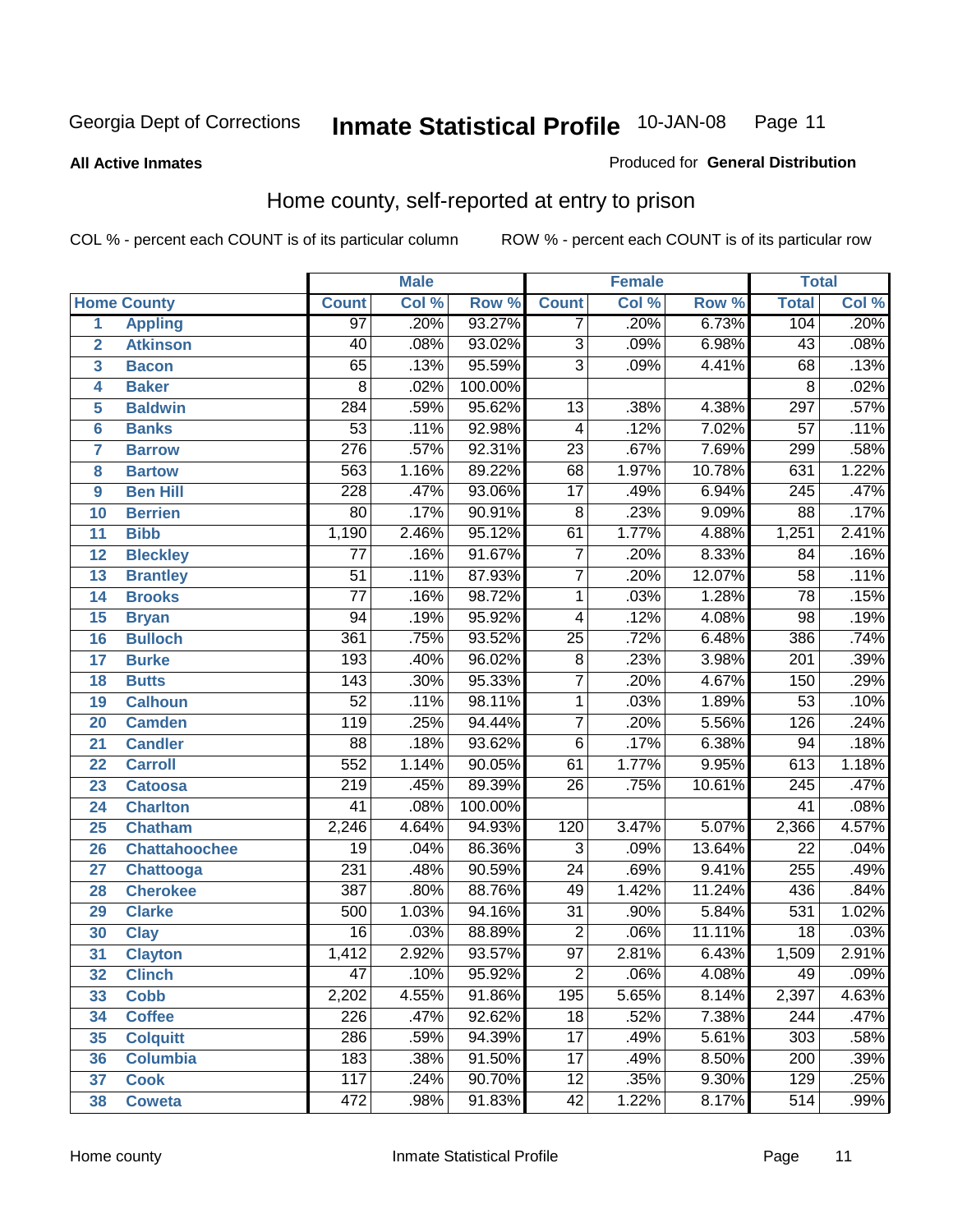**All Active Inmates**

#### Produced for **General Distribution**

### Home county, self-reported at entry to prison

|                 |                    |                  | <b>Male</b> |         |                 | <b>Female</b> |        | <b>Total</b>     |                            |
|-----------------|--------------------|------------------|-------------|---------|-----------------|---------------|--------|------------------|----------------------------|
|                 | <b>Home County</b> | <b>Count</b>     | Col %       | Row %   | <b>Count</b>    | Col %         | Row %  | <b>Total</b>     | $\overline{\text{Col }^9}$ |
| 39              | <b>Crawford</b>    | $\overline{30}$  | .06%        | 90.91%  | $\overline{3}$  | .09%          | 9.09%  | $\overline{33}$  | .06%                       |
| 40              | <b>Crisp</b>       | 239              | .49%        | 94.84%  | $\overline{13}$ | .38%          | 5.16%  | 252              | .49%                       |
| 41              | <b>Dade</b>        | 70               | .14%        | 95.89%  | $\overline{3}$  | .09%          | 4.11%  | 73               | .14%                       |
| 42              | <b>Dawson</b>      | $\overline{88}$  | .18%        | 89.80%  | $\overline{10}$ | .29%          | 10.20% | $\overline{98}$  | .19%                       |
| 43              | <b>Decatur</b>     | $\overline{260}$ | .54%        | 94.20%  | $\overline{16}$ | .46%          | 5.80%  | 276              | .53%                       |
| 44              | <b>Dekalb</b>      | 2,535            | 5.24%       | 94.98%  | 134             | 3.88%         | 5.02%  | 2,669            | 5.15%                      |
| 45              | <b>Dodge</b>       | 144              | .30%        | 93.51%  | 10              | .29%          | 6.49%  | 154              | .30%                       |
| 46              | <b>Dooly</b>       | $\overline{76}$  | .16%        | 93.83%  | 5               | .14%          | 6.17%  | $\overline{81}$  | .16%                       |
| 47              | <b>Dougherty</b>   | $\overline{987}$ | 2.04%       | 94.90%  | $\overline{53}$ | 1.53%         | 5.10%  | 1,040            | 2.01%                      |
| 48              | <b>Douglas</b>     | 601              | 1.24%       | 91.06%  | 59              | 1.71%         | 8.94%  | 660              | 1.27%                      |
| 49              | <b>Early</b>       | $\overline{77}$  | .16%        | 98.72%  | 1               | .03%          | 1.28%  | $\overline{78}$  | .15%                       |
| 50              | <b>Echols</b>      | 6                | .01%        | 100.00% |                 |               |        | 6                | .01%                       |
| $\overline{51}$ | <b>Effingham</b>   | 138              | .29%        | 92.62%  | $\overline{11}$ | .32%          | 7.38%  | 149              | .29%                       |
| 52              | <b>Elbert</b>      | 137              | .28%        | 93.20%  | $\overline{10}$ | .29%          | 6.80%  | $\overline{147}$ | .28%                       |
| 53              | <b>Emanuel</b>     | 146              | .30%        | 93.59%  | $\overline{10}$ | .29%          | 6.41%  | 156              | .30%                       |
| 54              | <b>Evans</b>       | 93               | .19%        | 97.89%  | $\overline{2}$  | .06%          | 2.11%  | $\overline{95}$  | .18%                       |
| 55              | <b>Fannin</b>      | $\overline{96}$  | .20%        | 92.31%  | $\overline{8}$  | .23%          | 7.69%  | 104              | .20%                       |
| 56              | <b>Fayette</b>     | $\overline{142}$ | .29%        | 88.75%  | $\overline{18}$ | .52%          | 11.25% | 160              | .31%                       |
| 57              | <b>Floyd</b>       | 728              | 1.51%       | 90.21%  | $\overline{79}$ | 2.29%         | 9.79%  | 807              | 1.56%                      |
| 58              | <b>Forsyth</b>     | $\overline{203}$ | .42%        | 87.88%  | $\overline{28}$ | .81%          | 12.12% | 231              | .45%                       |
| 59              | <b>Franklin</b>    | 135              | .28%        | 95.07%  | $\overline{7}$  | .20%          | 4.93%  | 142              | .27%                       |
| 60              | <b>Fulton</b>      | 5,648            | 11.68%      | 95.63%  | 258             | 7.47%         | 4.37%  | 5,906            | 11.40%                     |
| 61              | Gilmer             | 98               | .20%        | 92.45%  | 8               | .23%          | 7.55%  | 106              | .20%                       |
| 62              | <b>Glascock</b>    | $\overline{8}$   | .02%        | 100.00% |                 |               |        | $\overline{8}$   | .02%                       |
| 63              | <b>Glynn</b>       | 368              | .76%        | 94.60%  | $\overline{21}$ | .61%          | 5.40%  | 389              | .75%                       |
| 64              | <b>Gordon</b>      | 299              | .62%        | 91.72%  | $\overline{27}$ | .78%          | 8.28%  | 326              | .63%                       |
| 65              | <b>Grady</b>       | $\overline{177}$ | .37%        | 92.19%  | $\overline{15}$ | .43%          | 7.81%  | 192              | .37%                       |
| 66              | <b>Greene</b>      | 85               | .18%        | 93.41%  | 6               | .17%          | 6.59%  | $\overline{91}$  | .18%                       |
| 67              | <b>Gwinnett</b>    | 1,568            | 3.24%       | 93.89%  | 102             | 2.95%         | 6.11%  | 1,670            | 3.22%                      |
| 68              | <b>Habersham</b>   | 109              | .23%        | 93.16%  | $\overline{8}$  | .23%          | 6.84%  | 117              | .23%                       |
| 69              | <b>Hall</b>        | 694              | 1.43%       | 91.20%  | 67              | 1.94%         | 8.80%  | 761              | 1.47%                      |
| 70              | <b>Hancock</b>     | 54               | .11%        | 98.18%  | 1               | .03%          | 1.82%  | 55               | .11%                       |
| 71              | <b>Haralson</b>    | 128              | .26%        | 95.52%  | $\overline{6}$  | .17%          | 4.48%  | 134              | .26%                       |
| 72              | <b>Harris</b>      | 92               | .19%        | 92.93%  | 7               | .20%          | 7.07%  | 99               | .19%                       |
| 73              | <b>Hart</b>        | $\overline{87}$  | .18%        | 89.69%  | 10              | .29%          | 10.31% | $\overline{97}$  | .19%                       |
| 74              | <b>Heard</b>       | 62               | .13%        | 89.86%  | $\overline{7}$  | .20%          | 10.14% | 69               | .13%                       |
| 75              | <b>Henry</b>       | 530              | 1.10%       | 91.38%  | $\overline{50}$ | 1.45%         | 8.62%  | 580              | 1.12%                      |
| 76              | <b>Houston</b>     | $\overline{546}$ | 1.13%       | 92.86%  | $\overline{42}$ | 1.22%         | 7.14%  | 588              | 1.13%                      |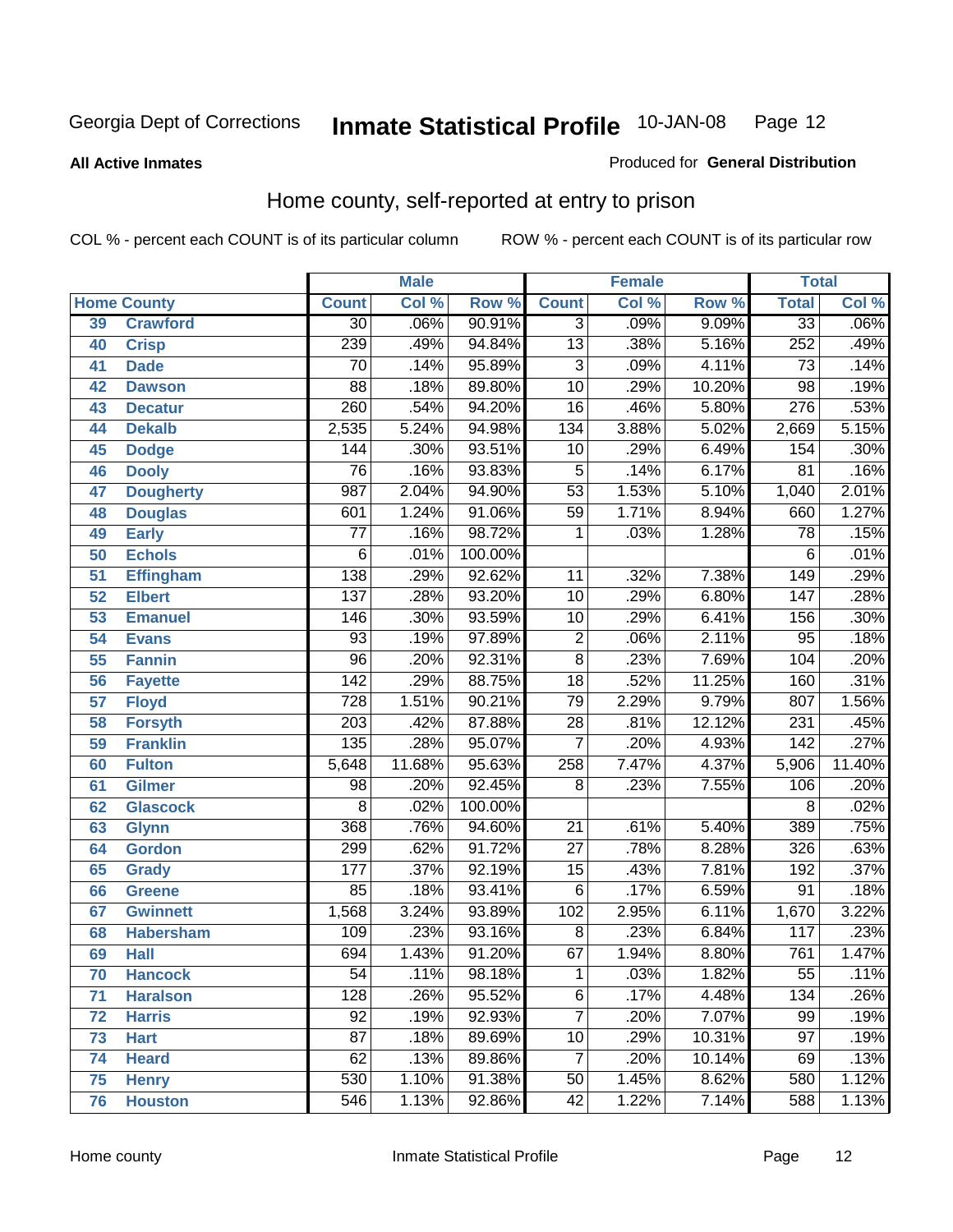#### **All Active Inmates**

#### Produced for **General Distribution**

### Home county, self-reported at entry to prison

|                 |                    |                  | <b>Male</b> |         |                           | <b>Female</b> |        | <b>Total</b>     |       |
|-----------------|--------------------|------------------|-------------|---------|---------------------------|---------------|--------|------------------|-------|
|                 | <b>Home County</b> | <b>Count</b>     | Col %       | Row %   | <b>Count</b>              | Col %         | Row %  | <b>Total</b>     | Col % |
| $\overline{77}$ | <b>Irwin</b>       | 68               | .14%        | 98.55%  | 1                         | .03%          | 1.45%  | 69               | .13%  |
| 78              | <b>Jackson</b>     | $\overline{208}$ | .43%        | 91.23%  | $\overline{20}$           | .58%          | 8.77%  | 228              | .44%  |
| 79              | <b>Jasper</b>      | $\overline{74}$  | .15%        | 93.67%  | 5                         | .14%          | 6.33%  | 79               | .15%  |
| 80              | <b>Jeff Davis</b>  | 68               | .14%        | 93.15%  | $\overline{5}$            | .14%          | 6.85%  | $\overline{73}$  | .14%  |
| 81              | <b>Jefferson</b>   | $\overline{115}$ | .24%        | 93.50%  | $\overline{8}$            | .23%          | 6.50%  | $\overline{123}$ | .24%  |
| 82              | <b>Jenkins</b>     | 64               | .13%        | 95.52%  | $\overline{3}$            | .09%          | 4.48%  | $\overline{67}$  | .13%  |
| 83              | <b>Johnson</b>     | $\overline{52}$  | .11%        | 89.66%  | $\overline{6}$            | .17%          | 10.34% | $\overline{58}$  | .11%  |
| 84              | <b>Jones</b>       | $\overline{65}$  | .13%        | 94.20%  | $\overline{4}$            | .12%          | 5.80%  | 69               | .13%  |
| 85              | <b>Lamar</b>       | $\overline{84}$  | .17%        | 96.55%  | $\overline{3}$            | .09%          | 3.45%  | $\overline{87}$  | .17%  |
| 86              | <b>Lanier</b>      | $\overline{30}$  | .06%        | 81.08%  | $\overline{7}$            | .20%          | 18.92% | $\overline{37}$  | .07%  |
| 87              | <b>Laurens</b>     | $\overline{328}$ | .68%        | 94.25%  | $\overline{20}$           | .58%          | 5.75%  | 348              | .67%  |
| 88              | <b>Lee</b>         | $\overline{67}$  | .14%        | 98.53%  | 1                         | .03%          | 1.47%  | 68               | .13%  |
| 89              | <b>Liberty</b>     | 235              | .49%        | 92.16%  | $\overline{20}$           | .58%          | 7.84%  | 255              | .49%  |
| 90              | <b>Lincoln</b>     | $\overline{40}$  | .08%        | 100.00% |                           |               |        | 40               | .08%  |
| 91              | Long               | $\overline{36}$  | .07%        | 90.00%  | 4                         | .12%          | 10.00% | $\overline{40}$  | .08%  |
| 92              | <b>Lowndes</b>     | $\overline{565}$ | 1.17%       | 94.48%  | $\overline{33}$           | .96%          | 5.52%  | 598              | 1.15% |
| 93              | <b>Lumpkin</b>     | $\overline{91}$  | .19%        | 88.35%  | $\overline{12}$           | .35%          | 11.65% | 103              | .20%  |
| 94              | <b>Macon</b>       | $\overline{87}$  | .18%        | 93.55%  | 6                         | .17%          | 6.45%  | $\overline{93}$  | .18%  |
| 95              | <b>Madison</b>     | 113              | .23%        | 91.87%  | $\overline{10}$           | .29%          | 8.13%  | $\overline{123}$ | .24%  |
| 96              | <b>Marion</b>      | 48               | .10%        | 97.96%  | $\mathbf 1$               | .03%          | 2.04%  | 49               | .09%  |
| 97              | <b>Mcduffie</b>    | 160              | .33%        | 96.39%  | $\overline{6}$            | .17%          | 3.61%  | 166              | .32%  |
| 98              | <b>Mcintosh</b>    | $\overline{65}$  | .13%        | 94.20%  | 4                         | .12%          | 5.80%  | 69               | .13%  |
| 99              | <b>Meriwether</b>  | 190              | .39%        | 93.60%  | $\overline{13}$           | .38%          | 6.40%  | $\overline{203}$ | .39%  |
| 100             | <b>Miller</b>      | $\overline{34}$  | .07%        | 97.14%  | $\mathbf{1}$              | .03%          | 2.86%  | $\overline{35}$  | .07%  |
| 101             | <b>Mitchell</b>    | 171              | .35%        | 91.94%  | $\overline{15}$           | .43%          | 8.06%  | 186              | .36%  |
| 102             | <b>Monroe</b>      | 130              | .27%        | 94.20%  | $\overline{8}$            | .23%          | 5.80%  | 138              | .27%  |
| 103             | <b>Montgomery</b>  | 41               | .08%        | 93.18%  | $\overline{3}$            | .09%          | 6.82%  | 44               | .08%  |
| 104             | <b>Morgan</b>      | $\overline{71}$  | .15%        | 91.03%  | $\overline{7}$            | .20%          | 8.97%  | $\overline{78}$  | .15%  |
| 105             | <b>Murray</b>      | $\overline{240}$ | .50%        | 91.95%  | $\overline{21}$           | .61%          | 8.05%  | $\overline{261}$ | .50%  |
| 106             | <b>Muscogee</b>    | 1,585            | 3.28%       | 93.46%  | $\overline{111}$          | 3.21%         | 6.54%  | 1,696            | 3.27% |
| 107             | <b>Newton</b>      | 501              | 1.04%       | 90.76%  | $\overline{51}$           | 1.48%         | 9.24%  | 552              | 1.07% |
| 108             | <b>Oconee</b>      | 51               | .11%        | 92.73%  | 4                         | .12%          | 7.27%  | 55               | .11%  |
| 109             | <b>Oglethorpe</b>  | $\overline{55}$  | .11%        | 94.83%  | $\overline{\overline{3}}$ | .09%          | 5.17%  | $\overline{58}$  | .11%  |
| 110             | <b>Paulding</b>    | $\overline{242}$ | .50%        | 90.64%  | $\overline{25}$           | .72%          | 9.36%  | $\overline{267}$ | .52%  |
| 111             | <b>Peach</b>       | 115              | .24%        | 97.46%  | $\overline{3}$            | .09%          | 2.54%  | 118              | .23%  |
| 112             | <b>Pickens</b>     | 100              | .21%        | 84.03%  | $\overline{19}$           | .55%          | 15.97% | 119              | .23%  |
| 113             | <b>Pierce</b>      | $\overline{52}$  | .11%        | 92.86%  | 4                         | .12%          | 7.14%  | 56               | .11%  |
| 114             | <b>Pike</b>        | $\overline{62}$  | .13%        | 93.94%  | 4                         | .12%          | 6.06%  | 66               | .13%  |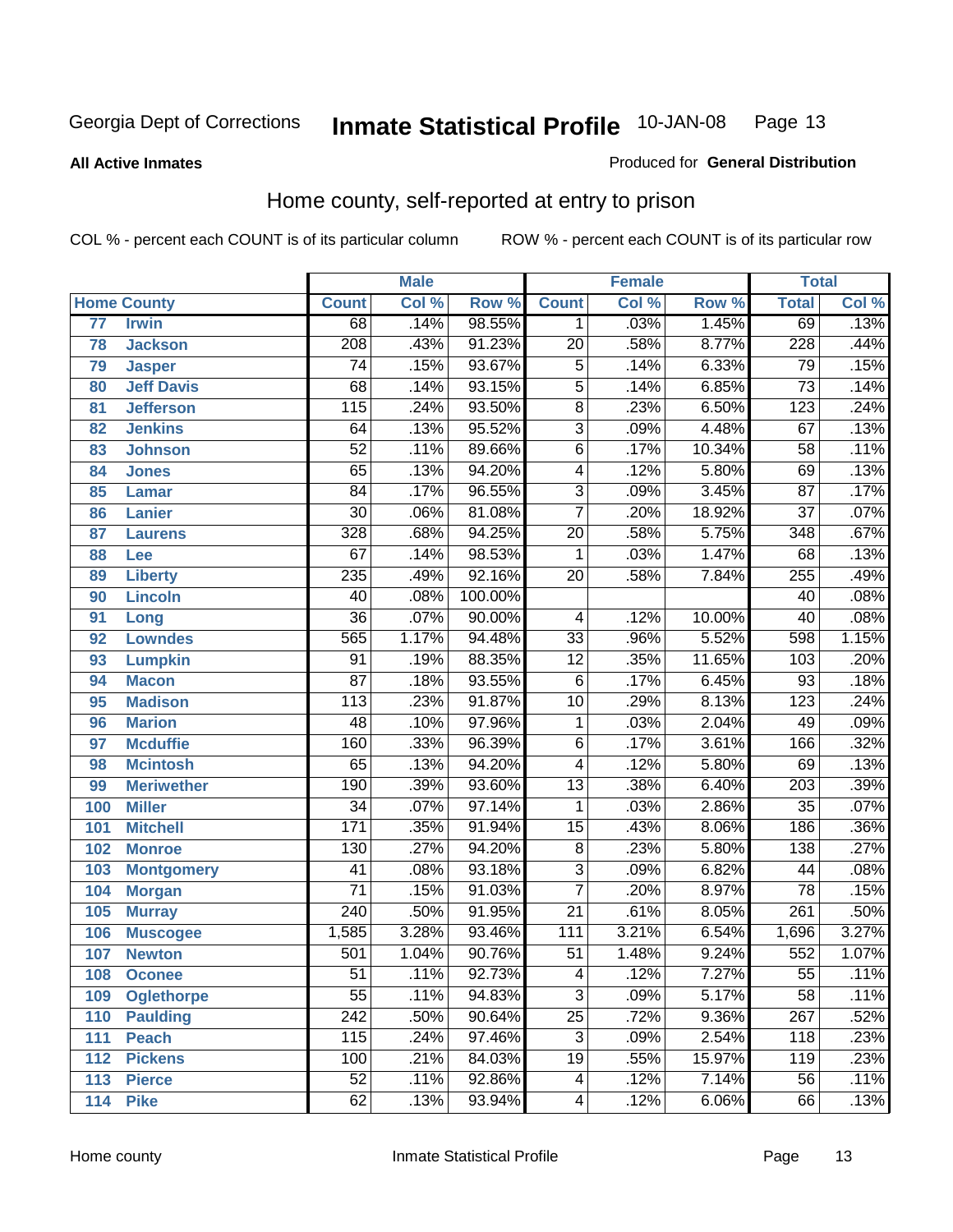**All Active Inmates**

#### Produced for **General Distribution**

### Home county, self-reported at entry to prison

|     |                    |                  | <b>Male</b> |         |                  | <b>Female</b> |        | <b>Total</b>     |                            |
|-----|--------------------|------------------|-------------|---------|------------------|---------------|--------|------------------|----------------------------|
|     | <b>Home County</b> | <b>Count</b>     | Col %       | Row %   | <b>Count</b>     | Col %         | Row %  | <b>Total</b>     | $\overline{\text{Col }^9}$ |
| 115 | <b>Polk</b>        | 202              | .42%        | 92.66%  | $\overline{16}$  | .46%          | 7.34%  | 218              | .42%                       |
| 116 | <b>Pulaski</b>     | $\overline{82}$  | .17%        | 89.13%  | 10               | .29%          | 10.87% | $\overline{92}$  | .18%                       |
| 117 | <b>Putnam</b>      | 138              | .29%        | 98.57%  | $\overline{2}$   | .06%          | 1.43%  | 140              | .27%                       |
| 118 | Quitman            | $\overline{14}$  | .03%        | 93.33%  | $\overline{1}$   | .03%          | 6.67%  | 15               | .03%                       |
| 119 | <b>Rabun</b>       | $\overline{56}$  | .12%        | 90.32%  | $\overline{6}$   | .17%          | 9.68%  | 62               | .12%                       |
| 120 | <b>Randolph</b>    | $\overline{41}$  | .08%        | 91.11%  | $\overline{4}$   | .12%          | 8.89%  | 45               | .09%                       |
| 121 | <b>Richmond</b>    | 1,815            | 3.75%       | 94.04%  | $\overline{115}$ | 3.33%         | 5.96%  | 1,930            | 3.72%                      |
| 122 | <b>Rockdale</b>    | 336              | .69%        | 94.12%  | $\overline{21}$  | .61%          | 5.88%  | 357              | .69%                       |
| 123 | <b>Schley</b>      | $\overline{23}$  | .05%        | 100.00% |                  |               |        | $\overline{23}$  | .04%                       |
| 124 | <b>Screven</b>     | 109              | .23%        | 94.78%  | 6                | .17%          | 5.22%  | 115              | .22%                       |
| 125 | <b>Seminole</b>    | 64               | .13%        | 91.43%  | $\overline{6}$   | .17%          | 8.57%  | 70               | .14%                       |
| 126 | <b>Spalding</b>    | 549              | 1.14%       | 92.27%  | 46               | 1.33%         | 7.73%  | 595              | 1.15%                      |
| 127 | <b>Stephens</b>    | 163              | .34%        | 91.57%  | $\overline{15}$  | .43%          | 8.43%  | 178              | .34%                       |
| 128 | <b>Stewart</b>     | 43               | .09%        | 97.73%  | 1                | .03%          | 2.27%  | 44               | .08%                       |
| 129 | <b>Sumter</b>      | $\overline{248}$ | .51%        | 93.58%  | $\overline{17}$  | .49%          | 6.42%  | 265              | .51%                       |
| 130 | <b>Talbot</b>      | $\overline{50}$  | .10%        | 94.34%  | $\overline{3}$   | .09%          | 5.66%  | $\overline{53}$  | .10%                       |
| 131 | <b>Taliaferro</b>  | $\overline{9}$   | .02%        | 100.00% |                  |               |        | 9                | .02%                       |
| 132 | <b>Tattnall</b>    | 138              | .29%        | 93.88%  | 9                | .26%          | 6.12%  | 147              | .28%                       |
| 133 | <b>Taylor</b>      | $\overline{75}$  | .16%        | 94.94%  | 4                | .12%          | 5.06%  | 79               | .15%                       |
| 134 | <b>Telfair</b>     | 134              | .28%        | 93.06%  | $\overline{10}$  | .29%          | 6.94%  | 144              | .28%                       |
| 135 | <b>Terrell</b>     | $\overline{79}$  | .16%        | 96.34%  | $\overline{3}$   | .09%          | 3.66%  | $\overline{82}$  | .16%                       |
| 136 | <b>Thomas</b>      | 284              | .59%        | 94.98%  | $\overline{15}$  | .43%          | 5.02%  | 299              | .58%                       |
| 137 | <b>Tift</b>        | 290              | .60%        | 97.64%  | $\overline{7}$   | .20%          | 2.36%  | $\overline{297}$ | .57%                       |
| 138 | <b>Toombs</b>      | $\overline{245}$ | .51%        | 93.16%  | $\overline{18}$  | .52%          | 6.84%  | $\overline{263}$ | .51%                       |
| 139 | <b>Towns</b>       | $\overline{29}$  | .06%        | 90.63%  | $\overline{3}$   | .09%          | 9.38%  | $\overline{32}$  | .06%                       |
| 140 | <b>Treutlen</b>    | 61               | .13%        | 96.83%  | $\overline{2}$   | .06%          | 3.17%  | 63               | .12%                       |
| 141 | <b>Troup</b>       | 627              | 1.30%       | 91.40%  | $\overline{59}$  | 1.71%         | 8.60%  | 686              | 1.32%                      |
| 142 | <b>Turner</b>      | $\overline{59}$  | .12%        | 95.16%  | $\overline{3}$   | .09%          | 4.84%  | 62               | .12%                       |
| 143 | <b>Twiggs</b>      | $\overline{41}$  | .08%        | 93.18%  | $\overline{3}$   | .09%          | 6.82%  | 44               | .08%                       |
| 144 | <b>Union</b>       | 68               | .14%        | 94.44%  | $\overline{4}$   | .12%          | 5.56%  | $\overline{72}$  | .14%                       |
| 145 | <b>Upson</b>       | $\overline{211}$ | .44%        | 90.17%  | $\overline{23}$  | .67%          | 9.83%  | 234              | .45%                       |
| 146 | <b>Walker</b>      | 322              | .67%        | 93.06%  | 24               | .69%          | 6.94%  | 346              | .67%                       |
| 147 | <b>Walton</b>      | 285              | .59%        | 93.44%  | $\overline{20}$  | .58%          | 6.56%  | 305              | .59%                       |
| 148 | <b>Ware</b>        | 282              | .58%        | 93.07%  | $\overline{21}$  | .61%          | 6.93%  | $\overline{303}$ | .58%                       |
| 149 | <b>Warren</b>      | 45               | .09%        | 93.75%  | $\overline{3}$   | .09%          | 6.25%  | 48               | .09%                       |
| 150 | <b>Washington</b>  | 128              | .26%        | 91.43%  | $\overline{12}$  | .35%          | 8.57%  | 140              | .27%                       |
| 151 | <b>Wayne</b>       | 164              | .34%        | 91.62%  | $\overline{15}$  | .43%          | 8.38%  | 179              | .35%                       |
| 152 | <b>Webster</b>     | $\overline{9}$   | .02%        | 100.00% |                  |               |        | $\overline{9}$   | .02%                       |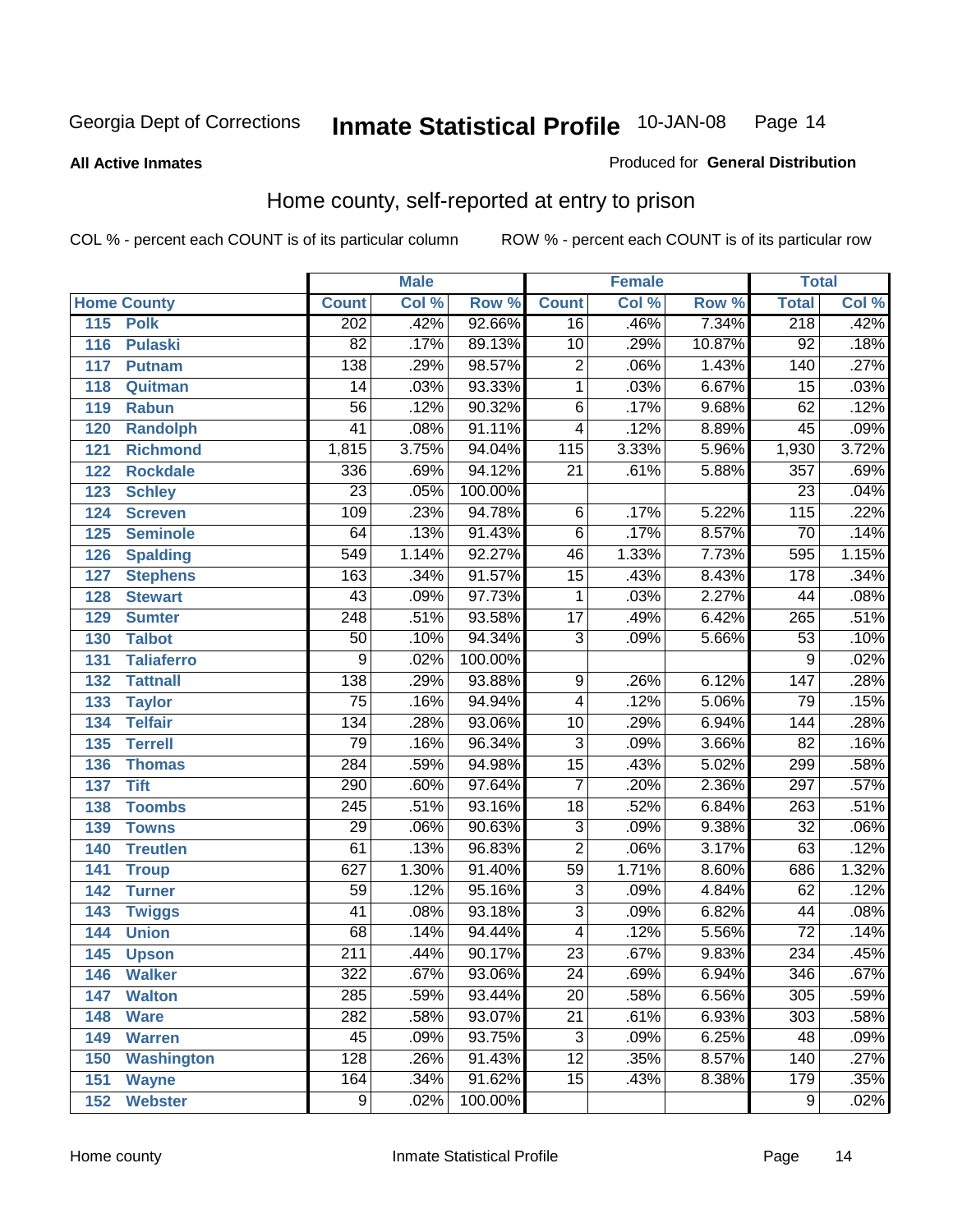**All Active Inmates**

#### Produced for **General Distribution**

### Home county, self-reported at entry to prison

|     |                      |              | <b>Male</b> |        |              | <b>Female</b> |        |              | <b>Total</b> |  |  |
|-----|----------------------|--------------|-------------|--------|--------------|---------------|--------|--------------|--------------|--|--|
|     | <b>Home County</b>   | <b>Count</b> | Col %       | Row %  | <b>Count</b> | Col %         | Row %  | <b>Total</b> | Col %        |  |  |
| 153 | <b>Wheeler</b>       | 21           | .04%        | 84.00% | 4            | .12%          | 16.00% | 25           | .05%         |  |  |
| 154 | <b>White</b>         | 79           | .16%        | 84.95% | 14           | .41%          | 15.05% | 93           | .18%         |  |  |
| 155 | <b>Whitfield</b>     | 627          | 1.30%       | 89.70% | 72           | 2.08%         | 10.30% | 699          | 1.35%        |  |  |
| 156 | <b>Wilcox</b>        | 57           | .12%        | 93.44% | 4            | .12%          | 6.56%  | 61           | .12%         |  |  |
| 157 | <b>Wilkes</b>        | 66           | .14%        | 98.51% |              | .03%          | 1.49%  | 67           | .13%         |  |  |
| 158 | <b>Wilkinson</b>     | 71           | .15%        | 87.65% | 10           | .29%          | 12.35% | 81           | .16%         |  |  |
| 159 | <b>Worth</b>         | 118          | .24%        | 93.65% | 8            | .23%          | 6.35%  | 126          | .24%         |  |  |
| 160 | <b>Unknown</b>       | 2,731        | 5.65%       | 92.17% | 232          | 6.72%         | 7.83%  | 2,963        | 5.72%        |  |  |
|     | <b>Total Rported</b> | 48,370       | 100%        | 93.34% | 3,454        | 100%          | 6.66%  | 51,824       | 100%         |  |  |

| oorted<br>NO:       | 2,34 <sup>4</sup> | m     | 2,432  |
|---------------------|-------------------|-------|--------|
| <b>otal</b><br>. Gr | $50,71^\circ$     | 545.د | 54,256 |

| <b>Mo</b><br>$\cdots$ | . . | -- 14 -- --<br>uiton |  |
|-----------------------|-----|----------------------|--|
|                       |     |                      |  |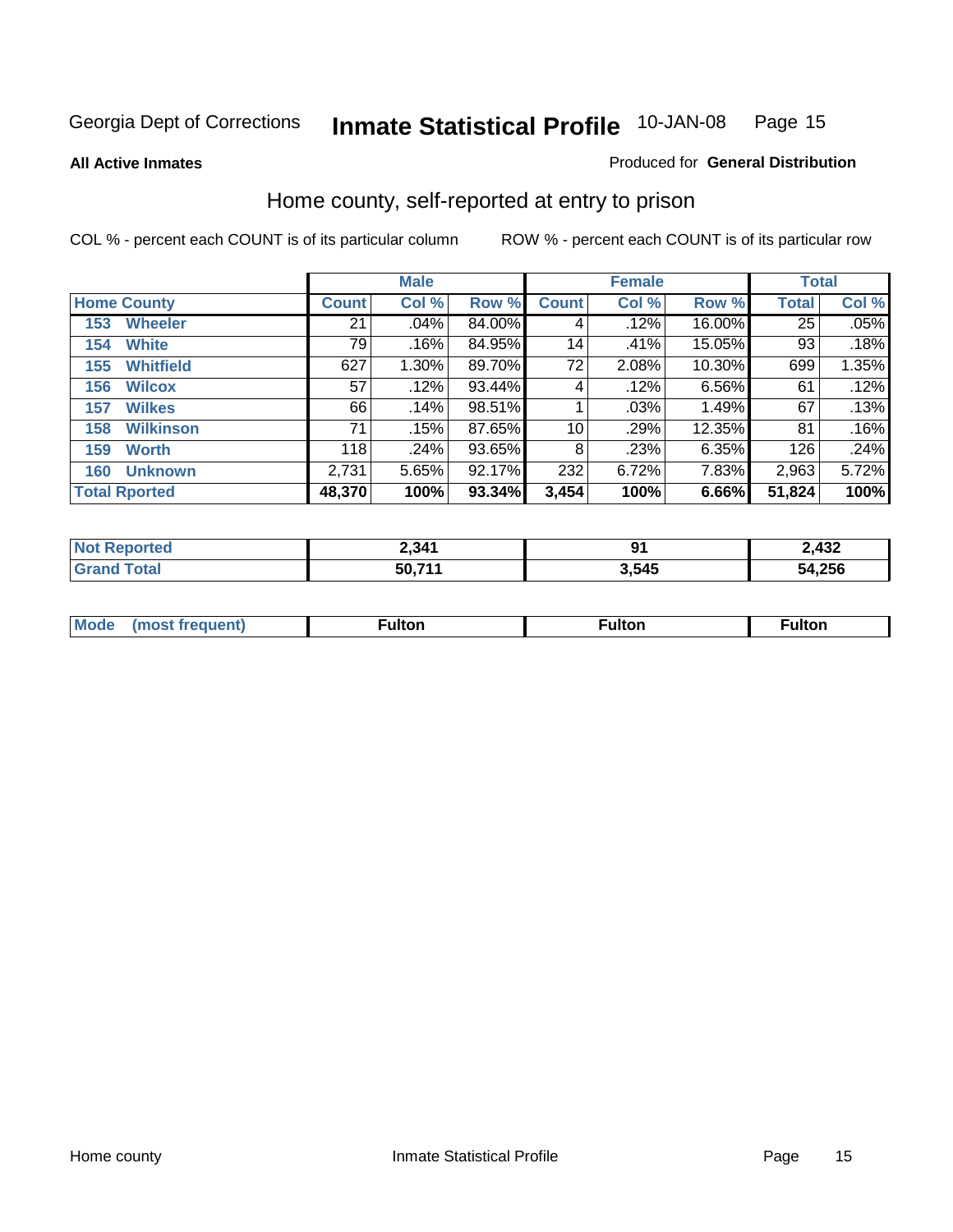#### **All Active Inmates**

#### Produced for **General Distribution**

### Environment to age 16, self-reported at entry to prison

|                                    | <b>Male</b>  |          | <b>Female</b> |              |        | <b>Total</b> |              |        |
|------------------------------------|--------------|----------|---------------|--------------|--------|--------------|--------------|--------|
| <b>Environment to age 16</b>       | <b>Count</b> | Col %    | Row %         | <b>Count</b> | Col %  | Row %        | <b>Total</b> | Col %  |
| <b>Rural/Farm</b>                  | 1,635        | $3.37\%$ | 92.74%        | 128          | 3.72%  | 7.26%        | 1,763        | 3.39%  |
| <b>Rural/Nfarm</b><br>$\mathbf{2}$ | 2,556        | 5.26%    | 86.67%        | 393          | 11.42% | 13.33%       | 2,949        | 5.67%  |
| <b>S.M.S.A</b><br>3                | 16,332       | 33.62%   | $96.22\%$     | 642          | 18.65% | $3.78\%$     | 16,974       | 32.63% |
| <b>Urban</b><br>4                  | 10,762       | 22.15%   | 90.38%        | .146         | 33.29% | $9.62\%$     | 11,908       | 22.89% |
| <b>Small Town</b><br>5.            | 17,300       | 35.61%   | 93.85%        | 1,133        | 32.92% | $6.15\%$     | 18,433       | 35.43% |
| <b>Total Reported</b>              | 48,585       | 100%     | 93.38%        | 3,442        | 100%   | 6.62%        | 52,027       | 100%   |

| Reported<br><b>Not</b> | 2,126  | 103   | 2,229  |
|------------------------|--------|-------|--------|
| <b>Total</b><br>Grand  | 50,711 | 3,545 | 54,256 |

| Mo<br>. . | . owr | <u>'''' ''</u><br>roa<br>_____ | .0W <sub>r</sub> |
|-----------|-------|--------------------------------|------------------|
|           |       |                                |                  |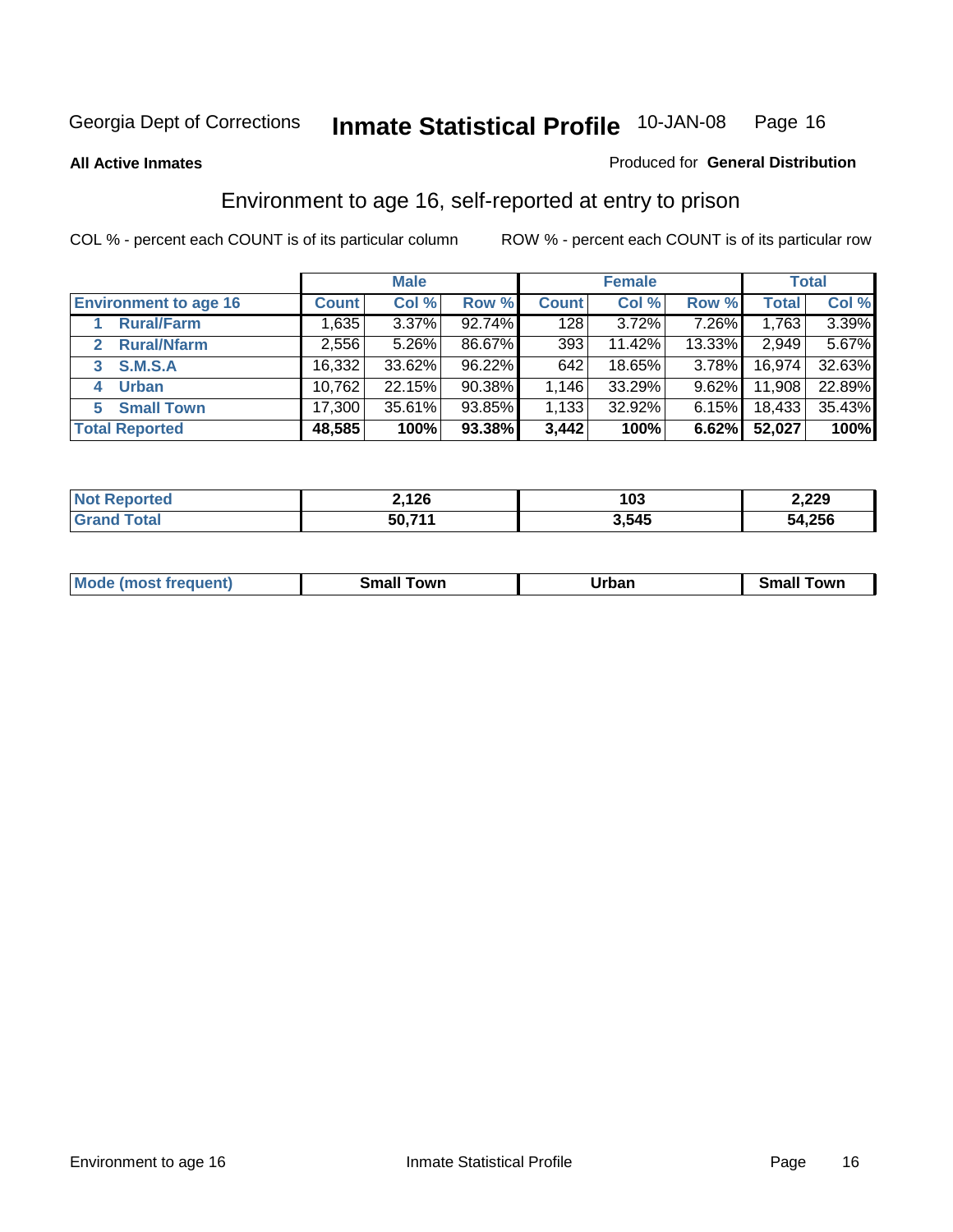#### **All Active Inmates**

#### Produced for **General Distribution**

### Guardian status to age 16, self-reported at entry to prison

|                                  |                 | <b>Male</b> |         |              | <b>Female</b> |       |              | <b>Total</b> |
|----------------------------------|-----------------|-------------|---------|--------------|---------------|-------|--------------|--------------|
| <b>Guardian Status To Age 16</b> | <b>Count</b>    | Col %       | Row %   | <b>Count</b> | Col %         | Row % | <b>Total</b> | Col %        |
| 1 Orphanage                      | 37 <sub>1</sub> | .13%        | 94.87%  | 2            | .20%          | 5.13% | 39           | .13%         |
| 2 Father Only                    | 889             | 3.03%       | 96.53%  | 32           | 3.12%         | 3.47% | 921          | 3.03%        |
| <b>3 Both Parents</b>            | 11,961          | 40.70%      | 96.29%  | 461          | 44.98%        | 3.71% | 12,422       | 40.85%       |
| <b>4 Mother Only</b>             | 12,467          | 42.42%      | 97.48%  | 322          | 31.41%        | 2.52% | 12,789       | 42.05%       |
| <b>6 Oth Female</b>              | 730             | 2.48%       | 96.05%  | 30           | 2.93%         | 3.95% | 760          | 2.50%        |
| <b>7 Oth Male</b>                | 131             | .45%        | 96.32%  | 5            | .49%          | 3.68% | 136          | .45%         |
| 8 Step-Parents                   | 316             | 1.08%       | 100.00% |              |               |       | 316          | 1.04%        |
| 9 Foster Home                    | 426             | 1.45%       | 95.73%  | 19           | 1.85%         | 4.27% | 445          | 1.46%        |
| <b>10 Grand Parents</b>          | 2,430           | 8.27%       | 94.04%  | 154          | 15.02%        | 5.96% | 2,584        | 8.50%        |
| <b>Total Reported</b>            | 29,387          | 100%        | 96.63%  | 1,025        | 100%          | 3.37% | 30,412       | 100%         |

| NO. | ົດ ດ<br>- 1<br>21,324 | 2,520 | 23,844      |
|-----|-----------------------|-------|-------------|
| Gr  | 50,71'                | 3,545 | 4,256<br>54 |

| Mode | Onlv<br>Mot | <b>Roth</b><br>Parents | <b>IMot</b><br>Onlv<br>∵hei |
|------|-------------|------------------------|-----------------------------|
|      |             |                        |                             |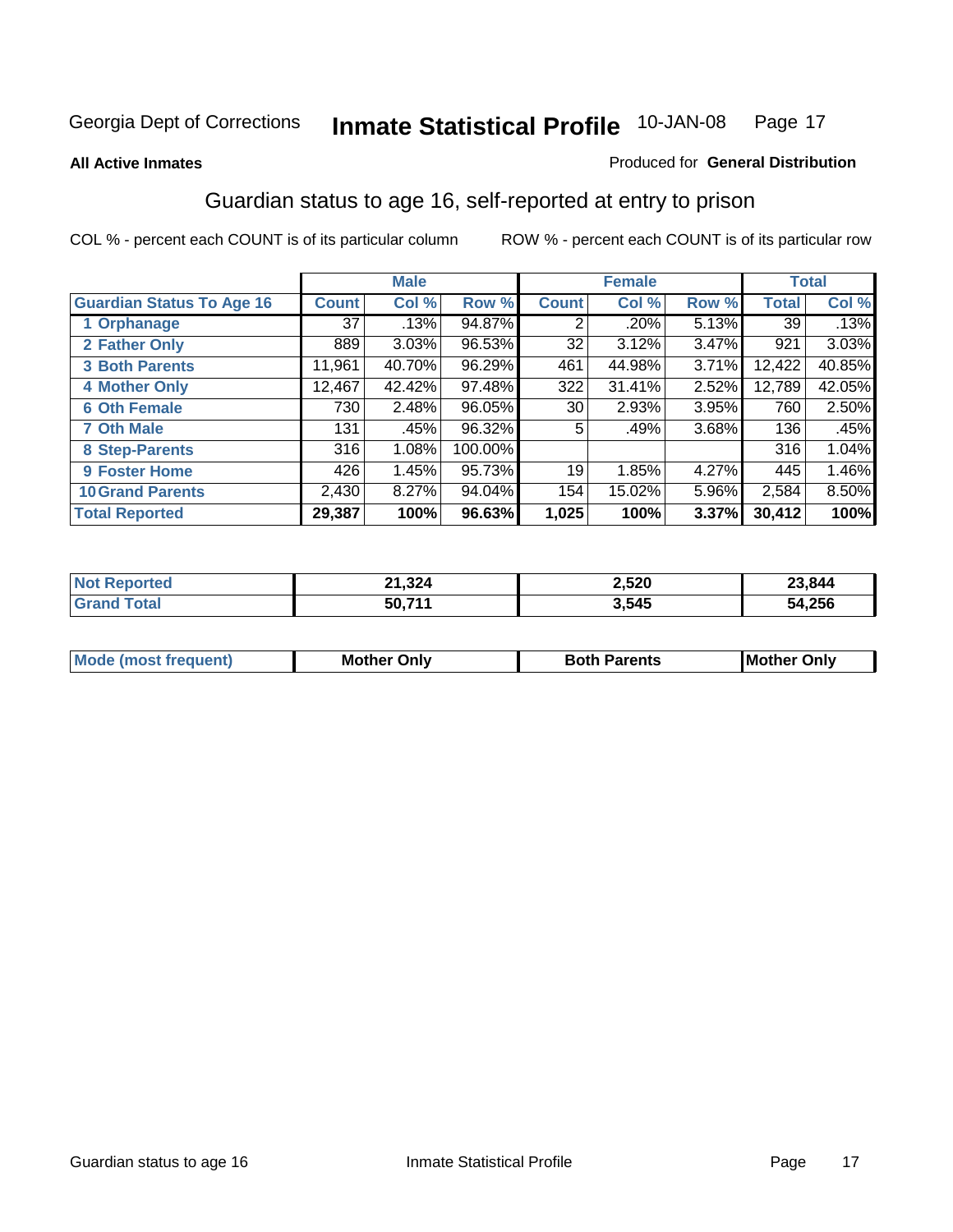#### **All Active Inmates**

#### Produced for **General Distribution**

### Employment status before prison, self-reported at entry to prison

|              |                          |              | <b>Male</b> |        |              | <b>Female</b> |          |              | <b>Total</b> |
|--------------|--------------------------|--------------|-------------|--------|--------------|---------------|----------|--------------|--------------|
|              | <b>Employment Status</b> | <b>Count</b> | Col %       | Row %  | <b>Count</b> | Col %         | Row %    | <b>Total</b> | Col %        |
|              | <b>Full Time</b>         | 23,159       | 52.13%      | 96.05% | 952          | 50.40%        | 3.95%    | 24,111       | 52.06%       |
| $\mathbf{2}$ | <b>Part Time</b>         | 3.411        | 7.68%       | 97.71% | 80 l         | 4.24%         | 2.29%    | 3,491        | 7.54%        |
| 3            | Unempl $<$ 6m            | 4,733        | 10.65%      | 96.93% | 150          | 7.94%         | 3.07%    | 4,883        | 10.54%       |
| 4            | Unempl > 6m              | 7,686        | 17.30%      | 96.27% | 298          | 15.78%        | 3.73%    | 7,984        | 17.24%       |
| 5            | <b>Never Workd</b>       | 3,490        | 7.86%       | 96.22% | 137          | 7.25%         | $3.78\%$ | 3,627        | 7.83%        |
| 6            | <b>Student</b>           | 365          | .82%        | 84.88% | 65           | 3.44%         | 15.12%   | 430          | .93%         |
|              | <b>Incapable</b>         | 1,581        | 3.56%       | 88.42% | 207          | 10.96%        | 11.58%   | 1,788        | 3.86%        |
|              | <b>Total Reported</b>    | 44,425       | 100%        | 95.92% | 1,889        | 100%          | 4.08%    | 46,314       | 100%         |

| 6,286  | $\mathbf{A}$<br>.b5b | 7,942       |
|--------|----------------------|-------------|
| 50 711 | 3.545                | .256<br>מרי |

| <b>M</b> ດ | the contract of the contract of the contract of the contract of the contract of the contract of the contract of | , ull i<br>ıme<br>the contract of the contract of the contract of the contract of the contract of the contract of the contract of | ïme<br>uı |
|------------|-----------------------------------------------------------------------------------------------------------------|-----------------------------------------------------------------------------------------------------------------------------------|-----------|
|            |                                                                                                                 |                                                                                                                                   |           |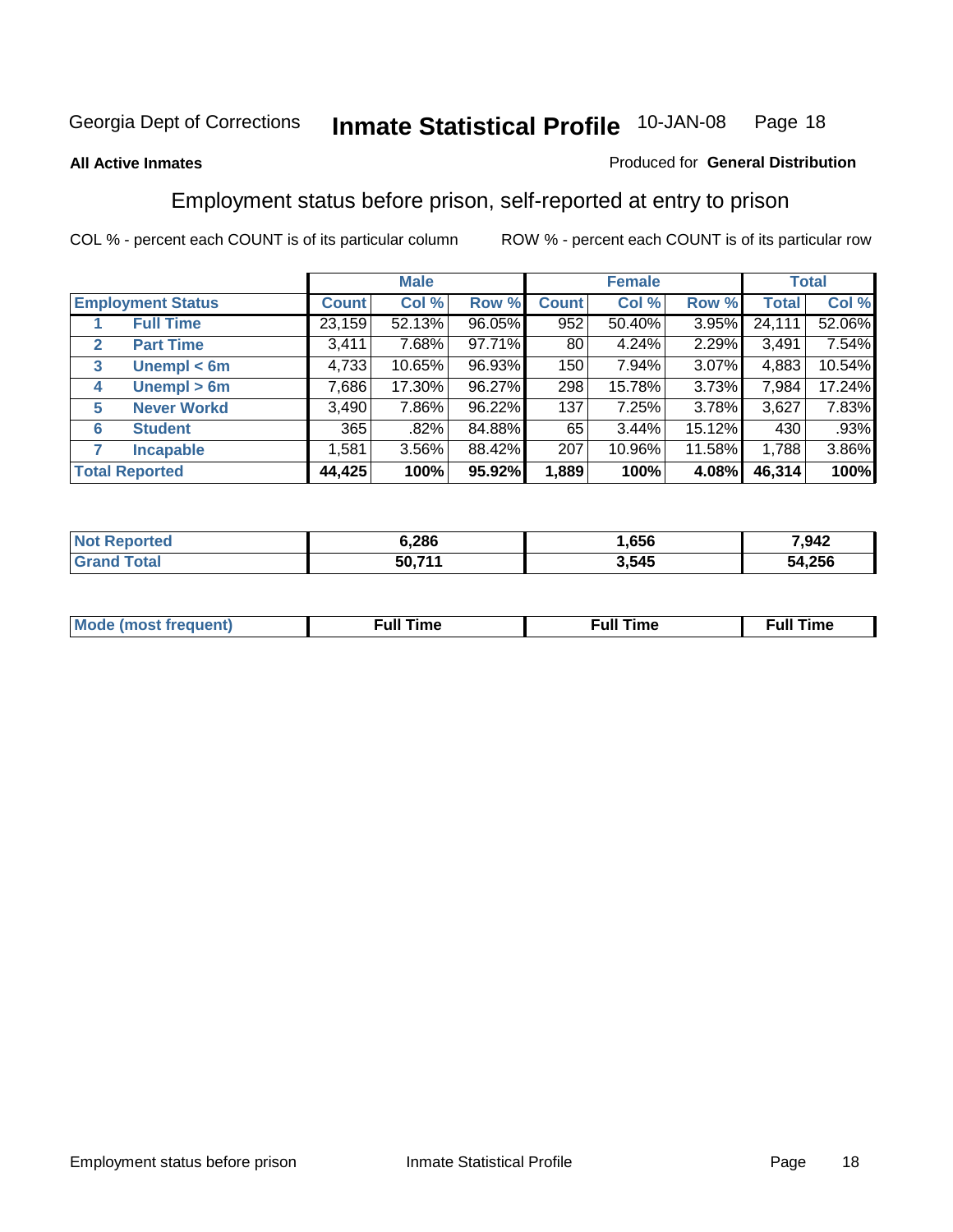#### **All Active Inmates**

Produced for **General Distribution**

### Age at admission

|                         |                 | <b>Male</b> |         |                 | <b>Female</b> |        |              | <b>Total</b> |
|-------------------------|-----------------|-------------|---------|-----------------|---------------|--------|--------------|--------------|
| <b>Age At Admission</b> | <b>Count</b>    | Col %       | Row %   | <b>Count</b>    | Col %         | Row %  | <b>Total</b> | Col %        |
| 13                      | 1               | 0.01%       | 100.00% |                 |               |        | 1            | 0.01%        |
| 14                      | $\overline{13}$ | 0.03%       | 92.86%  | 1               | 0.03%         | 7.14%  | 14           | 0.03%        |
| 15                      | 63              | 0.12%       | 100.00% |                 |               |        | 63           | 0.12%        |
| 16                      | 185             | 0.36%       | 95.36%  | 9               | 0.25%         | 4.64%  | 194          | 0.36%        |
| $\overline{17}$         | 808             | 1.59%       | 96.54%  | $\overline{29}$ | 0.82%         | 3.46%  | 837          | 1.54%        |
| 18                      | 1,592           | 3.14%       | 97.19%  | 46              | 1.30%         | 2.81%  | 1,638        | 3.02%        |
| 19                      | 2,117           | 4.17%       | 96.93%  | 67              | 1.89%         | 3.07%  | 2,184        | 4.03%        |
| 20                      | 2,129           | 4.20%       | 95.21%  | 107             | 3.02%         | 4.79%  | 2,236        | 4.12%        |
| 21                      | 2,153           | 4.25%       | 95.31%  | 106             | 2.99%         | 4.69%  | 2,259        | 4.16%        |
| 22                      | 2,195           | 4.33%       | 95.68%  | 99              | 2.79%         | 4.32%  | 2,294        | 4.23%        |
| 23                      | 2,095           | 4.13%       | 94.33%  | 126             | 3.55%         | 5.67%  | 2,221        | 4.09%        |
| 24                      | 1,990           | 3.92%       | 93.25%  | 144             | 4.06%         | 6.75%  | 2,134        | 3.93%        |
| $\overline{25}$         | 2,085           | 4.11%       | 94.13%  | 130             | 3.67%         | 5.87%  | 2,215        | 4.08%        |
| 26                      | 1,929           | 3.80%       | 94.42%  | 114             | 3.22%         | 5.58%  | 2,043        | 3.77%        |
| 27                      | 1,924           | 3.79%       | 93.72%  | 129             | 3.64%         | 6.28%  | 2,053        | 3.78%        |
| 28                      | 1,797           | 3.54%       | 94.28%  | 109             | 3.07%         | 5.72%  | 1,906        | 3.51%        |
| 29                      | 1,685           | 3.32%       | 92.79%  | 131             | 3.70%         | 7.21%  | 1,816        | 3.35%        |
| 30                      | 1,609           | 3.17%       | 92.68%  | 127             | 3.58%         | 7.32%  | 1,736        | 3.20%        |
| 31                      | 1,554           | 3.06%       | 94.30%  | 94              | 2.65%         | 5.70%  | 1,648        | 3.04%        |
| 32                      | 1,391           | 2.74%       | 92.36%  | 115             | 3.24%         | 7.64%  | 1,506        | 2.78%        |
| 33                      | 1,412           | 2.78%       | 94.32%  | 85              | 2.40%         | 5.68%  | 1,497        | 2.76%        |
| 34                      | 1,429           | 2.82%       | 92.97%  | 108             | 3.05%         | 7.03%  | 1,537        | 2.83%        |
| 35                      | 1,369           | 2.70%       | 91.69%  | 124             | 3.50%         | 8.31%  | 1,493        | 2.75%        |
| 36                      | 1,361           | 2.68%       | 91.40%  | 128             | 3.61%         | 8.60%  | 1,489        | 2.74%        |
| $\overline{37}$         | 1,231           | 2.43%       | 91.87%  | 109             | 3.07%         | 8.13%  | 1,340        | 2.47%        |
| 38                      | 1,160           | 2.29%       | 90.77%  | 118             | 3.33%         | 9.23%  | 1,278        | 2.36%        |
| 39                      | 1,238           | 2.44%       | 91.16%  | 120             | 3.39%         | 8.84%  | 1,358        | 2.50%        |
| 40                      | 1,161           | 2.29%       | 92.36%  | 96              | 2.71%         | 7.64%  | 1,257        | 2.32%        |
| 41                      | 1,164           | 2.30%       | 90.02%  | 129             | 3.64%         | 9.98%  | 1,293        | 2.38%        |
| 42                      | 1,080           | 2.13%       | 90.76%  | 110             | 3.10%         | 9.24%  | 1,190        | 2.19%        |
| 43                      | 1,042           | 2.05%       | 89.91%  | 117             | 3.30%         | 10.09% | 1,159        | 2.14%        |
| 44                      | 947             | 1.87%       | 91.06%  | 93              | 2.62%         | 8.94%  | 1,040        | 1.92%        |
| 45                      | 940             | 1.85%       | 90.91%  | 94              | 2.65%         | 9.09%  | 1,034        | 1.91%        |
| 46                      | 815             | 1.61%       | 92.09%  | $\overline{70}$ | 1.97%         | 7.91%  | 885          | 1.63%        |
| 47                      | 709             | 1.40%       | 91.96%  | 62              | 1.75%         | 8.04%  | 771          | 1.42%        |
| 48                      | 653             | 1.29%       | 91.33%  | 62              | 1.75%         | 8.67%  | 715          | 1.32%        |
| 49                      | 560             | 1.10%       | 92.72%  | 44              | 1.24%         | 7.28%  | 604          | 1.11%        |
| 50                      | 497             | 0.98%       | 94.67%  | $\overline{28}$ | 0.79%         | 5.33%  | 525          | 0.97%        |
| 51                      | 412             | 0.81%       | 93.00%  | $\overline{31}$ | 0.87%         | 7.00%  | 443          | 0.82%        |
| 52                      | 408             | 0.80%       | 94.66%  | $\overline{23}$ | 0.65%         | 5.34%  | 431          | 0.79%        |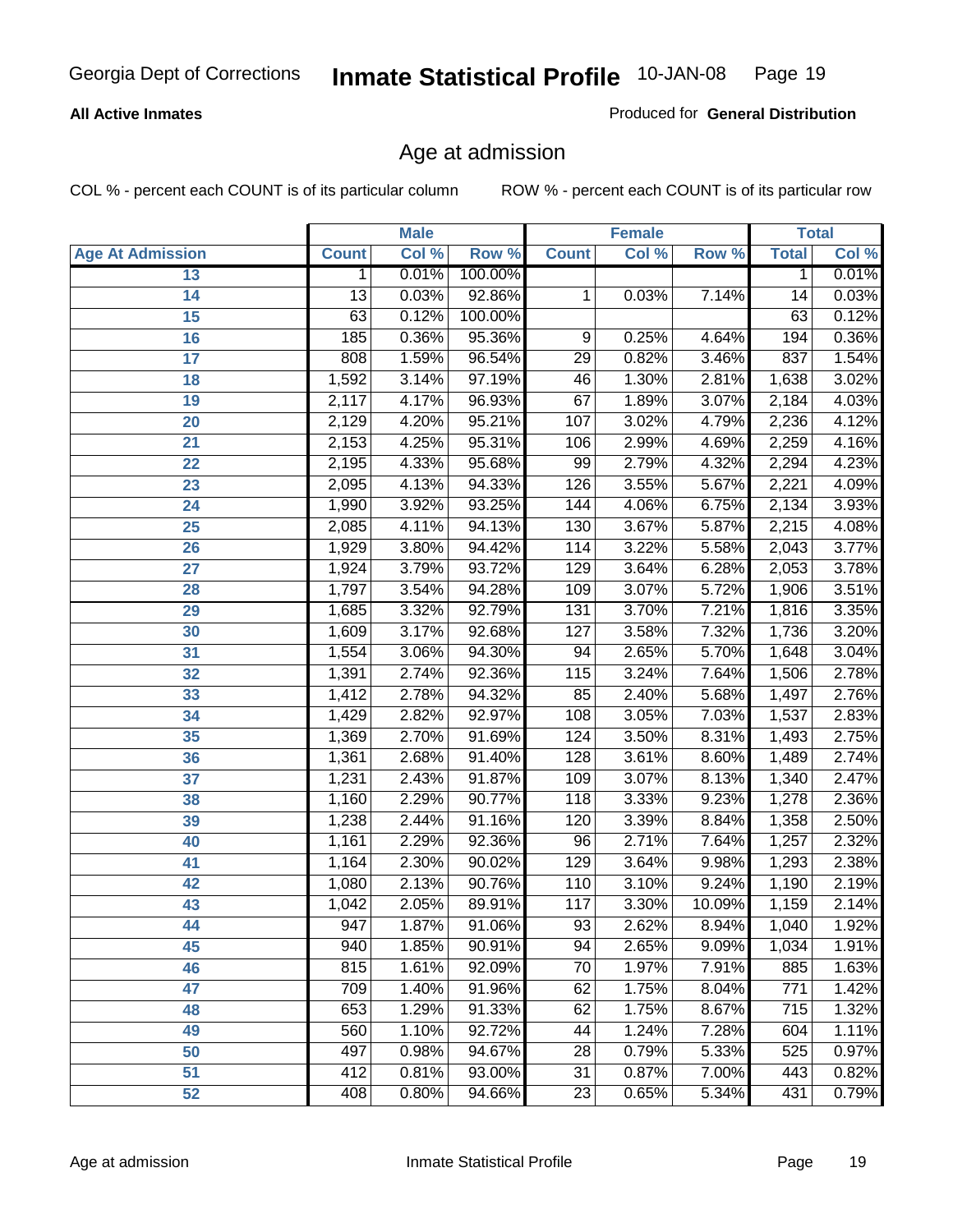#### **All Active Inmates**

Produced for **General Distribution**

### Age at admission

|                         | <b>Male</b>      |       | <b>Female</b> |                 |       | <b>Total</b> |                  |       |
|-------------------------|------------------|-------|---------------|-----------------|-------|--------------|------------------|-------|
| <b>Age At Admission</b> | <b>Count</b>     | Col % | Row %         | <b>Count</b>    | Col % | Row %        | <b>Total</b>     | Col % |
| 53                      | 308              | 0.61% | 91.94%        | $\overline{27}$ | 0.76% | 8.06%        | 335              | 0.62% |
| 54                      | $\overline{208}$ | 0.41% | 90.04%        | $\overline{23}$ | 0.65% | 9.96%        | 231              | 0.43% |
| $\overline{55}$         | 233              | 0.46% | 96.28%        | $\overline{9}$  | 0.25% | 3.72%        | $\overline{242}$ | 0.45% |
| 56                      | 193              | 0.38% | 93.69%        | $\overline{13}$ | 0.37% | 6.31%        | $\overline{206}$ | 0.38% |
| 57                      | $\overline{148}$ | 0.29% | 94.27%        | $\overline{9}$  | 0.25% | 5.73%        | 157              | 0.29% |
| 58                      | 123              | 0.24% | 93.18%        | $\overline{9}$  | 0.25% | 6.82%        | 132              | 0.24% |
| 59                      | 110              | 0.22% | 94.83%        | $\overline{6}$  | 0.17% | 5.17%        | 116              | 0.21% |
| 60                      | 83               | 0.16% | 97.65%        | $\overline{2}$  | 0.06% | 2.35%        | 85               | 0.16% |
| 61                      | $\overline{58}$  | 0.11% | 95.08%        | $\overline{3}$  | 0.08% | 4.92%        | 61               | 0.11% |
| 62                      | $\overline{58}$  | 0.11% | 96.67%        | $\overline{2}$  | 0.06% | 3.33%        | 60               | 0.11% |
| 63                      | $\overline{55}$  | 0.11% | 100.00%       |                 |       |              | $\overline{55}$  | 0.10% |
| 64                      | $\overline{48}$  | 0.09% | 96.00%        | $\overline{2}$  | 0.06% | 4.00%        | $\overline{50}$  | 0.09% |
| 65                      | $\overline{38}$  | 0.07% | 100.00%       |                 |       |              | $\overline{38}$  | 0.07% |
| 66                      | $\overline{22}$  | 0.04% | 95.65%        | 1               | 0.03% | 4.35%        | $\overline{23}$  | 0.04% |
| 67                      | $\overline{23}$  | 0.05% | 100.00%       |                 |       |              | $\overline{23}$  | 0.04% |
| 68                      | $\overline{20}$  | 0.04% | 100.00%       |                 |       |              | $\overline{20}$  | 0.04% |
| 69                      | $\overline{23}$  | 0.05% | 95.83%        | 1               | 0.03% | 4.17%        | $\overline{24}$  | 0.04% |
| 70                      | $\overline{9}$   | 0.02% | 81.82%        | $\overline{2}$  | 0.06% | 18.18%       | $\overline{11}$  | 0.02% |
| $\overline{71}$         | $\overline{6}$   | 0.01% | 100.00%       |                 |       |              | $\overline{6}$   | 0.01% |
| $\overline{72}$         | $\overline{7}$   | 0.01% | 100.00%       |                 |       |              | 7                | 0.01% |
| $\overline{73}$         | $\overline{6}$   | 0.01% | 100.00%       |                 |       |              | $\overline{6}$   | 0.01% |
| $\overline{74}$         | $\overline{8}$   | 0.02% | 88.89%        | 1               | 0.03% | 11.11%       | $\overline{9}$   | 0.02% |
| 75                      | 5                | 0.01% | 100.00%       |                 |       |              | $\overline{5}$   | 0.01% |
| 76                      | $\overline{7}$   | 0.01% | 100.00%       |                 |       |              | 7                | 0.01% |
| 78                      | $\overline{2}$   | 0.01% | 100.00%       |                 |       |              | $\overline{2}$   | 0.01% |
| 79                      | 4                | 0.01% | 80.00%        | 1               | 0.03% | 20.00%       | $\overline{5}$   | 0.01% |
| 80                      | 1                | 0.01% | 100.00%       |                 |       |              | 1                | 0.01% |
| $\overline{81}$         | $\mathbf{1}$     | 0.01% | 100.00%       |                 |       |              | 1                | 0.01% |
| 84                      | 1                | 0.01% | 100.00%       |                 |       |              | 1                | 0.01% |
| <b>Total Reported</b>   | 50,711           | 100%  | 93.47%        | 3,545           | 100%  | 6.53%        | 54,256           | 100%  |

| <b>Reported</b><br><b>NOT</b> |        |       |        |
|-------------------------------|--------|-------|--------|
| ™otar                         | 50 711 | 3,545 | 54,256 |

| Mean (average)       | 31.80 | 33.86 | 31.93    |
|----------------------|-------|-------|----------|
| Median (middle)      | 30    | 34    | 30       |
| Mode (most frequent) | ∸∸    |       | n-<br>LL |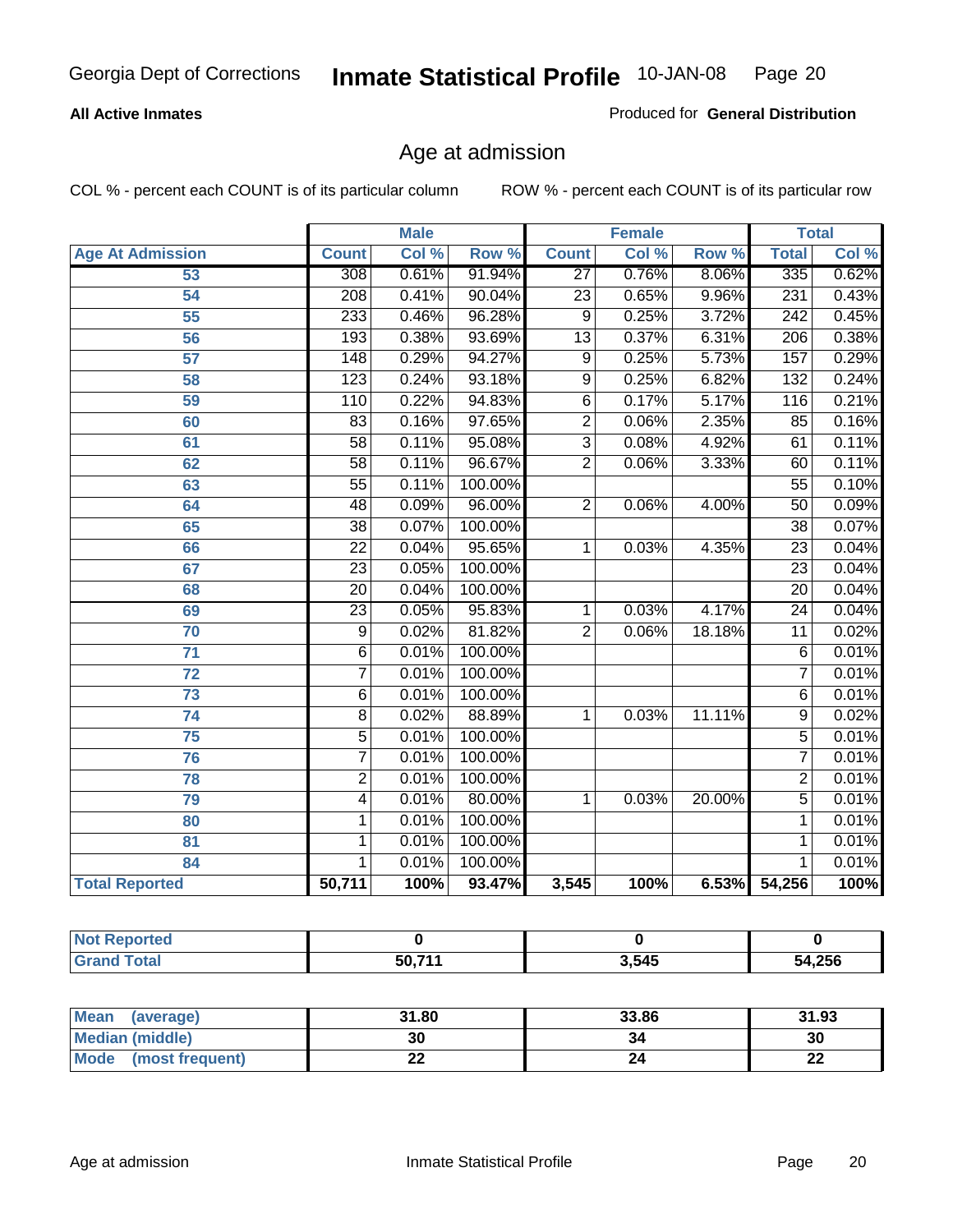#### **All Active Inmates**

Produced for **General Distribution**

### Age at release

|                       | <b>Male</b>  |      |       | <b>Female</b>  |       |       | <b>Total</b> |       |
|-----------------------|--------------|------|-------|----------------|-------|-------|--------------|-------|
| <b>Age At Release</b> | <b>Count</b> | Col% | Row % | <b>Count</b> Ⅰ | Col % | Row % | <b>Total</b> | Col % |
| <b>Total Reported</b> |              |      |       |                |       |       |              |       |

| <b>Still Active</b> | 50,711 | 3,545 | 54,256 |
|---------------------|--------|-------|--------|
| <b>Not Reported</b> |        |       |        |
| <b>Grand Total</b>  | 50,711 | 3,545 | 54,256 |

| Mean (average)       | N/A | N/A | N/A |
|----------------------|-----|-----|-----|
| Median (middle)      | N/A | N/A | N/A |
| Mode (most frequent) | N/A | N/A | N/A |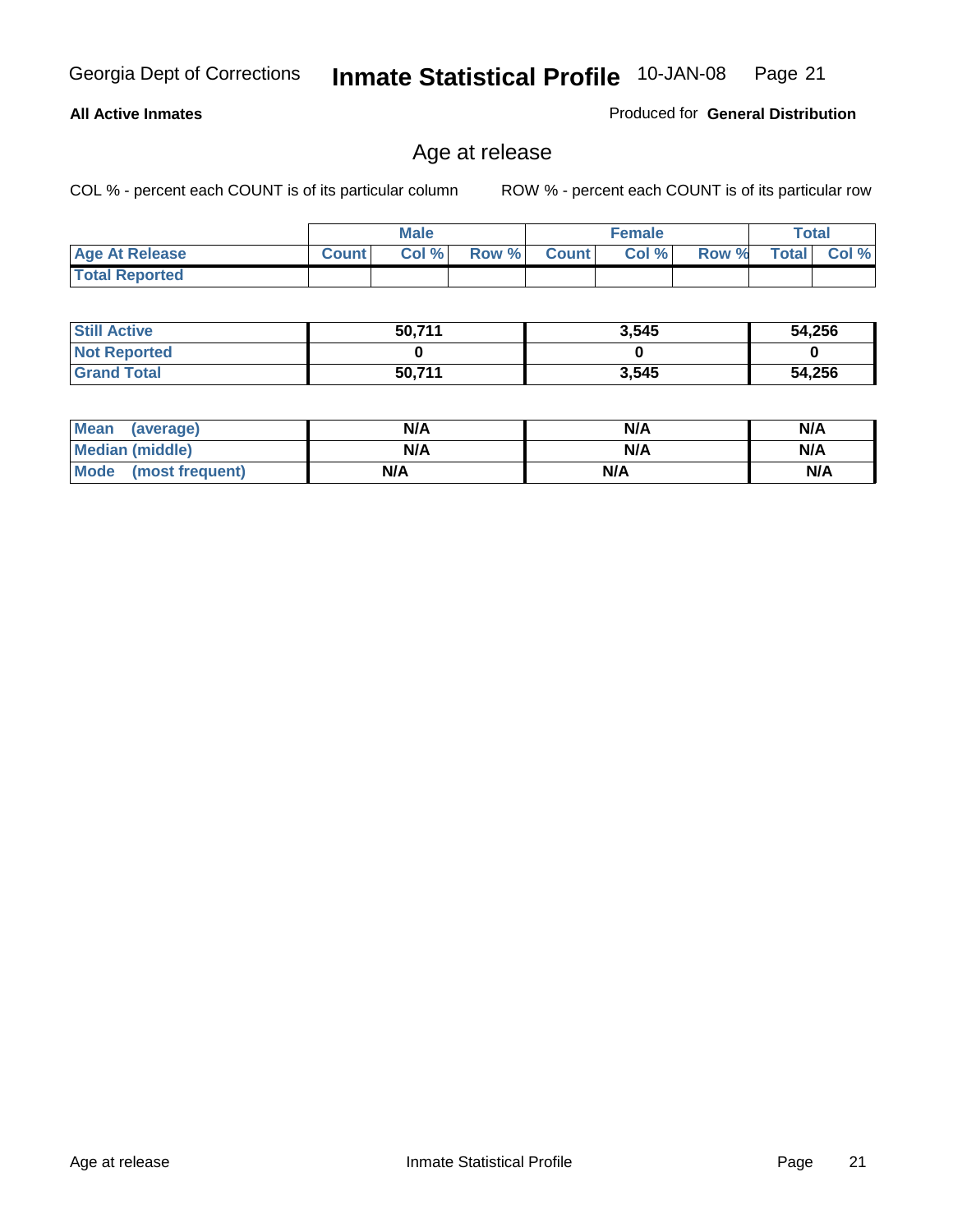#### **All Active Inmates**

#### Produced for **General Distribution**

### Height, measured at entry to prison

|                        |                  | <b>Male</b> |                  |                  | <b>Female</b> |                  | <b>Total</b>     |        |
|------------------------|------------------|-------------|------------------|------------------|---------------|------------------|------------------|--------|
| <b>Height</b>          | <b>Count</b>     | Col %       | Row <sup>%</sup> | <b>Count</b>     | Col %         | Row <sup>%</sup> | <b>Total</b>     | Col %  |
| <b>Under four feet</b> | $\overline{8}$   | 0.02%       | 88.89%           | 1                | 0.03%         | 11.11%           | $\overline{9}$   | 0.02%  |
| 4'01"                  |                  |             |                  | $\overline{4}$   | 0.12%         | 100.00%          | $\overline{4}$   | 0.01%  |
| 4'05''                 | 1                | 0.01%       | 100.00%          |                  |               |                  | $\mathbf{1}$     | 0.01%  |
| 4'06"                  | $\overline{2}$   | 0.01%       | 40.00%           | $\overline{3}$   | 0.09%         | 60.00%           | $\overline{5}$   | 0.01%  |
| 4'07"                  | 1                | 0.01%       | 50.00%           | $\mathbf 1$      | 0.03%         | 50.00%           | $\overline{2}$   | 0.01%  |
| 4'08"                  | 1                | 0.01%       | 16.67%           | $\overline{5}$   | 0.15%         | 83.33%           | $\overline{6}$   | 0.01%  |
| 4'09"                  |                  |             |                  | 9                | 0.26%         | 100.00%          | 9                | 0.02%  |
| 4'10"                  |                  |             |                  | $\overline{13}$  | 0.38%         | 100.00%          | $\overline{13}$  | 0.02%  |
| 4'11''                 | $\overline{11}$  | 0.02%       | 13.75%           | $\overline{69}$  | 2.00%         | 86.25%           | $\overline{80}$  | 0.15%  |
| 5'00''                 | $\overline{95}$  | 0.19%       | 39.75%           | 144              | 4.18%         | 60.25%           | 239              | 0.45%  |
| 5'01''                 | 99               | 0.20%       | 34.98%           | 184              | 5.34%         | 65.02%           | 283              | 0.53%  |
| 5'02''                 | 235              | 0.47%       | 38.21%           | 380              | 11.03%        | 61.79%           | 615              | 1.15%  |
| 5'03''                 | $\overline{413}$ | 0.83%       | 51.75%           | 385              | 11.17%        | 48.25%           | 798              | 1.50%  |
| 5'04''                 | 814              | 1.63%       | 61.02%           | 520              | 15.09%        | 38.98%           | 1,334            | 2.50%  |
| 5'05''                 | 1,667            | 3.34%       | 79.53%           | 429              | 12.45%        | 20.47%           | 2,096            | 3.93%  |
| 5'06''                 | 3,284            | 6.59%       | 87.76%           | 458              | 13.29%        | 12.24%           | 3,742            | 7.02%  |
| 5'07''                 | 4,527            | 9.08%       | 92.50%           | 367              | 10.65%        | 7.50%            | 4,894            | 9.18%  |
| 5'08''                 | 5,192            | 10.42%      | 96.60%           | $\overline{183}$ | 5.31%         | 3.40%            | 5,375            | 10.09% |
| 5'09''                 | 6,020            | 12.08%      | 97.62%           | $\overline{147}$ | 4.27%         | 2.38%            | 6,167            | 11.57% |
| 5'10''                 | 5,679            | 11.39%      | 99.04%           | $\overline{55}$  | 1.60%         | 0.96%            | 5,734            | 10.76% |
| 5'11''                 | 6,083            | 12.20%      | 99.10%           | $\overline{55}$  | 1.60%         | 0.90%            | 6,138            | 11.52% |
| 6'00''                 | 5,764            | 11.56%      | 99.77%           | $\overline{13}$  | 0.38%         | 0.23%            | 5,777            | 10.84% |
| 6'01''                 | 3,938            | 7.90%       | 99.72%           | $\overline{11}$  | 0.32%         | 0.28%            | 3,949            | 7.41%  |
| 6'02''                 | 2,887            | 5.79%       | 99.83%           | $\overline{5}$   | 0.15%         | 0.17%            | 2,892            | 5.43%  |
| 6'03''                 | 1,604            | 3.22%       | 99.81%           | $\overline{3}$   | 0.09%         | 0.19%            | 1,607            | 3.02%  |
| 6'04''                 | 850              | 1.71%       | 100.00%          |                  |               |                  | 850              | 1.59%  |
| 6'05''                 | 325              | 0.65%       | 99.69%           | 1                | 0.03%         | 0.31%            | $\overline{326}$ | 0.61%  |
| 6'06''                 | 158              | 0.32%       | 100.00%          |                  |               |                  | 158              | 0.30%  |
| 6'07''                 | 59               | 0.12%       | 100.00%          |                  |               |                  | 59               | 0.11%  |
| 6'08''                 | $\overline{25}$  | 0.05%       | 100.00%          |                  |               |                  | $\overline{25}$  | 0.05%  |
| 6'09''                 | $\overline{18}$  | 0.04%       | 94.74%           | $\mathbf{1}$     | 0.03%         | 5.26%            | $\overline{19}$  | 0.04%  |
| 6'10''                 | $\overline{19}$  | 0.04%       | 100.00%          |                  |               |                  | $\overline{19}$  | 0.04%  |
| 6'11''                 | $\overline{30}$  | 0.06%       | 100.00%          |                  |               |                  | $\overline{30}$  | 0.06%  |
| Seven feet +           | $\overline{37}$  | 0.07%       | 100.00%          |                  |               |                  | $\overline{37}$  | 0.07%  |
| <b>Total Reported</b>  | 49,846           | 100%        | 93.53%           | 3,446            | 100%          | 6.47%            | 53,292           | 100%   |

| ortec       | 865    | 99    | 964    |
|-------------|--------|-------|--------|
| <b>otal</b> | 50,71' | 3,545 | 54,256 |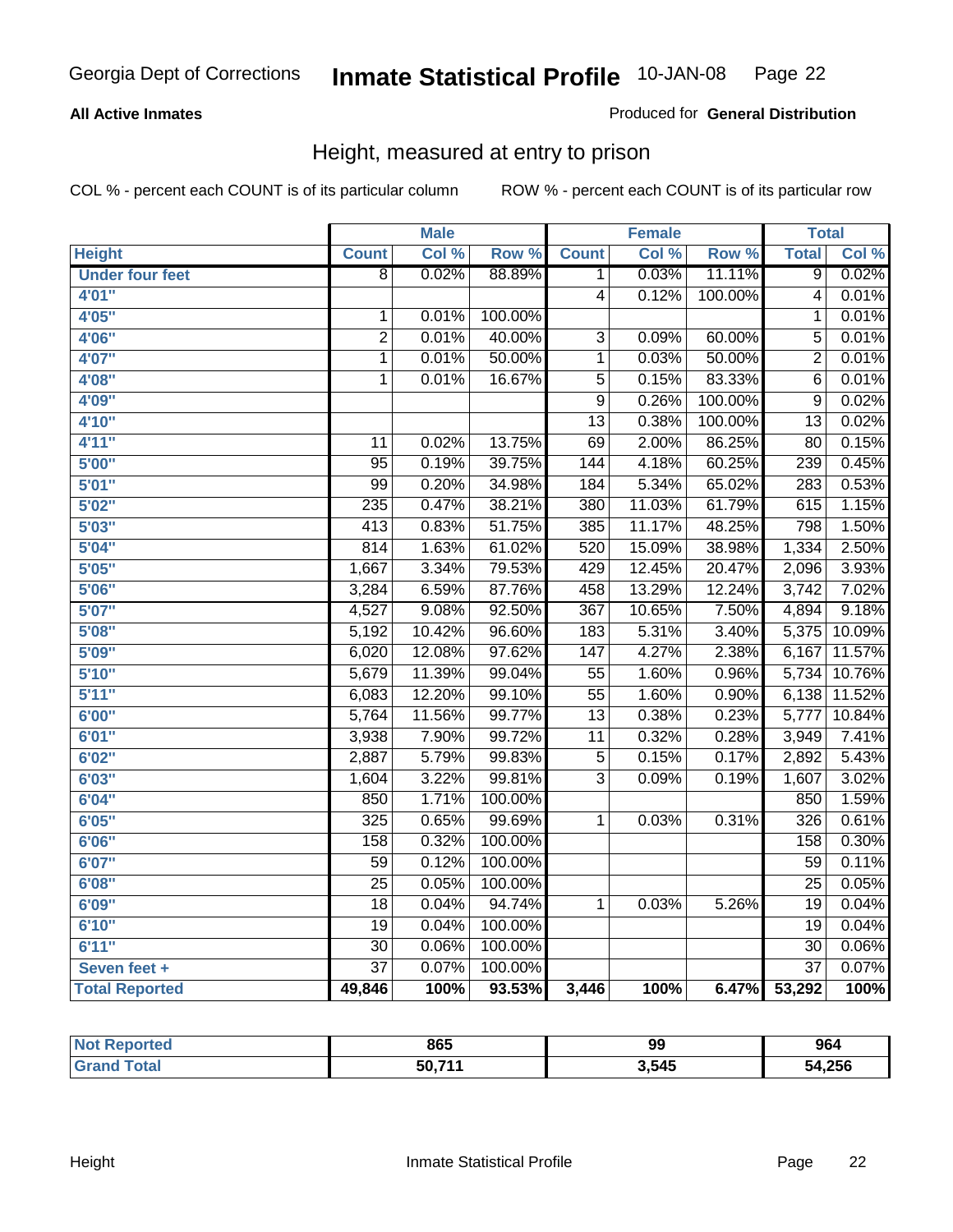#### **All Active Inmates**

Produced for **General Distribution**

### Height, measured at entry to prison

|                      | <b>Male</b> | <b>Female</b> | <b>Total</b> |
|----------------------|-------------|---------------|--------------|
| Mean (average)       | 5'10"       | 5'05"         | 5'10''       |
| Median (middle)      | 5'10''      | 5'05"         | 5'10''       |
| Mode (most frequent) | 5'11"       | 5'04"         | 5'09"        |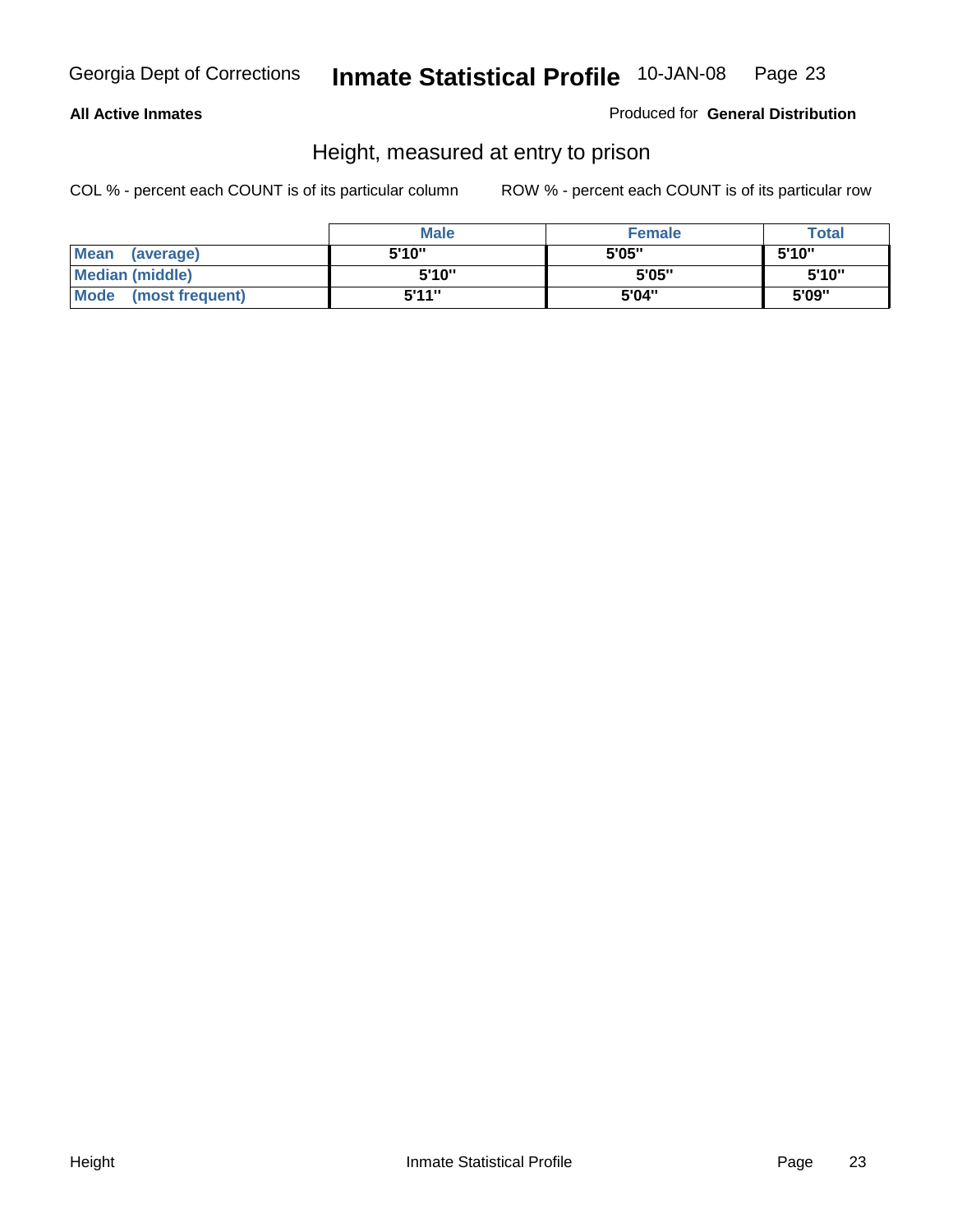#### **All Active Inmates**

#### Produced for **General Distribution**

### Weight, measured at entry to prison

|                        |                  | <b>Male</b> |         |                  | <b>Female</b> |        | <b>Total</b>     |                     |
|------------------------|------------------|-------------|---------|------------------|---------------|--------|------------------|---------------------|
| <b>Weight</b>          | <b>Count</b>     | Col %       | Row %   | <b>Count</b>     | Col %         | Row %  | <b>Total</b>     | Col %               |
| <b>Under 80 pounds</b> | 7                | 0.01%       | 87.50%  | 1.               | 0.03%         | 12.50% | $\overline{8}$   | 0.02%               |
| 80 - 89 pounds         | $\overline{3}$   | 0.01%       | 75.00%  | $\overline{1}$   | 0.03%         | 25.00% | $\overline{4}$   | 0.01%               |
| 90 - 99 pounds         | $\overline{6}$   | 0.01%       | 54.55%  | $\overline{5}$   | 0.15%         | 45.45% | $\overline{11}$  | 0.02%               |
| 100 - 109 pounds       | $\overline{26}$  | 0.05%       | 38.81%  | $\overline{41}$  | 1.19%         | 61.19% | $\overline{67}$  | 0.13%               |
| 110 - 119 pounds       | $\overline{129}$ | 0.26%       | 56.83%  | $\overline{98}$  | 2.84%         | 43.17% | $\overline{227}$ | 0.43%               |
| 120 - 129 pounds       | $\overline{551}$ | 1.11%       | 71.28%  | $\overline{222}$ | 6.44%         | 28.72% | 773              | 1.45%               |
| 130 - 139 pounds       | 1,562            | 3.13%       | 84.94%  | $\overline{277}$ | 8.04%         | 15.06% | 1,839            | 3.45%               |
| 140 - 149 pounds       | 3,322            | 6.66%       | 91.19%  | $\overline{321}$ | 9.32%         | 8.81%  | 3,643            | 6.84%               |
| 150 - 159 pounds       | 4,945            | 9.92%       | 92.41%  | 406              | 11.78%        | 7.59%  | 5,351            | 10.04%              |
| 160 - 169 pounds       | 6,647            | 13.34%      | 94.59%  | 380              | 11.03%        | 5.41%  | 7,027            | 13.19%              |
| 170 - 179 pounds       | 6,353            | 12.75%      | 95.03%  | 332              | 9.63%         | 4.97%  | 6,685            | 12.54%              |
| 180 - 189 pounds       | 6,498            | 13.04%      | 95.84%  | 282              | 8.18%         | 4.16%  | 6,780            | 12.72%              |
| 190 - 199 pounds       | 4,758            | 9.55%       | 95.75%  | $\overline{211}$ | 6.12%         | 4.25%  | 4,969            | 9.32%               |
| 200 - 209 pounds       | 4,148            | 8.32%       | 94.53%  | $\overline{240}$ | 6.96%         | 5.47%  | 4,388            | 8.23%               |
| 210 - 219 pounds       | 3,054            | 6.13%       | 94.73%  | 170              | 4.93%         | 5.27%  | 3,224            | 6.05%               |
| 220 - 229 pounds       | 2,403            | 4.82%       | 95.55%  | $\overline{112}$ | 3.25%         | 4.45%  | 2,515            | 4.72%               |
| 230 - 239 pounds       | 1,645            | 3.30%       | 94.81%  | $\overline{90}$  | 2.61%         | 5.19%  | 1,735            | 3.26%               |
| 240 - 249 pounds       | 1,128            | 2.26%       | 94.87%  | 61               | 1.77%         | 5.13%  | 1,189            | 2.23%               |
| 250 - 259 pounds       | 837              | 1.68%       | 94.26%  | $\overline{51}$  | 1.48%         | 5.74%  | 888              | 1.67%               |
| 260 - 269 pounds       | 579              | 1.16%       | 93.69%  | $\overline{39}$  | 1.13%         | 6.31%  | 618              | 1.16%               |
| 270 - 279 pounds       | $\overline{370}$ | 0.74%       | 94.63%  | $\overline{21}$  | 0.61%         | 5.37%  | 391              | $\overline{0.73\%}$ |
| 280 - 289 pounds       | $\overline{281}$ | 0.56%       | 91.83%  | $\overline{25}$  | 0.73%         | 8.17%  | 306              | 0.57%               |
| 290 - 299 pounds       | 176              | 0.35%       | 94.12%  | $\overline{11}$  | 0.32%         | 5.88%  | 187              | 0.35%               |
| 300 - 309 pounds       | 117              | 0.23%       | 87.97%  | $\overline{16}$  | 0.46%         | 12.03% | 133              | 0.25%               |
| 310 - 319 pounds       | 88               | 0.18%       | 89.80%  | 10               | 0.29%         | 10.20% | $\overline{98}$  | 0.18%               |
| 320 - 329 pounds       | $\overline{59}$  | 0.12%       | 86.76%  | $\overline{9}$   | 0.26%         | 13.24% | 68               | 0.13%               |
| 330 - 339 pounds       | 26               | 0.05%       | 92.86%  | $\overline{2}$   | 0.06%         | 7.14%  | 28               | 0.05%               |
| 340 - 349 pounds       | 35               | 0.07%       | 85.37%  | $\overline{6}$   | 0.17%         | 14.63% | 41               | 0.08%               |
| 350 - 359 pounds       | $\overline{34}$  | 0.07%       | 94.44%  | $\overline{2}$   | 0.06%         | 5.56%  | $\overline{36}$  | 0.07%               |
| 360 - 369 pounds       | $\overline{21}$  | 0.04%       | 91.30%  | $\overline{2}$   | 0.06%         | 8.70%  | $\overline{23}$  | 0.04%               |
| 370 - 379 pounds       | $\overline{7}$   | 0.01%       | 100.00% |                  |               |        | $\overline{7}$   | 0.01%               |
| 380 - 389 pounds       | $\overline{3}$   | 0.01%       | 75.00%  | 1                | 0.03%         | 25.00% | 4                | 0.01%               |
| 390 - 399 pounds       | 4                | 0.01%       | 100.00% |                  |               |        | 4                | 0.01%               |
| 400 pounds and over    | $\overline{24}$  | 0.05%       | 96.00%  | 1                | 0.03%         | 4.00%  | $\overline{25}$  | 0.05%               |
| <b>Total Reported</b>  | 49,846           | 100%        | 93.53%  | 3,446            | 100%          | 6.47%  | 53,292           | 100.0%              |

| Reported<br><b>NO)</b> | 865    | 99    | 964    |
|------------------------|--------|-------|--------|
| 'ota.                  | 50,711 | 3,545 | 54,256 |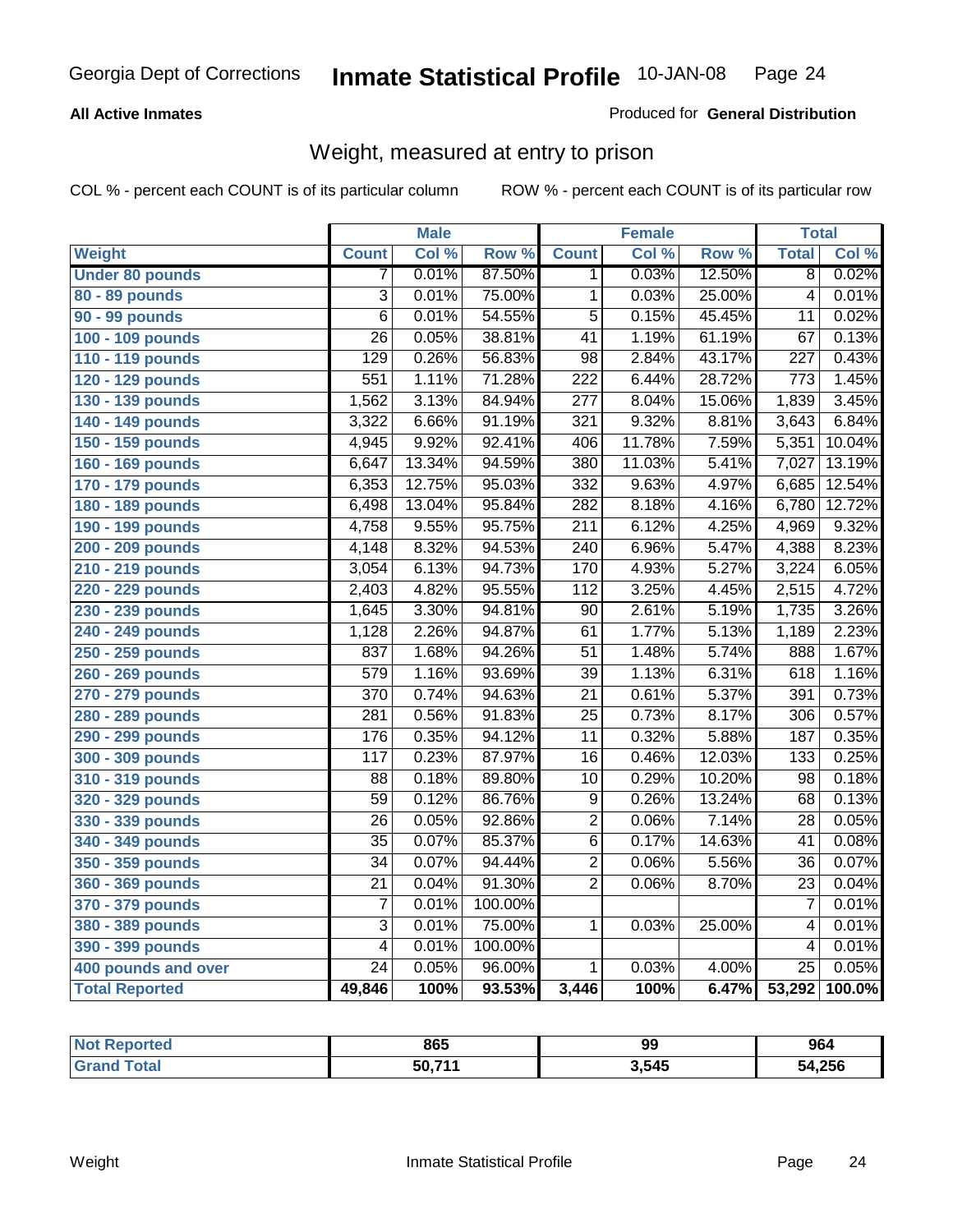#### **All Active Inmates**

#### Produced for **General Distribution**

### Weight, measured at entry to prison

|                                | <b>Male</b> | <b>Female</b> | Total |
|--------------------------------|-------------|---------------|-------|
| <b>Mean</b><br>(average)       | 186         | 175           | 185   |
| <b>Median (middle)</b>         | 180         | 168           | 180   |
| <b>Mode</b><br>(most frequent) | 180         | 150           | 180   |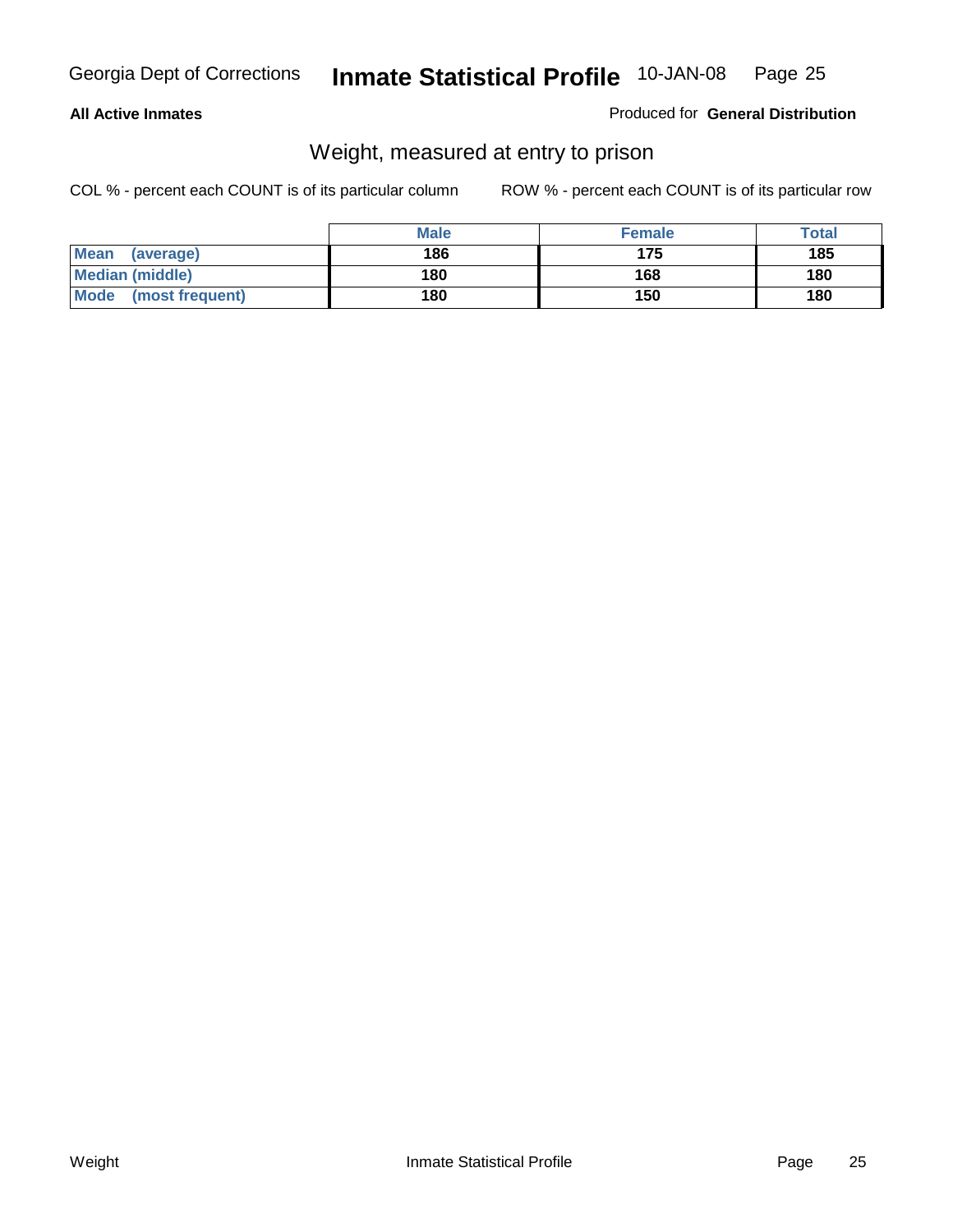#### **All Active Inmates**

#### Produced for **General Distribution**

### Military service

|                             |              | <b>Male</b> |                    |       | <b>Female</b> |       |              | <b>Total</b> |
|-----------------------------|--------------|-------------|--------------------|-------|---------------|-------|--------------|--------------|
| <b>Military service</b>     | <b>Count</b> | Col %       | <b>Row % Count</b> |       | Col %         | Row % | <b>Total</b> | Col %        |
| <b>Air Force</b>            | 290          | .74%        | 96.99%             | 9     | .27%          | 3.01% | 299          | $.70\%$      |
| $\mathbf{2}$<br><b>Army</b> | 2,185        | 5.54%       | 98.65%             | 30    | .91%          | 1.35% | 2,215        | 5.18%        |
| <b>Navy</b><br>3            | 618          | 1.57%       | 98.72%             | 8     | .24%          | 1.28% | 626          | 1.47%        |
| <b>Marines</b><br>4         | 476          | 1.21%       | 100.00%            |       |               |       | 476          | 1.11%        |
| <b>Coast Guard</b><br>5     | 26           | $.07\%$     | 96.30%             |       | .03%          | 3.70% | 27           | .06%         |
| <b>None</b><br>96           | 35,826       | 90.88%      | 91.67%             | 3,256 | 98.55%        | 8.33% | 39,082       | 91.47%       |
| <b>Total Reported</b>       | 39,421       | 100%        | 92.27%             | 3,304 | 100%          | 7.73% | 42,725       | 100%         |

| <b>Reported</b><br>' NOT | 1,290  | 241   | 1,531  |
|--------------------------|--------|-------|--------|
| ⊺otal<br><b>Grand</b>    | 50,71' | 3,545 | 54,256 |

|  | <b>Mou</b> | Army | Army | Army |
|--|------------|------|------|------|
|--|------------|------|------|------|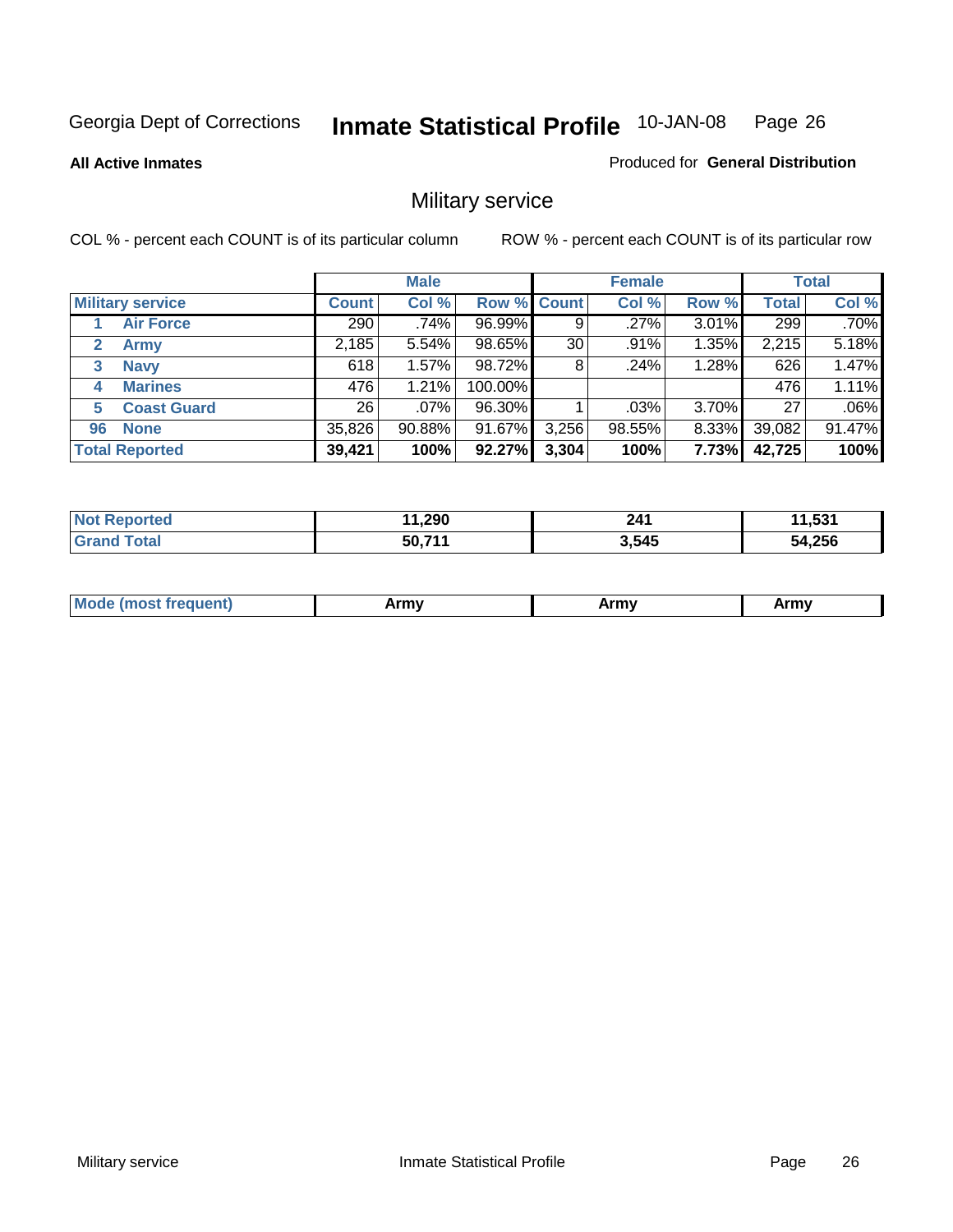#### **All Active Inmates**

#### Produced for **General Distribution**

### Type of admission to prison

|                |                             |              | <b>Male</b> |                    |     | <b>Female</b> |         |              | <b>Total</b> |
|----------------|-----------------------------|--------------|-------------|--------------------|-----|---------------|---------|--------------|--------------|
|                | <b>Type of Admission</b>    | <b>Count</b> | Col %       | <b>Row % Count</b> |     | Col %         | Row %   | <b>Total</b> | Col %        |
|                | <b>Committed From Court</b> | 34,913       | 68.95%      | 93.64% 2,372       |     | 67.12%        | 6.36%   | 37,285       | 68.83%       |
| $\overline{2}$ | <b>Return Appeal/Bond</b>   | 6            | .01%        | 100.00%            |     |               |         | 6            | .01%         |
| 3              | <b>Parole Rev/New Sent</b>  | 4,465        | 8.82%       | 95.26%             | 222 | 6.28%         | 4.74%   | 4,687        | 8.65%        |
| 4              | <b>Par Rev/No New Sent</b>  | 1,949        | 3.85%       | 93.48%             | 136 | 3.85%         | 6.52%   | 2,085        | 3.85%        |
| 5              | <b>Prob Viol/Total Rev</b>  |              | .01%        | 100.00%            |     |               |         |              | .01%         |
| 6              | <b>Prob Viol/Partial</b>    | 3,357        | 6.63%       | 90.34%             | 359 | 10.16%        | 9.66%   | 3,716        | 6.86%        |
| 7              | <b>Admit Fm Other Cust</b>  | 45           | .09%        | 93.75%             | 3   | $.08\%$       | 6.25%   | 48           | .09%         |
| 9              | <b>Prob Rev/Remainder</b>   | 4,983        | 9.84%       | 92.23%             | 420 | 11.88%        | 7.77%   | 5,403        | 9.97%        |
| 10             | <b>New Sent/Par Rev Pnd</b> | 20           | .04%        | 100.00%            |     |               |         | 20           | .04%         |
| 11             | <b>Life W/O Parole</b>      | 302          | .60%        | 99.02%             | 3   | .08%          | .98%    | 305          | .56%         |
| 30             | <b>Par Rev/Rsn Unknown</b>  | 67           | .13%        | 100.00%            |     |               |         | 67           | .12%         |
| 32             | <b>Pb Parole Rescinded</b>  | 14           | .03%        | 100.00%            |     |               |         | 14           | .03%         |
| 33             | <b>Prob Revoc/Spec Cond</b> | 218          | .43%        | 92.77%             | 17  | .48%          | 7.23%   | 235          | .43%         |
| 40             | <b>Par Rev/Revoc Center</b> | 225          | .44%        | 99.56%             |     | .03%          | .44%    | 226          | .42%         |
| 41             | <b>Information Only</b>     |              |             |                    |     | .03%          | 100.00% |              | .01%         |
| 44             | <b>Whitworth Detention</b>  | 65           | .13%        | 100.00%            |     |               |         | 65           | .12%         |
| 50             | <b>Dcys At Risk</b>         | 6            | .01%        | 100.00%            |     |               |         | 6            | .01%         |
|                | <b>Total Reported</b>       | 50,636       | 100%        | 93.48% 3,534       |     | 100%          | 6.52%   | 54,170       | 100%         |

| <b>Not Reported</b> | --     | п.    | 86     |
|---------------------|--------|-------|--------|
| Total               | 50.71' | 3,545 | 54,256 |

| <b>Mode (most frequent)</b><br><b>Court Cmmt</b><br>Court Cmmt | <b>Court Cmmt</b> |
|----------------------------------------------------------------|-------------------|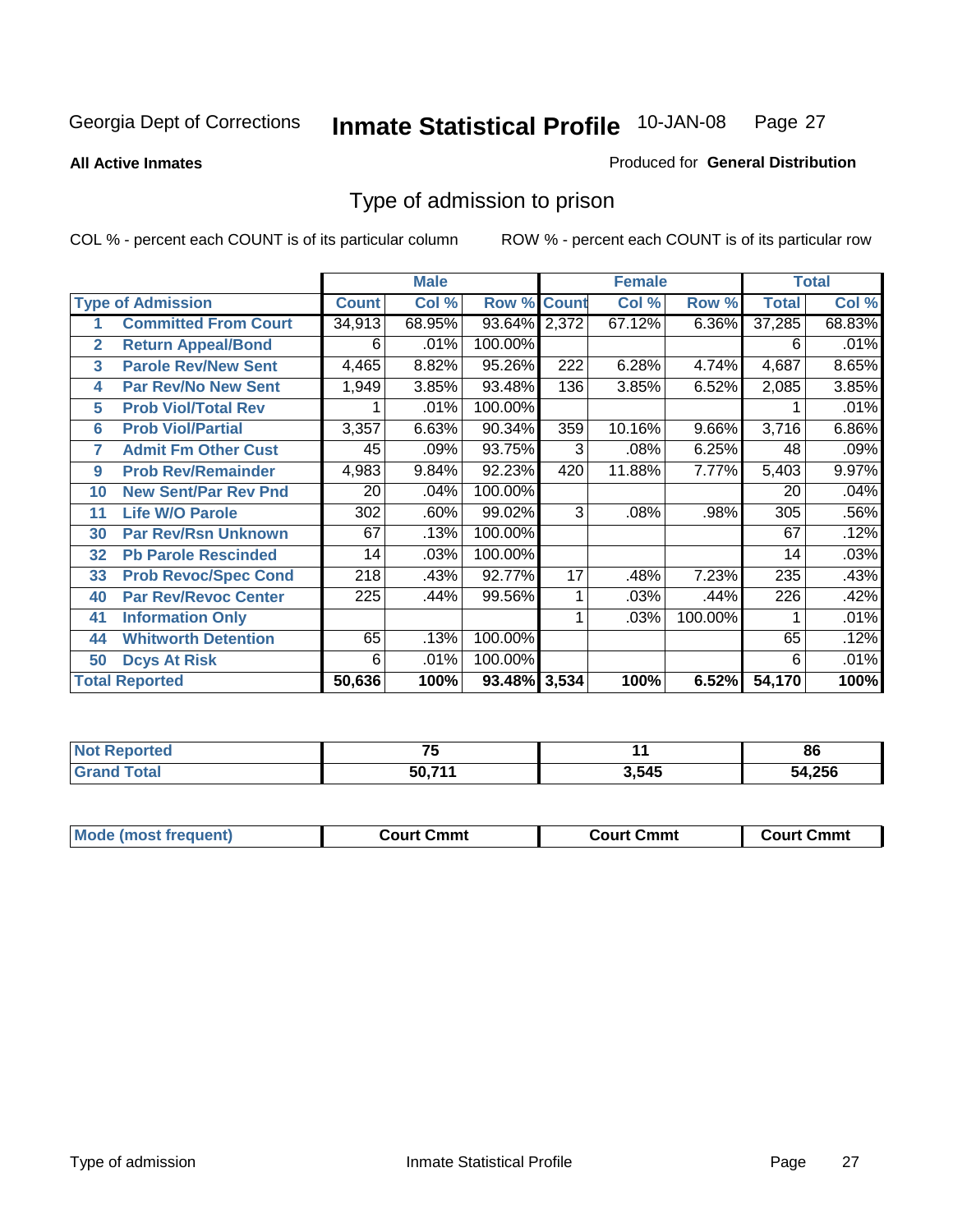**All Active Inmates**

Produced for **General Distribution**

### Current / last security status

|                        |              | <b>Male</b> |             |       | <b>Female</b> |        |              | <b>Total</b> |
|------------------------|--------------|-------------|-------------|-------|---------------|--------|--------------|--------------|
| <b>Security Status</b> | <b>Count</b> | Col %       | Row % Count |       | Col %         | Row %  | <b>Total</b> | Col %        |
| 1 Wrk Releas           | 965          | 2.02%       | 87.33%      | 140   | 4.25%         | 12.67% | 1,105        | 2.16%        |
| 2 Trusty               | .668         | 3.49%       | 88.16%      | 224   | 6.80%         | 11.84% | 1,892        | 3.70%        |
| 3 Minimum              | 19,231       | 40.20%      | 91.18%      | 0.860 | 56.43%        | 8.82%  | 21,091       | 41.24%       |
| 4 Medium               | 19,871       | 41.53%      | 95.85%      | 860   | 26.09%        | 4.15%  | 20,731       | 40.54%       |
| 5 Close                | 5,624        | 11.76%      | 96.43%      | 208   | 6.31%         | 3.57%  | 5,832        | 11.40%       |
| 6 Maximum              | 484          | 1.01%       | 99.18%      | 4     | $.12\%$       | .82%   | 488          | .95%         |
| <b>Total Reported</b>  | 47,843       | 100%        | 93.55%      | 3,296 | 100%          | 6.45%  | 51,139       | 100%         |

| <b>Still being diagnosed</b> | 2,862  | 249   | 3,111  |
|------------------------------|--------|-------|--------|
| <b>Not Reported</b>          |        |       |        |
| <b>Grand Total</b>           | 50.711 | 3,545 | 54,256 |

| M.<br>.<br>---<br>.<br>M |  |  |
|--------------------------|--|--|
|                          |  |  |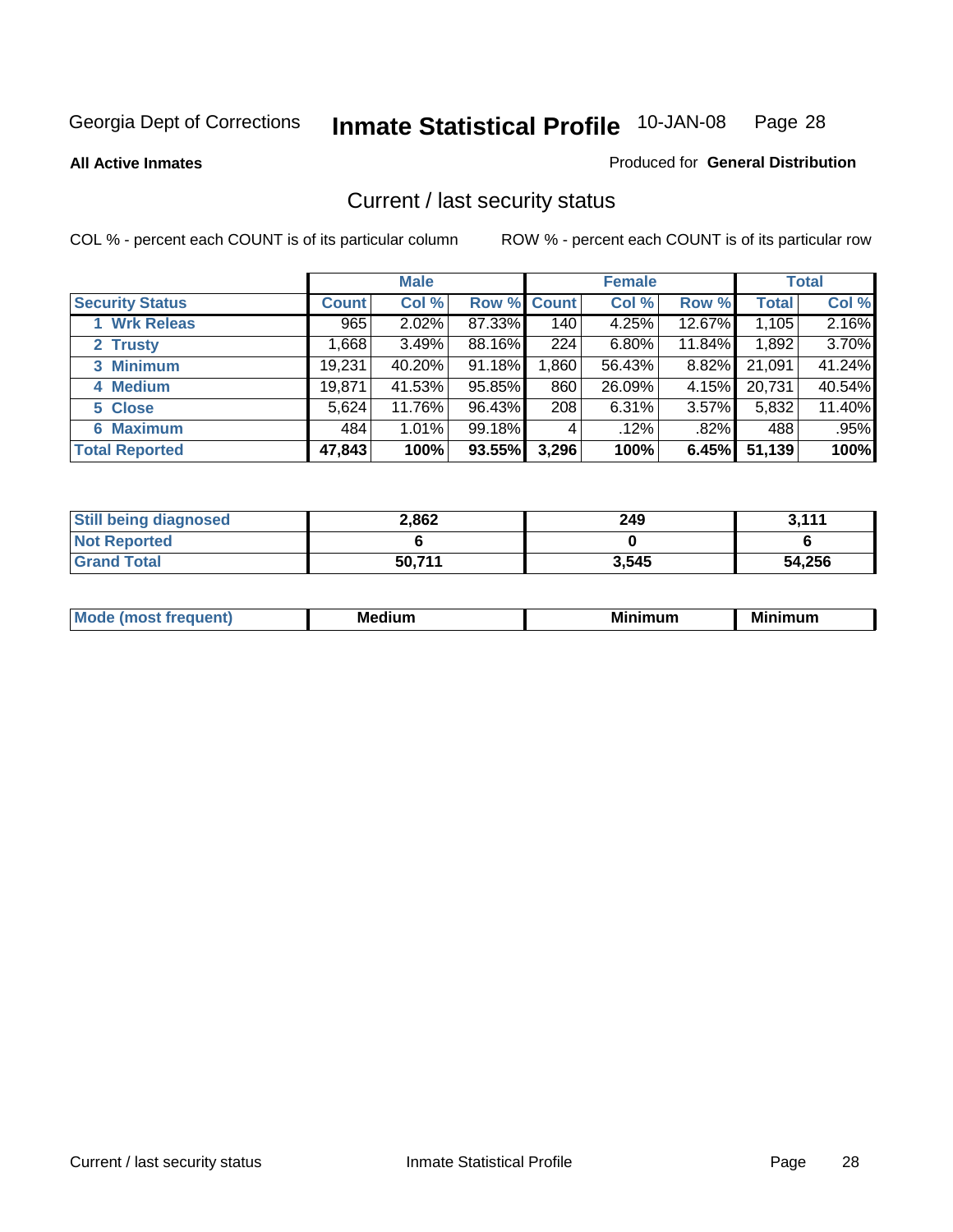**All Active Inmates**

#### Produced for **General Distribution**

### Current / last type of institution

|                            |              | <b>Male</b> |             |       | <b>Female</b> |          |              | <b>Total</b> |
|----------------------------|--------------|-------------|-------------|-------|---------------|----------|--------------|--------------|
| <b>Type of Institution</b> | <b>Count</b> | Col %       | Row % Count |       | Col %         | Row %    | <b>Total</b> | Col %        |
| <b>Transitional Center</b> | 2,236        | 4.41%       | $91.12\%$   | 218   | 6.15%         | 8.88%    | 2,454        | 4.52%        |
| <b>State Hospital</b>      |              | $.01\%$     | 100.00%     |       |               |          |              | .01%         |
| <b>County Camp</b>         | 4,919        | $9.70\%$    | 100.00%     |       |               |          | 4,919        | 9.07%        |
| <b>State Prison</b>        | 35,562       | 70.13%      | 91.44%      | 3,327 | 93.85%        | $8.56\%$ | 38,889       | 71.68%       |
| <b>Private Prison</b>      | 4,974        | 9.81%       | 100.00%     |       |               |          | 4,974        | 9.17%        |
| <b>Prison Annex</b>        | 1,415        | 2.79%       | 100.00%     |       |               |          | 1,415        | 2.61%        |
| <b>Pre Release Center</b>  | 1,294        | 2.55%       | 100.00%     |       |               |          | 1,294        | 2.38%        |
| <b>Inmate Boot Camp</b>    | 310          | .61%        | 100.00%     |       |               |          | 310          | .57%         |
| <b>Total Reported</b>      | 50,711       | 100%        | 93.47%      | 3,545 | 100%          | 6.53%    | 54,256       | 100%         |

| . Reported<br>  Not              |        |       |        |
|----------------------------------|--------|-------|--------|
| <b>Total</b><br>Gra <sup>r</sup> | 50 711 | 3,545 | 54,256 |

| <b>Mode (most frequent)</b> | <b>State Prison</b> | <b>State Prison</b> | <b>State Prison I</b> |
|-----------------------------|---------------------|---------------------|-----------------------|
|                             |                     |                     |                       |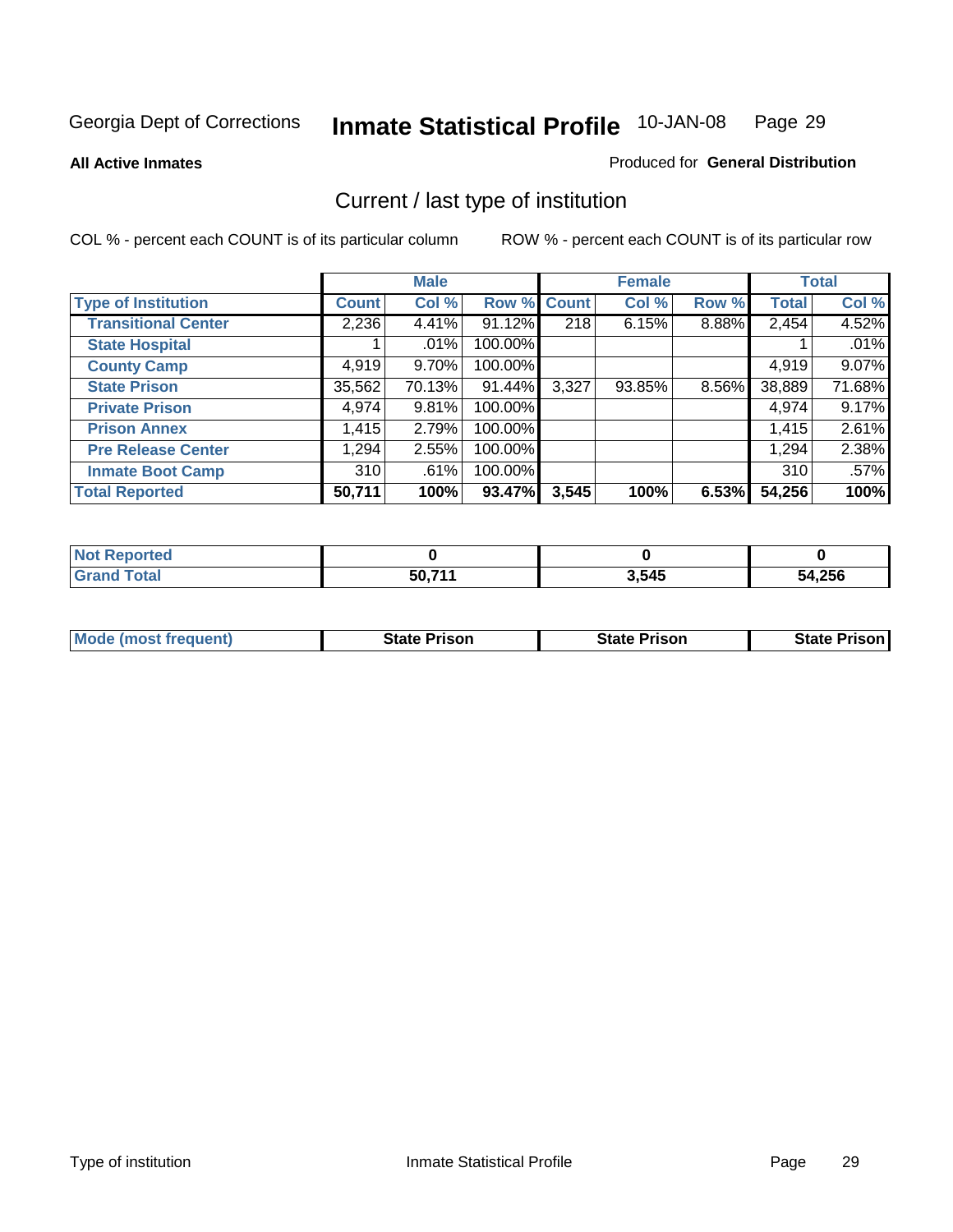**All Active Inmates**

#### Produced for **General Distribution**

### Institution type - transitional centers

|     |                                          |              | <b>Male</b> |         |              | <b>Female</b> |         |              | <b>Total</b> |
|-----|------------------------------------------|--------------|-------------|---------|--------------|---------------|---------|--------------|--------------|
|     | <b>Institution Type - Trans. Centers</b> | <b>Count</b> | Col %       | Row %   | <b>Count</b> | Col %         | Row %   | <b>Total</b> | Col %        |
| 220 | <b>Albany Trans-Ctr</b>                  | 151          | 6.75%       | 100.00% |              |               |         | 151          | 6.15%        |
| 223 | <b>Atlanta Male Trans-Ctr</b>            | 245          | 10.96%      | 100.00% |              |               |         | 245          | 9.98%        |
| 246 | <b>Augusta Trans-Ctr</b>                 | 190          | 8.50%       | 100.00% |              |               |         | 190          | 7.74%        |
| 249 | <b>Clayton Transitional Ctr</b>          | 312          | 13.95%      | 100.00% |              |               |         | 312          | 12.71%       |
| 247 | <b>Coastal Transitional Ctr</b>          | 252          | 11.27%      | 100.00% |              |               |         | 252          | 10.27%       |
| 225 | <b>Columbus Trans-Ctr</b>                | 180          | 8.05%       | 100.00% |              |               |         | 180          | 7.33%        |
| 252 | <b>Emanuel-Swainsboro Tc</b>             | 210          | 9.39%       | 100.00% |              |               |         | 210          | 8.56%        |
| 250 | <b>Helms Trans-Ctr</b>                   | 96           | 4.29%       | 100.00% |              |               |         | 96           | 3.91%        |
| 248 | <b>Lagrange Trans Ctr</b>                | 142          | 6.35%       | 100.00% |              |               |         | 142          | 5.79%        |
| 231 | <b>Macon Male Trans-Ctr</b>              | 161          | 7.20%       | 100.00% |              |               |         | 161          | 6.56%        |
| 235 | <b>Metro Womens Trans-Ctr</b>            |              |             |         | 218          | 100.00%       | 100.00% | 218          | 8.88%        |
| 253 | <b>Smith Trans-Ctr</b>                   | 198          | 8.86%       | 100.00% |              |               |         | 198          | 8.07%        |
| 230 | <b>Valdosta Trans-Ctr</b>                | 99           | 4.43%       | 100.00% |              |               |         | 99           | 4.03%        |
|     | <b>Total Reported</b>                    | 2,236        | 100%        | 91.12%  | 218          | 100%          | 8.88%   | 2,454        | 100%         |

| 'Nr<br>oortea |       |                          |       |
|---------------|-------|--------------------------|-------|
| <b>otal</b>   | 2,236 | <b>040</b><br><b>ZIO</b> | 2,454 |

| Mode (most frequent) | 249 Clayton Transitional Ctr 235 Metro Womens Trans- | 249 Clayton<br><b>Transitional Ctr</b> |
|----------------------|------------------------------------------------------|----------------------------------------|
|                      |                                                      |                                        |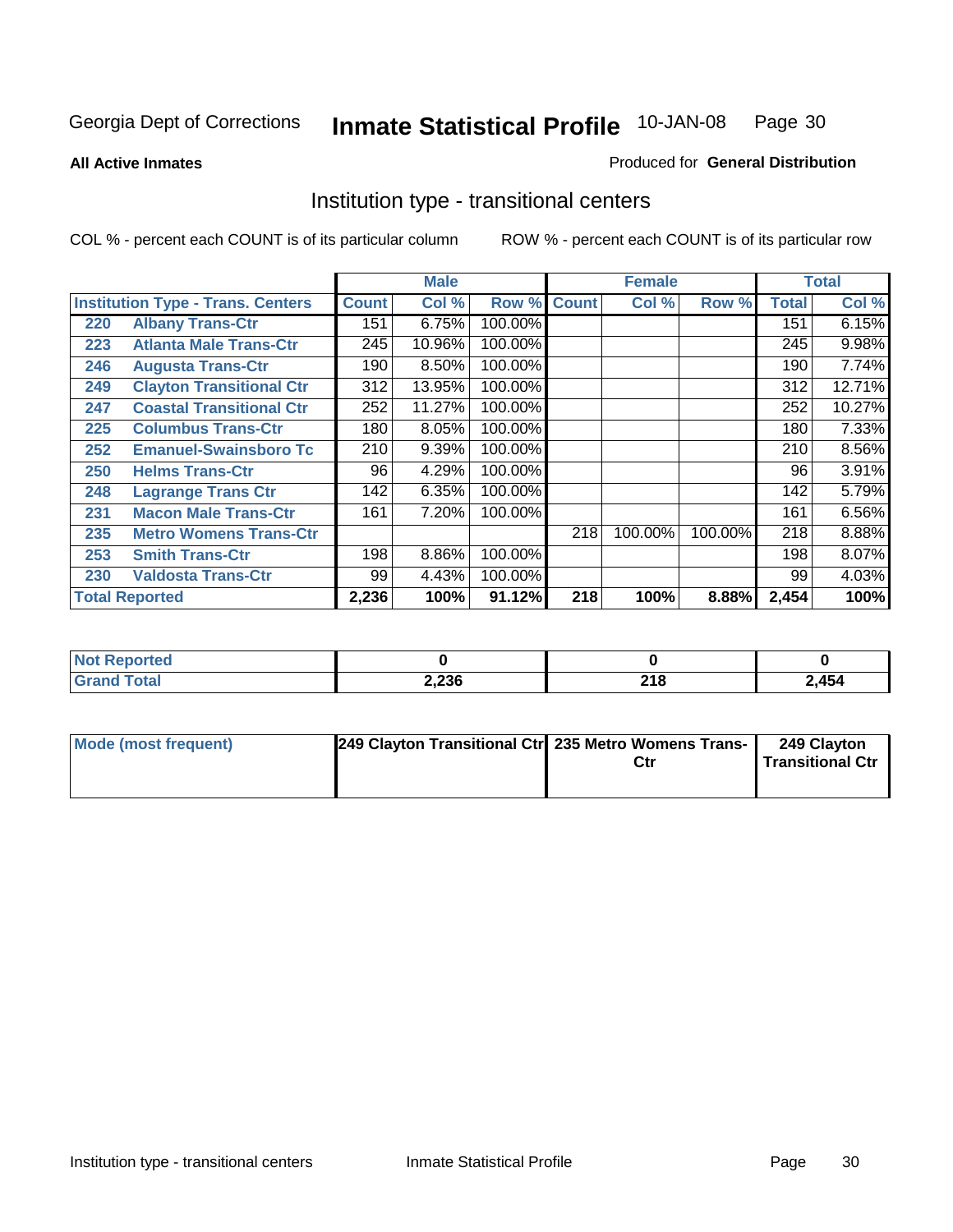**All Active Inmates**

#### Produced for **General Distribution**

### Institution type - mental hospitals

|                                                  | <b>Male</b> |                    | <b>Female</b> |                    | Total   |
|--------------------------------------------------|-------------|--------------------|---------------|--------------------|---------|
| <b>Institution Type - Mental Hospitals Count</b> | Col%        | <b>Row % Count</b> | Col%          | <b>Row % Total</b> | Col %   |
| <b>302 Central State Hospital</b>                | $100.00\%$  | 100.00%            |               |                    | 100.00% |
| <b>Total Reported</b>                            | 100%        | $100\%$            |               | %                  | 100%    |

| Not Reported |  |  |
|--------------|--|--|
| <b>otal</b>  |  |  |

| Mode (most frequent)<br>302 Central State Hospital | Null | <b>302 Central State</b><br><b>Hospital</b> |
|----------------------------------------------------|------|---------------------------------------------|
|----------------------------------------------------|------|---------------------------------------------|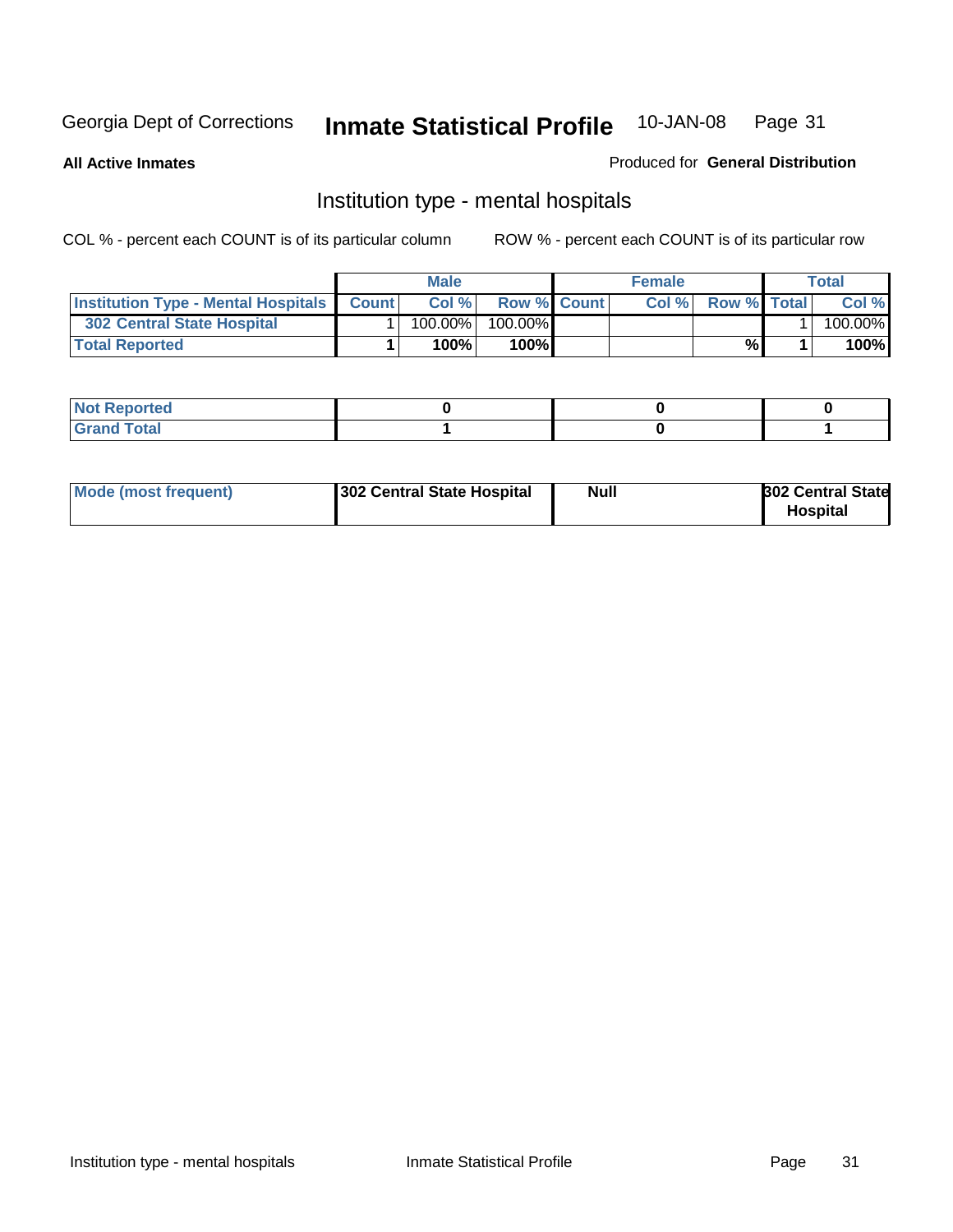#### **All Active Inmates**

#### Produced for **General Distribution**

### Institution type - county prisons

|                                          |                  | <b>Male</b> |         |              | <b>Female</b>             |                          |                  | <b>Total</b> |
|------------------------------------------|------------------|-------------|---------|--------------|---------------------------|--------------------------|------------------|--------------|
| <b>Institution Type - County Prisons</b> | <b>Count</b>     | Col %       | Row %   | <b>Count</b> | $\overline{\text{Col}}$ % | Row %                    | <b>Total</b>     | Col %        |
| <b>Bulloch County Ci</b><br>402          | 132              | 2.68%       | 100.00% |              |                           |                          | 132              | 2.68%        |
| <b>Carroll County Ci</b><br>404          | $\overline{208}$ | 4.23%       | 100.00% |              |                           |                          | $\overline{208}$ | 4.23%        |
| <b>Clarke County Ci</b><br>406           | 99               | 2.01%       | 100.00% |              |                           |                          | 99               | 2.01%        |
| <b>Clayton County Ci</b><br>456          | $\overline{214}$ | 4.35%       | 100.00% |              |                           |                          | $\overline{214}$ | 4.35%        |
| <b>Colquitt County Ci</b><br>407         | 173              | 3.52%       | 100.00% |              |                           |                          | 173              | 3.52%        |
| <b>Coweta County Ci</b><br>409           | 196              | 3.98%       | 100.00% |              |                           |                          | 196              | 3.98%        |
| <b>Decatur County Ci</b><br>411          | 208              | 4.23%       | 100.00% |              |                           |                          | 208              | 4.23%        |
| <b>Effingham County Ci</b><br>413        | $\overline{242}$ | 4.92%       | 100.00% |              |                           |                          | $\overline{242}$ | 4.92%        |
| <b>Floyd County Ci</b><br>415            | 333              | 6.77%       | 100.00% |              |                           |                          | 333              | 6.77%        |
| <b>Gwinnett County Ci</b><br>419         | $\overline{237}$ | 4.82%       | 100.00% |              |                           |                          | $\overline{237}$ | 4.82%        |
| <b>Hall County Ci</b><br>420             | 149              | 3.03%       | 100.00% |              |                           |                          | 149              | 3.03%        |
| <b>Harris County Ci</b><br>422           | 102              | 2.07%       | 100.00% |              |                           |                          | 102              | 2.07%        |
| Jackson County Ci<br>426                 | 162              | 3.29%       | 100.00% |              |                           |                          | 162              | 3.29%        |
| <b>Jefferson County Ci</b><br>428        | 181              | 3.68%       | 100.00% |              |                           |                          | 181              | 3.68%        |
| <b>Mitchell County Ci</b><br>433         | 116              | 2.36%       | 100.00% |              |                           |                          | 116              | 2.36%        |
| <b>Muscogee County Ci</b><br>435         | 519              | 10.55%      | 100.00% |              |                           |                          | 519              | 10.55%       |
| <b>Richmond County Ci</b><br>439         | 204              | 4.15%       | 100.00% |              |                           |                          | 204              | 4.15%        |
| <b>Screven County Prison</b><br>440      | $\overline{137}$ | 2.79%       | 100.00% |              |                           |                          | 137              | 2.79%        |
| <b>Spalding County Ci</b><br>441         | 367              | 7.46%       | 100.00% |              |                           |                          | $\overline{367}$ | 7.46%        |
| <b>Stewart County Ci</b><br>442          | 73               | 1.48%       | 100.00% |              |                           |                          | 73               | 1.48%        |
| <b>Sumter County Ci</b><br>443           | 334              | 6.79%       | 100.00% |              |                           |                          | 334              | 6.79%        |
| <b>Terrell County Ci</b><br>444          | 128              | 2.60%       | 100.00% |              |                           |                          | 128              | 2.60%        |
| <b>Thomas County Ci</b><br>445           | 155              | 3.15%       | 100.00% |              |                           |                          | 155              | 3.15%        |
| <b>Troup County Ci</b><br>447            | 250              | 5.08%       | 100.00% |              |                           |                          | 250              | 5.08%        |
| <b>Total Reported</b>                    | 4,919            | 100%        | 100%    |              |                           | $\overline{\frac{9}{6}}$ | 4,919            | 100%         |

| τeα                                |              |       |
|------------------------------------|--------------|-------|
| $\sim$ $\sim$ $\sim$ $\sim$ $\sim$ | $\mathbf{A}$ | +,919 |

| Mode (most frequent) | 435 Muscogee County Ci | <b>Null</b> | 435 Muscogee     |
|----------------------|------------------------|-------------|------------------|
|                      |                        |             | <b>County Ci</b> |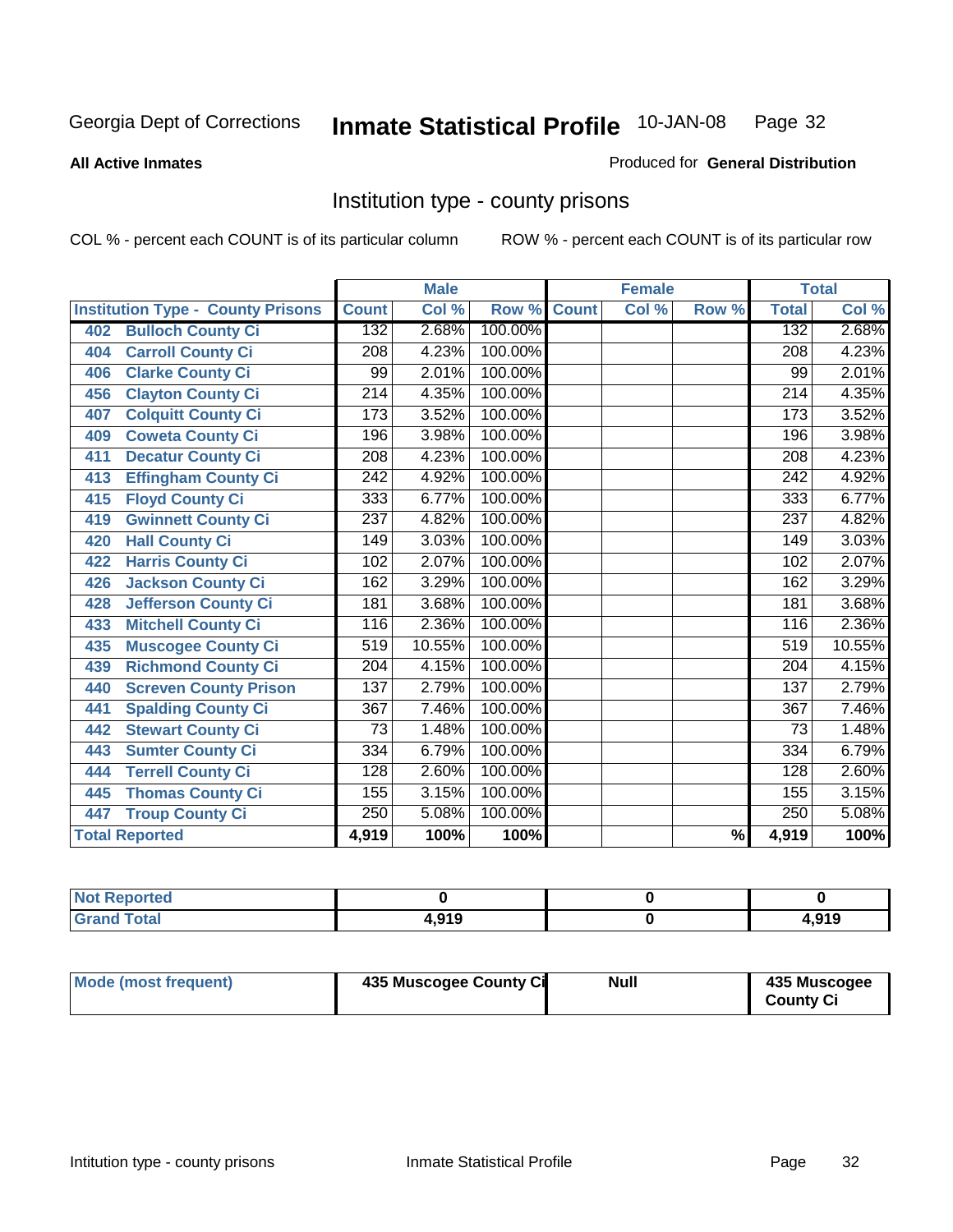#### **All Active Inmates**

#### Produced for **General Distribution**

### Institution type - state prisons

|     |                                            |              | <b>Male</b> |         |                | <b>Female</b> |         | <b>Total</b> |       |
|-----|--------------------------------------------|--------------|-------------|---------|----------------|---------------|---------|--------------|-------|
|     | <b>Institution Type - State Prisons</b>    | <b>Count</b> | Col %       | Row %   | <b>Count</b>   | Col %         | Row %   | <b>Total</b> | Col % |
| 508 | <b>Arrendale State Prison</b>              |              |             |         | 1,308          | 39.31%        | 100.00% | 1,308        | 3.36% |
| 532 | <b>Augusta State Med.</b><br><b>Prison</b> | 1,233        | 3.47%       | 100.00% |                |               |         | 1,233        | 3.17% |
| 543 | <b>Autry State Prison</b>                  | 1,642        | 4.62%       | 100.00% |                |               |         | 1,642        | 4.22% |
| 553 | <b>Baldwin State Prison</b>                | 1,011        | 2.84%       | 100.00% |                |               |         | 1,011        | 2.60% |
| 536 | <b>Bostick State Prison</b>                | 690          | 1.94%       | 100.00% |                |               |         | 690          | 1.77% |
| 534 | <b>Burrus Corr Trn Cntr</b>                | 490          | 1.38%       | 100.00% |                |               |         | 490          | 1.26% |
| 547 | <b>Calhoun State Prison</b>                | 1,484        | 4.17%       | 100.00% |                |               |         | 1,484        | 3.82% |
| 531 | <b>Central State Prison</b>                | 826          | 2.32%       | 100.00% |                |               |         | 826          | 2.12% |
| 523 | <b>Coastal State Prison</b>                | 1,452        | 4.08%       | 100.00% |                |               |         | 1,452        | 3.73% |
| 535 | <b>Colony Farm State Prison</b>            | 1            | .01%        | 100.00% |                |               |         | 1            | .01%  |
| 503 | <b>Dodge State Prison</b>                  | 1,228        | 3.45%       | 100.00% |                |               |         | 1,228        | 3.16% |
| 548 | <b>Dooly State Prison</b>                  | 1,324        | 3.72%       | 100.00% |                |               |         | 1,324        | 3.40% |
| 521 | <b>Ga Diag &amp; Class Pris</b>            | 1,733        | 4.87%       | 100.00% |                |               |         | 1,733        | 4.46% |
| 522 | <b>Ga Diag &amp; Class Pris-</b>           | 443          | 1.25%       | 100.00% |                |               |         | 443          | 1.14% |
|     | <b>Perm</b>                                |              |             |         |                |               |         |              |       |
| 517 | <b>Ga State Prison</b>                     | 989          | 2.78%       | 99.90%  | $\overline{1}$ | .03%          | .10%    | 990          | 2.55% |
| 541 | <b>Hancock State Prison</b>                | 1,297        | 3.65%       | 100.00% |                |               |         | 1,297        | 3.34% |
| 540 | <b>Hays State Prison</b>                   | 901          | 2.53%       | 100.00% |                |               |         | 901          | 2.32% |
| 551 | <b>Homerville State Prison</b>             | 185          | .52%        | 100.00% |                |               |         | 185          | .48%  |
| 545 | <b>Johnson State Prison</b>                | 1,608        | 4.52%       | 100.00% |                |               |         | 1,608        | 4.13% |
| 510 | <b>Lee State Prison</b>                    | 758          | 2.13%       | 100.00% |                |               |         | 758          | 1.95% |
| 502 | <b>Lowndes State Prison</b>                | 320          | .90%        | 100.00% |                |               |         | 320          | .82%  |
| 549 | <b>Macon State Prison</b>                  | 1,480        | 4.16%       | 100.00% |                |               |         | 1,480        | 3.81% |
| 519 | <b>Men'S State Prison</b>                  | 667          | 1.88%       | 100.00% |                |               |         | 667          | 1.72% |
| 554 | <b>Metro State Prison (W)</b>              |              |             |         | 911            | 27.38%        | 100.00% | 911          | 2.34% |
| 561 | <b>Milan State Prison</b>                  | 167          | .47%        | 100.00% |                |               |         | 167          | .43%  |
| 509 | <b>Montgomery State Prison</b>             | 417          | 1.17%       | 100.00% |                |               |         | 417          | 1.07% |
| 505 | <b>Phillips State Prison</b>               | 875          | 2.46%       | 100.00% |                |               |         | 875          | 2.25% |
| 557 | <b>Pulaski State Prison (W)</b>            |              |             |         | 1,107          | 33.27%        | 100.00% | 1,107        | 2.85% |
| 529 | <b>Rivers State Prison</b>                 | 1,138        | 3.20%       | 100.00% |                |               |         | 1,138        | 2.93% |
| 533 | <b>Rogers State Prison</b>                 | 1,298        | 3.65%       | 100.00% |                |               |         | 1,298        | 3.34% |
| 530 | <b>Rutledge State Prison</b>               | 615          | 1.73%       | 100.00% |                |               |         | 615          | 1.58% |
| 525 | <b>Scott State Prison</b>                  | 1,417        | 3.98%       | 100.00% |                |               |         | 1,417        | 3.64% |
| 550 | <b>Smith State Prison</b>                  | 1,135        | 3.19%       | 100.00% |                |               |         | 1,135        | 2.92% |
| 542 | <b>Telfair State Prison</b>                | 1,203        | 3.38%       | 100.00% |                |               |         | 1,203        | 3.09% |
| 537 | <b>Valdosta State Prison</b>               | 874          | 2.46%       | 100.00% |                |               |         | 874          | 2.25% |
| 506 | <b>Walker State Prison</b>                 | 633          | 1.78%       | 100.00% |                |               |         | 633          | 1.63% |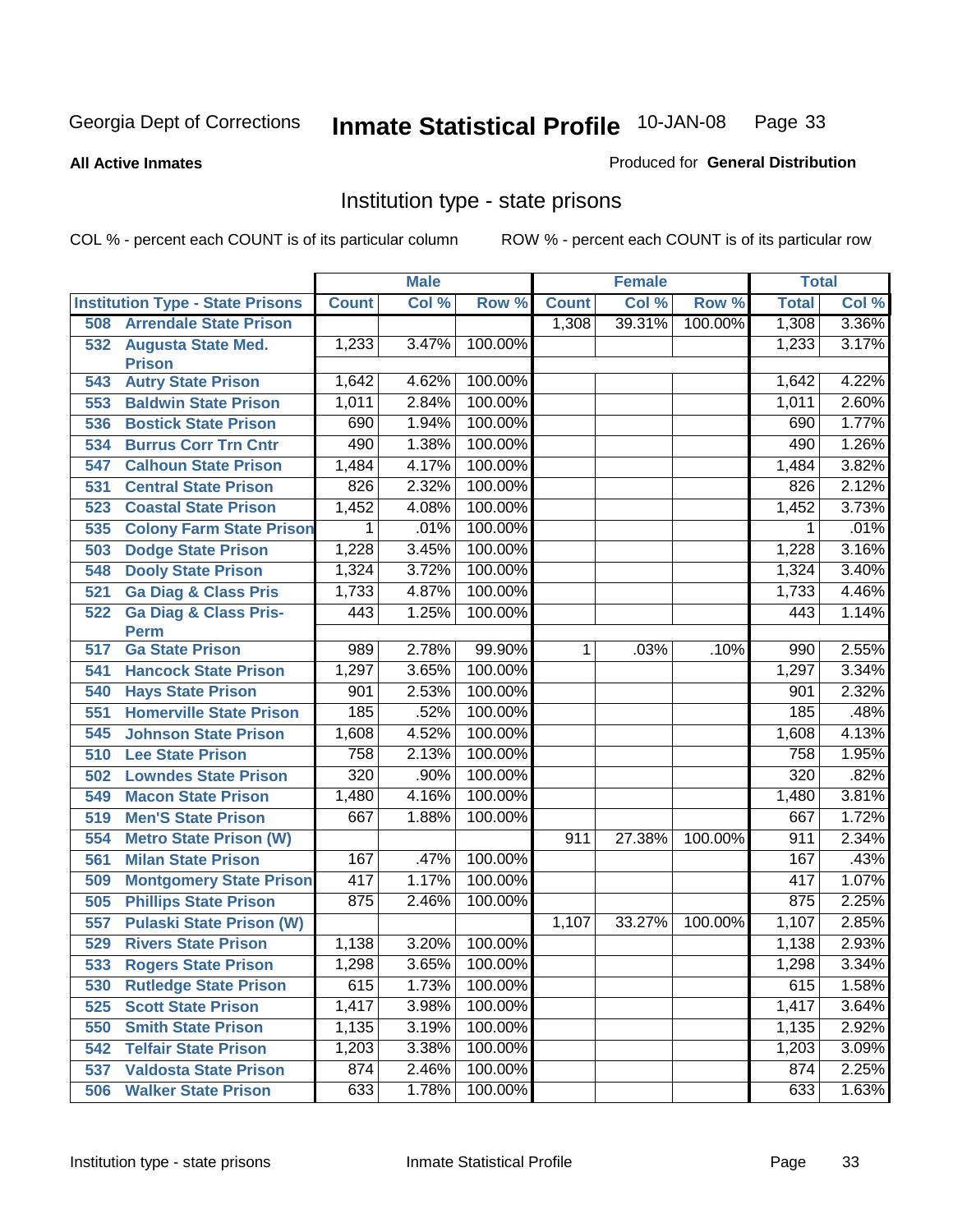**All Active Inmates**

#### Produced for **General Distribution**

### Institution type - state prisons

|                                         |              | <b>Male</b> |            |       | <b>Female</b> |       | <b>Total</b> |       |
|-----------------------------------------|--------------|-------------|------------|-------|---------------|-------|--------------|-------|
| <b>Institution Type - State Prisons</b> | <b>Count</b> | Col %       | Row %      | Count | Col %         | Row % | <b>Total</b> | Col % |
| <b>Ware State Prison</b><br>501         | .108         | $3.12\%$    | $100.00\%$ |       |               |       | 1.108        | 2.85% |
| <b>Washington Sp</b><br>552             | .179         | $3.32\%$    | $100.00\%$ |       |               |       | 1.179        | 3.03% |
| <b>Wayne State Prison</b><br>507        | 196          | .55%        | $100.00\%$ |       |               |       | 196          | .50%  |
| <b>Wilcox State Prison</b><br>546       | .545         | 4.34%       | $100.00\%$ |       |               |       | 1,545        | 3.97% |
| <b>Total Reported</b>                   | 35,562       | 100%        | $91.44\%$  | 3,327 | 100%          | 8.56% | 38,889       | 100%  |

| N <sub>of</sub><br><b>Reported</b> |        |       |        |
|------------------------------------|--------|-------|--------|
| <b>Total</b>                       | 35,562 | 3,327 | 38,889 |

| <b>Mode (most frequent)</b> | <b>521 Ga Diag &amp; Class Pris</b> | <b>508 Arrendale State Prison</b> | 521 Ga Diag &<br><b>Class Pris</b> |
|-----------------------------|-------------------------------------|-----------------------------------|------------------------------------|
|-----------------------------|-------------------------------------|-----------------------------------|------------------------------------|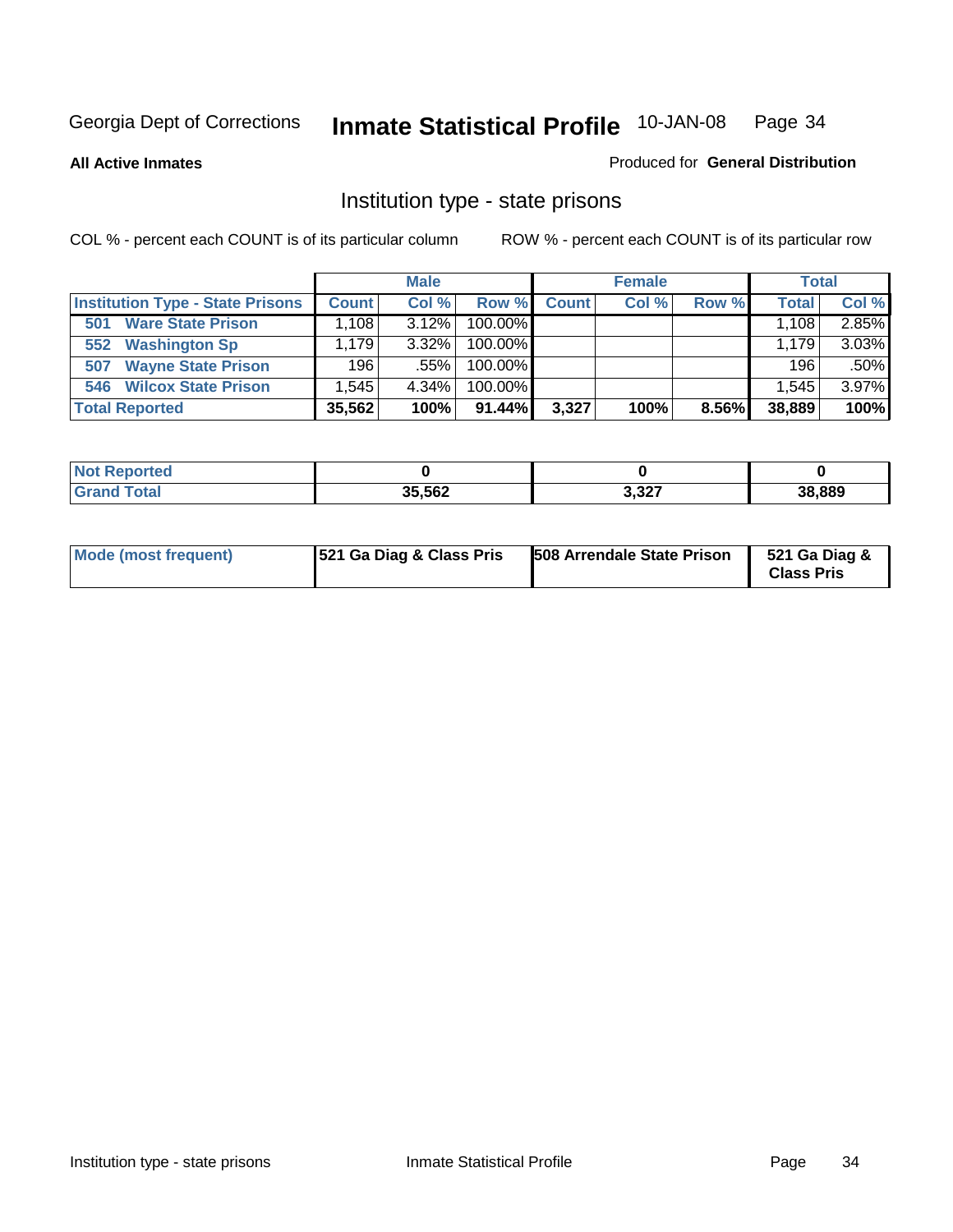**All Active Inmates**

#### Produced for **General Distribution**

### Institution type - private prisons

|                                           |                   | <b>Male</b> |             | <b>Female</b> |       |         | <b>Total</b> |
|-------------------------------------------|-------------------|-------------|-------------|---------------|-------|---------|--------------|
| <b>Institution Type - Private Prisons</b> | <b>Count</b>      | Col %       | Row % Count | Col %         | Row % | Total   | Col %        |
| <b>Coffee Corr Facility</b><br>569        | .691              | 34.00%      | 100.00%     |               |       | .691.   | 34.00%       |
| 567 D Ray James Corr Fac                  | ا 620.،           | 32.57%      | 100.00%     |               |       | 1,620   | 32.57%       |
| <b>Wheeler Corr Facility</b><br>571       | .663 <sub>1</sub> | 33.43%      | 100.00%     |               |       | ٔ 663.، | 33.43%       |
| <b>Total Reported</b>                     | 4.974             | 100%        | 100%        |               | %।    | 4,974   | 100%         |

| Reported<br>NOT     |        |                              |
|---------------------|--------|------------------------------|
| <b>Total</b><br>--- | $\sim$ | $\sim$ $\sim$ $\sim$<br>v. 1 |

| <b>Mode (most frequent)</b> | 569 Coffee Corr Facility | <b>Null</b> | 569 Coffee Corr<br><b>Facility</b> |
|-----------------------------|--------------------------|-------------|------------------------------------|
|-----------------------------|--------------------------|-------------|------------------------------------|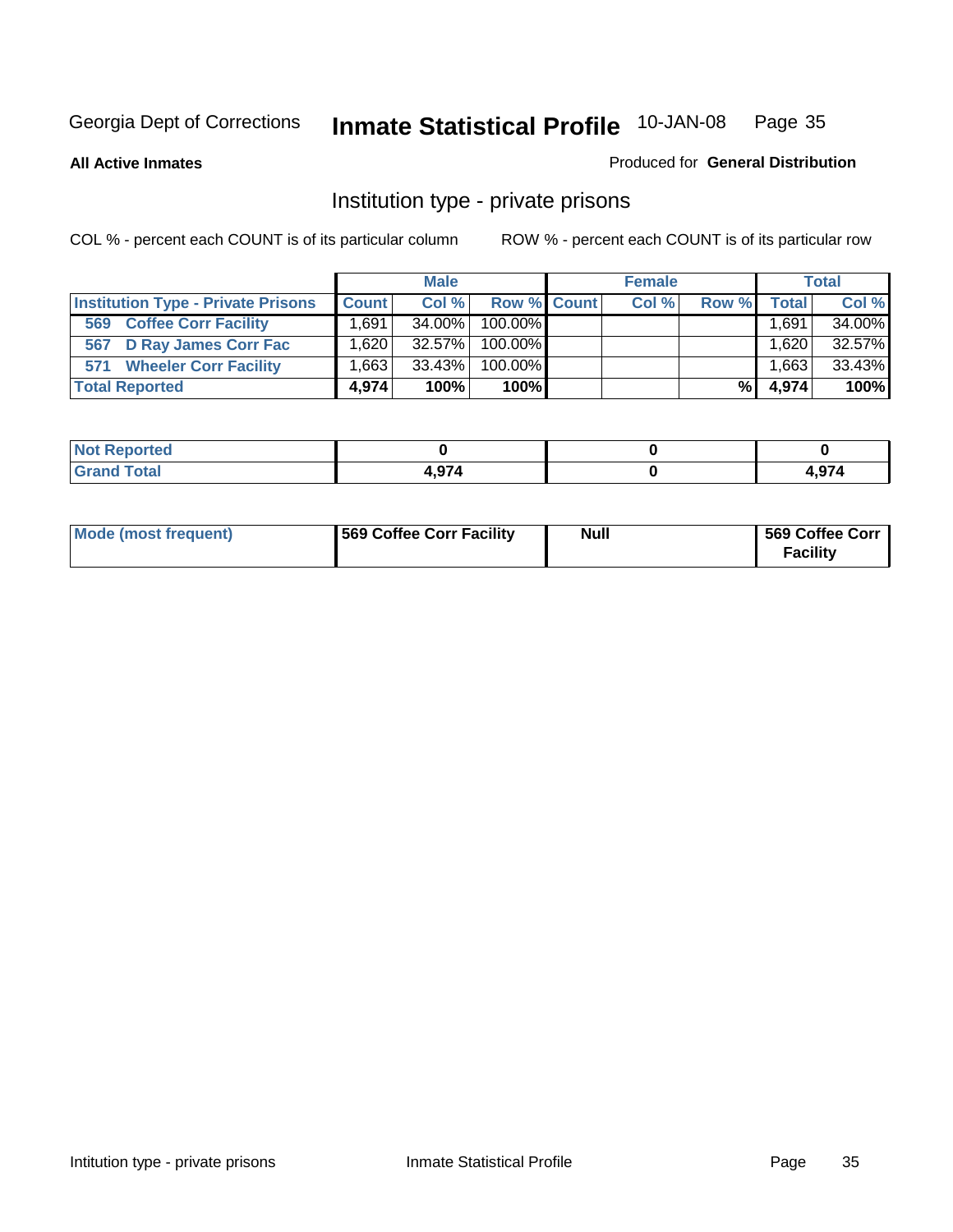#### **All Active Inmates**

#### Produced for **General Distribution**

### Institution type - prison annexes

|                                                | <b>Male</b> |           | <b>Female</b> |              |       | <b>Total</b> |              |        |
|------------------------------------------------|-------------|-----------|---------------|--------------|-------|--------------|--------------|--------|
| <b>Institution Type - Prison Annexes Count</b> |             | Col %     | Row %         | <b>Count</b> | Col % | Row %        | <b>Total</b> | Col %  |
| <b>7541 Hancock Annex</b>                      | 193         | 13.64%    | 100.00%       |              |       |              | 193          | 13.64% |
| 7540 Hays Annex                                | 589         | 41.63%    | $100.00\%$    |              |       |              | 589          | 41.63% |
| <b>7505 Phillips Annex</b>                     | 216         | $15.27\%$ | 100.00%       |              |       |              | 216          | 15.27% |
| 7501 Ware Annex                                | 217         | 15.34%    | $100.00\%$    |              |       |              | 217          | 15.34% |
| 7552 Washington Sp Annex                       | 200         | 14.13%    | 100.00%       |              |       |              | 200          | 14.13% |
| <b>Total Reported</b>                          | 1,415       | 100%      | $100\%$       |              |       | %            | 1,415        | 100%   |

| Reported<br>NOT I  |      |       |
|--------------------|------|-------|
| <b>Grand Total</b> | ,415 | , 415 |

| Mode (most frequent) | 7540 Hays Annex | <b>Null</b> | <b>7540 Hays Annex</b> |
|----------------------|-----------------|-------------|------------------------|
|                      |                 |             |                        |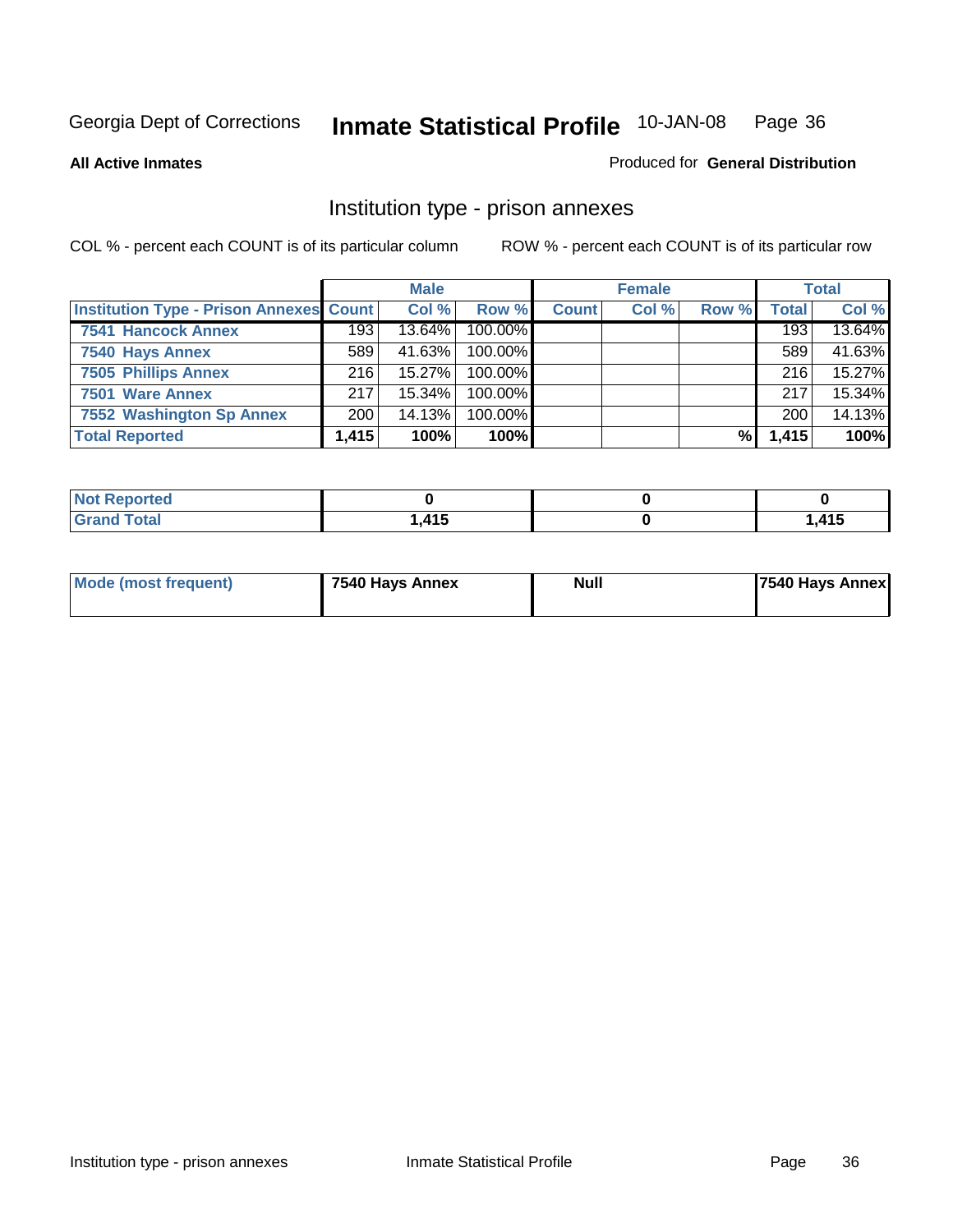### **All Active Inmates**

### Produced for **General Distribution**

## Institution type - pre-release centers

|                                         |        | <b>Male</b> |         |              | <b>Female</b> |       |              | <b>Total</b> |
|-----------------------------------------|--------|-------------|---------|--------------|---------------|-------|--------------|--------------|
| Institution Type - Prison Annexes Count |        | Col %       | Row %   | <b>Count</b> | Col %         | Row % | <b>Total</b> | Col %        |
| 7507 Appling Pre-Release Ctr            | 189    | 14.61%      | 100.00% |              |               |       | 189          | 14.61%       |
| 7521 Lamar Pre-Release Center           | 182    | 14.06%      | 100.00% |              |               |       | 182          | 14.06%       |
| 7550 Long Pre-Release Center            | 195    | 15.07%      | 100.00% |              |               |       | 195          | 15.07%       |
| 7543 Pelham Pre-Release                 | 162    | 12.52%      | 100.00% |              |               |       | 162          | 12.52%       |
| <b>Center</b>                           |        |             |         |              |               |       |              |              |
| 7546 Turner Pre-Release Center          | 190    | 14.68%      | 100.00% |              |               |       | 190          | 14.68%       |
| 556 Western Pre-Release Cntr            | 192    | 14.84%      | 100.00% |              |               |       | 192          | 14.84%       |
| 7572 Wilkes Pre-Release Center          | 184    | 14.22%      | 100.00% |              |               |       | 184          | 14.22%       |
| <b>Total Reported</b>                   | .294 ا | 100%        | 100%    |              |               | %     | 1,294        | 100%         |

| Reported                     |       |       |
|------------------------------|-------|-------|
| <b>Total</b><br><b>Grano</b> | 1,294 | 1,294 |

| Mode (most frequent) | 7550 Long Pre-Release | <b>Null</b> | 7550 Long Pre-        |
|----------------------|-----------------------|-------------|-----------------------|
|                      | Center                |             | <b>Release Center</b> |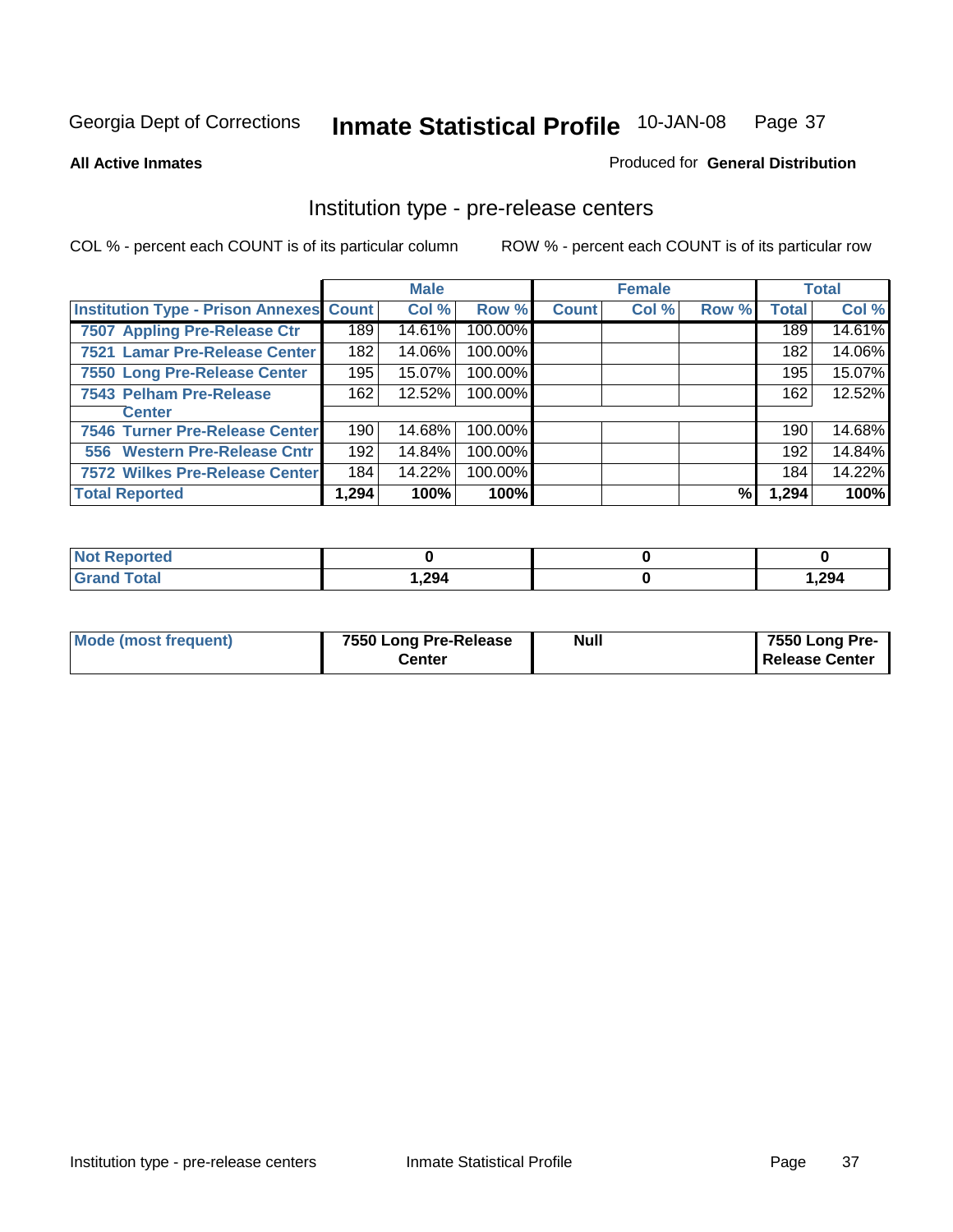**All Active Inmates**

### Produced for **General Distribution**

## Institution type - inmate boot camp

|                                      |              | <b>Male</b> |         |       | <b>Female</b> |       |       | <b>Total</b> |
|--------------------------------------|--------------|-------------|---------|-------|---------------|-------|-------|--------------|
| <b>Institution Type - Boot Camps</b> | <b>Count</b> | Col %       | Row %   | Count | Col %         | Row % | Total | Col %        |
| 9553 Baldwin Diag Ibc                |              | $.65\%$     | 100.00% |       |               |       |       | .65%l        |
| 9534 Burruss Inm Boot Camp           | 308          | 99.35%      | 100.00% |       |               |       | 308   | 99.35%       |
| <b>Total Rported</b>                 | 310          | 100%        | 100%    |       |               | %     | 310   | 100%         |

| τeα<br>$\sim$ |     |     |
|---------------|-----|-----|
| otal          | 24C | 24C |
| $\sim$        | .   | JIV |

| Mode (most frequent) | 9534 Burruss Inm Boot<br>בΣamp | <b>Null</b> | <b>9534 Burruss Inml</b><br><b>Boot Camp</b> |
|----------------------|--------------------------------|-------------|----------------------------------------------|
|----------------------|--------------------------------|-------------|----------------------------------------------|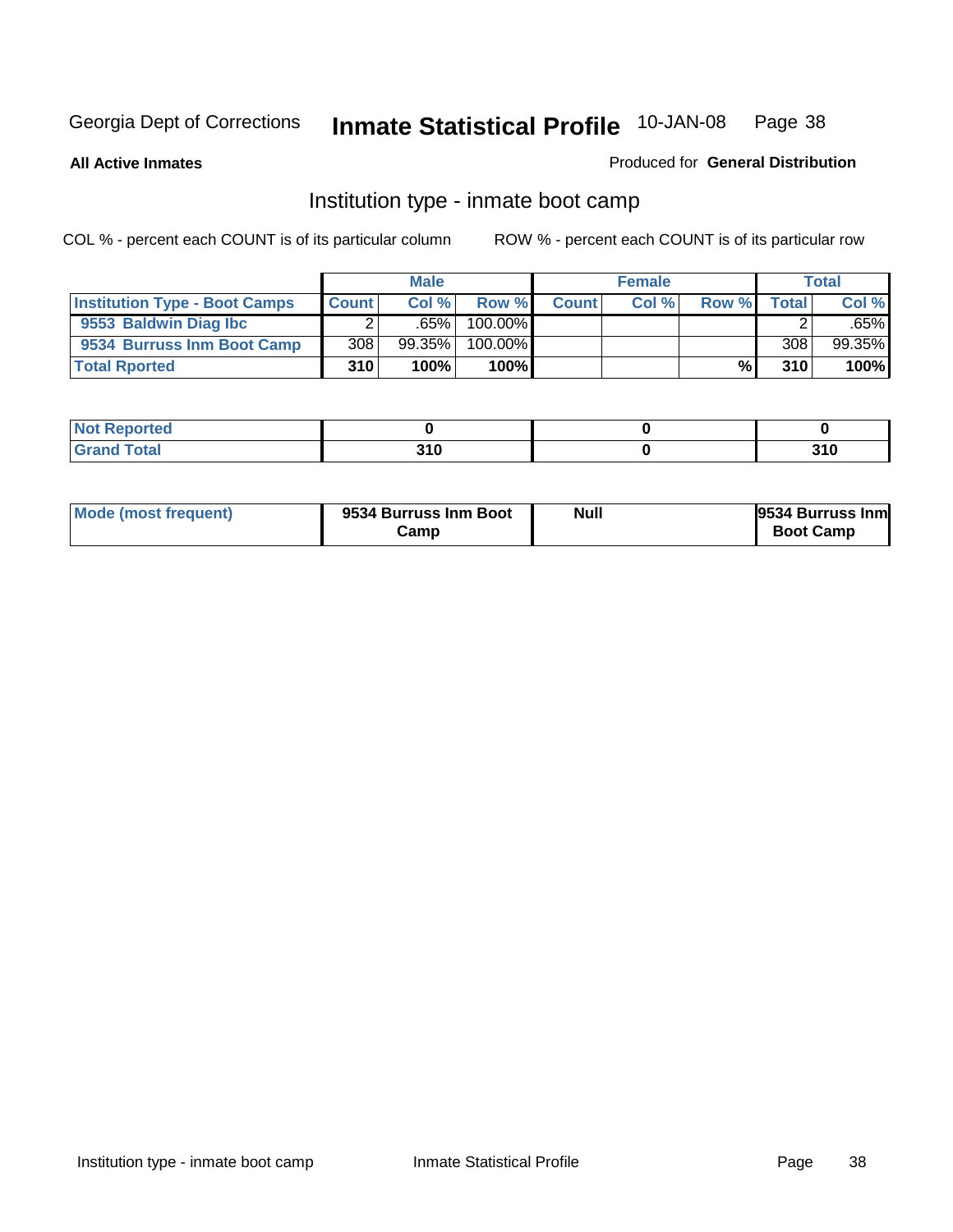**All Active Inmates**

### Produced for **General Distribution**

## Number of disciplinary reports

|                                       |              | <b>Male</b> |             |       | <b>Female</b> |       |              | <b>Total</b> |
|---------------------------------------|--------------|-------------|-------------|-------|---------------|-------|--------------|--------------|
| <b>Number of Disciplinary Reports</b> | <b>Count</b> | Col %       | Row % Count |       | Col %         | Row % | <b>Total</b> | Col %        |
|                                       | 22,355       | 44.08%      | 91.32%      | 2,125 | 59.94%        | 8.68% | 24,480       | 45.12%       |
|                                       | 7,062        | 13.93%      | 93.03%      | 529   | 14.92%        | 6.97% | 7,591        | 13.99%       |
|                                       | 3,942        | 7.77%       | 94.62%      | 224   | 6.32%         | 5.38% | 4,166        | 7.68%        |
| 3                                     | 2,639        | 5.20%       | 95.24%      | 132   | 3.72%         | 4.76% | 2,771        | 5.11%        |
|                                       | 1,970        | 3.88%       | 95.58%      | 91    | 2.57%         | 4.42% | 2,061        | 3.80%        |
| 5                                     | 553. ا       | 3.06%       | 95.63%      | 71    | 2.00%         | 4.37% | 1,624        | 2.99%        |
| <b>More Than 5</b>                    | 11,190       | 22.07%      | 96.77%      | 373   | 10.52%        | 3.23% | 11,563       | 21.31%       |
| <b>Total Reported</b>                 | 50,711       | 100%        | 93.47%      | 3,545 | 100%          | 6.53% | 54,256       | 100%         |

| - - - - - | 3,545 | .256 |
|-----------|-------|------|

| Mean (average)       | 4.98 | 2.37 | 4.81 |
|----------------------|------|------|------|
| Median (middle)      |      |      |      |
| Mode (most frequent) |      |      |      |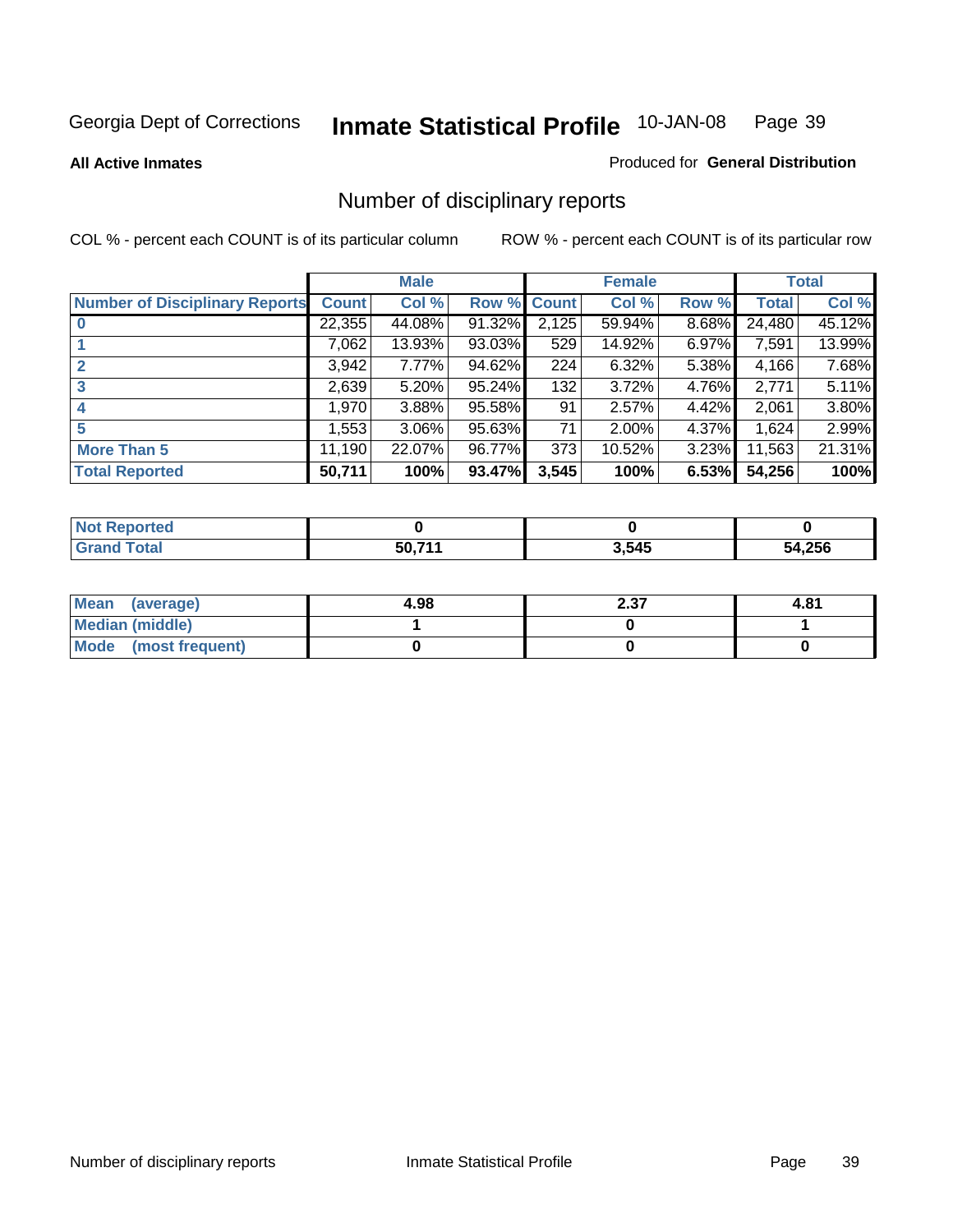### **All Active Inmates**

### Produced for **General Distribution**

## Number of transfers

|                            |         | <b>Male</b> |        |              | <b>Female</b> |          |              | <b>Total</b> |
|----------------------------|---------|-------------|--------|--------------|---------------|----------|--------------|--------------|
| <b>Number of Transfers</b> | Count l | Col %       | Row %  | <b>Count</b> | Col %         | Row %    | <b>Total</b> | Col %        |
|                            | 3,563   | $7.03\%$    | 84.37% | 660          | 18.62%        | 15.63%   | 4,223        | 7.78%        |
|                            | 20,005  | 39.45%      | 91.29% | 1,908        | 53.82%        | 8.71%    | 21,913       | 40.39%       |
| $\mathbf{2}$               | 11,121  | 21.93%      | 94.86% | 602          | 16.98%        | 5.14%    | 11,723       | 21.61%       |
| 3                          | 5,866   | 11.57%      | 96.23% | 230          | 6.49%         | $3.77\%$ | 6,096        | 11.24%       |
|                            | 3,548   | $7.00\%$    | 98.23% | 64           | 1.81%         | $1.77\%$ | 3,612        | 6.66%        |
| 5                          | 2,130   | $4.20\%$    | 98.57% | 31           | 0.87%         | 1.43%    | 2,161        | 3.98%        |
| <b>More Than 5</b>         | 4,478   | 8.83%       | 98.90% | 50           | 1.41%         | $1.10\%$ | 4,528        | 8.35%        |
| <b>Total Reported</b>      | 50,711  | 100%        | 93.47% | 3,545        | 100%          | 6.53%    | 54,256       | 100.0%       |

| N           |         |       |      |
|-------------|---------|-------|------|
| $5 - 6 - 1$ | - - - - | 3,545 | .256 |
|             | 51      |       | ״    |

| Mean (average)       | 2.43 | 29. ا | 2.35 |
|----------------------|------|-------|------|
| Median (middle)      |      |       |      |
| Mode (most frequent) |      |       |      |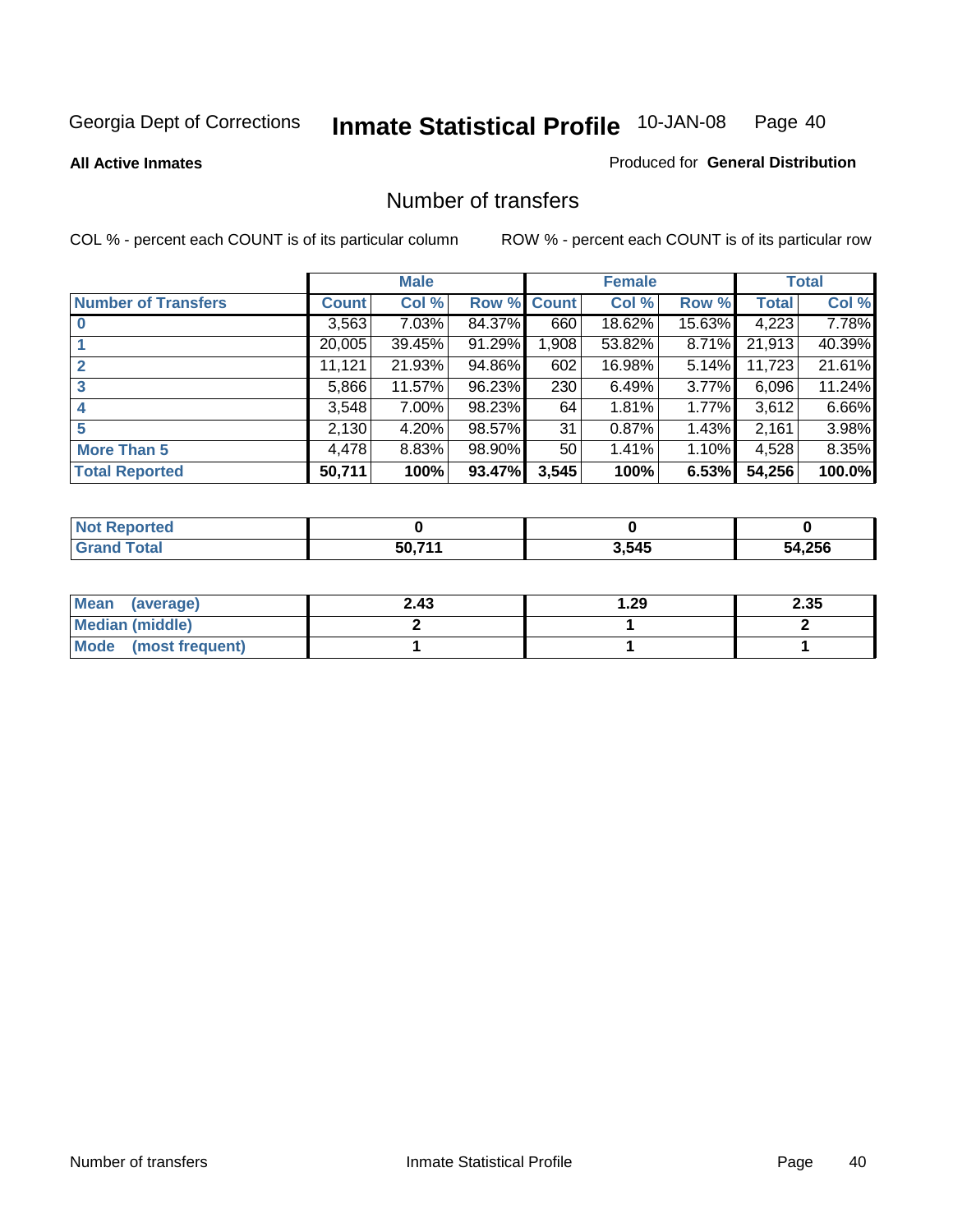**All Active Inmates**

### Produced for **General Distribution**

## Number of escapes

|                          |              | <b>Male</b> |                    |       | <b>Female</b> |          |              | <b>Total</b> |
|--------------------------|--------------|-------------|--------------------|-------|---------------|----------|--------------|--------------|
| <b>Number of Escapes</b> | <b>Count</b> | Col %       | <b>Row % Count</b> |       | Col %         | Row %    | <b>Total</b> | Col %        |
|                          | 50,410       | 99.41%      | 93.44%             | 3,538 | 99.80%        | $6.56\%$ | 53,948       | 99.43%       |
|                          | 279          | 0.55%       | $97.55\%$          |       | 0.20%         | 2.45%    | 286          | 0.53%        |
|                          | 16           | 0.03%       | 100.00%            |       |               |          | 16           | 0.03%        |
|                          | 5            | 0.01%       | 100.00%            |       |               |          |              | 0.01%        |
|                          |              | 0.01%       | $100.00\%$         |       |               |          |              | 0.01%        |
| <b>Total Reported</b>    | 50,711       | 100%        | 93.47%             | 3,545 | 100%          | 6.53%    | 54,256       | 100.0%       |

| enorted      |       |       |        |
|--------------|-------|-------|--------|
| <b>Total</b> | 50.71 | 3,545 | 54,256 |

| Mean (average)       |  | ו ש. |
|----------------------|--|------|
| Median (middle)      |  |      |
| Mode (most frequent) |  |      |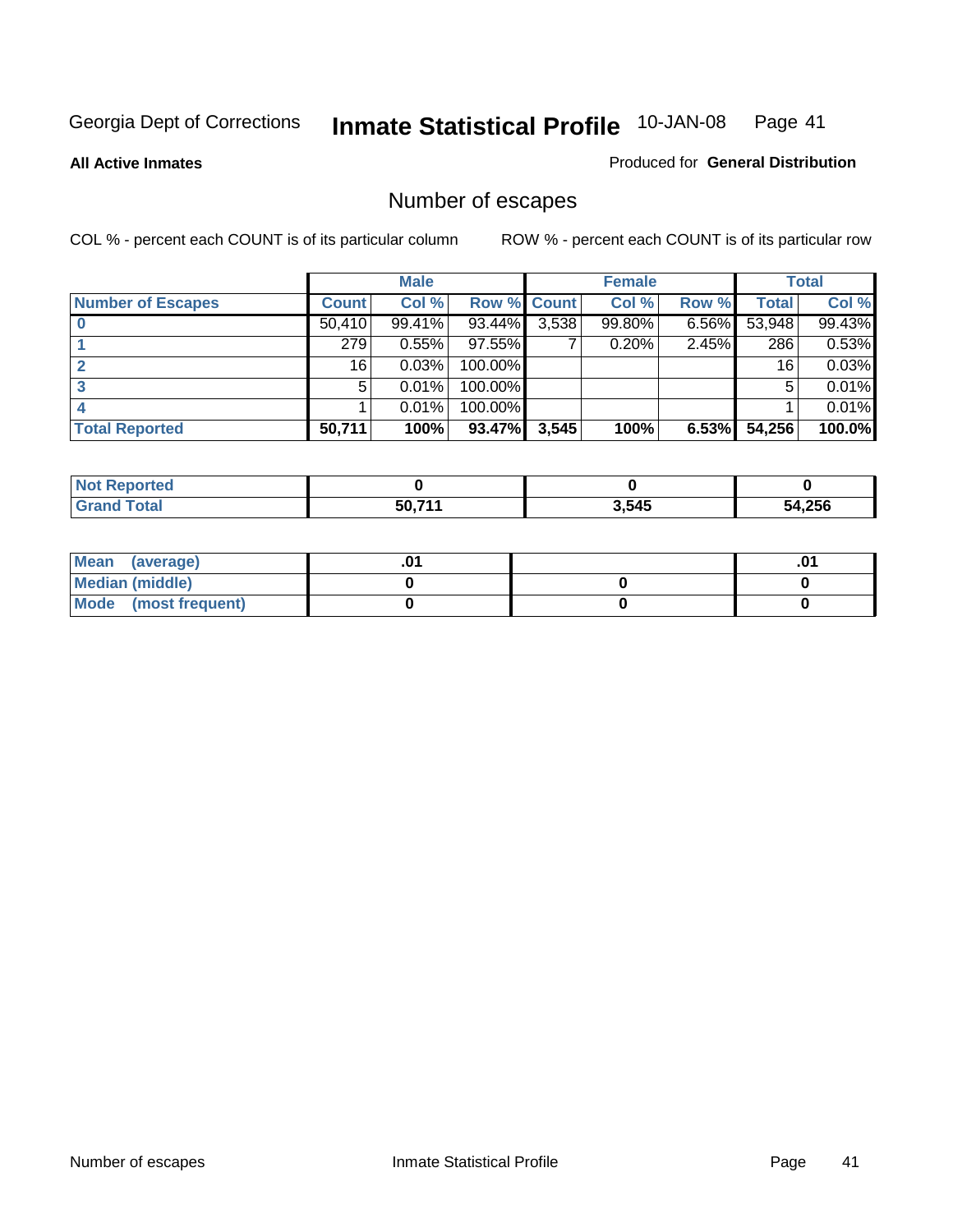**All Active Inmates**

### Produced for **General Distribution**

## Probable future release type

|                                         |              | <b>Male</b> |                    |     | <b>Female</b> |          | <b>Total</b> |        |
|-----------------------------------------|--------------|-------------|--------------------|-----|---------------|----------|--------------|--------|
| <b>Probable Future Release Type</b>     | <b>Count</b> | Col %       | <b>Row % Count</b> |     | Col %         | Row %    | <b>Total</b> | Col %  |
| <b>Paroled with probation to follow</b> | 7,239        | 14.28%      | $92.68\%$          | 572 | 16.14%        | 7.32%    | 7,811        | 14.40% |
| Paroled w/o probation to follow         | 7,536        | 14.86%      | 93.71%             | 506 | 14.27%        | $6.29\%$ | 8,042        | 14.82% |
| <b>Maxout with probation to follow</b>  | 14,781       | 29.15%      | 92.97% 1.118       |     | 31.54%        | 7.03%    | 15,899       | 29.30% |
| <b>Maxout w/o probation to follow</b>   | 14,165       | 27.93%      | 93.16% 1,040       |     | 29.34%        | $6.84\%$ | 15,205       | 28.02% |
| Life, LWOP or death sentence            | 6,990        | 13.78%      | 95.77%             | 309 | 8.72%         | $4.23\%$ | 7,299        | 13.45% |
| <b>Total Reported</b>                   | 50,711       | 100%        | $93.47\%$ 3,545    |     | 100%          | 6.53%    | 54,256       | 100%   |

| <b>Not</b><br>Reported |        |        |        |
|------------------------|--------|--------|--------|
| Total<br><b>Grand</b>  | 50,711 | 50,711 | 54,256 |

| Mode (most frequent) | Maxout with PROB follow   Maxout with PROB follow   Maxout with PROB |        |
|----------------------|----------------------------------------------------------------------|--------|
|                      |                                                                      | follow |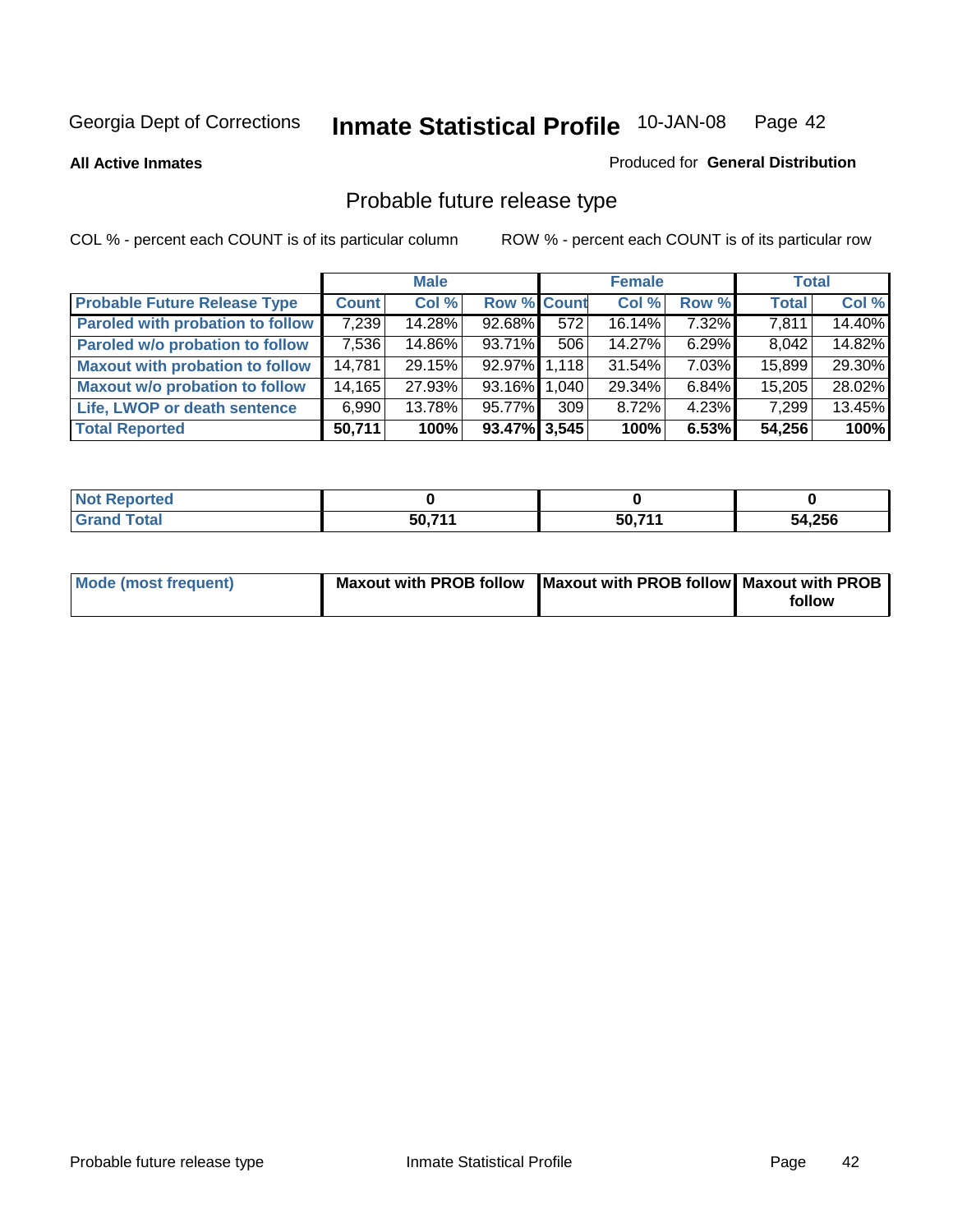**All Active Inmates**

Produced for **General Distribution**

## Actual release type

|                            |              | <b>Male</b> |                    | <b>Female</b> |        |       | $\tau$ otal |
|----------------------------|--------------|-------------|--------------------|---------------|--------|-------|-------------|
| <b>Actual Release Type</b> | <b>Count</b> | Col %       | <b>Row % Count</b> | Col %         | Row %I | Total | Col %       |
| <b>Total Reported</b>      |              | $\%$        | %                  | %             | %      |       | %           |

| <b>Still Active</b> | 50,711 | 3,545 | 54,256 |
|---------------------|--------|-------|--------|
| <b>Not Reported</b> |        |       |        |
| <b>Grand Total</b>  | 50,711 | 3,545 | 54,256 |

| M<br>____<br>_____ | NI | Null | $\cdots$ |
|--------------------|----|------|----------|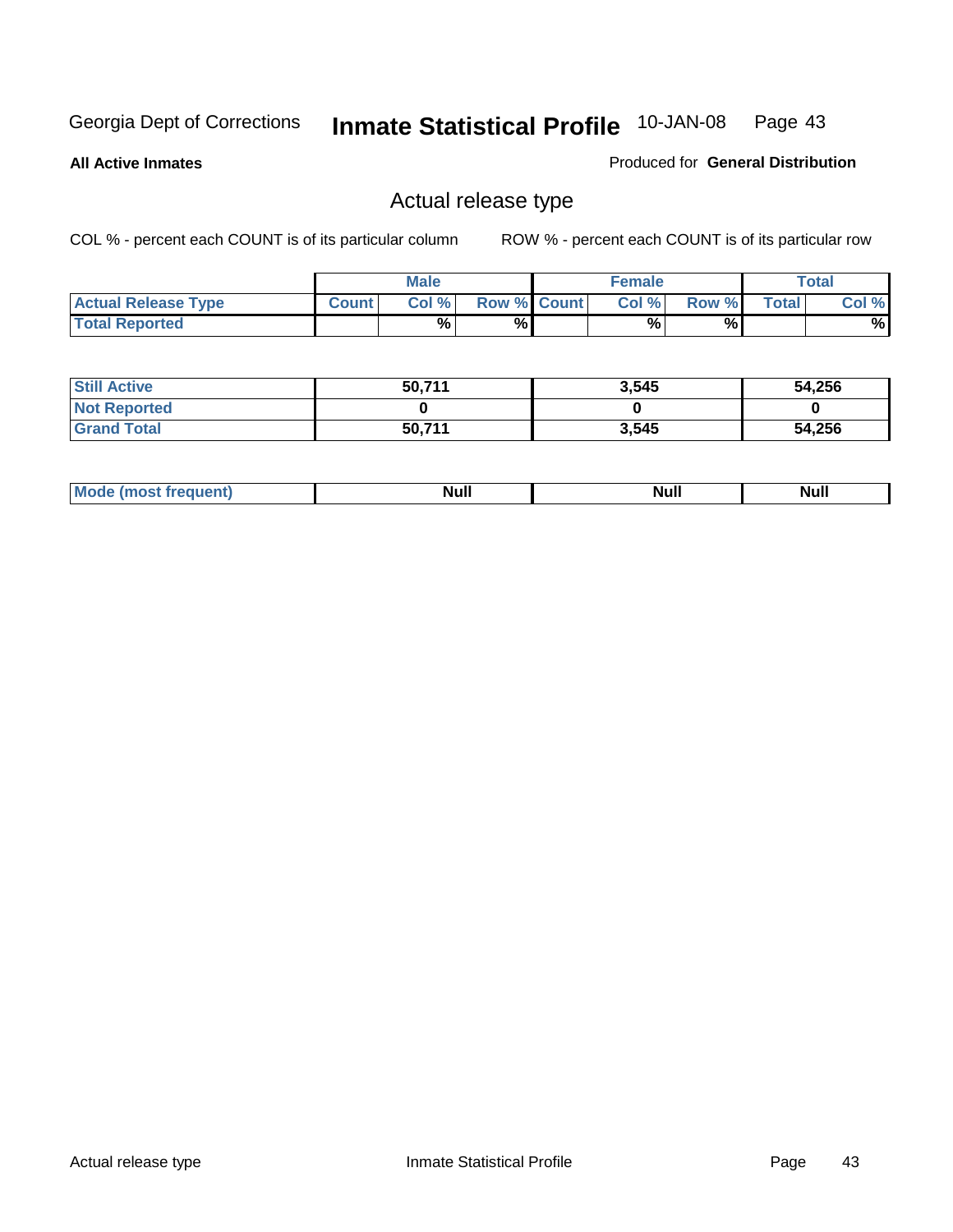### **All Active Inmates**

### Produced for **General Distribution**

## Time served in current (or last) institution

|                            |              | <b>Male</b> |        |              | <b>Female</b> |       |              | <b>Total</b> |
|----------------------------|--------------|-------------|--------|--------------|---------------|-------|--------------|--------------|
| <b>Time In Institution</b> | <b>Count</b> | Col %       | Row %  | <b>Count</b> | Col %         | Row % | <b>Total</b> | Col %        |
| 0 to 3 months              | 12,591       | 24.83%      | 93.37% | 894          | 25.22%        | 6.63% | 13,485       | 24.85%       |
| 3.01 to 6 months           | 7,742        | 15.27%      | 93.05% | 578          | 16.30%        | 6.95% | 8,320        | 15.33%       |
| 6.01 to 9 months           | 5,736        | 11.31%      | 93.62% | 391          | 11.03%        | 6.38% | 6,127        | 11.29%       |
| 9.01 to 12 months          | 4,495        | 8.86%       | 93.84% | 295          | 8.32%         | 6.16% | 4,790        | 8.83%        |
| <b>12.01 to 18 months</b>  | 5,004        | 9.87%       | 92.99% | 377          | 10.63%        | 7.01% | 5,381        | 9.92%        |
| 18.01 to 24 months         | 3,818        | 7.53%       | 92.16% | 325          | 9.17%         | 7.84% | 4,143        | 7.64%        |
| $2.01$ to 3 years          | 3,984        | 7.86%       | 90.98% | 395          | 11.14%        | 9.02% | 4,379        | 8.07%        |
| 3.01 to 4 years            | 2,164        | 4.27%       | 95.63% | 99           | 2.79%         | 4.37% | 2,263        | 4.17%        |
| 4.01 to 5 years            | 1,261        | 2.49%       | 97.75% | 29           | 0.82%         | 2.25% | 1,290        | 2.38%        |
| 5.01 to 6 years            | 1,019        | 2.01%       | 97.14% | 30           | 0.85%         | 2.86% | 1,049        | 1.93%        |
| 6.01 to 7 years            | 749          | 1.48%       | 96.15% | 30           | 0.85%         | 3.85% | 779          | 1.44%        |
| 7.01 to 8 years            | 494          | 0.97%       | 93.56% | 34           | 0.96%         | 6.44% | 528          | 0.97%        |
| 8.01 to 9 years            | 477          | 0.94%       | 96.36% | 18           | 0.51%         | 3.64% | 495          | 0.91%        |
| 9.01 to 10 years           | 345          | 0.68%       | 94.26% | 21           | 0.59%         | 5.74% | 366          | 0.67%        |
| Over 10 years              | 832          | 1.64%       | 96.63% | 29           | 0.82%         | 3.37% | 861          | 1.59%        |
| <b>Total Reported</b>      | 50,711       | 100%        | 93.47% | 3,545        | 100%          | 6.53% | 54,256       | 100%         |

| <b>Not Reported</b> |          |       |        |
|---------------------|----------|-------|--------|
| <b>Total</b>        | $-50.71$ | 3,545 | 54,256 |

| <b>Mean</b><br>(average) | 19 months | 16 months | 19 months |  |
|--------------------------|-----------|-----------|-----------|--|
| Median (middle)          | 8 months  | 8 months  | 8 months  |  |
| Mode<br>(most frequent)  | 0 months  | 2 months  | months    |  |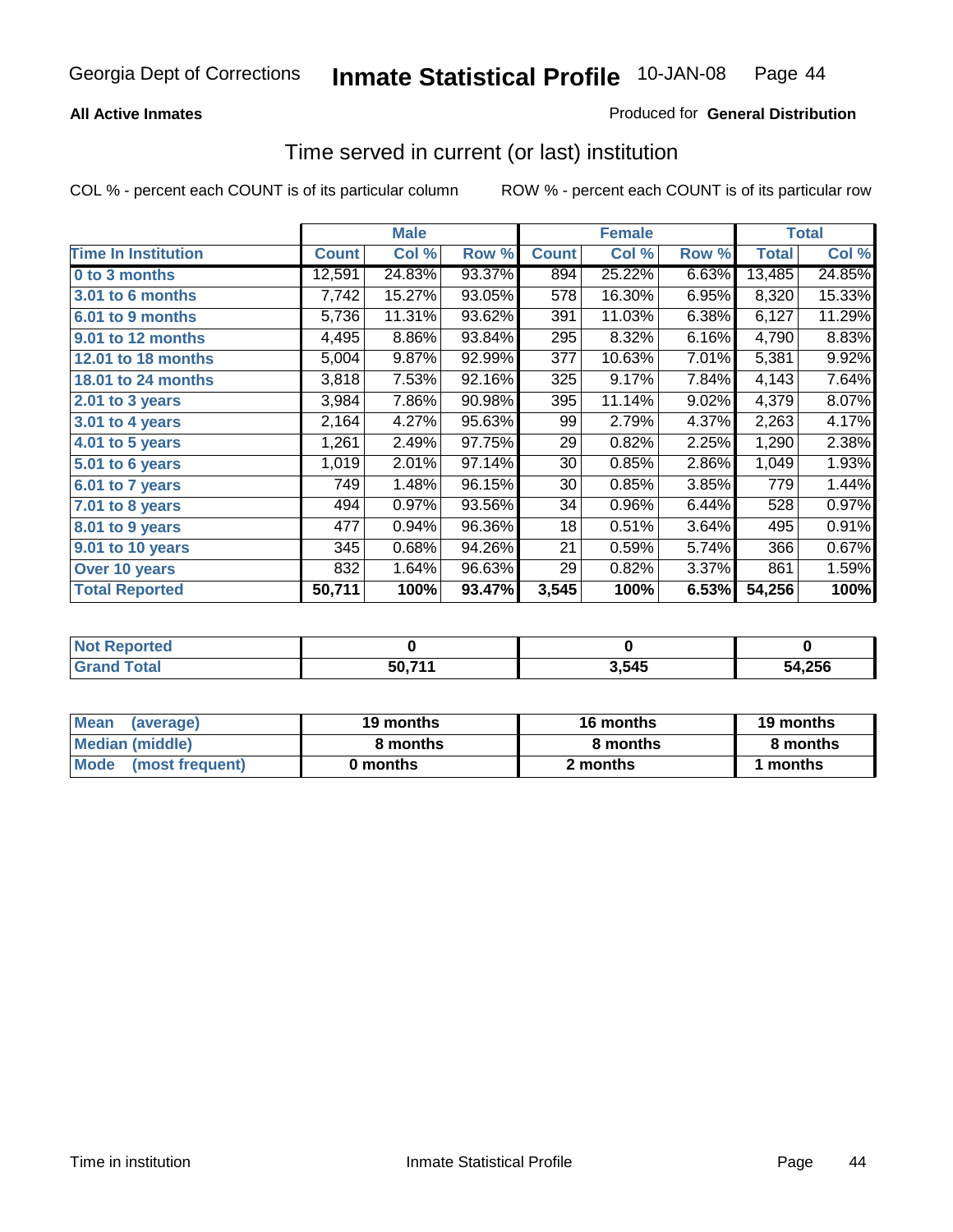**All Active Inmates**

### Produced for **General Distribution**

## Highest grade level attained

|                              |                  | <b>Male</b> |         |                  | <b>Female</b>             |        |                  | <b>Total</b> |
|------------------------------|------------------|-------------|---------|------------------|---------------------------|--------|------------------|--------------|
| <b>Grade Level</b>           | <b>Count</b>     | Col %       | Row %   | <b>Count</b>     | $\overline{\text{Col}}$ % | Row %  | <b>Total</b>     | Col %        |
| No school at all             | 50               | 0.10%       | 96.15%  | $\overline{2}$   | 0.06%                     | 3.85%  | 52               | 0.10%        |
| <b>Grade 1</b>               | 46               | 0.09%       | 100.00% |                  |                           |        | $\overline{46}$  | 0.09%        |
| <b>Grade 2</b>               | 62               | 0.13%       | 93.94%  | 4                | 0.12%                     | 6.06%  | $\overline{66}$  | 0.13%        |
| <b>Grade 3</b>               | 132              | 0.27%       | 96.35%  | $\overline{5}$   | 0.15%                     | 3.65%  | 137              | 0.26%        |
| <b>Grade 4</b>               | 145              | 0.30%       | 98.64%  | $\overline{2}$   | 0.06%                     | 1.36%  | $\overline{147}$ | 0.28%        |
| Grade 5                      | $\overline{228}$ | 0.46%       | 97.44%  | $\overline{6}$   | 0.18%                     | 2.56%  | 234              | 0.45%        |
| Grade 6                      | 830              | 1.69%       | 95.73%  | $\overline{37}$  | 1.10%                     | 4.27%  | 867              | 1.65%        |
| <b>Grade 7</b>               | 1,286            | 2.62%       | 93.80%  | 85               | 2.52%                     | 6.20%  | 1,371            | 2.61%        |
| <b>Grade 8</b>               | 4,765            | 9.70%       | 94.45%  | $\overline{280}$ | 8.31%                     | 5.55%  | 5,045            | 9.61%        |
| Grade 9                      | 7,656            | 15.58%      | 94.30%  | $\overline{463}$ | 13.74%                    | 5.70%  | 8,119            | 15.47%       |
| Grade 10                     | 10,337           | 21.04%      | 94.89%  | 557              | 16.53%                    | 5.11%  | 10,894           | 20.75%       |
| Grade 11                     | 9,129            | 18.58%      | 94.77%  | 504              | 14.96%                    | 5.23%  | 9,633            | 18.35%       |
| <b>Grade 12 or GED</b>       | 8,813            | 17.94%      | 93.78%  | 585              | 17.36%                    | 6.22%  | 9,398            | 17.90%       |
| <b>Some tech school</b>      | 613              | 1.25%       | 80.87%  | 145              | 4.30%                     | 19.13% | 758              | 1.44%        |
| <b>Completed tech school</b> | 926              | 1.88%       | 79.48%  | 239              | 7.09%                     | 20.52% | 1,165            | 2.22%        |
| College, 1 year              | 1,233            | 2.51%       | 92.01%  | 107              | 3.18%                     | 7.99%  | 1,340            | 2.55%        |
| College, 2 year              | 1,624            | 3.31%       | 89.67%  | 187              | 5.55%                     | 10.33% | 1,811            | 3.45%        |
| College, 3 year              | 477              | 0.97%       | 88.50%  | 62               | 1.84%                     | 11.50% | 539              | 1.03%        |
| <b>Bachelor's degree</b>     | 630              | 1.28%       | 88.86%  | 79               | 2.34%                     | 11.14% | 709              | 1.35%        |
| <b>Master's degree</b>       | 95               | 0.19%       | 87.96%  | 13               | 0.39%                     | 12.04% | 108              | 0.21%        |
| Ph.D. degree                 | $\overline{25}$  | 0.05%       | 83.33%  | $\overline{5}$   | 0.15%                     | 16.67% | 30               | 0.06%        |
| Law degree                   | $\overline{17}$  | 0.03%       | 89.47%  | $\overline{2}$   | 0.06%                     | 10.53% | 19               | 0.04%        |
| <b>Some medical school</b>   | 3                | 0.01%       | 100.00% |                  |                           |        | $\overline{3}$   | 0.01%        |
| <b>Medical degree</b>        | $\overline{7}$   | 0.01%       | 100.00% |                  |                           |        | $\overline{7}$   | 0.01%        |
| <b>Total Reported</b>        | 49,129           | 100%        | 93.58%  | 3,369            | 100%                      | 6.42%  | 52,498           | 100.0%       |

| ,582   | 176<br>. . v | ,758  |
|--------|--------------|-------|
| 50 711 | 3,545        | 4.256 |

| <b>Mean</b><br>(average)       | 10.43    | 11.05           | 10.47    |
|--------------------------------|----------|-----------------|----------|
| Median (middle)                | Grade 10 | Grade 11        | Grade 10 |
| <b>Mode</b><br>(most frequent) | Grade 10 | Grade 12 or GED | Grade 10 |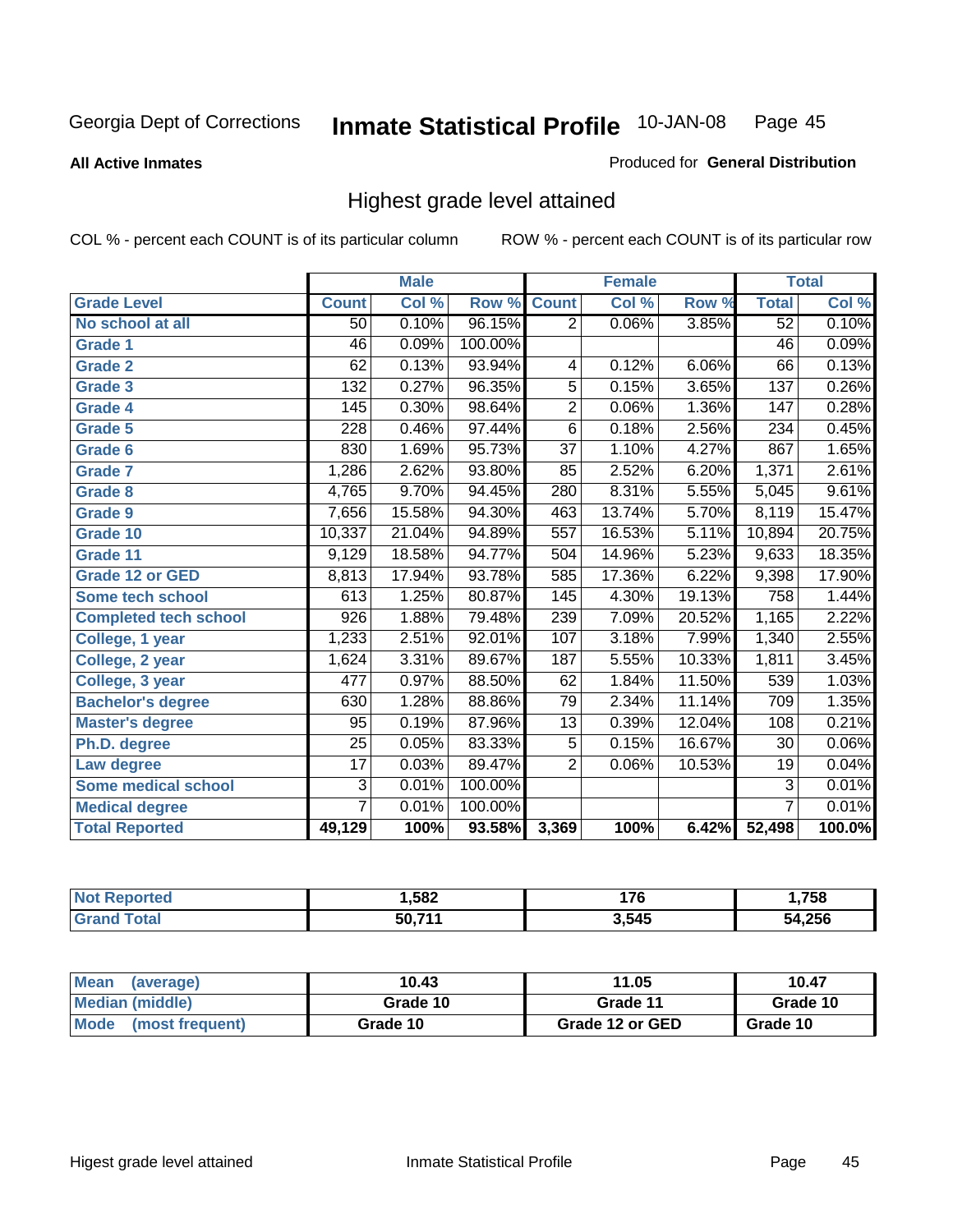### **All Active Inmates**

### Produced for **General Distribution**

## Culture fair IQ scores

|                       |              | <b>Male</b> |         |              | <b>Female</b> |        |              | <b>Total</b> |
|-----------------------|--------------|-------------|---------|--------------|---------------|--------|--------------|--------------|
| <b>IQ Scores</b>      | <b>Count</b> | Col %       | Row %   | <b>Count</b> | Col %         | Row %  | <b>Total</b> | Col %        |
| $60 - 69$             | .265         | 2.71%       | 95.54%  | 59           | 2.78%         | 4.46%  | 1,324        | 2.71%        |
| $70 - 79$             | 3,682        | 7.88%       | 95.36%  | 179          | 8.43%         | 4.64%  | 3,861        | 7.90%        |
| $80 - 89$             | 6,803        | 14.55%      | 93.32%  | 487          | 22.94%        | 6.68%  | 7,290        | 14.91%       |
| $90 - 99$             | 11,700       | 25.02%      | 94.06%  | 739          | 34.81%        | 5.94%  | 12,439       | 25.45%       |
| $100 - 109$           | 12,396       | 26.51%      | 97.44%  | 326          | 15.36%        | 2.56%  | 12,722       | 26.03%       |
| $110 - 119$           | 8,644        | 18.49%      | 98.12%  | 166          | 7.82%         | 1.88%  | 8,810        | 18.02%       |
| 120 - 129             | 2,158        | 4.62%       | 96.00%  | 90           | 4.24%         | 4.00%  | 2,248        | 4.60%        |
| 130 - 139             | 86           | 0.18%       | 61.87%  | 53           | 2.50%         | 38.13% | 139          | 0.28%        |
| 140 & Up              | 19           | 0.04%       | 44.19%  | 24           | 1.13%         | 55.81% | 43           | 0.09%        |
|                       |              | 0.01%       | 100.00% |              |               |        | 1            | 0.01%        |
| <b>Total Reported</b> | 46,754       | 100%        | 95.66%  | 2,123        | 100.0%        | 4.34%  | 48,877       | 100%         |

| <b>Not Reported</b>  | 3,389  | ,207  | 4,596  |
|----------------------|--------|-------|--------|
| Not Valid (under 60) | 568    | 215   | 783    |
| <b>Grand Total</b>   | 50.711 | 3,545 | 54,256 |

| <b>Mean</b><br>(average) | 99  | 96 | 98 |
|--------------------------|-----|----|----|
| <b>Median (middle)</b>   | 99  | 94 | 99 |
| Mode (most frequent)     | 103 | 96 | 99 |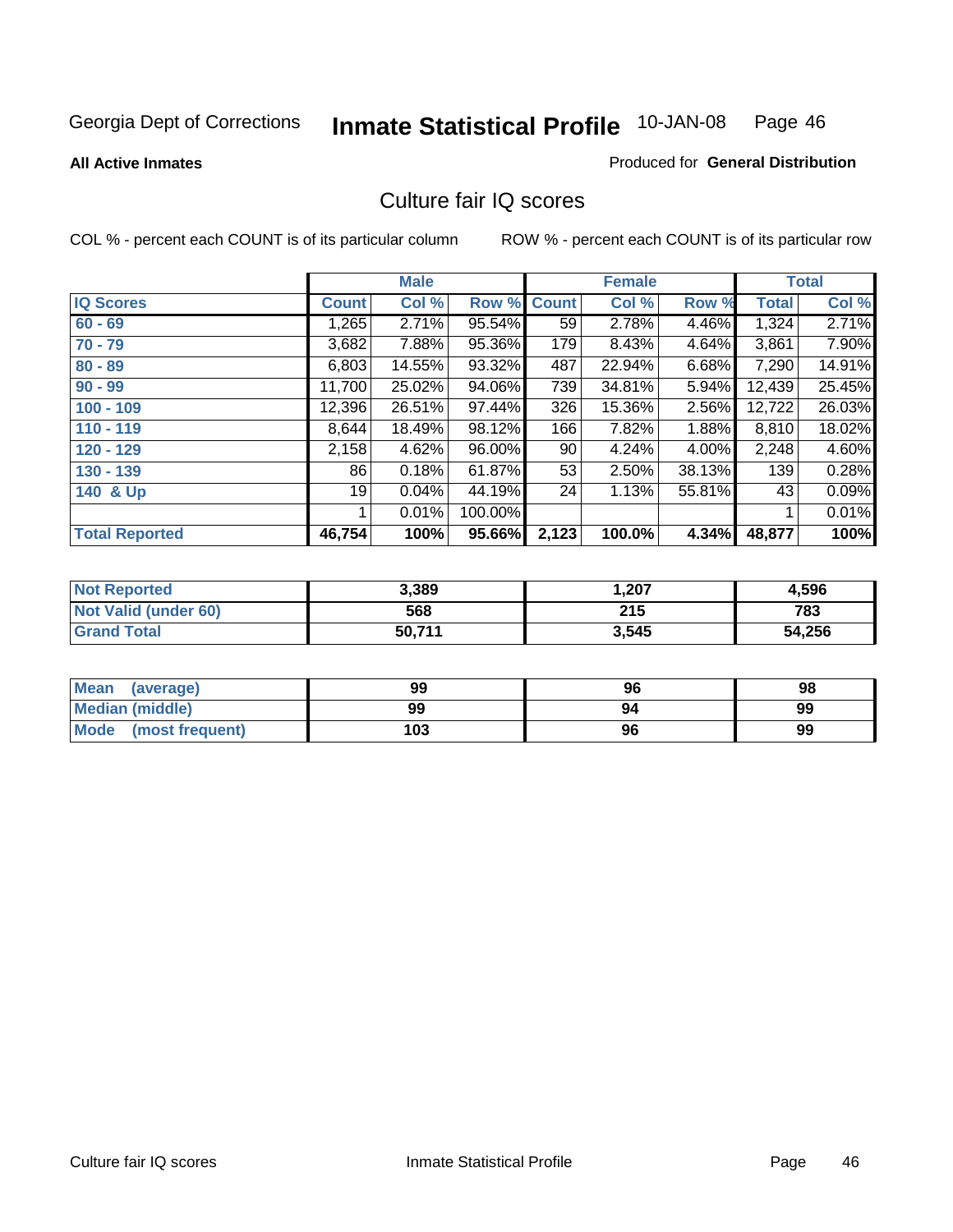**All Active Inmates**

### Produced for **General Distribution**

## Wide Range Achievement Test (WRAT) reading score

|                           |              | <b>Male</b> |        |                 | <b>Female</b> |        |              | <b>Total</b> |
|---------------------------|--------------|-------------|--------|-----------------|---------------|--------|--------------|--------------|
| <b>WRAT Reading Score</b> | <b>Count</b> | Col %       | Row %  | <b>Count</b>    | Col %         | Row %  | <b>Total</b> | Col %        |
| $0.1$ to $0.9$            | 844          | 1.78%       | 98.83% | 10 <sup>1</sup> | 0.42%         | 1.17%  | 854          | 1.71%        |
| 1.0 to 1.9                | 1,131        | 2.38%       | 97.25% | 32              | 1.35%         | 2.75%  | 1,163        | 2.34%        |
| 2.0 to 2.9                | 2,297        | 4.84%       | 96.19% | 91              | 3.85%         | 3.81%  | 2,388        | 4.80%        |
| 3.0 to 3.9                | 3,391        | 7.15%       | 97.33% | 93              | 3.93%         | 2.67%  | 3,484        | 7.00%        |
| 4.0 to 4.9                | 4,377        | 9.23%       | 96.64% | 152             | 6.43%         | 3.36%  | 4,529        | 9.09%        |
| 5.0 to 5.9                | 3,879        | 8.18%       | 95.54% | 181             | 7.65%         | 4.46%  | 4,060        | 8.15%        |
| 6.0 to 6.9                | 3,874        | 8.17%       | 95.61% | 178             | 7.53%         | 4.39%  | 4,052        | 8.14%        |
| 7.0 to 7.9                | 2,117        | 4.46%       | 95.40% | 102             | 4.31%         | 4.60%  | 2,219        | 4.46%        |
| 8.0 to 8.9                | 4,430        | 9.34%       | 95.87% | 191             | 8.08%         | 4.13%  | 4,621        | 9.28%        |
| 9.0 to 9.9                | 4,251        | 8.96%       | 95.74% | 189             | 7.99%         | 4.26%  | 4,440        | 8.92%        |
| 10.0 to 10.9              | 2,212        | 4.66%       | 95.06% | 115             | 4.86%         | 4.94%  | 2,327        | 4.67%        |
| 11.0 to 11.9              | 2,139        | 4.51%       | 94.90% | 115             | 4.86%         | 5.10%  | 2,254        | 4.53%        |
| 12.0 to 12.9              | 8,399        | 17.71%      | 97.26% | 237             | 10.02%        | 2.74%  | 8,636        | 17.34%       |
| 13                        | 4,092        | 8.63%       | 85.77% | 679             | 28.71%        | 14.23% | 4,771        | 9.58%        |
| <b>Total Reported</b>     | 47,433       | 100%        | 95.25% | 2,365           | 100%          | 4.75%  | 49,798       | 100.0%       |
|                           |              |             |        |                 |               |        |              |              |

| <b>Not Reported</b> | 3,278  | ,180  | 4,458  |
|---------------------|--------|-------|--------|
| <b>Grand Total</b>  | 50,711 | 3,545 | 54,256 |

| <b>Mean</b><br>(average)       | 8.13       | 9.23 | 8.18       |
|--------------------------------|------------|------|------------|
| <b>Median (middle)</b>         | ה ה<br>o.z | 9.5  | . c<br>o.z |
| <b>Mode</b><br>(most frequent) | 12.8       | ′∙   | 12.8       |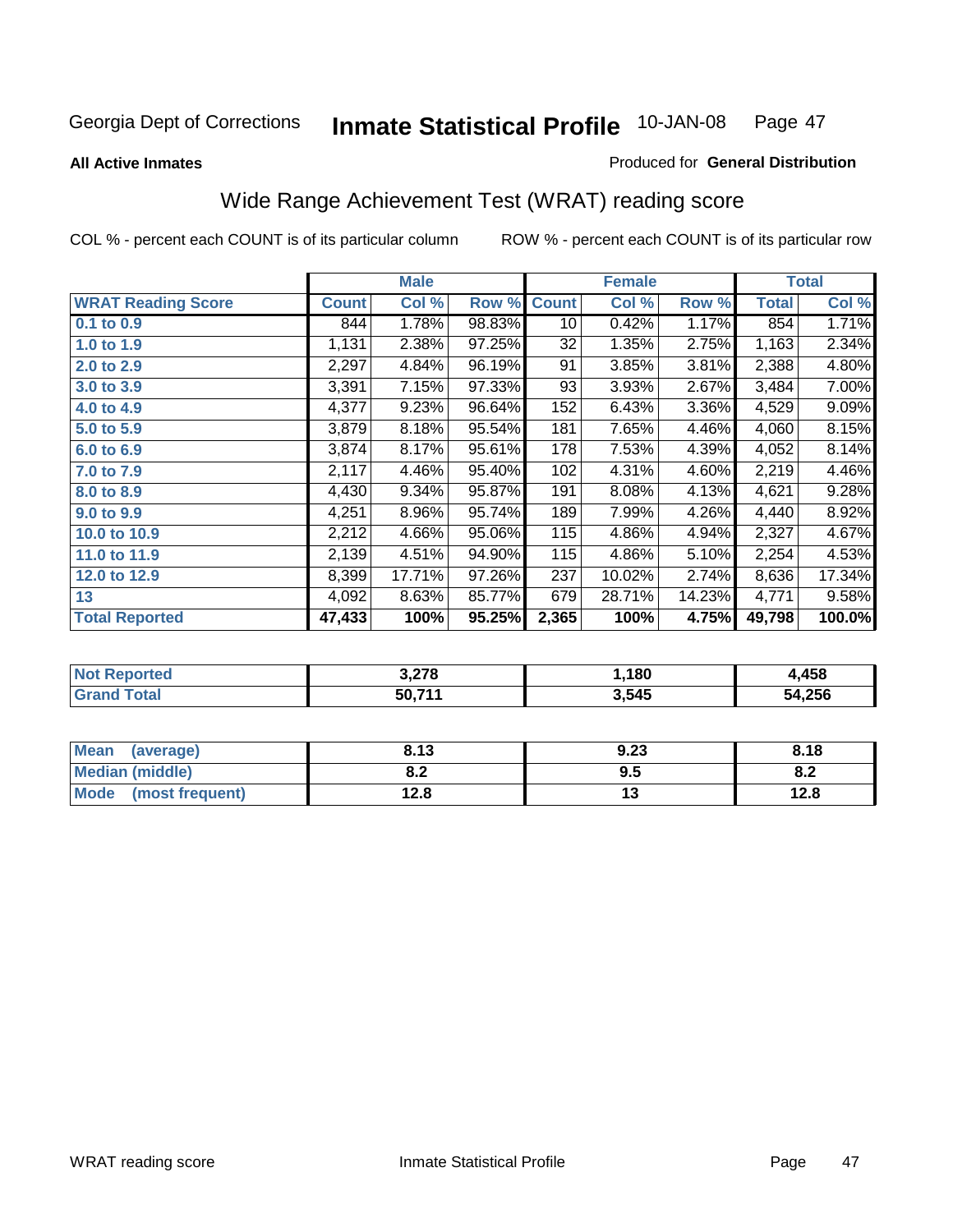**All Active Inmates**

### Produced for **General Distribution**

## Wide Range Achievement Test (WRAT) math score

|                              |              | <b>Male</b> |         |              | <b>Female</b> |        |              | <b>Total</b> |
|------------------------------|--------------|-------------|---------|--------------|---------------|--------|--------------|--------------|
| <b>WRAT Mathematic Score</b> | <b>Count</b> | Col %       | Row %   | <b>Count</b> | Col %         | Row %  | <b>Total</b> | Col %        |
| 0.1 to 0.9                   | 91           | 0.19%       | 100.00% |              |               |        | 91           | 0.18%        |
| 1.0 to 1.9                   | 241          | 0.51%       | 94.88%  | 13           | 0.55%         | 5.12%  | 254          | 0.51%        |
| 2.0 to 2.9                   | 1,158        | 2.44%       | 94.61%  | 66           | 2.79%         | 5.39%  | 1,224        | 2.46%        |
| 3.0 to 3.9                   | 2,974        | 6.27%       | 96.46%  | 109          | 4.61%         | 3.54%  | 3,083        | 6.19%        |
| 4.0 to 4.9                   | 4,880        | 10.29%      | 96.40%  | 182          | 7.71%         | 3.60%  | 5,062        | 10.17%       |
| 5.0 to 5.9                   | 6,164        | 12.99%      | 96.42%  | 229          | 9.70%         | 3.58%  | 6,393        | 12.84%       |
| 6.0 to 6.9                   | 11,473       | 24.19%      | 95.79%  | 504          | 21.34%        | 4.21%  | 11,977       | 24.05%       |
| 7.0 to 7.9                   | 7,263        | 15.31%      | 94.92%  | 389          | 16.47%        | 5.08%  | 7,652        | 15.37%       |
| 8.0 to 8.9                   | 3,072        | 6.48%       | 94.32%  | 185          | 7.83%         | 5.68%  | 3,257        | 6.54%        |
| 9.0 to 9.9                   | 4,295        | 9.05%       | 93.82%  | 283          | 11.98%        | 6.18%  | 4,578        | 9.19%        |
| 10.0 to 10.9                 | 2,670        | 5.63%       | 93.65%  | 181          | 7.66%         | 6.35%  | 2,851        | 5.73%        |
| 11.0 to 11.9                 | 1,642        | 3.46%       | 93.77%  | 109          | 4.61%         | 6.23%  | 1,751        | 3.52%        |
| 12.0 to 12.9                 | 1,044        | 2.20%       | 96.76%  | 35           | 1.48%         | 3.24%  | 1,079        | 2.17%        |
| 13                           | 469          | 0.99%       | 85.90%  | 77           | 3.26%         | 14.10% | 546          | 1.10%        |
| <b>Total Reported</b>        | 47,436       | 100%        | 95.26%  | 2,362        | 100%          | 4.74%  | 49,798       | 100.0%       |

| <b>Not Reported</b> | 3,275  | .183، | 4,458  |
|---------------------|--------|-------|--------|
| <b>Grand Total</b>  | 50,711 | 3,545 | 54,256 |

| <b>Mean</b><br>(average)       | 7.02 | 7.49 | 7.04 |
|--------------------------------|------|------|------|
| <b>Median (middle)</b>         | 6.9  |      | 6.9  |
| <b>Mode</b><br>(most frequent) | 6.9  | 7.4  | 6.9  |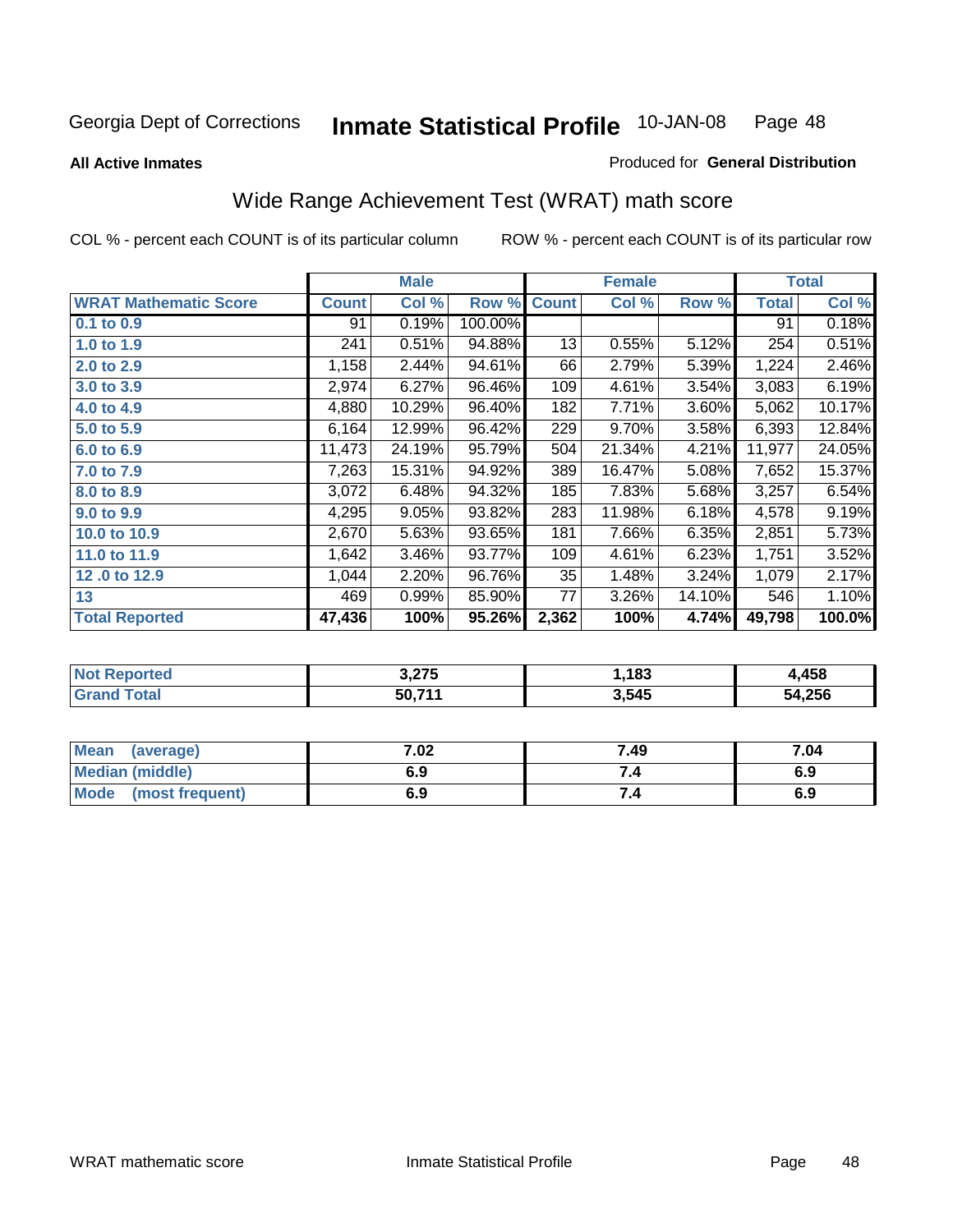### **All Active Inmates**

### Produced for **General Distribution**

## Wide Range Achievement Test (WRAT) spelling score

|                            |              | <b>Male</b> |        |                 | <b>Female</b> |        |              | <b>Total</b> |
|----------------------------|--------------|-------------|--------|-----------------|---------------|--------|--------------|--------------|
| <b>WRAT Spelling Score</b> | <b>Count</b> | Col %       | Row %  | <b>Count</b>    | Col %         | Row %  | <b>Total</b> | Col %        |
| $0.1$ to 0.9               | 820          | 1.73%       | 98.56% | $\overline{12}$ | 0.51%         | 1.44%  | 832          | 1.67%        |
| 1.0 to 1.9                 | 2,166        | 4.57%       | 98.14% | 41              | 1.73%         | 1.86%  | 2,207        | 4.43%        |
| 2.0 to 2.9                 | 3,772        | 7.95%       | 98.20% | 69              | 2.92%         | 1.80%  | 3,841        | 7.71%        |
| 3.0 to 3.9                 | 3,264        | 6.88%       | 98.11% | 63              | 2.66%         | 1.89%  | 3,327        | 6.68%        |
| 4.0 to 4.9                 | 4,646        | 9.79%       | 97.26% | 131             | 5.54%         | 2.74%  | 4,777        | 9.59%        |
| 5.0 to 5.9                 | 5,459        | 11.51%      | 96.40% | 204             | 8.63%         | 3.60%  | 5,663        | 11.37%       |
| 6.0 to 6.9                 | 5,861        | 12.36%      | 95.75% | 260             | 10.99%        | 4.25%  | 6,121        | 12.29%       |
| 7.0 to 7.9                 | 3,899        | 8.22%       | 94.54% | 225             | 9.51%         | 5.46%  | 4,124        | 8.28%        |
| 8.0 to 8.9                 | 3,641        | 7.68%       | 94.87% | 197             | 8.33%         | 5.13%  | 3,838        | 7.71%        |
| 9.0 to 9.9                 | 3,551        | 7.49%       | 93.72% | 238             | 10.06%        | 6.28%  | 3,789        | 7.61%        |
| 10.0 to 10.9               | 3,424        | 7.22%       | 92.94% | 260             | 10.99%        | 7.06%  | 3,684        | 7.40%        |
| 11.0 to 11.9               | 1,715        | 3.62%       | 92.50% | 139             | 5.88%         | 7.50%  | 1,854        | 3.72%        |
| 12.0 to 12.9               | 3,394        | 7.16%       | 96.23% | 133             | 5.62%         | 3.77%  | 3,527        | 7.08%        |
| 13                         | 1,822        | $3.84\%$    | 82.26% | 393             | 16.62%        | 17.74% | 2,215        | 4.45%        |
| <b>Total Reported</b>      | 47,434       | 100%        | 95.25% | 2,365           | 100%          | 4.75%  | 49,799       | 100%         |

| <b>Reported</b><br>"NOT - | 2.27<br>J.LI . | ,180  | 4,457  |
|---------------------------|----------------|-------|--------|
| <b>Total</b><br>'Grano    | 50,711         | 3,545 | 54,256 |

| <b>Mean</b><br>(average) | 6.93               | 8.66 | 7.01 |
|--------------------------|--------------------|------|------|
| <b>Median (middle)</b>   | ρ Λ<br>0.Z         | 8.5  | v.4  |
| Mode<br>(most frequent)  | <u>. . </u><br>U.Z | ט ו  | v.z  |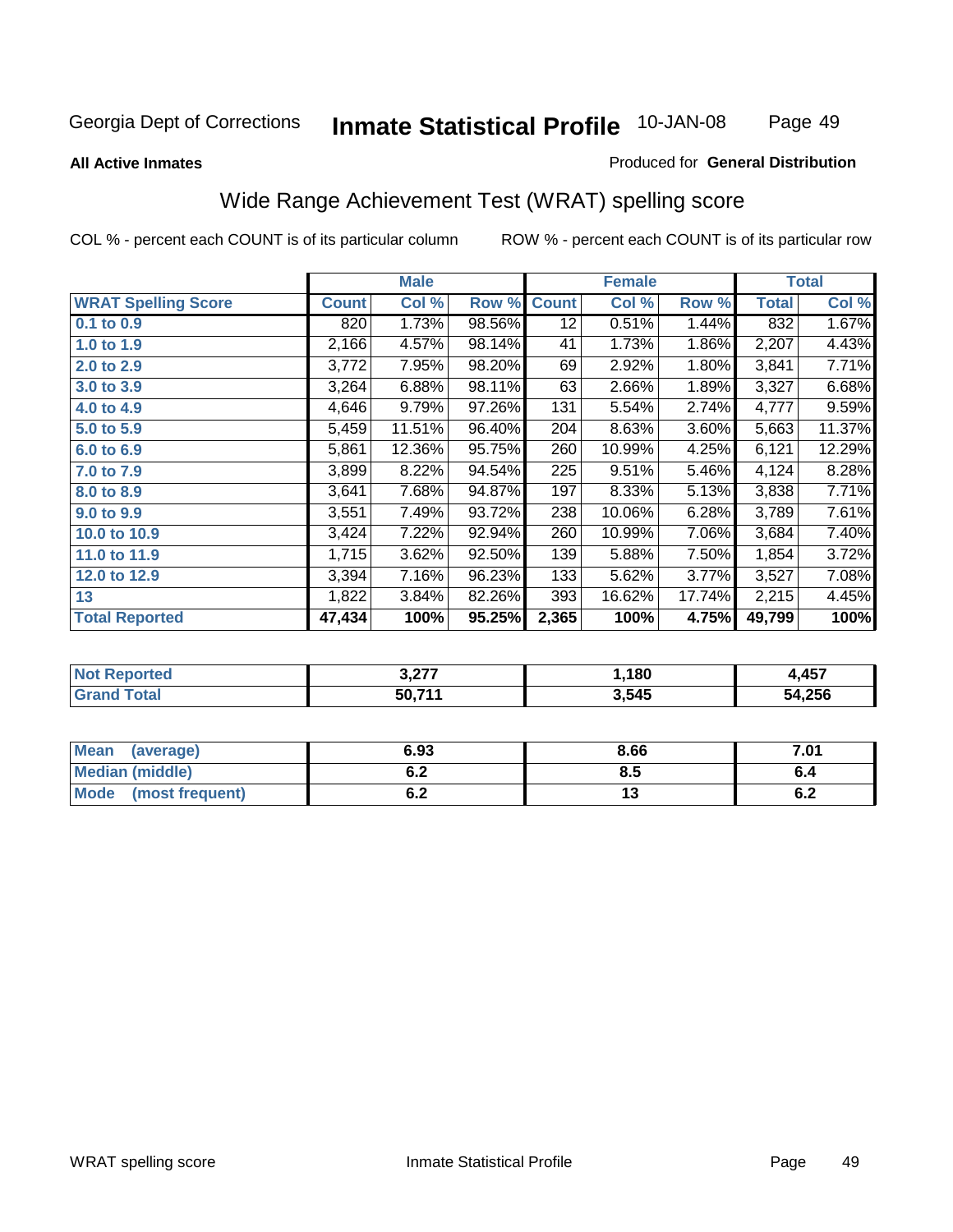### **All Active Inmates**

### Produced for **General Distribution**

### Scope of substance abuse - summary

|                        |              | <b>Male</b> |           |                  | <b>Female</b> |          |              | <b>Total</b> |
|------------------------|--------------|-------------|-----------|------------------|---------------|----------|--------------|--------------|
| <b>Substance Abuse</b> | <b>Count</b> | Col %       | Row %     | <b>Count</b>     | Col %         | Row %    | <b>Total</b> | Col %        |
| <b>None</b>            | 15,976       | 31.50%      | 93.38%    | 1.1321           | 31.93%        | $6.62\%$ | 17,108       | 31.53%       |
| Drugs only             | 18,819       | $37.11\%$   | $90.58\%$ | 1,957            | 55.20%        | $9.42\%$ | 20,776       | 38.29%       |
| <b>Alcohol only</b>    | 3.548        | 7.00%       | 97.47%    | 92               | $2.60\%$      | 2.53%    | 3,640        | 6.71%        |
| Drugs and alcohol      | 12,368       | 24.39%      | 97.14%    | 364 <sub>1</sub> | $10.27\%$     | $2.86\%$ | 12,732       | 23.47%       |
| <b>Total Reported</b>  | 50,711       | 100%        | 93.47%    | 3,545            | 100%          | 6.53%    | 54,256       | 100%         |

| <b>Not Reported</b> |       |       |        |
|---------------------|-------|-------|--------|
| <b>Grand Total</b>  | 5071' | 3,545 | 54,256 |

|  | Mode<br>(most frequent) | Drugs only | Drugs only | Drugs only |
|--|-------------------------|------------|------------|------------|
|--|-------------------------|------------|------------|------------|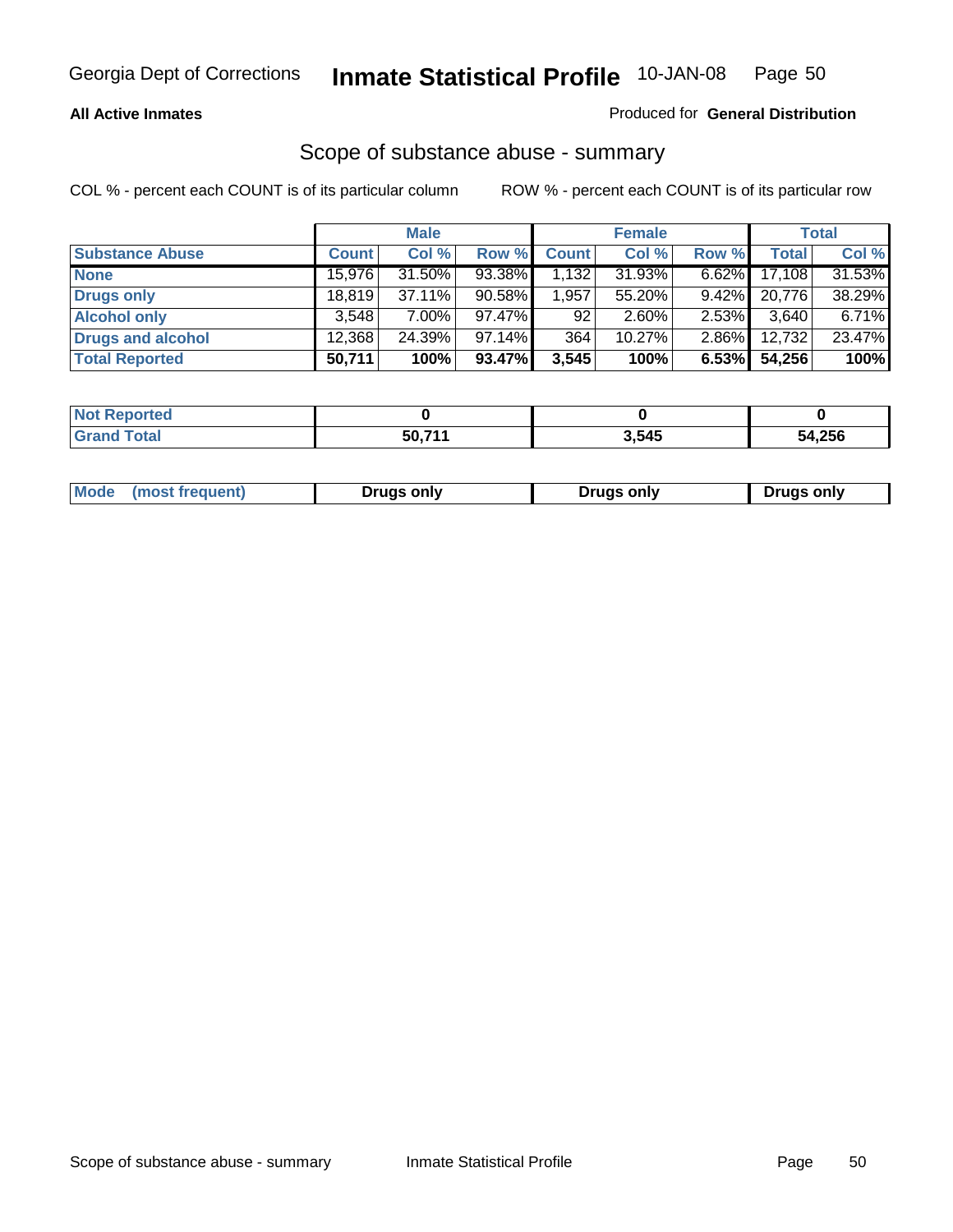### **All Active Inmates**

### Produced for **General Distribution**

### Scope of substance abuse - detail

|                                      |              | <b>Male</b> |        |              | <b>Female</b> |        |              | <b>Total</b> |
|--------------------------------------|--------------|-------------|--------|--------------|---------------|--------|--------------|--------------|
| <b>Substance Abuse</b>               | <b>Count</b> | Col %       | Row %  | <b>Count</b> | Col %         | Row %  | <b>Total</b> | Col %        |
| No drug or alcohol problems          | 15,976       | 31.50%      | 93.38% | 1,132        | 31.93%        | 6.62%  | 17,108       | 31.53%       |
| Drug addiction but no alcohol        | 417          | 0.82%       | 86.16% | 67           | 1.89%         | 13.84% | 484          | 0.89%        |
| <b>Drug addiction and alcohol</b>    | 173          | 0.34%       | 98.86% | 2            | 0.06%         | 1.14%  | 175          | 0.32%        |
| abuse                                |              |             |        |              |               |        |              |              |
| <b>Drug addiction and alcoholism</b> | 79           | 0.16%       | 97.53% | 2            | 0.06%         | 2.47%  | 81           | 0.15%        |
| No drug problem but alcohol          | 2,898        | 5.71%       | 98.40% | 47           | 1.33%         | 1.60%  | 2,945        | 5.43%        |
| <b>labuse</b>                        |              |             |        |              |               |        |              |              |
| No drug problem but alcoholism       | 650          | 1.28%       | 93.53% | 45           | 1.27%         | 6.47%  | 695          | 1.28%        |
| Drug experiment but no alcohol       | 8,417        | 16.60%      | 95.03% | 440          | 12.41%        | 4.97%  | 8,857        | 16.32%       |
| <b>Drug experiment &amp; alcohol</b> | 1,735        | 3.42%       | 98.69% | 23           | 0.65%         | 1.31%  | 1,758        | 3.24%        |
| <b>labuse</b>                        |              |             |        |              |               |        |              |              |
| Drug experiment & alcoholism         | 809          | 1.60%       | 95.97% | 34           | 0.96%         | 4.03%  | 843          | 1.55%        |
| Drug abuse but no alcohol            | 9,985        | 19.69%      | 87.32% | 1,450        | 40.90%        | 12.68% | 11,435       | 21.08%       |
| Drug abuse and alcohol abuse         | 8,062        | 15.90%      | 98.50% | 123          | 3.47%         | 1.50%  | 8,185        | 15.09%       |
| <b>Drug abuse and alcoholism</b>     | 1,510        | 2.98%       | 89.35% | 180          | 5.08%         | 10.65% | 1,690        | 3.11%        |
| <b>Total Reported</b>                | 50,711       | 100%        | 93.47% | 3,545        | 100%          | 6.53%  | 54,256       | 100%         |

| : Reportea<br><b>NOT</b> |        |       |        |
|--------------------------|--------|-------|--------|
|                          | 50 711 | 3.545 | 54,256 |

| Mode (most frequent) | No drug or alcohol problems Drug abuse but no alcohol No drug or alcohol |          |
|----------------------|--------------------------------------------------------------------------|----------|
|                      |                                                                          | problems |
|                      |                                                                          |          |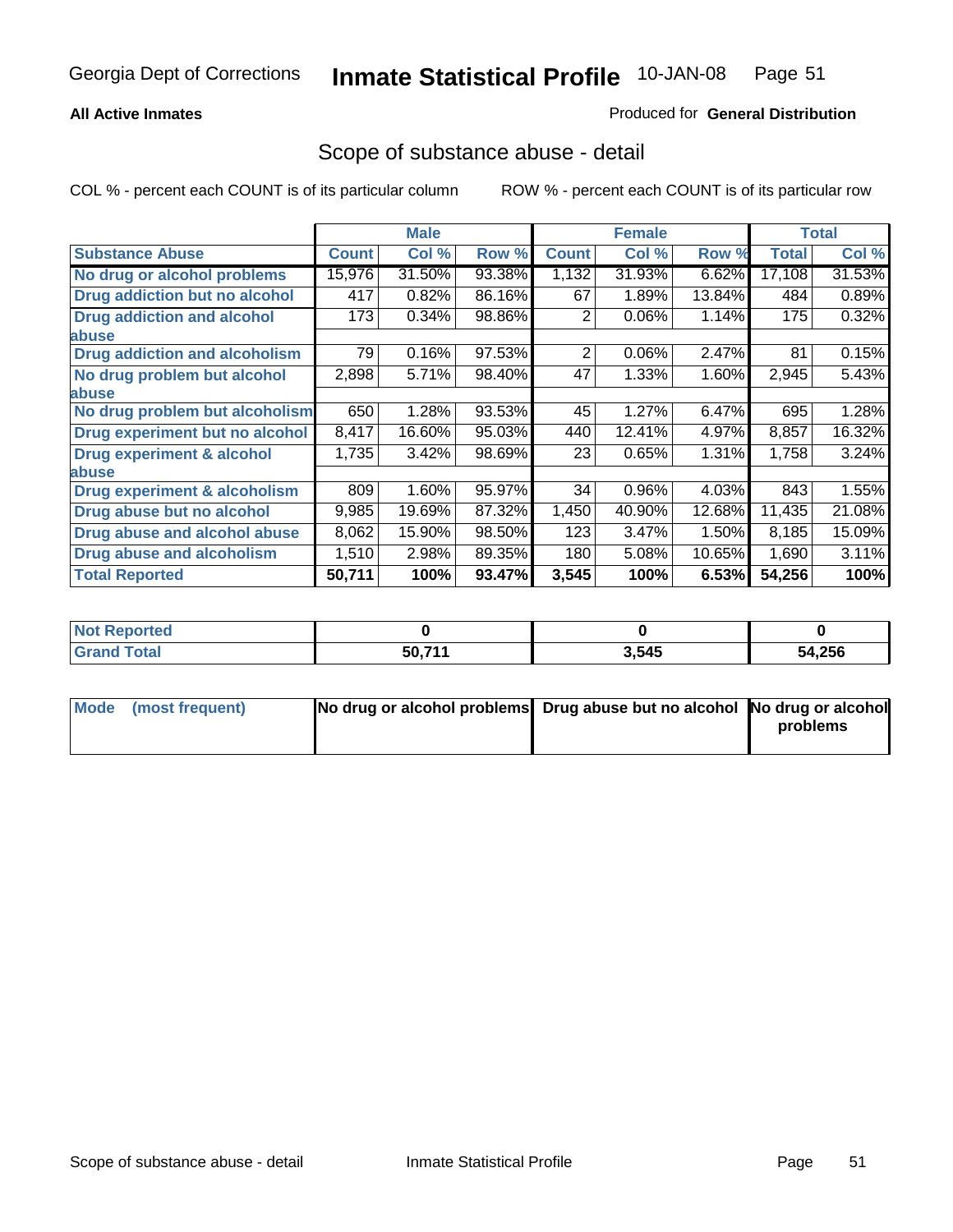**All Active Inmates**

### Produced for **General Distribution**

## Current / last mental health treatment level

|                                    |              | <b>Male</b> |         |              | <b>Female</b> |        |              | <b>Total</b> |
|------------------------------------|--------------|-------------|---------|--------------|---------------|--------|--------------|--------------|
| <b>Mental Health Treatment Lev</b> | <b>Count</b> | Col %       | Row %   | <b>Count</b> | Col%          | Row %  | <b>Total</b> | Col%         |
| 1 No problem at current time       | 4,820        | 40.44%      | 94.47%  | 282          | 13.27%        | 5.53%  | 5,102        | 36.33%       |
| <b>2 Receiving outpatient</b>      | 5,205        | 43.67%      | 74.77%  | 1,756        | 82.64%        | 25.23% | 6,961        | 49.56%       |
| treatment                          |              |             |         |              |               |        |              |              |
| 3 Inpatient, moderate              | 1,541        | 12.93%      | 96.49%  | 56           | 2.64%         | 3.51%  | 1,597        | 11.37%       |
| treatment                          |              |             |         |              |               |        |              |              |
| 4 Inpatient, intensive             | 325          | 2.73%       | 91.29%  | 31           | 1.46%         | 8.71%  | 356          | 2.53%        |
| treatment                          |              |             |         |              |               |        |              |              |
| <b>5 Undergoing crisis</b>         | 12           | 0.10%       | 100.00% |              |               |        | 12           | 0.09%        |
| stabilization                      |              |             |         |              |               |        |              |              |
| <b>6 Hospital for criminally</b>   | 17           | 0.14%       | 100.00% |              |               |        | 17           | 0.12%        |
| insane                             |              |             |         |              |               |        |              |              |
| <b>Total Evaluated</b>             | 11,920       | 100%        | 84.87%  | 2,125        | 100%          | 15.13% | 14,045       | 100%         |

| Never had MH evaluation | 38,791 | .420, | 40,211 |
|-------------------------|--------|-------|--------|
| $\tau$ otal<br>' Grand  | 50,711 | 3,545 | 54,256 |

| <b>Median (middle)</b>         | <b>Receiving outpatient</b><br>treatment | <b>Receiving outpatient</b><br>treatment | <b>Receiving</b><br>outpatient<br>treatment |
|--------------------------------|------------------------------------------|------------------------------------------|---------------------------------------------|
| <b>Mode</b><br>(most frequent) | <b>Receiving outpatient</b><br>treatment | <b>Receiving outpatient</b><br>treatment | <b>Receiving</b><br>outpatient<br>treatment |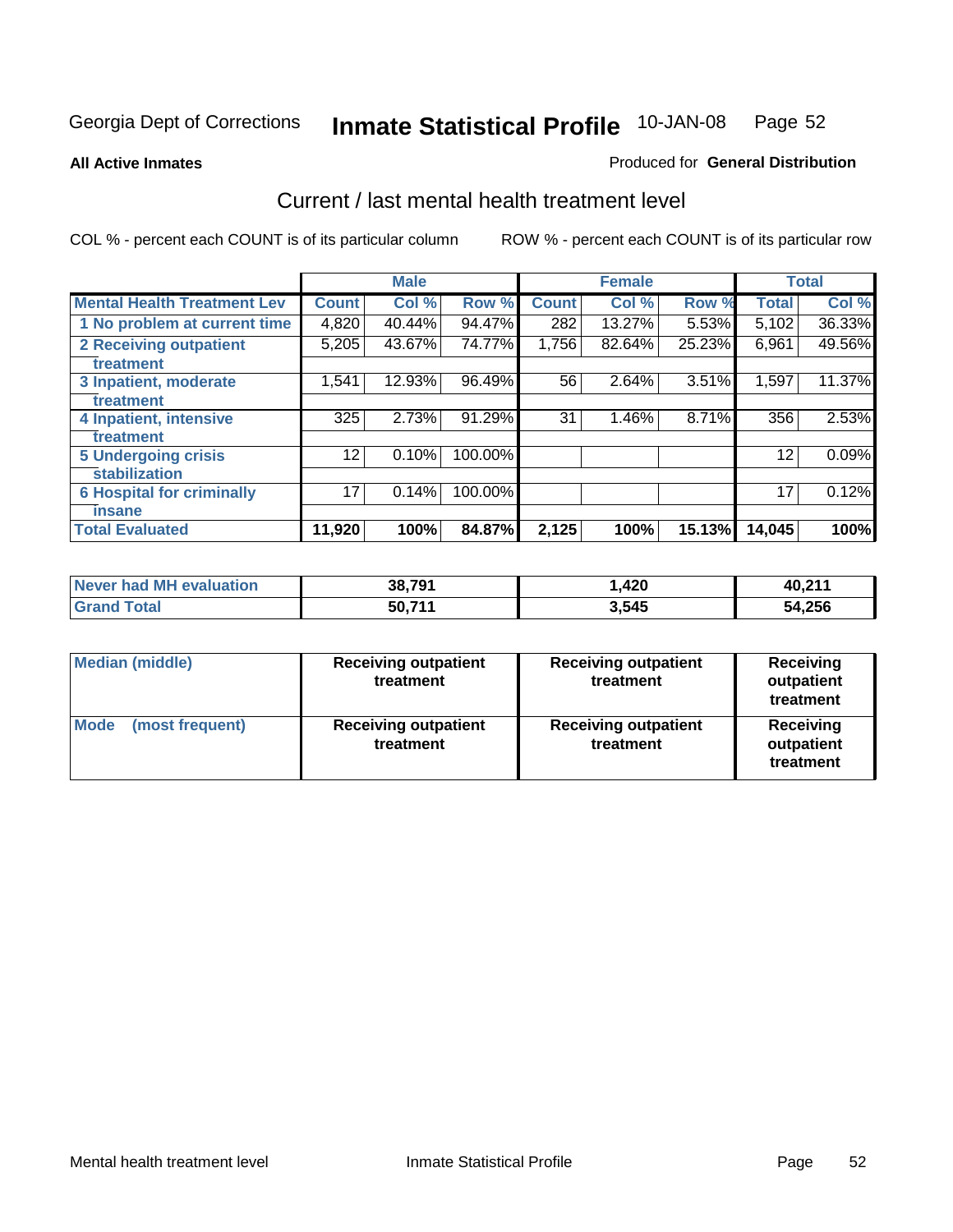### **All Active Inmates**

### Produced for **General Distribution**

# PULHESDWIT medical scale - 'P' overall condition ('P'hysical)

|                                   |              | <b>Male</b> |        |              | <b>Female</b> |         |              | <b>Total</b> |
|-----------------------------------|--------------|-------------|--------|--------------|---------------|---------|--------------|--------------|
| 'P' Overall Condition             | <b>Count</b> | Col %       | Row %  | <b>Count</b> | Col %         | Row %   | <b>Total</b> | Col %        |
| 1 No medical illness              | 37,568       | 75.72%      | 95.34% | 1,838        | 53.73%        | 4.66%   | 39,406       | 74.30%       |
| 2 Well-controlled chronic illness | 9,596        | 19.34%      | 88.06% | 1,301        | 38.03%        | 11.94%  | 10,897       | 20.55%       |
| 3 Poorly-controlled chronic       | 2,389        | 4.82%       | 93.58% | 164          | 4.79%         | 6.42%   | 2,553        | 4.81%        |
| <b>illness</b>                    |              |             |        |              |               |         |              |              |
| 4 Significant problems requiring  | 57           | 0.11%       | 70.37% | 24           | $0.70\%$      | 29.63%  | 81           | 0.15%        |
| special housing                   |              |             |        |              |               |         |              |              |
| 5 Terminal illness, < 6 months    | 4            | 0.01%       | 66.67% | 2            | $0.06\%$      | 33.33%  | 6            | 0.01%        |
| to live                           |              |             |        |              |               |         |              |              |
| 6 Inmate is pregnant              |              |             |        | 92           | 2.69%         | 100.00% | 92           | 0.17%        |
| <b>Total Reported</b>             | 49,614       | 100%        | 93.55% | 3,421        | 100%          | 6.45%   | 53,035       | 100%         |

| 'teo   | ,097               | .         | ີດາ4<br>ا عم, ا |
|--------|--------------------|-----------|-----------------|
| $\sim$ | 50.71 <sup>-</sup> | 545<br>-- | 4,256<br>54     |

| Mode | (most frequent) | 1 No medical illness | 1 No medical illness | 1 No medical<br>illness |
|------|-----------------|----------------------|----------------------|-------------------------|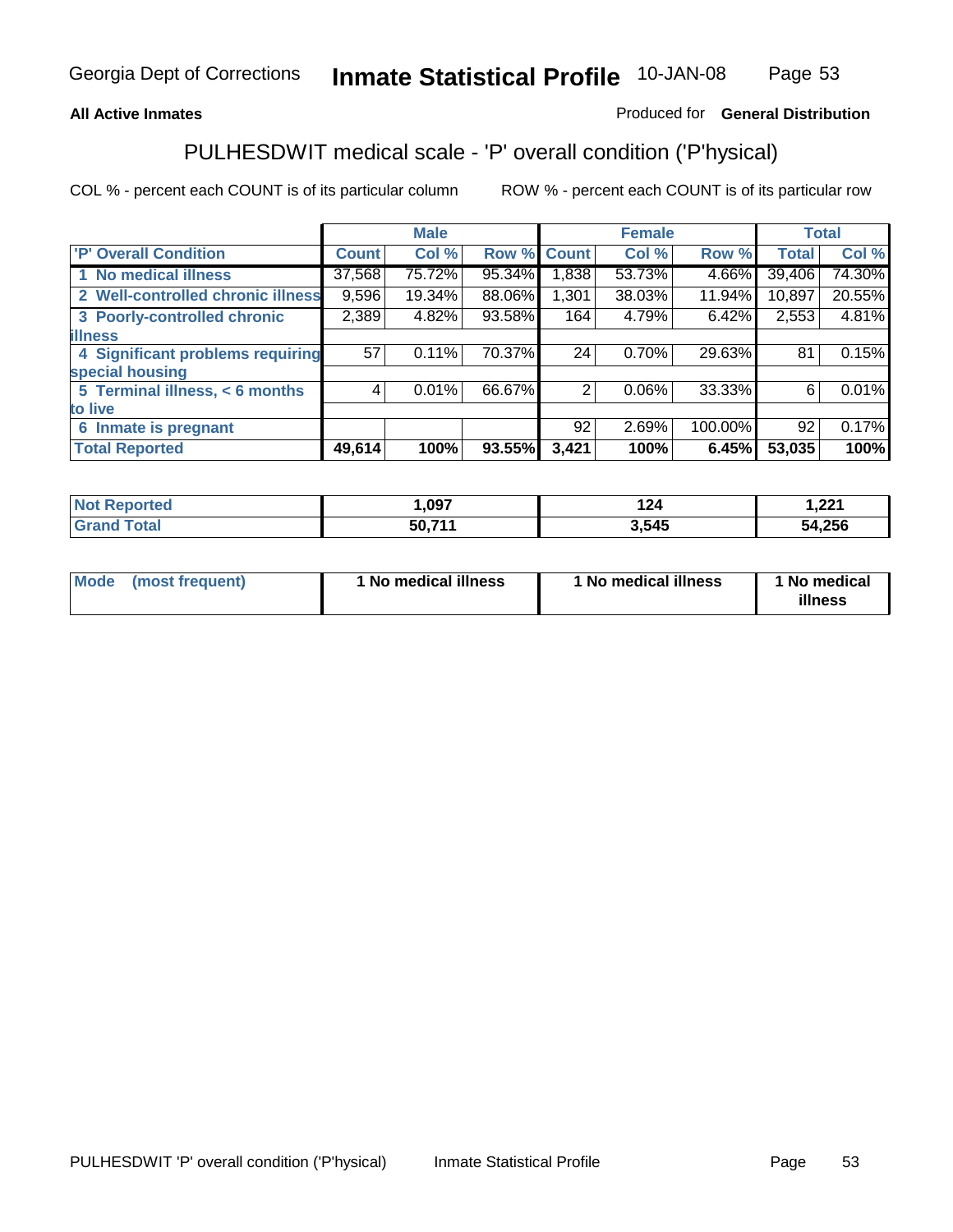### **All Active Inmates**

### Produced for **General Distribution**

## PULHESDWIT medical scale - 'U' upper body

|                              |              | <b>Male</b> |        |              | <b>Female</b> |        |              | <b>Total</b> |
|------------------------------|--------------|-------------|--------|--------------|---------------|--------|--------------|--------------|
| <b>U' Upper Body</b>         | <b>Count</b> | Col %       | Row %  | <b>Count</b> | Col %         | Row %  | <b>Total</b> | Col %        |
| 1 Upper bones, joints,       | 48,000       | 96.75%      | 93.72% | 3,218        | 94.07%        | 6.28%  | 51,218       | 96.57%       |
| muscles all OK               |              |             |        |              |               |        |              |              |
| 2 One or both arms minimally | 1,341        | 2.70%       | 88.22% | 179          | 5.23%         | 11.78% | 1,520        | 2.87%        |
| limited                      |              |             |        |              |               |        |              |              |
| 3 One or both arms           | 217          | 0.44%       | 91.95% | 19           | 0.56%         | 8.05%  | 236          | 0.44%        |
| moderately limited           |              |             |        |              |               |        |              |              |
| 4 One arm disabled,          | 53           | 0.11%       | 92.98% | 4            | 0.12%         | 7.02%  | 57           | 0.11%        |
| paralyzed, or amputated      |              |             |        |              |               |        |              |              |
| 5 Both arms disabled,        | 3            | 0.01%       | 75.00% |              | 0.03%         | 25.00% | 4            | 0.01%        |
| paralyzed, or amputated      |              |             |        |              |               |        |              |              |
| <b>Total Reported</b>        | 49,614       | 100%        | 93.55% | 3,421        | 100%          | 6.45%  | 53,035       | 100%         |

| <b>Not Reported</b>    | ,097   | 124   | າາາ<br>1.ZZ I |
|------------------------|--------|-------|---------------|
| $\tau$ otal<br>' Grand | 50,711 | 3,545 | 54,256        |

| <b>Mode</b> | (most frequent) | 1 Upper bones, joints,<br>muscles all OK | 1 Upper bones, joints,<br>muscles all OK | 1 Upper bones,<br>joints, muscles all<br>ΟK |
|-------------|-----------------|------------------------------------------|------------------------------------------|---------------------------------------------|
|-------------|-----------------|------------------------------------------|------------------------------------------|---------------------------------------------|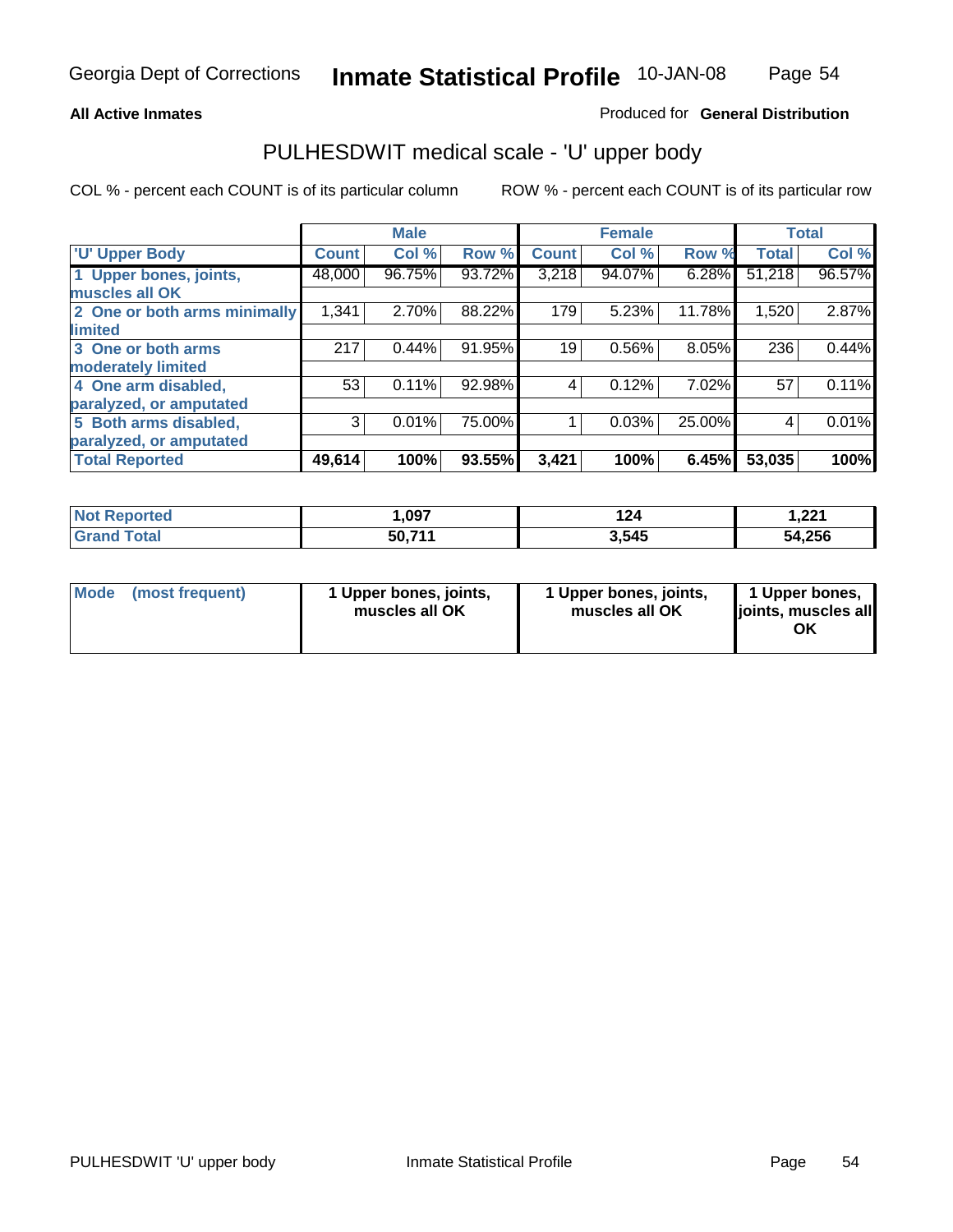### **All Active Inmates**

### Produced for **General Distribution**

## PULHESDWIT medical scale - 'L' lower body

|                                |                 | <b>Male</b> |         |              | <b>Female</b> |        |                 | <b>Total</b> |
|--------------------------------|-----------------|-------------|---------|--------------|---------------|--------|-----------------|--------------|
| 'L' Lower Body                 | <b>Count</b>    | Col %       | Row %   | <b>Count</b> | Col %         | Row %  | <b>Total</b>    | Col %        |
| 1 Lower bones, joints,         | 45,981          | 92.68%      | 94.14%  | 2,864        | 83.72%        | 5.86%  | 48,845          | 92.10%       |
| muscles all OK                 |                 |             |         |              |               |        |                 |              |
| 2 One or both legs minimally   | 3,008           | 6.06%       | 85.53%  | 509          | 14.88%        | 14.47% | 3,517           | 6.63%        |
| limited                        |                 |             |         |              |               |        |                 |              |
| 3 One or both legs             | 530             | 1.07%       | 92.66%  | 42           | 1.23%         | 7.34%  | 572             | 1.08%        |
| moderately limited             |                 |             |         |              |               |        |                 |              |
| 4 One leg disabled, paralyzed, | 83              | 0.17%       | 93.26%  | 6            | 0.18%         | 6.74%  | 89              | 0.17%        |
| or amputated                   |                 |             |         |              |               |        |                 |              |
| 5 Both legs disabled,          | 12 <sup>°</sup> | 0.02%       | 100.00% |              |               |        | 12 <sup>2</sup> | 0.02%        |
| paralyzed, or amputated        |                 |             |         |              |               |        |                 |              |
| <b>Total Reported</b>          | 49,614          | 100%        | 93.55%  | 3,421        | 100%          | 6.45%  | 53,035          | 100%         |

| <b>Reported</b><br><b>NOT</b> | ,097   | 124   | 1 הרי<br>I . <i>ll</i> |
|-------------------------------|--------|-------|------------------------|
| <b>Total</b><br>'Grano        | 50,711 | 3.545 | 54,256                 |

|  | Mode (most frequent) | 1 Lower bones, joints,<br>muscles all OK | 1 Lower bones, joints,<br>muscles all OK | 1 Lower bones,<br>joints, muscles all<br>ОK |
|--|----------------------|------------------------------------------|------------------------------------------|---------------------------------------------|
|--|----------------------|------------------------------------------|------------------------------------------|---------------------------------------------|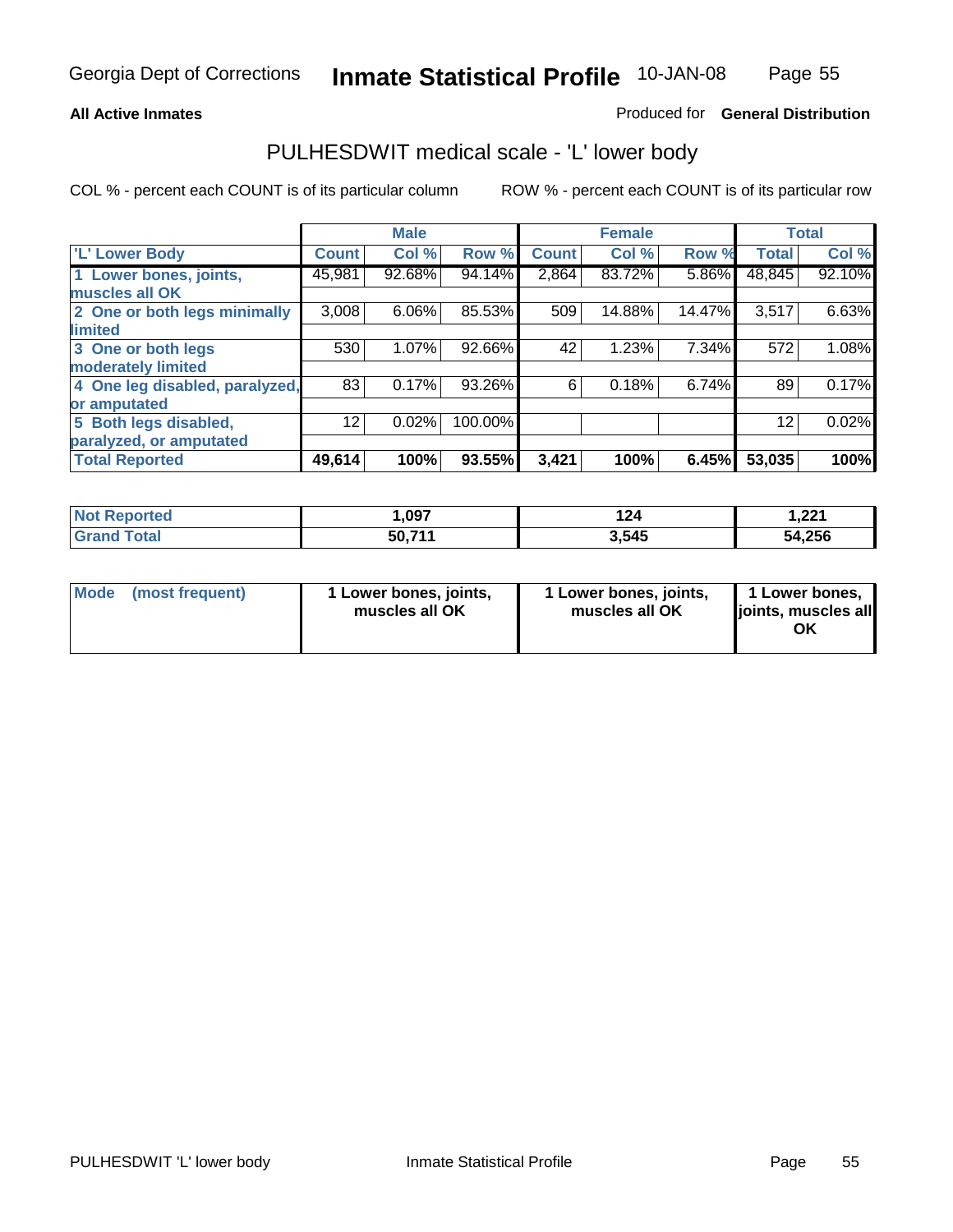**All Active Inmates**

### Produced for **General Distribution**

## PULHESDWIT medical scale - 'H' hearing

|                                |              | <b>Male</b> |             |       | <b>Female</b> |        | <b>Total</b> |        |
|--------------------------------|--------------|-------------|-------------|-------|---------------|--------|--------------|--------|
| <b>H'</b> Hearing              | <b>Count</b> | Col %       | Row % Count |       | Col %         | Row %  | <b>Total</b> | Col %  |
| 1 Normal hearing both ears     | 49,246       | 99.26%      | 93.61%      | 3,364 | 98.33%        | 6.39%  | 52,610       | 99.20% |
| 2 Some loss in one ear with    | 286          | 0.58%       | 87.46%      | 41    | 1.20%         | 12.54% | 327          | 0.62%  |
| other OK, or mild loss in both |              |             |             |       |               |        |              |        |
| 3 Total loss in one ear with   | 54           | 0.11%       | 85.71%      | 9     | 0.26%         | 14.29% | 63           | 0.12%  |
| mild loss in other             |              |             |             |       |               |        |              |        |
| 4 Severe loss in both ears     | 13           | 0.03%       | 81.25%      | 3     | 0.09%         | 18.75% | 16           | 0.03%  |
| 5 Total loss in both ears,     | 15           | 0.03%       | 78.95%      | 4     | 0.12%         | 21.05% | 19           | 0.04%  |
| requiring special housing      |              |             |             |       |               |        |              |        |
| <b>Total Reported</b>          | 49,614       | 100%        | 93.55%      | 3,421 | 100%          | 6.45%  | 53,035       | 100.0% |

| orted             | .007   | 124   | າາາ<br>1. <i>ll</i> |
|-------------------|--------|-------|---------------------|
| $f \sim f \sim f$ | 50 711 | 3,545 | 54,256<br>ы л       |

| Mode (most frequent) | 1 Normal hearing both ears   1 Normal hearing both ears   1 Normal hearing |           |
|----------------------|----------------------------------------------------------------------------|-----------|
|                      |                                                                            | both ears |
|                      |                                                                            |           |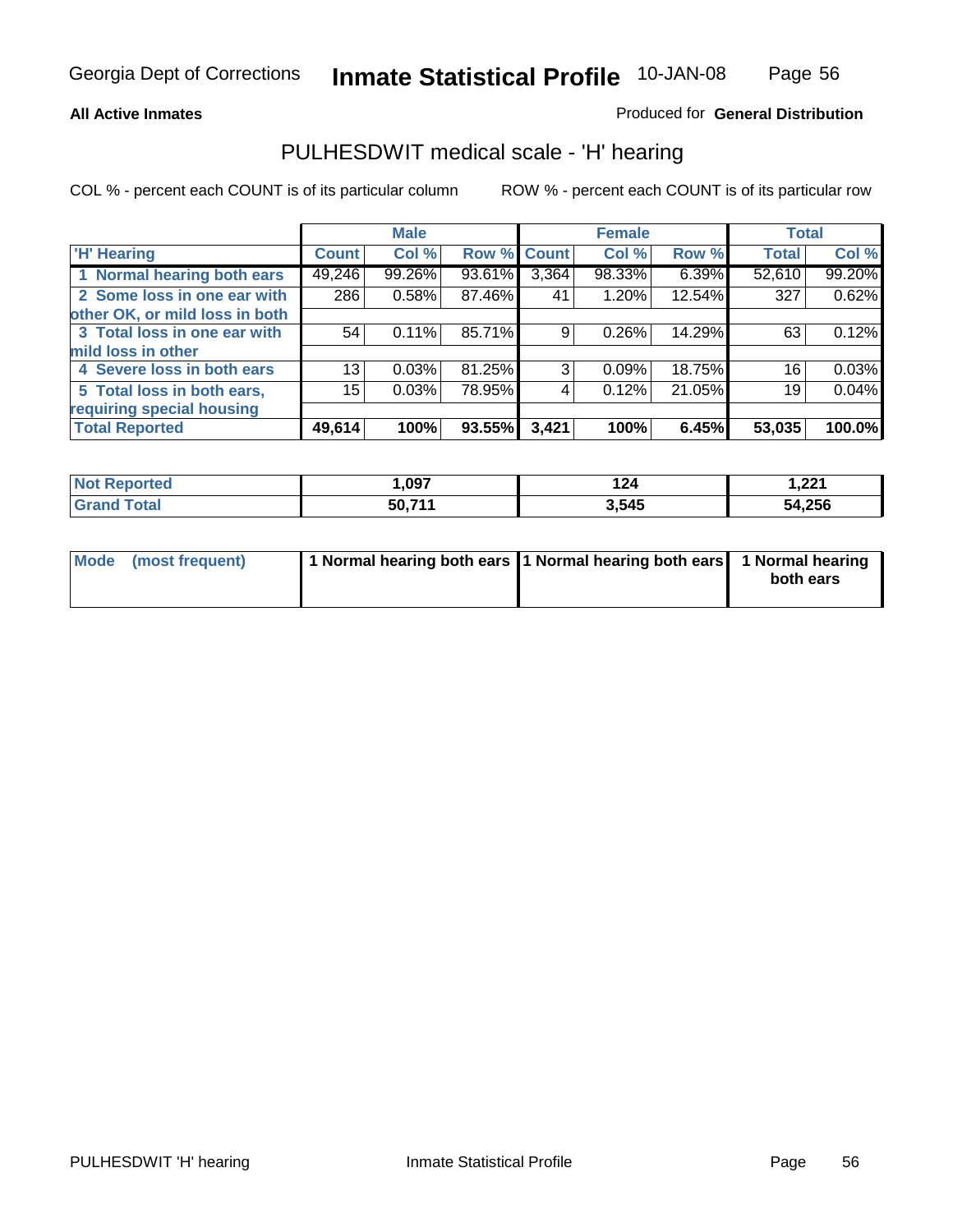### **All Active Inmates**

### Produced for **General Distribution**

## PULHESDWIT medical scale - 'E' vision

|                                 |              | <b>Male</b> |             |       | <b>Female</b> |           |              | <b>Total</b> |
|---------------------------------|--------------|-------------|-------------|-------|---------------|-----------|--------------|--------------|
| 'E' Vision                      | <b>Count</b> | Col %       | Row % Count |       | Col %         | Row %     | <b>Total</b> | Col %        |
| 1 Correctable to 20/40 in both  | 44,442       | 89.58%      | 95.01%      | 2,335 | 68.25%        | 4.99%     | 46,777       | 88.20%       |
| eyes                            |              |             |             |       |               |           |              |              |
| 2 Correctable to 20/70 in one   | 4,558        | 9.19%       | 81.99%      | 1,001 | 29.26%        | 18.01%    | 5,559        | 10.48%       |
| eye, may be blind in other      |              |             |             |       |               |           |              |              |
| 3 Correctable to 20/200 in one  | 520          | 1.05%       | 87.25%      | 76    | 2.22%         | 12.75%    | 596          | 1.12%        |
| eye, may be blind in other      |              |             |             |       |               |           |              |              |
| 4 One eye not correctable to    | 78           | 0.16%       | 89.66%      | 9     | 0.26%         | $10.34\%$ | 87           | 0.16%        |
| 20/200, other may be blind      |              |             |             |       |               |           |              |              |
| 5 Blind in both eyes, requiring | 16           | 0.03%       | 100.00%     |       |               |           | 16           | 0.03%        |
| special housing                 |              |             |             |       |               |           |              |              |
| <b>Total Reported</b>           | 49,614       | 100%        | 93.55%      | 3,421 | 100%          | 6.45%     | 53,035       | 100%         |

| <b>Not Reported</b> | ,097   | .<br>124 | ∌ מח<br>1.ZZ I |
|---------------------|--------|----------|----------------|
| Total               | 50,711 | 3,545    | 54,256         |

| Mode | (most frequent) | 1 Correctable to 20/40 in<br>both eves | 1 Correctable to 20/40 in   1 Correctable to<br>both eves | 20/40 in both eyes |
|------|-----------------|----------------------------------------|-----------------------------------------------------------|--------------------|
|------|-----------------|----------------------------------------|-----------------------------------------------------------|--------------------|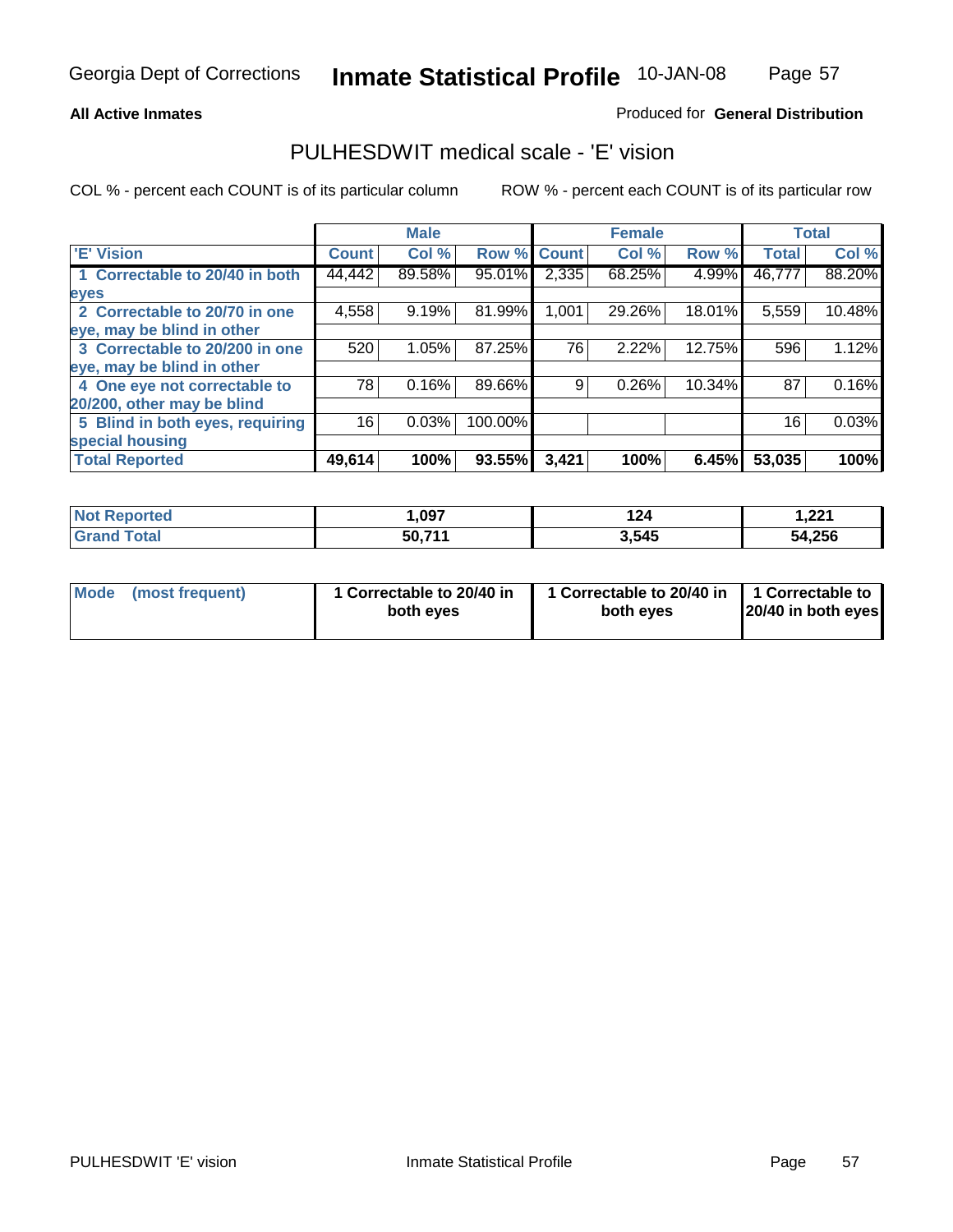### **All Active Inmates**

### Produced for **General Distribution**

## PULHESDWIT medical scale - 'S' pSychiatric

|                                        |              | <b>Male</b> |             |       | <b>Female</b> |        |              | <b>Total</b> |
|----------------------------------------|--------------|-------------|-------------|-------|---------------|--------|--------------|--------------|
| 'S' pSychiatric                        | <b>Count</b> | Col %       | Row % Count |       | Col %         | Row %  | <b>Total</b> | Col %        |
| 1 No impairment or disorders           | 43,041       | 87.86%      | 95.17%      | 2,186 | 64.01%        | 4.83%  | 45,227       | 86.31%       |
| 2 Stable, or in remission, or          | 4,837        | $9.87\%$    | 80.76%      | 1,152 | 33.73%        | 19.24% | 5,989        | 11.43%       |
| mild impairment or retardation         |              |             |             |       |               |        |              |              |
| 3 Requires moderate inpatient          | 1,024        | 2.09%       | 94.20%      | 63    | 1.84%         | 5.80%  | 1,087        | 2.07%        |
| treatment                              |              |             |             |       |               |        |              |              |
| 4 Requires intensive inpatient         | 71           | 0.14%       | 83.53%      | 14    | 0.41%         | 16.47% | 85           | 0.16%        |
| treatment                              |              |             |             |       |               |        |              |              |
| <b>5 Requires Crisis Stabilization</b> | 14           | 0.03%       | 100.00%     |       |               |        | 14           | 0.03%        |
| Unit (CSU) inpatient care              |              |             |             |       |               |        |              |              |
| <b>Total Reported</b>                  | 48,987       | 100%        | 93.48%      | 3,415 | 100%          | 6.52%  | 52,402       | 100%         |

| <b>Not Reported</b>     | 724. ا  | 130   | ,854   |
|-------------------------|---------|-------|--------|
| <b>Total</b><br>' Grand | 50,71'' | 3,545 | 54,256 |

| Mode (most frequent) | <b>1</b> No impairment or disorders | 1 No impairment or<br>disorders | 1 No impairment or<br>disorders |
|----------------------|-------------------------------------|---------------------------------|---------------------------------|
|                      |                                     |                                 |                                 |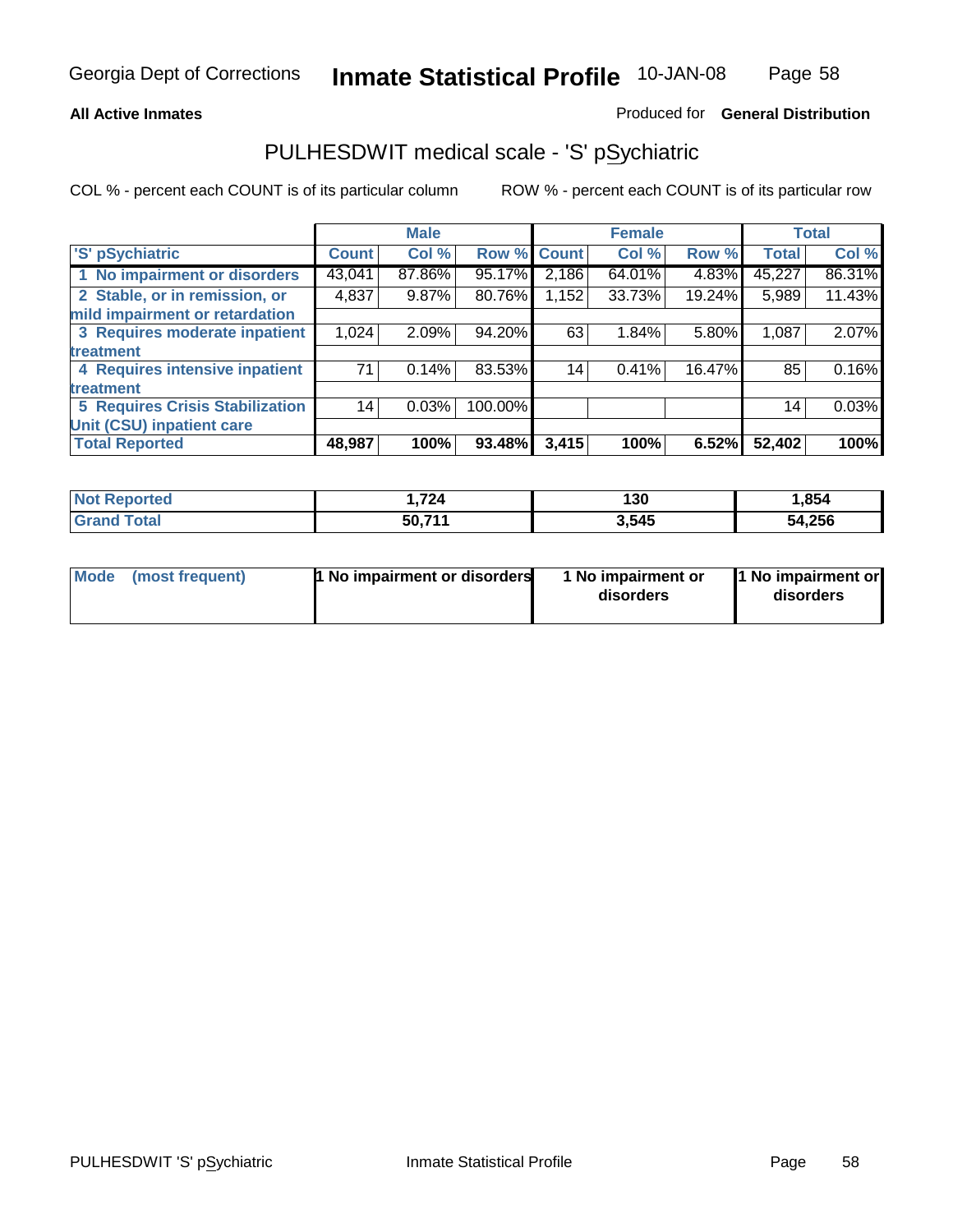Page 59

### **All Active Inmates**

### Produced for **General Distribution**

## PULHESDWIT medical scale - 'D' dental

|                                 |              | <b>Male</b> |             |       | <b>Female</b> |        |              | <b>Total</b> |
|---------------------------------|--------------|-------------|-------------|-------|---------------|--------|--------------|--------------|
| <b>D'</b> Dental                | <b>Count</b> | Col %       | Row % Count |       | Col %         | Row %  | <b>Total</b> | Col %        |
| 1 Minimal routine dental health | 16,769       | 34.42%      | 88.39%      | 2,203 | 64.51%        | 11.61% | 18,972       | 36.39%       |
| <b>needs</b>                    |              |             |             |       |               |        |              |              |
| 2 Moderate cavities and/or      | 25,184       | 51.70%      | 96.70%      | 859   | 25.15%        | 3.30%  | 26,043       | 49.96%       |
| gum disease                     |              |             |             |       |               |        |              |              |
| 3 Extensive gum disease         | 6,755        | 13.87%      | 95.03%      | 353   | 10.34%        | 4.97%  | 7,108        | 13.64%       |
| and/or widespread decay         |              |             |             |       |               |        |              |              |
| 4 Urgent need for dental        | 6            | $0.01\%$    | 100.00%     |       |               |        | 6            | 0.01%        |
| <b>services</b>                 |              |             |             |       |               |        |              |              |
| <b>Total Reported</b>           | 48,714       | 100%        | 93.45%      | 3,415 | 100%          | 6.55%  | 52,129       | 100%         |

| orted<br>NO.     | ,997   | 130   | 117<br>14 L |
|------------------|--------|-------|-------------|
| ⊺otai<br>' Gran∖ | 50,71' | 3,545 | 54,256      |

| <b>Mode</b><br>(most frequent) | 2 Moderate cavities and/or<br>qum disease | Minimal routine dental<br>health needs | 2 Moderate<br>cavities and/or<br>qum disease |
|--------------------------------|-------------------------------------------|----------------------------------------|----------------------------------------------|
|                                |                                           |                                        |                                              |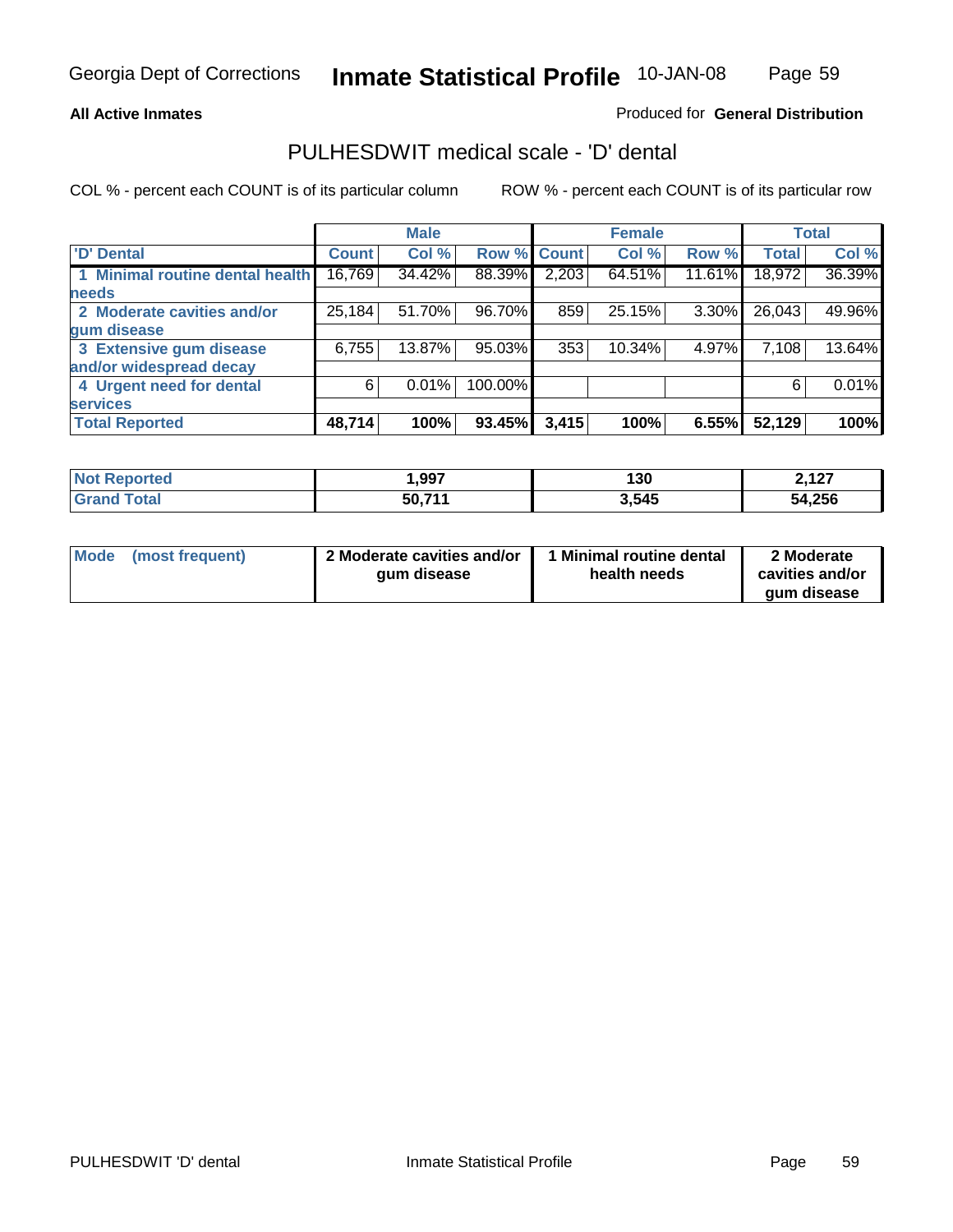### **All Active Inmates**

### Produced for **General Distribution**

## PULHESDWIT medical scale - 'W' work ability

COL % - percent each COUNT is of its particular column ROW % - percent each COUNT is of its particular row

|                                 |              | <b>Male</b> |        |              | <b>Female</b> |        |              | <b>Total</b> |
|---------------------------------|--------------|-------------|--------|--------------|---------------|--------|--------------|--------------|
| 'W' work ability                | <b>Count</b> | Col %       | Row %  | <b>Count</b> | Col %         | Row %  | <b>Total</b> | Col %        |
| 1 Unrestricted work or activity | 42,835       | 86.34%      | 93.66% | 2,898        | 84.71%        | 6.34%  | 45,733       | 86.23%       |
| 2 Minor restrictions on type of | 5,280        | 10.64%      | 94.91% | 283          | 8.27%         | 5.09%  | 5,563        | 10.49%       |
| <b>work</b>                     |              |             |        |              |               |        |              |              |
| 3 Moderate restrictions on type | 1,218        | 2.45%       | 92.34% | 101          | 2.95%         | 7.66%  | 1,319        | 2.49%        |
| of work                         |              |             |        |              |               |        |              |              |
| 4 Major restrictions on type of | 235          | 0.47%       | 67.34% | 114          | 3.33%         | 32.66% | 349          | 0.66%        |
| work                            |              |             |        |              |               |        |              |              |
| 5 Cannot work under any         | 46           | 0.09%       | 64.79% | 25           | 0.73%         | 35.21% | 71           | 0.13%        |
| <b>circumstances</b>            |              |             |        |              |               |        |              |              |
| <b>Total Reported</b>           | 49,614       | 100%        | 93.55% | 3,421        | 100%          | 6.45%  | 53,035       | 100%         |

| <b>Not Reported</b>     | ,097               | 124   | 221. ا |
|-------------------------|--------------------|-------|--------|
| <b>Total</b><br>' Grand | 50,71 <sup>4</sup> | 3,545 | 54,256 |

| Mode            | 1 Unrestricted work or | 1 Unrestricted work or | 1 Unrestricted   |
|-----------------|------------------------|------------------------|------------------|
| (most frequent) | activity               | activity               | work or activity |

Page 60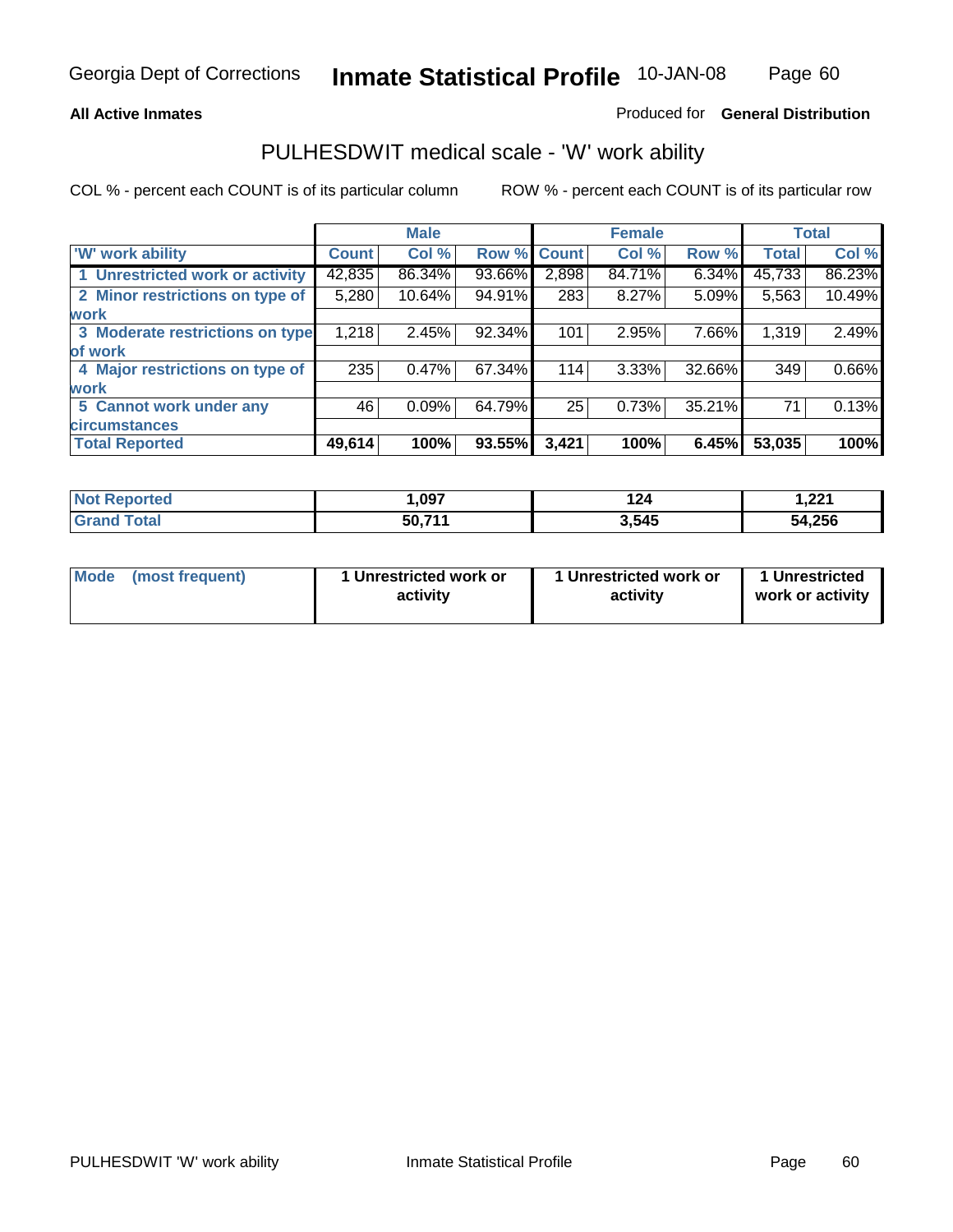Page 61

### **All Active Inmates**

### Produced for **General Distribution**

## PULHESDWIT medical scale - 'I' impairment

|                                   |              | <b>Male</b> |             |                | <b>Female</b> |       |              | <b>Total</b> |
|-----------------------------------|--------------|-------------|-------------|----------------|---------------|-------|--------------|--------------|
| <b>T' Impairment</b>              | <b>Count</b> | Col %       | Row % Count |                | Col %         | Row % | <b>Total</b> | Col %        |
| 1 No impairments or               | 49,318       | 99.40%      | 93.53%      | 3,414          | 99.80%        | 6.47% | 52,732       | 99.43%       |
| disabilities                      |              |             |             |                |               |       |              |              |
| 2 Wheelchair-bound but            | 54           | 0.11%       | 98.18%      |                | 0.03%         | 1.82% | 55           | 0.10%        |
| otherwise OK                      |              |             |             |                |               |       |              |              |
| <b>3 Needs low-level Assisted</b> | 23           | 0.05%       | 92.00%      | $\overline{2}$ | 0.06%         | 8.00% | 25           | 0.05%        |
| Living (level I)                  |              |             |             |                |               |       |              |              |
| 4 Needs moderate Assisted         |              | 0.01%       | 100.00%     |                |               |       |              | 0.01%        |
| <b>Living (level II)</b>          |              |             |             |                |               |       |              |              |
| <b>5 Needs maximal Assisted</b>   | 212          | 0.43%       | 98.15%      | 4              | 0.12%         | 1.85% | 216          | 0.41%        |
| <b>Living (level III)</b>         |              |             |             |                |               |       |              |              |
| <b>Total Reported</b>             | 49,614       | 100%        | 93.55%      | 3,421          | 100%          | 6.45% | 53,035       | 100%         |

| <b>rted</b> | ,097   | 124   | 1,221  |
|-------------|--------|-------|--------|
| <b>ota</b>  | 50,711 | 3,545 | 54,256 |

| <b>Mode</b> | (most frequent) | 1 No impairments or<br>disabilities | 1 No impairments or<br>disabilities | 1 No impairments<br>or disabilities |
|-------------|-----------------|-------------------------------------|-------------------------------------|-------------------------------------|
|-------------|-----------------|-------------------------------------|-------------------------------------|-------------------------------------|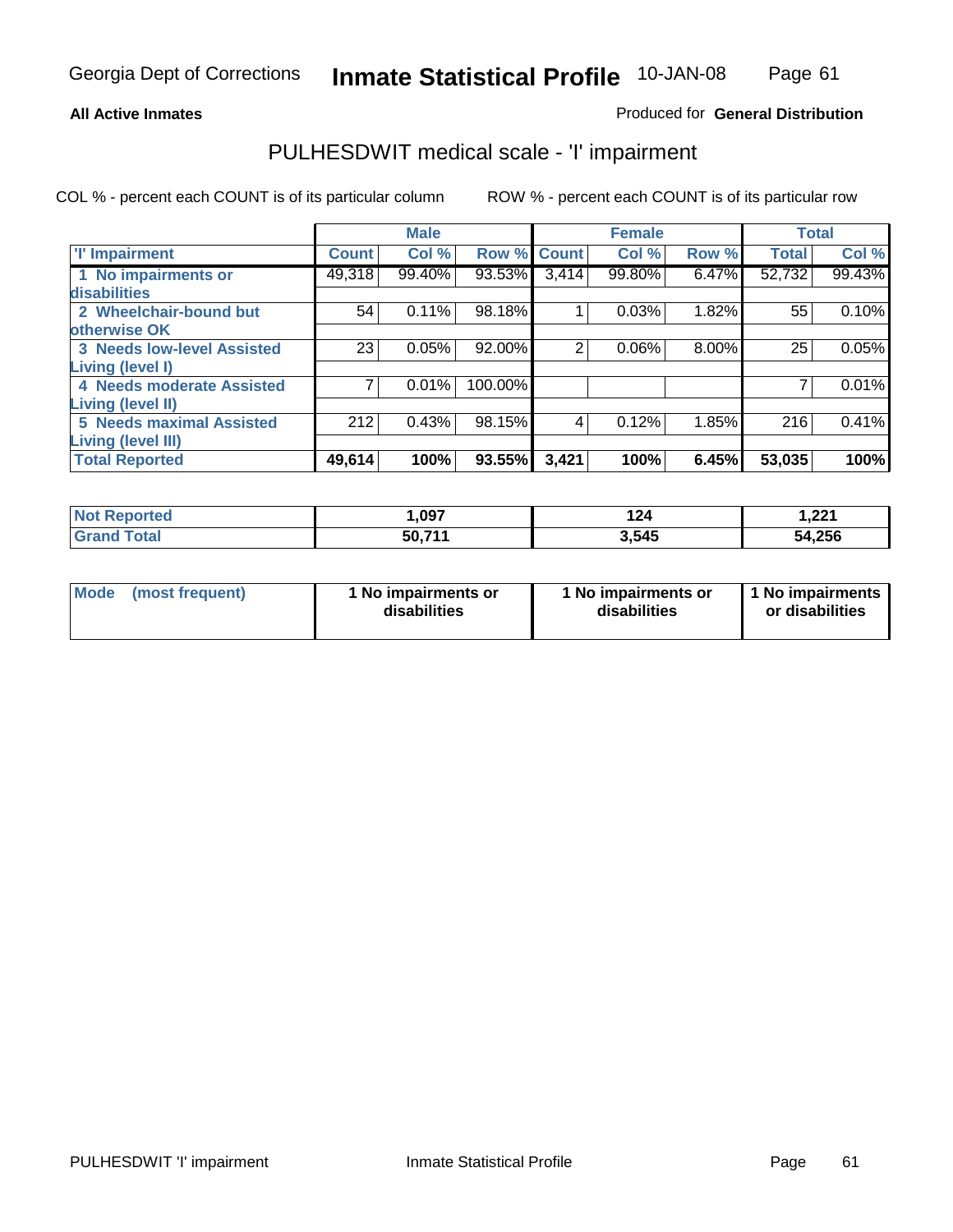#### **Inmate Statistical Profile** 10-JAN-08 Page Page 62

### All Active Inmates **All Active Inmates All Active Inmates Produced fo General Distribution**

## PULHESDWIT medical scale - 'T' transportability

|                              |              | <b>Male</b> |         |              | <b>Female</b> |       | <b>Total</b> |        |
|------------------------------|--------------|-------------|---------|--------------|---------------|-------|--------------|--------|
| <b>T' Transportability</b>   | <b>Count</b> | Col %       | Row %   | <b>Count</b> | Col %         | Row % | <b>Total</b> | Col %  |
| 1 Can be transported in any  | 49,535       | 99.84%      | 93.55%  | 3,416        | 99.85%        | 6.45% | 52,951       | 99.84% |
| ordinary approved vehicle    |              |             |         |              |               |       |              |        |
| 2 Wheelchair-bound, not      | 33           | 0.07%       | 94.29%  | 2            | 0.06%         | 5.71% | 35           | 0.07%  |
| needing special vehicle      |              |             |         |              |               |       |              |        |
| 3 Wheelchair-bound, requires | 8            | 0.02%       | 100.00% |              |               |       | 8            | 0.02%  |
| special vehicle              |              |             |         |              |               |       |              |        |
| 4 Needs specially-equipped   | 2            | 0.01%       | 100.00% |              |               |       | 2            | 0.01%  |
| medical vehicle              |              |             |         |              |               |       |              |        |
| <b>5 Requires ambulance</b>  | 36           | 0.07%       | 92.31%  | 3            | 0.09%         | 7.69% | 39           | 0.07%  |
| transport                    |              |             |         |              |               |       |              |        |
| <b>Total Reported</b>        | 49,614       | 100%        | 93.55%  | 3,421        | 100%          | 6.45% | 53,035       | 100.0% |

| oorted<br>' Not  | 097,،  | 124   | 1,221  |
|------------------|--------|-------|--------|
| GF2 <sup>r</sup> | 50,711 | 3,545 | 54,256 |

| Mode (most frequent) | 1 Can be transported in any 1 Can be transported in any | ordinary approved vehicle   ordinary approved vehicle   transported in any | 1 Can be<br>  ordinary approved  <br>vehicle |
|----------------------|---------------------------------------------------------|----------------------------------------------------------------------------|----------------------------------------------|
|                      |                                                         |                                                                            |                                              |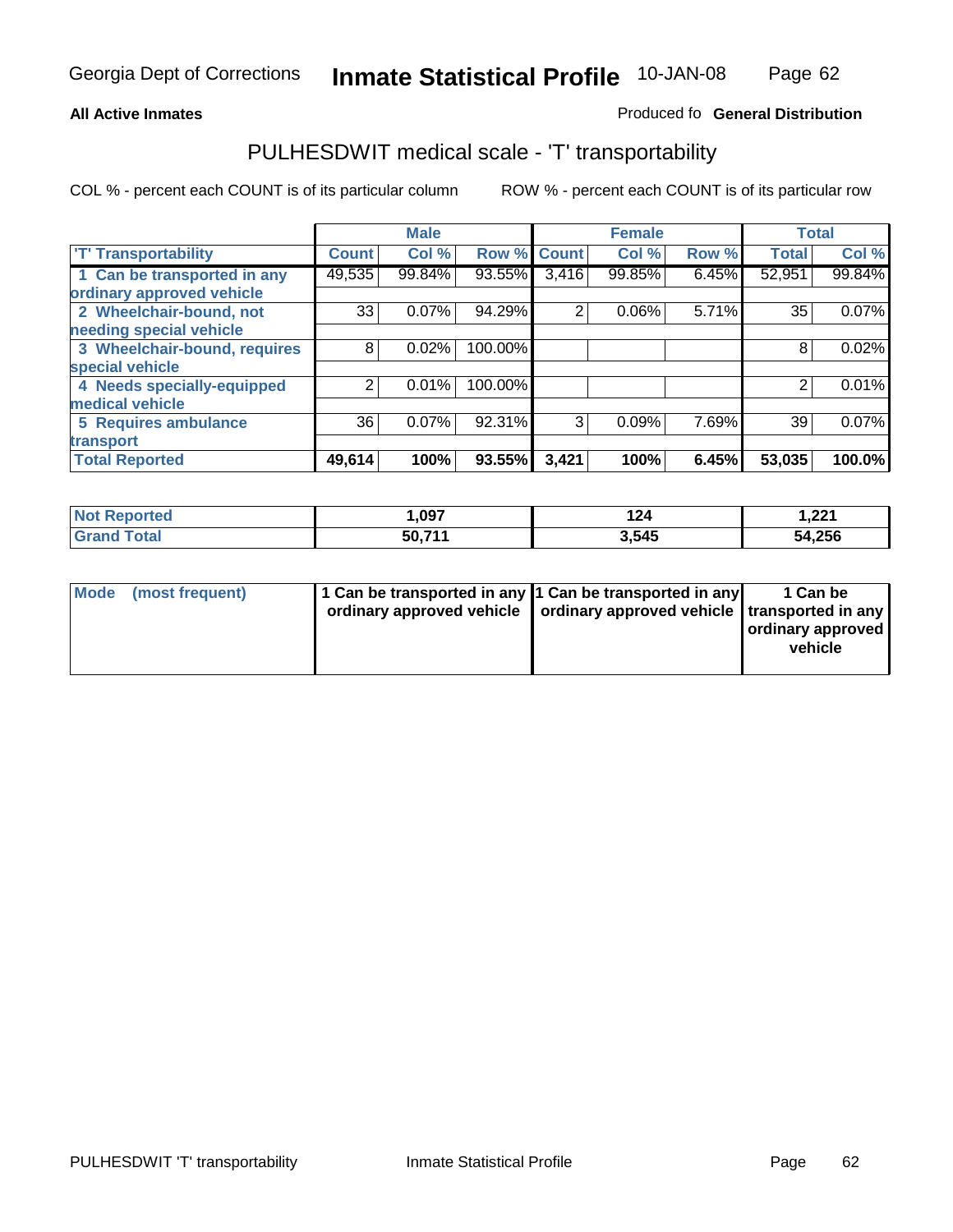### **All Active Inmates**

### Produced for **General Distribution**

## Criminality in family, self-reported

|                              |              | <b>Male</b> |           |              | <b>Female</b> |          |              | <b>Total</b> |
|------------------------------|--------------|-------------|-----------|--------------|---------------|----------|--------------|--------------|
| <b>Criminality In Family</b> | <b>Count</b> | Col %       | Row %     | <b>Count</b> | Col %         | Row %    | <b>Total</b> | Col %        |
| Yes, criminality in family   | 12,201       | 24.72%      | $90.02\%$ | 1.352        | 38.94%        | $9.98\%$ | 13,553       | 25.65%       |
| No criminality in family     | 37,162       | 75.28%      | 94.60%    | 2,120        | 61.06%        |          | 5.40% 39,282 | 74.35%       |
| <b>Total Reported</b>        | 49,363       | 100%        | 93.43%    | 3.472        | 100%          |          | 6.57% 52,835 | 100%         |

| <b>Not Reported</b> | 348, ا | --<br>ن ، | 421. ا |
|---------------------|--------|-----------|--------|
| <b>fotal</b>        | 50,711 | 3,545     | 54,256 |

|  | Mode (most frequent) | No criminality in family | No criminality in family | No criminality in<br>family |
|--|----------------------|--------------------------|--------------------------|-----------------------------|
|--|----------------------|--------------------------|--------------------------|-----------------------------|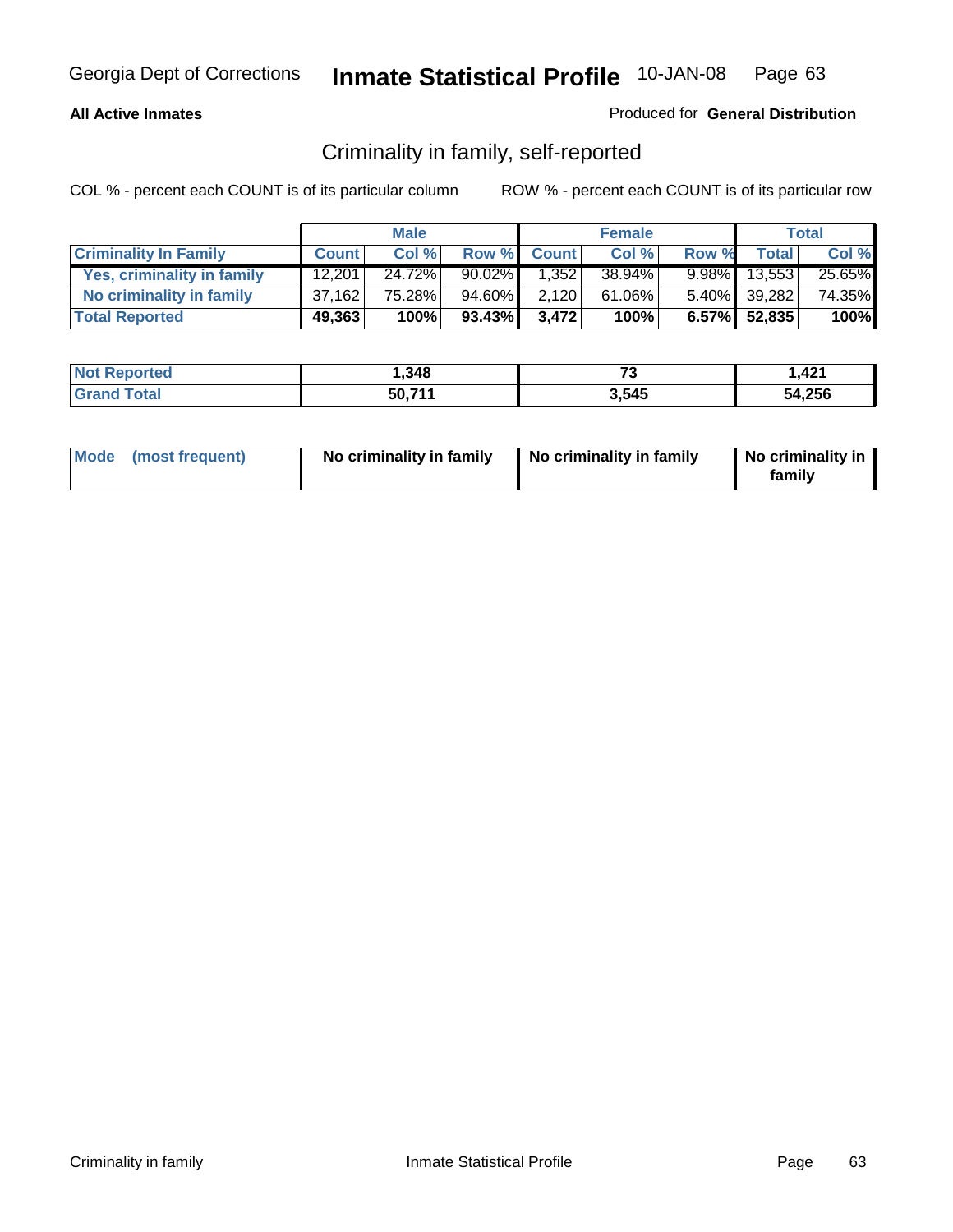### **All Active Inmates**

### Produced for **General Distribution**

## Alcoholism in family, self-reported

|                             |              | <b>Male</b> |           |              | <b>Female</b> |          |              | <b>Total</b> |
|-----------------------------|--------------|-------------|-----------|--------------|---------------|----------|--------------|--------------|
| <b>Alcoholism In Family</b> | <b>Count</b> | Col %       | Row %     | <b>Count</b> | Col %         | Row %    | <b>Total</b> | Col %        |
| Yes, alcoholism in family   | 7.725        | 15.65%      | $90.11\%$ | 848          | 24.42%        | $9.89\%$ | 8.573        | 16.23%       |
| No alcoholism in family     | 41,638       | 84.35%      | 94.07%    | 2,624        | 75.58%        | $5.93\%$ | 44,262       | 83.77%       |
| <b>Total Reported</b>       | 49,363       | 100%        | $93.43\%$ | 3.472        | 100%          |          | 6.57% 52,835 | 100%         |

| <b>Not Reported</b>     | 348. ا | --<br>ں. | .421   |
|-------------------------|--------|----------|--------|
| <b>Grand</b><br>' Total | 50,71' | 3.545    | 54,256 |

|  | Mode (most frequent) | No alcoholism in family | No alcoholism in family | No alcoholism in<br>family |
|--|----------------------|-------------------------|-------------------------|----------------------------|
|--|----------------------|-------------------------|-------------------------|----------------------------|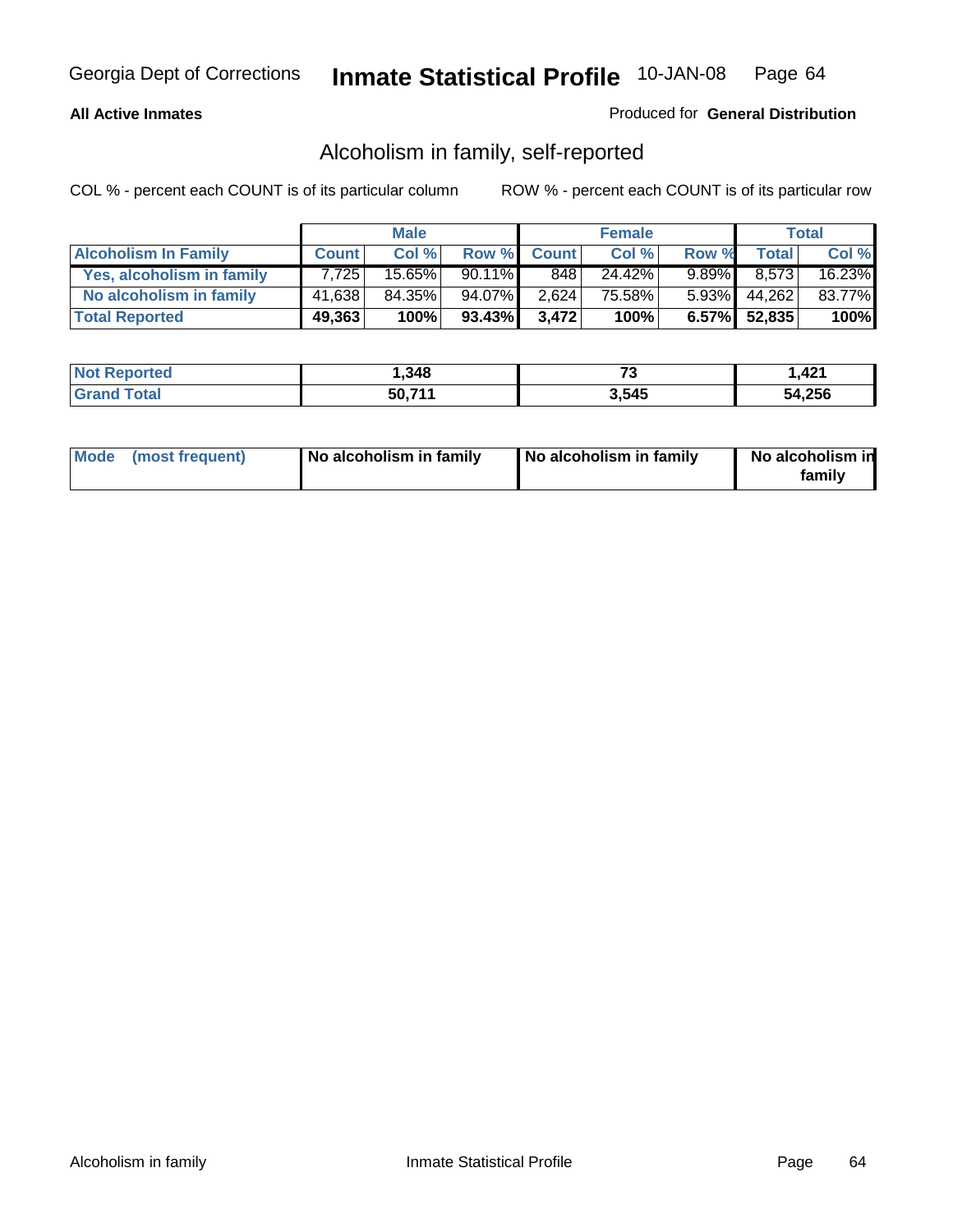### **All Active Inmates**

Produced for **General Distribution**

## Drug abuse in family, self-reported

|                           |              | <b>Male</b> |           |              | <b>Female</b> |           |              | <b>Total</b> |
|---------------------------|--------------|-------------|-----------|--------------|---------------|-----------|--------------|--------------|
| Drug Abuse In Family      | <b>Count</b> | Col %       | Row %     | <b>Count</b> | Col %         | Row %     | <b>Total</b> | Col %        |
| Yes, drug abuse in family | 4.318        | 8.75%       | $84.62\%$ | 785          | 22.61%        | $15.38\%$ | 5.103        | $9.66\%$     |
| No drug abuse in family   | 45,045       | 91.25%      | 94.37%    | 2,687        | 77.39%        | $5.63\%$  | 47,732       | 90.34%       |
| <b>Total Reported</b>     | 49,363       | 100%        | 93.43%    | 3.472        | 100%          |           | 6.57% 52,835 | 100%         |

| <b>Not Reported</b>     | 348. ا | --<br>ں. | .421   |
|-------------------------|--------|----------|--------|
| <b>Grand</b><br>' Total | 50,71' | 3.545    | 54,256 |

|  | Mode (most frequent) | No drug abuse in family | No drug abuse in family | No drug abuse in<br>family |
|--|----------------------|-------------------------|-------------------------|----------------------------|
|--|----------------------|-------------------------|-------------------------|----------------------------|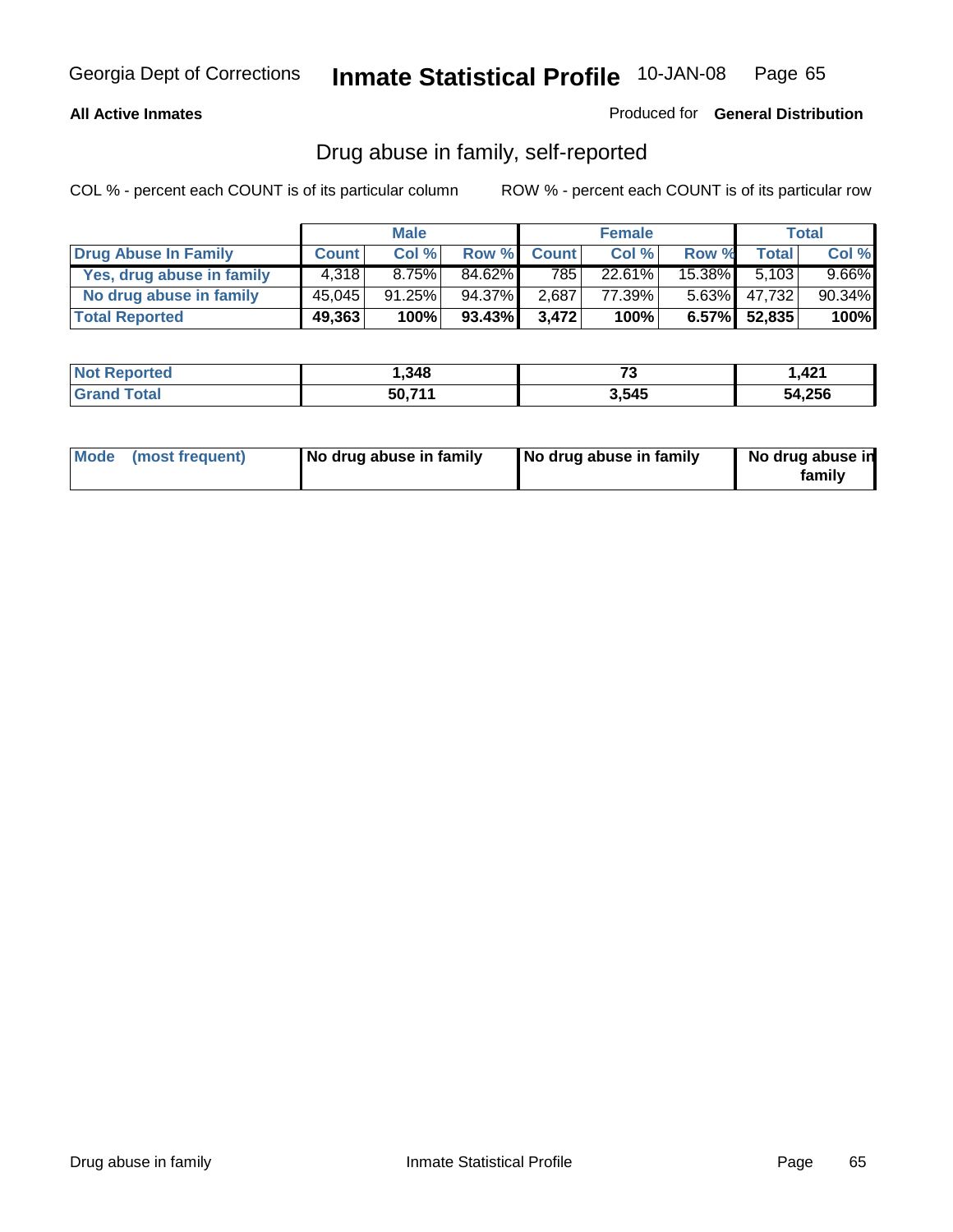### **All Active Inmates**

### Produced for **General Distribution**

## Subjected to frequent beatings, self-reported

|                                   |              | <b>Male</b> |         |              | <b>Female</b> |          |        | <b>Total</b> |
|-----------------------------------|--------------|-------------|---------|--------------|---------------|----------|--------|--------------|
| <b>Frequent beatings</b>          | <b>Count</b> | Col%        | Row %   | <b>Count</b> | Col%          | Row %    | Total  | Col %        |
| <b>Yes, subjected to frequent</b> | 1.8731       | 3.79%       | 79.00%I | 498          | 14.34%        | 21.00%   | 2,371  | 4.49%        |
| beatings                          |              |             |         |              |               |          |        |              |
| Not subjected to frequent         | 47.490       | $96.21\%$   | 94.11%  | 2.974        | 85.66%        | $5.89\%$ | 50,464 | 95.51%       |
| beatings                          |              |             |         |              |               |          |        |              |
| <b>Total Reported</b>             | 49,363       | 100%        | 93.43%  | 3,472        | 100%          | 6.57%    | 52,835 | 100%         |

| Reported<br><b>NOT</b> | .348،  | $-$<br>ں۔ | 1,421  |
|------------------------|--------|-----------|--------|
| Total<br>'Grano        | 50,711 | 3.545     | 54,256 |

| Mode | (most frequent) | Not subjected to frequent<br>beatings | Not subjected to frequent<br>beatings | Not subjected to<br><b>frequent beatings</b> |
|------|-----------------|---------------------------------------|---------------------------------------|----------------------------------------------|
|------|-----------------|---------------------------------------|---------------------------------------|----------------------------------------------|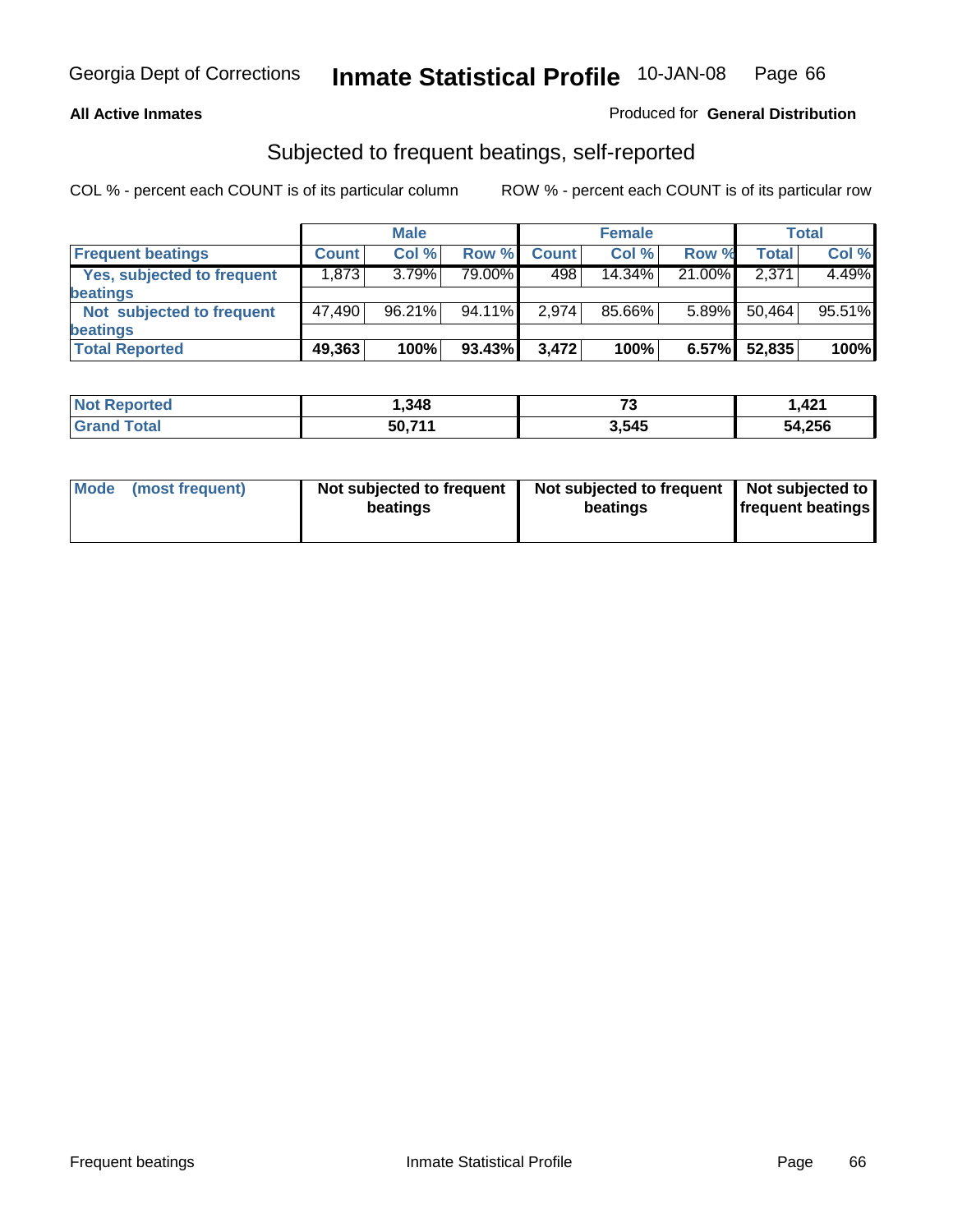### **All Active Inmates**

### Produced for **General Distribution**

## Father absent during inmate's childhood

|                           |              | <b>Male</b> |        |              | <b>Female</b> |       |                 | Total  |
|---------------------------|--------------|-------------|--------|--------------|---------------|-------|-----------------|--------|
| <b>Father Absent</b>      | <b>Count</b> | Col %       | Row %  | <b>Count</b> | Col %         | Row % | <b>Total</b>    | Col %  |
| Yes, father was absent    | 24,398       | 49.43%      | 94.89% | 1,315        | 37.87%        |       | 5.11% 25,713    | 48.67% |
| No, father was not absent | 24,965       | 50.57%      | 92.05% | 2,157        | 62.13%        |       | 7.95% 27,122    | 51.33% |
| <b>Total Reported</b>     | 49,363       | 100%        | 93.43% | 3.472        | 100%          |       | $6.57\%$ 52,835 | 100%   |

| <b>Not Reported</b>   | .348،  | --<br>ູບ | ,421   |
|-----------------------|--------|----------|--------|
| Total<br><b>Grand</b> | 50,71' | 3,545    | 54,256 |

| Mode (most frequent) |  | 「No, father was not absent ┃No, father was not absent ┃No, father was not | absent |
|----------------------|--|---------------------------------------------------------------------------|--------|
|----------------------|--|---------------------------------------------------------------------------|--------|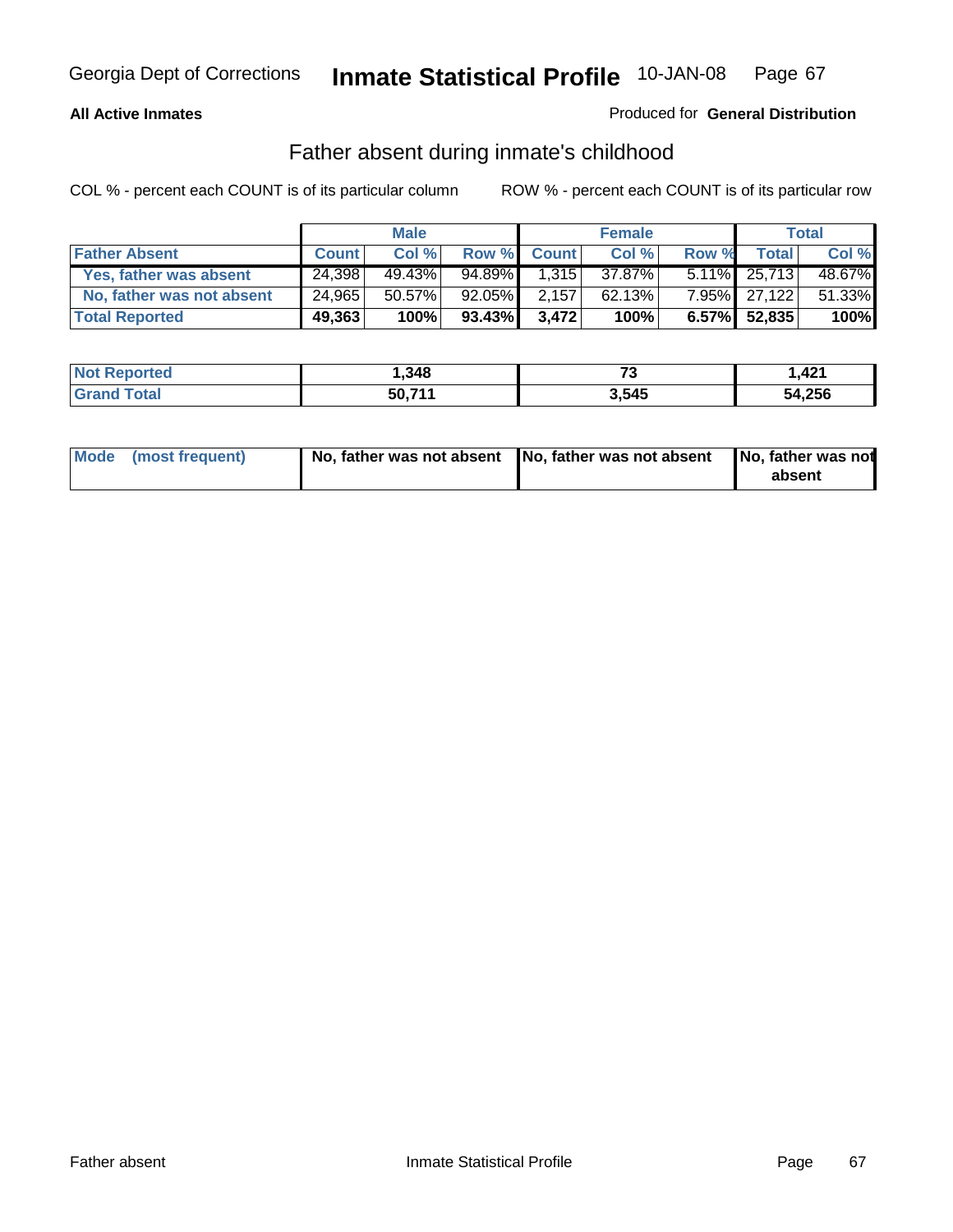### **All Active Inmates**

### Produced for **General Distribution**

## Mother absent during inmate's childhood

|                           |              | <b>Male</b> |           |              | <b>Female</b> |          |              | Total  |
|---------------------------|--------------|-------------|-----------|--------------|---------------|----------|--------------|--------|
| <b>Mother Absent</b>      | <b>Count</b> | Col %       | Row %     | <b>Count</b> | Col %         | Row %    | <b>Total</b> | Col %  |
| Yes, mother was absent    | 6.421        | $13.01\%$   | $93.59\%$ | 440          | 12.67%        | $6.41\%$ | 6.861        | 12.99% |
| No, mother was not absent | 42,942       | 86.99%      | 93.40%    | 3,032        | 87.33%        | $6.60\%$ | 45,974       | 87.01% |
| <b>Total Reported</b>     | 49,363       | 100%        | 93.43%    | 3.472        | 100%          |          | 6.57% 52,835 | 100%   |

| <b>Not Reported</b> | 348, ا | --<br>ن ، | 421. ا |
|---------------------|--------|-----------|--------|
| <b>fotal</b>        | 50,711 | 3,545     | 54,256 |

| Mode (most frequent) | No, mother was not absent   No, mother was not absent   No, mother was | not absent |
|----------------------|------------------------------------------------------------------------|------------|
|----------------------|------------------------------------------------------------------------|------------|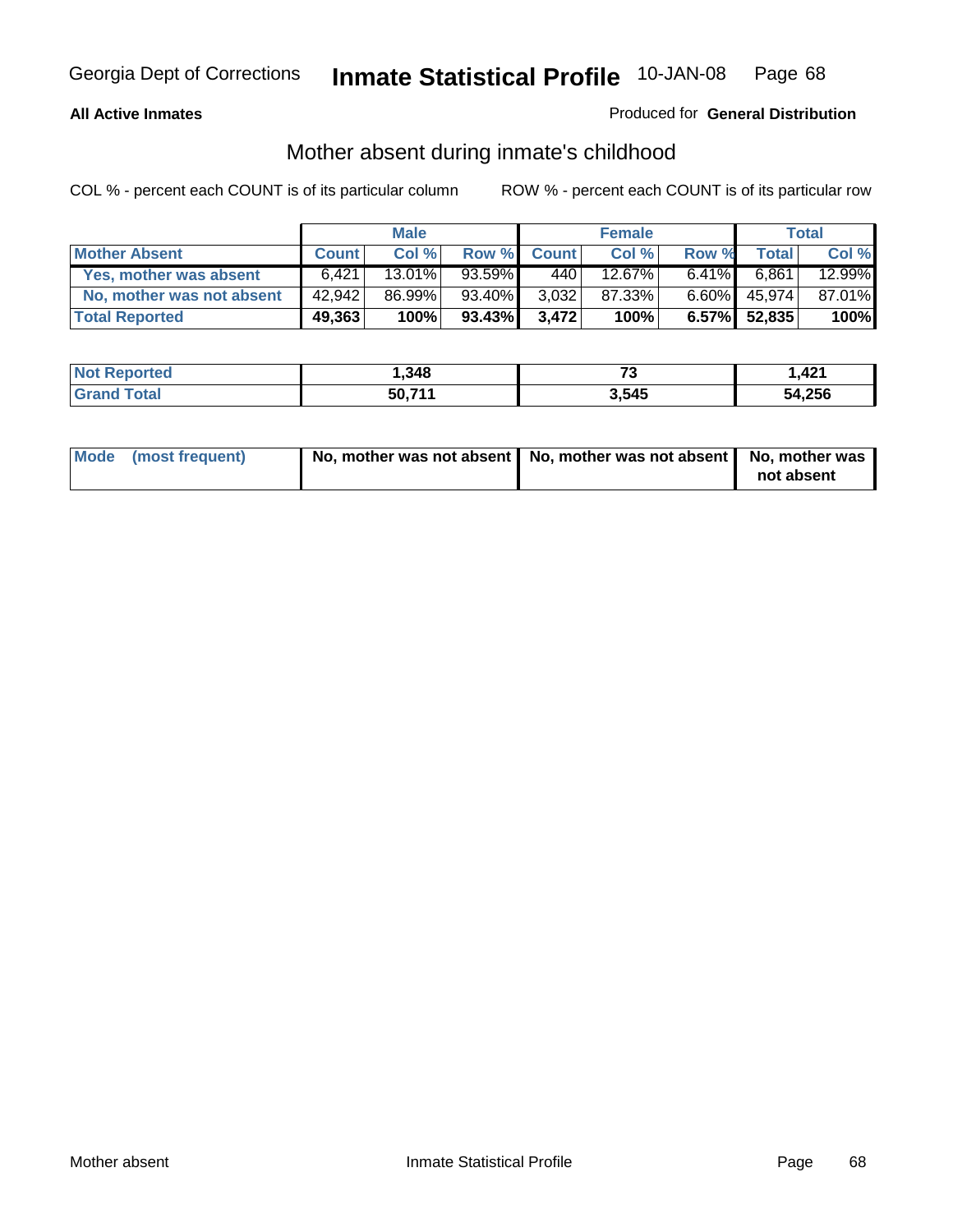### **All Active Inmates**

### Produced for **General Distribution**

## Number of prior Georgia incarcerations

|                                       |              | <b>Male</b> |                    |                 | <b>Female</b> |       |        | <b>Total</b> |
|---------------------------------------|--------------|-------------|--------------------|-----------------|---------------|-------|--------|--------------|
| <b>Num of Prior GA Incarcerations</b> | <b>Count</b> | Col %       | <b>Row % Count</b> |                 | Col %         | Row % | Total  | Col %        |
| $\bf{0}$                              | 29,119       | 57.42%      | 92.21%             | 2,460           | 69.39%        | 7.79% | 31,579 | 58.20%       |
|                                       | 8,975        | 17.70%      | 94.58%             | 514             | 14.50%        | 5.42% | 9,489  | 17.49%       |
|                                       | 5,015        | 9.89%       | 95.16%             | 255             | 7.19%         | 4.84% | 5,270  | 9.71%        |
| 3                                     | 3,096        | 6.11%       | 95.94%             | 131             | 3.70%         | 4.06% | 3,227  | 5.95%        |
|                                       | 1,944        | 3.83%       | 95.86%             | 84              | 2.37%         | 4.14% | 2,028  | 3.74%        |
| 5                                     | 1,118        | 2.20%       | 95.72%             | 50 <sub>1</sub> | 1.41%         | 4.28% | 1,168  | 2.15%        |
| <b>More Than 5</b>                    | 1,444        | 2.85%       | 96.59%             | 51              | 1.44%         | 3.41% | 1,495  | 2.76%        |
| <b>Total Reported</b>                 | 50,711       | 100%        | 93.47%             | 3,545           | 100%          | 6.53% | 54,256 | 100%         |

| Reported<br><b>NOT</b> |        |       |        |
|------------------------|--------|-------|--------|
| <b>Total</b><br>'Grano | 50.71' | 3,545 | 54,256 |

| Mean (average)       | l.O2 | .00 |  |
|----------------------|------|-----|--|
| Median (middle)      |      |     |  |
| Mode (most frequent) |      |     |  |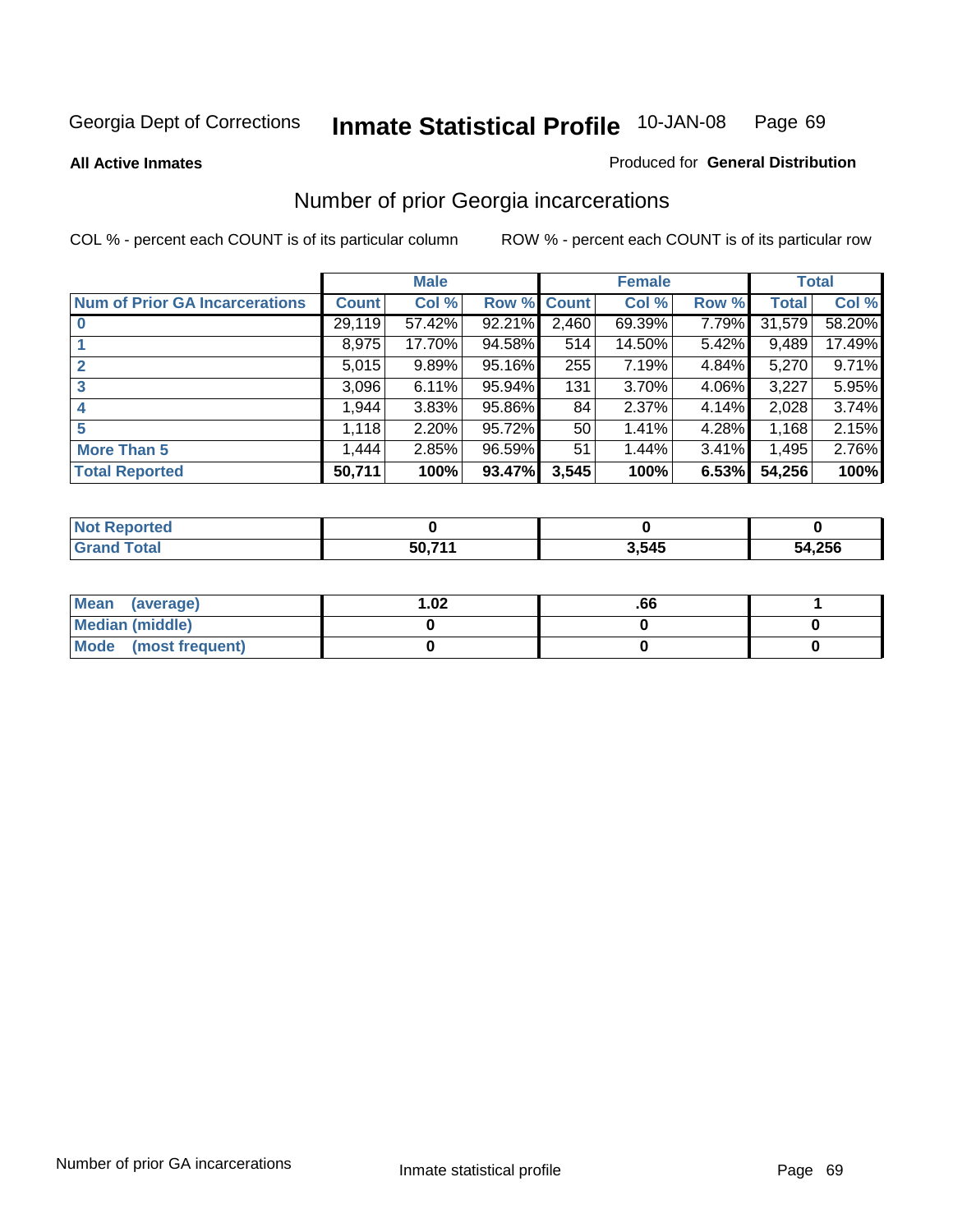### **All Active Inmates**

## Produced for **General Distribution**

## Prison sentence in years

COL % - percent each COUNT is of its particular column ROW % - percent each COUNT is of its particular row

|                                 |              | <b>Male</b> |         |              | <b>Female</b> |        |              | <b>Total</b> |
|---------------------------------|--------------|-------------|---------|--------------|---------------|--------|--------------|--------------|
| <b>Prison Sentence In Years</b> | <b>Count</b> | Col %       | Row %   | <b>Count</b> | Col %         | Row %  | <b>Total</b> | Col %        |
| $0 - 1$                         | 1,367        | 2.70%       | 89.06%  | 168          | 4.74%         | 10.94% | 1,535        | 2.83%        |
| $1.1 - 2$                       | 4,008        | 7.90%       | 89.32%  | 479          | 13.51%        | 10.68% | 4,487        | 8.27%        |
| $2.1 - 3$                       | 4,305        | 8.49%       | 89.08%  | 528          | 14.89%        | 10.92% | 4,833        | 8.91%        |
| $3.1 - 4$                       | 2,947        | 5.81%       | 91.21%  | 284          | 8.01%         | 8.79%  | 3,231        | 5.96%        |
| $4.1 - 5$                       | 5,535        | 10.91%      | 91.84%  | 492          | 13.88%        | 8.16%  | 6,027        | 11.11%       |
| $5.1 - 6$                       | 2,138        | 4.22%       | 92.63%  | 170          | 4.80%         | 7.37%  | 2,308        | 4.25%        |
| $6.1 - 7$                       | 2,036        | 4.01%       | 94.30%  | 123          | 3.47%         | 5.70%  | 2,159        | 3.98%        |
| $7.1 - 8$                       | 1,917        | 3.78%       | 93.60%  | 131          | 3.70%         | 6.40%  | 2,048        | 3.77%        |
| $8.1 - 9$                       | 718          | 1.42%       | 94.35%  | 43           | 1.21%         | 5.65%  | 761          | 1.40%        |
| $9.1 - 10$                      | 6,290        | 12.40%      | 94.47%  | 368          | 10.38%        | 5.53%  | 6,658        | 12.27%       |
| $10.1 - 12$                     | 2,529        | 4.99%       | 95.54%  | 118          | 3.33%         | 4.46%  | 2,647        | 4.88%        |
| $12.1 - 15$                     | 3,608        | 7.11%       | 96.06%  | 148          | 4.17%         | 3.94%  | 3,756        | 6.92%        |
| $15.1 - 20$                     | 3,591        | 7.08%       | 96.58%  | 127          | 3.58%         | 3.42%  | 3,718        | 6.85%        |
| 20.1 - Over                     | 2,829        | 5.58%       | 97.55%  | 71           | 2.00%         | 2.45%  | 2,900        | 5.35%        |
| <b>Life</b>                     | 6,314        | 12.45%      | 95.64%  | 288          | 8.12%         | 4.36%  | 6,602        | 12.17%       |
| <b>Life Without Parole</b>      | 474          | 0.93%       | 98.75%  | 6            | 0.17%         | 1.25%  | 480          | 0.88%        |
| <b>Death</b>                    | 102          | 0.20%       | 99.03%  |              | 0.03%         | 0.97%  | 103          | 0.19%        |
| <b>Youthful Offenders</b>       | 3            | 0.01%       | 100.00% |              |               |        | 3            | 0.01%        |
| <b>Total Reported</b>           | 50,711       | 100%        | 93.47%  | 3,545        | 100%          | 6.53%  | 54,256       | 100%         |

| ported<br><b>NOT</b> |              |       |        |
|----------------------|--------------|-------|--------|
| <b>otal</b>          | -0 74<br>50. | 3,545 | 54,256 |

### **Determinate (numeric) sentences only**

| <b>Mear</b><br>1.1100 | апе | 9.34<br>$  -$ | 41<br>___ | 9.14 |
|-----------------------|-----|---------------|-----------|------|
|                       |     |               |           |      |

**All sentences (including determinate), with life, life without parole, and death sentences figured at 45 years**

| $M\Omega$ :<br>3.89<br>ız<br>4.19<br>-------<br>____<br>___ |  |  |  |
|-------------------------------------------------------------|--|--|--|
|                                                             |  |  |  |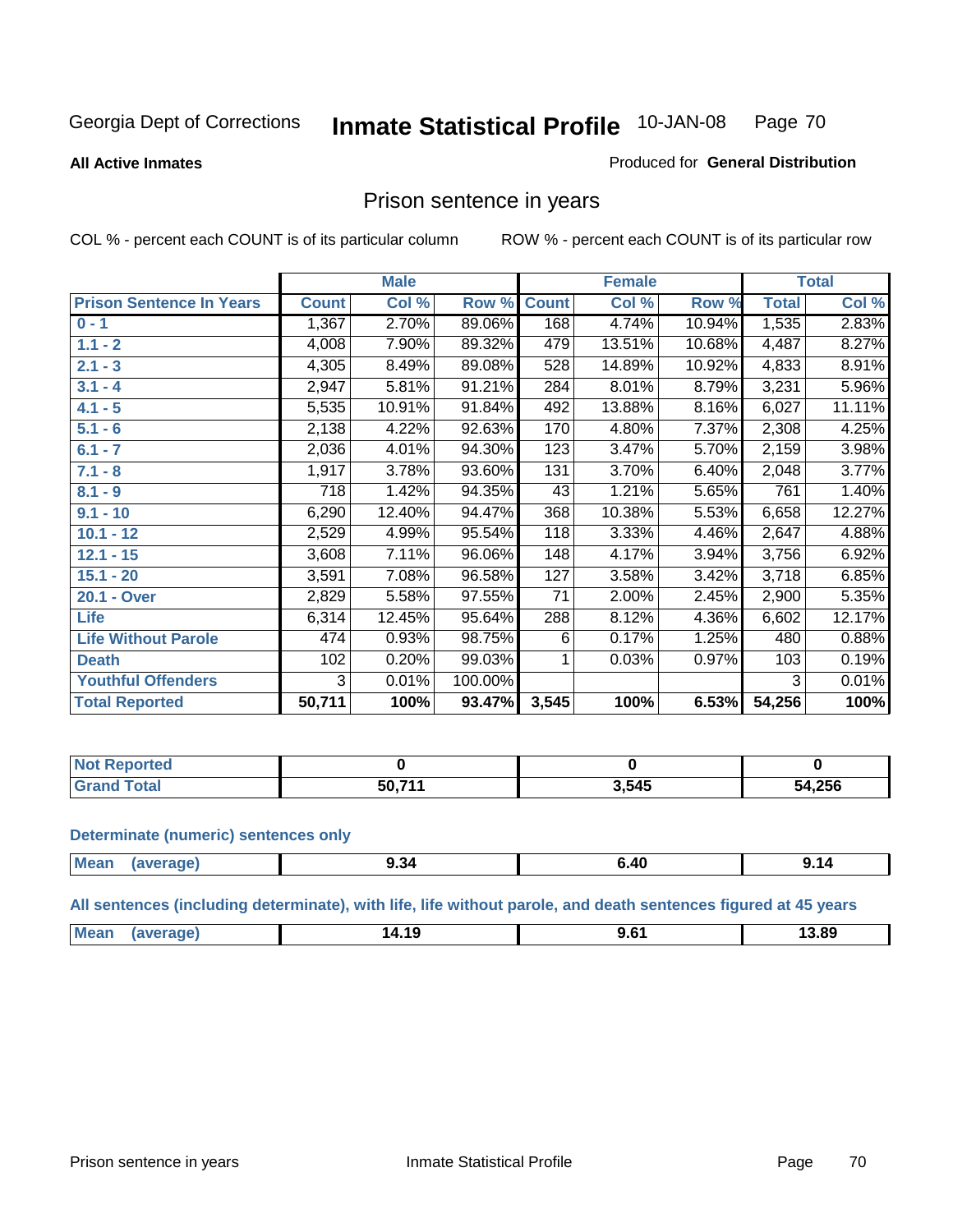### **All Active Inmates**

### Produced for **General Distribution**

## Primary offense, broken out into felonies vs misdemeanors

|                                  |              | <b>Male</b> |              | <b>Female</b> |          | Total        |           |
|----------------------------------|--------------|-------------|--------------|---------------|----------|--------------|-----------|
| <b>Felonies and Misdemeanors</b> | <b>Count</b> | Col%        | Row % Count  | Col %1        | Row %    | <b>Total</b> | Col%      |
| <b>Felonies</b>                  | 50.592       | $99.95\%$   | 93.48% 3,529 | 100.00%       | $6.52\%$ | 54.121       | $99.96\%$ |
| <b>Misdemeanors</b>              | 24           | .05%        | 100.00%      |               |          | 24           | $.04\%$   |
| <b>Total Reported</b>            | 50,616       | 100%        | 93.48% 3.529 | 100%          | 6.52%    | 54.145       | 100%      |

| <b>Not</b><br><b>Reported</b><br><b>IVOL</b> | ΩF<br>ື |        |        |
|----------------------------------------------|---------|--------|--------|
| <b>Gran</b>                                  | -50.711 | 50,632 | 54,256 |

| M | . | . | . |
|---|---|---|---|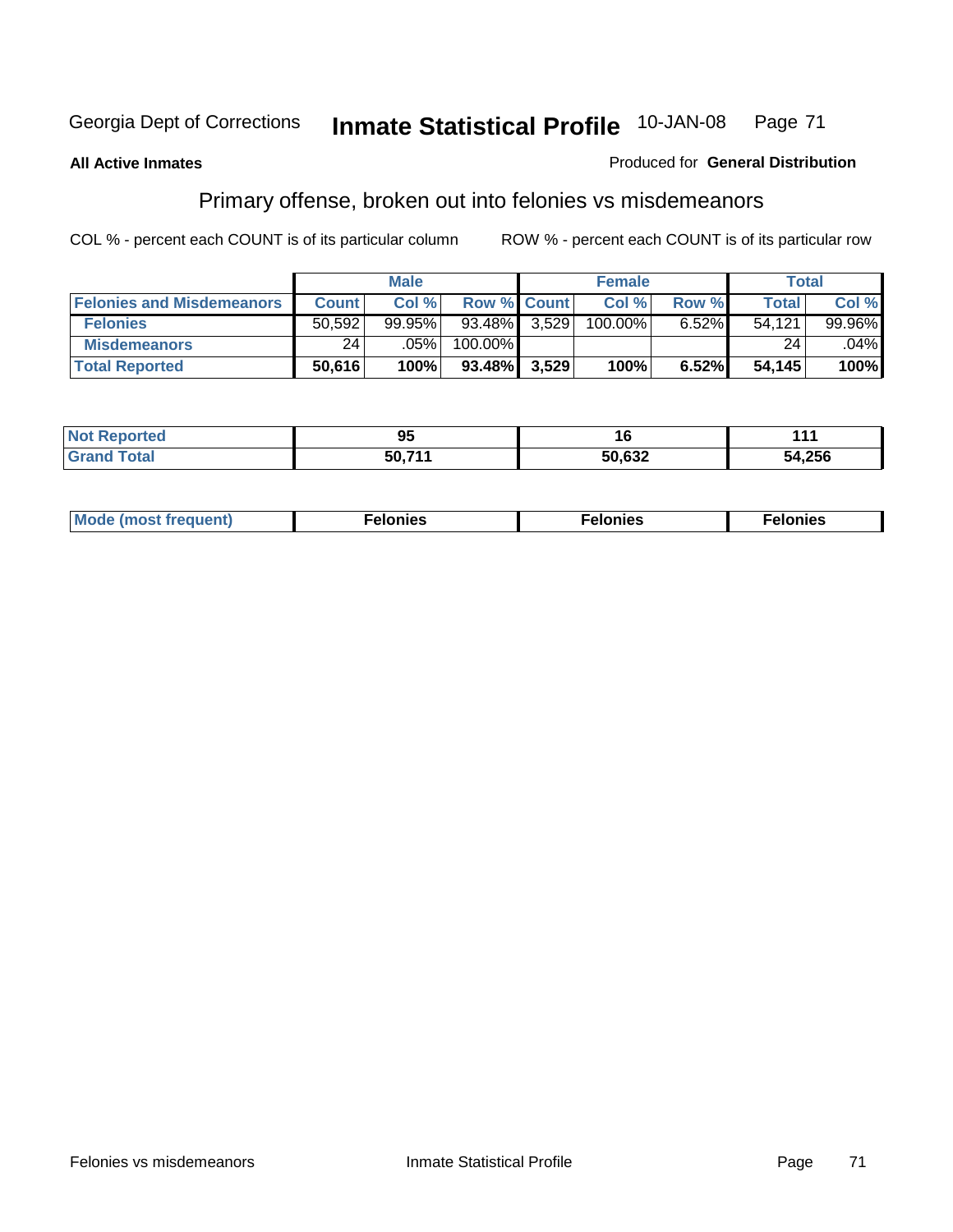### **All Active Inmates**

### Produced for **General Distribution**

## Primary offense, broken out into six broad crime categories

|              |                         |              | <b>Male</b> |                    |       | <b>Female</b> |          |              | <b>Total</b> |
|--------------|-------------------------|--------------|-------------|--------------------|-------|---------------|----------|--------------|--------------|
|              | <b>Crime Categories</b> | <b>Count</b> | Col %       | <b>Row % Count</b> |       | Col %         | Row %    | <b>Total</b> | Col %        |
|              | <b>Violent</b>          | 21,859       | 43.19%      | 94.48%             | 1,276 | 36.16%        | $5.52\%$ | 23,135       | 42.73%       |
| $\mathbf{2}$ | <b>Sex Crime</b>        | 7,528        | 14.87%      | 98.65%             | 103   | 2.92%         | $1.35\%$ | 7,631        | 14.09%       |
| 3            | <b>Property</b>         | 9,754        | 19.27%      | 89.70%             | 1,120 | 31.74%        | 10.30%   | 10,874       | 20.08%       |
| 4            | <b>Drug</b>             | 8,880        | 17.54%      | $90.99\%$          | 879   | 24.91%        | 9.01%    | 9,759        | 18.02%       |
| 5            | <b>Habit/DUI</b>        | 159          | .31%        | 95.78%             |       | ا 20%.        | 4.22%    | 166          | .31%         |
| 6            | <b>Other</b>            | 2,436        | 4.81%       | 94.42%             | 144   | 4.08%         | 5.58%    | 2,580        | 4.76%        |
|              | <b>Total Reported</b>   | 50,616       | 100%        | 93.48%             | 3,529 | 100%          | 6.52%    | 54,145       | 100%         |

| orted<br>N  | Ωı<br>JJ |       | - - -       |
|-------------|----------|-------|-------------|
| <b>otal</b> | 50,71'   | 3,545 | 4,256<br>54 |

| <b>Mo</b><br>'uent) | .<br>วlent | $- -$<br>Violent | --<br>Violent |
|---------------------|------------|------------------|---------------|
|                     |            |                  |               |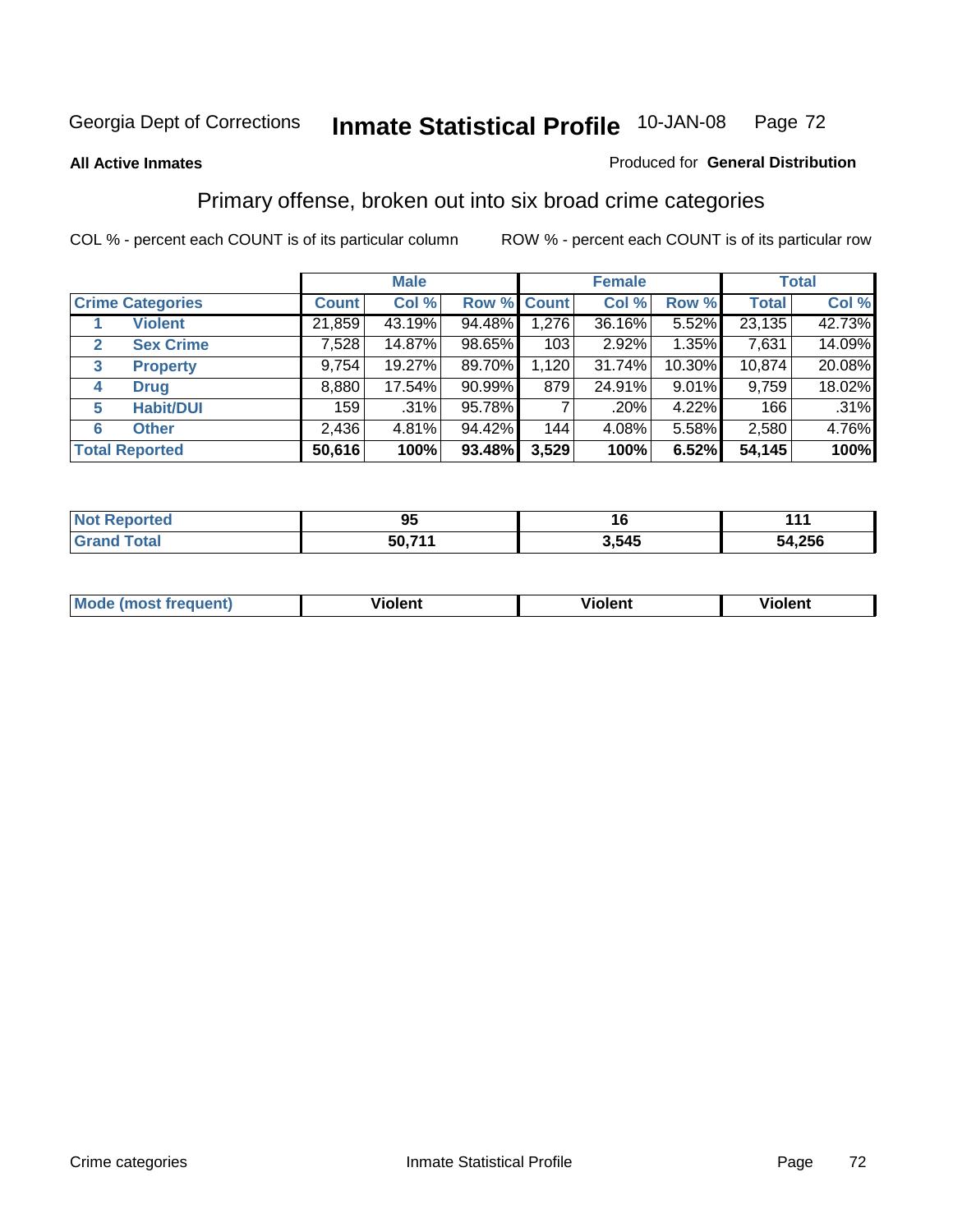**All Active Inmates**

#### Produced for **General Distribution**

# Primary offense, detailed offense code

|                 |                                                | <b>Male</b>      |       |         | <b>Female</b>   |       |        | <b>Total</b>    |       |
|-----------------|------------------------------------------------|------------------|-------|---------|-----------------|-------|--------|-----------------|-------|
|                 | <b>Primary Offense</b>                         | <b>Count</b>     | Col % | Row %   | <b>Count</b>    | Col%  | Row %  | <b>Total</b>    | Col % |
| 23              | <b>Aggravated Assault</b>                      | 1                | .01%  | 100.00% |                 |       |        | 1               | .01%  |
| 26              | <b>Agg Assault With Knife</b>                  | 1                | .01%  | 100.00% |                 |       |        | $\mathbf{1}$    | .01%  |
| 42              | <b>Receiving Stolen Goods</b>                  | $\overline{2}$   | .01%  | 100.00% |                 |       |        | $\overline{2}$  | .01%  |
| 43              | <b>Theft By Taking</b>                         | $\overline{2}$   | .01%  | 100.00% |                 |       |        | $\overline{2}$  | .01%  |
| 45              | <b>Burglary</b>                                | $\overline{5}$   | .01%  | 100.00% |                 |       |        | $\overline{5}$  | .01%  |
| 46              | <b>Car Breaking</b>                            | 1                | .01%  | 100.00% |                 |       |        | $\mathbf{1}$    | .01%  |
| $\overline{71}$ | <b>Viol Motor Veh Law</b>                      | 1                | .01%  | 100.00% |                 |       |        | 1               | .01%  |
| 73              | <b>Obstr Of Law Enf Officer</b>                | $\overline{3}$   | .01%  | 100.00% |                 |       |        | 3               | .01%  |
| 78              | <b>Terroristic Threats</b>                     | 1                | .01%  | 100.00% |                 |       |        | $\mathbf{1}$    | .01%  |
| 94              | <b>Shoplifting</b>                             | $\overline{2}$   | .01%  | 100.00% |                 |       |        | 2               | .01%  |
| 101             | <b>Riot</b>                                    | 1                | .01%  | 100.00% |                 |       |        | $\mathbf{1}$    | .01%  |
| 122             | <b>Obscenity &amp; Related</b><br><b>Offen</b> | 1                | .01%  | 100.00% |                 |       |        | $\mathbf{1}$    | .01%  |
| 169             | <b>Methamphetamine</b><br><b>Misdemnor</b>     | $\mathbf{1}$     | .01%  | 100.00% |                 |       |        | 1               | .01%  |
| 341             | <b>Reckless Driving</b>                        | 1                | .01%  | 100.00% |                 |       |        | 1               | .01%  |
| 500             | <b>Misc Misdemeanor</b>                        | 1                | .01%  | 100.00% |                 |       |        | 1               | .01%  |
| 1100            | <b>Misc Homicide Offense</b>                   | $\overline{15}$  | .03%  | 88.24%  | $\overline{2}$  | .06%  | 11.76% | $\overline{17}$ | .03%  |
| 1101            | <b>Murder</b>                                  | 4,639            | 9.17% | 94.48%  | 271             | 7.68% | 5.52%  | 4,910           | 9.07% |
| 1102            | <b>Voluntary Manslaughter</b>                  | 1,057            | 2.09% | 88.45%  | 138             | 3.91% | 11.55% | 1,195           | 2.21% |
| 1103            | <b>Involuntary</b>                             | 111              | .22%  | 84.09%  | $\overline{21}$ | .60%  | 15.91% | 132             | .24%  |
|                 | <b>Manslaughter</b>                            |                  |       |         |                 |       |        |                 |       |
| 1120            | <b>Reckless Abandonment</b>                    | 1                | .01%  | 100.00% |                 |       |        | 1               | .01%  |
| 1121            | <b>Feticide</b>                                | $\overline{5}$   | .01%  | 100.00% |                 |       |        | $\overline{5}$  | .01%  |
| 1123            | <b>Vehicular Homicide</b>                      | 350              | .69%  | 88.38%  | 46              | 1.30% | 11.62% | 396             | .73%  |
| 1125            | <b>Conceal Death Of</b><br><b>Another</b>      | $\overline{16}$  | .03%  | 88.89%  | $\overline{2}$  | .06%  | 11.11% | 18              | .03%  |
| 1127            | <b>Mistreatment Of Dead</b><br><b>Body</b>     | $\mathbf{1}$     | .01%  | 100.00% |                 |       |        | 1               | .01%  |
| 1190            | <b>Atmpt Murder</b>                            | $\overline{6}$   | .01%  | 85.71%  | $\mathbf 1$     | .03%  | 14.29% | 7               | .01%  |
| 1191            | <b>Murder, Conspire To</b><br><b>Commit</b>    | 4                | .01%  | 80.00%  | 1               | .03%  | 20.00% | $\overline{5}$  | .01%  |
| 1300            | <b>Misc Assault/Battery</b>                    | $\overline{32}$  | .06%  | 96.97%  | $\overline{1}$  | .03%  | 3.03%  | 33              | .06%  |
| 1301            | <b>Family Violence Battery</b>                 | $\overline{92}$  | .18%  | 98.92%  | $\overline{1}$  | .03%  | 1.08%  | $\overline{93}$ | .17%  |
| 1302            | <b>Aggrav Assault</b>                          | 4,488            | 8.87% | 94.82%  | 245             | 6.94% | 5.18%  | 4,733           | 8.74% |
| 1303            | <b>Atmpt Aggrav Assault</b>                    | 4                | .01%  | 80.00%  | $\mathbf{1}$    | .03%  | 20.00% | $\overline{5}$  | .01%  |
| 1305            | <b>Aggrav Battery</b>                          | $\overline{777}$ | 1.54% | 93.84%  | $\overline{51}$ | 1.45% | 6.16%  | 828             | 1.53% |
| 1306            | <b>Misc Family Violence</b>                    | $\overline{5}$   | .01%  | 100.00% |                 |       |        | $\overline{5}$  | .01%  |
| 1307            | <b>Terrorist Threats &amp; Acts</b>            | 341              | .67%  | 96.33%  | 13              | .37%  | 3.67%  | 354             | .65%  |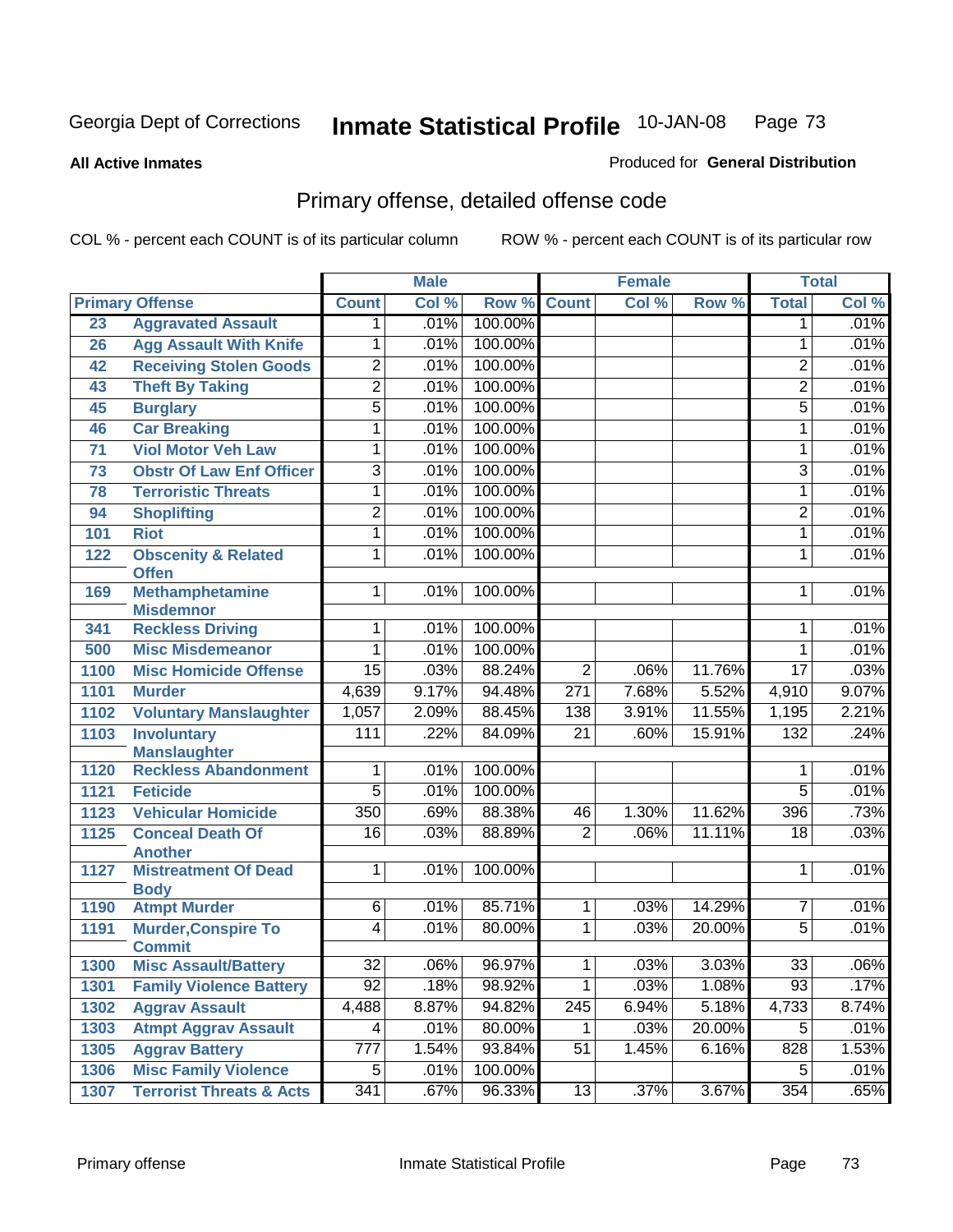#### **All Active Inmates**

#### Produced for **General Distribution**

# Primary offense, detailed offense code

|      |                                            |                  | <b>Male</b> |         |                 | <b>Female</b> |         |                 | <b>Total</b> |
|------|--------------------------------------------|------------------|-------------|---------|-----------------|---------------|---------|-----------------|--------------|
|      | <b>Primary Offense</b>                     | <b>Count</b>     | Col %       | Row %   | <b>Count</b>    | Col %         | Row %   | <b>Total</b>    | Col %        |
| 1308 | <b>False Imprisonment</b>                  | 173              | .34%        | 97.19%  | $\overline{5}$  | .14%          | 2.81%   | 178             | .33%         |
| 1311 | <b>Kidnapping</b>                          | 1,466            | 2.90%       | 97.02%  | 45              | 1.28%         | 2.98%   | 1,511           | 2.79%        |
| 1312 | <b>Interference With</b>                   | 9                | .02%        | 90.00%  | 1               | .03%          | 10.00%  | 10              | .02%         |
|      | <b>Custody</b>                             |                  |             |         |                 |               |         |                 |              |
| 1314 | <b>Aggrav Assault Peace</b>                | 330              | .65%        | 97.63%  | 8               | .23%          | 2.37%   | 338             | .62%         |
| 1315 | <b>Ofcr</b><br><b>Aggrav Battery Peace</b> | 16               | .03%        | 94.12%  | 1               | .03%          | 5.88%   | 17              | .03%         |
|      | <b>Ofcr</b>                                |                  |             |         |                 |               |         |                 |              |
| 1316 | <b>Simple Battery</b>                      | $\overline{4}$   | .01%        | 80.00%  | $\mathbf 1$     | .03%          | 20.00%  | $\overline{5}$  | .01%         |
| 1317 | <b>Reck Cond Infected</b>                  | $\overline{11}$  | .02%        | 91.67%  | 1               | .03%          | 8.33%   | $\overline{12}$ | .02%         |
|      | <b>Person</b>                              |                  |             |         |                 |               |         |                 |              |
| 1318 | <b>Injury By Vehicle</b>                   | 77               | .15%        | 88.51%  | 10              | .28%          | 11.49%  | 87              | .16%         |
| 1320 | <b>Stalking</b>                            | 5                | .01%        | 100.00% |                 |               |         | 5               | .01%         |
| 1321 | <b>Aggrav Stalking</b>                     | $\overline{313}$ | .62%        | 96.90%  | 10              | .28%          | 3.10%   | 323             | .60%         |
| 1390 | <b>Atmpt Kidnap</b>                        | 2                | .01%        | 100.00% |                 |               |         | $\overline{2}$  | .01%         |
| 1400 | <b>Arson Misc</b>                          | $\overline{3}$   | .01%        | 75.00%  | 1               | .03%          | 25.00%  | $\overline{4}$  | .01%         |
| 1401 | <b>Arson 1st Degree</b>                    | 106              | .21%        | 90.60%  | 11              | .31%          | 9.40%   | 117             | .22%         |
| 1402 | <b>Arson 2nd Degree</b>                    | $\overline{12}$  | .02%        | 80.00%  | 3               | .09%          | 20.00%  | 15              | .03%         |
| 1403 | <b>Arson 3rd Degree</b>                    | 3                | .01%        | 75.00%  | 1               | .03%          | 25.00%  | 4               | .01%         |
| 1501 | <b>Crmnl Damage 1st</b>                    | $\overline{32}$  | .06%        | 94.12%  | $\overline{2}$  | .06%          | 5.88%   | 34              | .06%         |
|      | <b>Degree</b>                              |                  |             |         |                 |               |         |                 |              |
| 1502 | <b>Crmnl Damage 2nd</b>                    | $\overline{124}$ | .24%        | 96.12%  | $\overline{5}$  | .14%          | 3.88%   | 129             | .24%         |
|      | <b>Degree</b>                              |                  |             |         |                 |               |         |                 |              |
| 1506 | <b>Alter Id</b>                            | $\overline{4}$   | .01%        | 100.00% |                 |               |         | 4               | .01%         |
| 1601 | <b>Burglary</b>                            | 5,122            | 10.12%      | 96.30%  | 197             | 5.58%         | 3.70%   | 5,319           | 9.82%        |
| 1602 | <b>Poss Burglar Tools</b>                  | 44               | .09%        | 97.78%  | 1               | .03%          | 2.22%   | 45              | .08%         |
| 1690 | <b>Atmpt Burglary</b>                      | 40               | .08%        | 100.00% |                 |               |         | 40              | .07%         |
| 1700 | <b>Misc Forgery</b>                        |                  |             |         | $\overline{1}$  | .03%          | 100.00% | 1               | .01%         |
| 1701 | <b>Forgery 1st Degree</b>                  | 1,098            | 2.17%       | 72.62%  | 414             | 11.73%        | 27.38%  | 1,512           | 2.79%        |
| 1702 | <b>Forgery 2nd Degree</b>                  | 40               | .08%        | 83.33%  | $\overline{8}$  | .23%          | 16.67%  | 48              | .09%         |
| 1704 | <b>Bad Checks</b>                          | $\overline{7}$   | .01%        | 70.00%  | $\overline{3}$  | .09%          | 30.00%  | 10              | .02%         |
| 1751 | <b>Theft Credit Card</b>                   | $\overline{23}$  | .05%        | 92.00%  | $\overline{2}$  | .06%          | 8.00%   | $\overline{25}$ | .05%         |
| 1753 | <b>Fraudulent Credit Card</b>              | 61               | 12%         | 62.89%  | $\overline{36}$ | 1.02%         | 37.11%  | $\overline{97}$ | .18%         |
| 1756 | <b>Financial Identity Fraud</b>            | 49               | .10%        | 62.82%  | $\overline{29}$ | .82%          | 37.18%  | $\overline{78}$ | .14%         |
| 1760 | <b>Computer Pornography</b>                | $\overline{5}$   | .01%        | 100.00% |                 |               |         | $\overline{5}$  | .01%         |
| 1761 | <b>Computer Theft</b>                      | $\overline{5}$   | .01%        | 55.56%  | $\overline{4}$  | .11%          | 44.44%  | $\overline{9}$  | .02%         |
| 1762 | <b>Computer Trespass</b>                   | $\overline{1}$   | .01%        | 100.00% |                 |               |         | 1               | .01%         |
| 1790 | <b>Atmpt Forgery</b>                       | $\overline{2}$   | .01%        | 100.00% |                 |               |         | $\overline{2}$  | .01%         |
| 1796 | <b>Fraudulent Access</b>                   |                  |             |         | $\overline{1}$  | .03%          | 100.00% | $\overline{1}$  | .01%         |
|      | <b>Compute</b>                             |                  |             |         |                 |               |         |                 |              |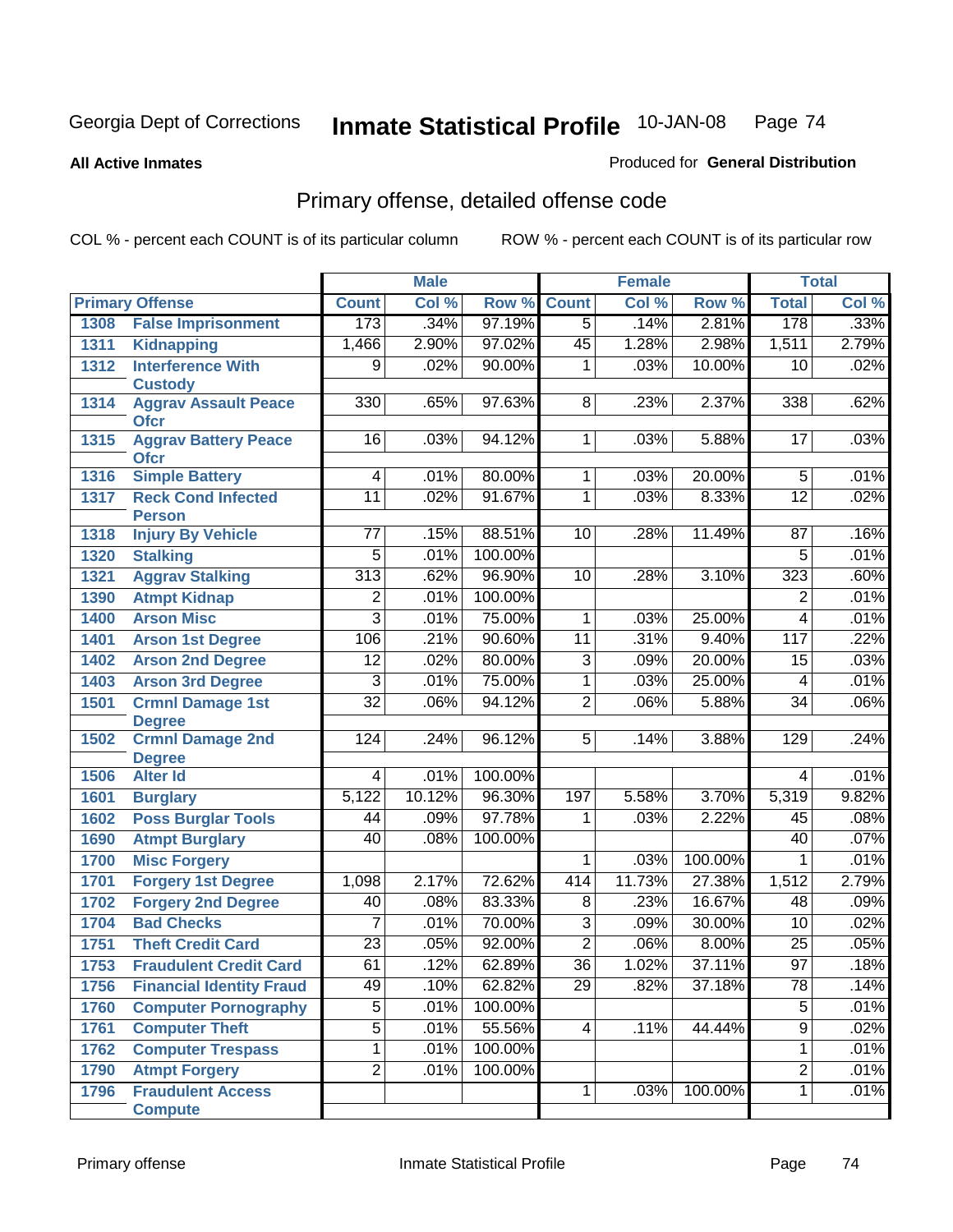**All Active Inmates**

#### Produced for **General Distribution**

# Primary offense, detailed offense code

|      |                                             |                 | <b>Male</b> |         |                 | <b>Female</b> |        |                  | <b>Total</b> |
|------|---------------------------------------------|-----------------|-------------|---------|-----------------|---------------|--------|------------------|--------------|
|      | <b>Primary Offense</b>                      | <b>Count</b>    | Col %       | Row %   | <b>Count</b>    | Col %         | Row %  | <b>Total</b>     | Col %        |
| 1799 | <b>Misc Fraud</b>                           | $\overline{19}$ | .04%        | 76.00%  | $\overline{6}$  | .17%          | 24.00% | $\overline{25}$  | .05%         |
| 1802 | <b>Theft By Taking</b>                      | 992             | 1.96%       | 87.17%  | 146             | 4.14%         | 12.83% | 1,138            | 2.10%        |
| 1803 | <b>Theft By Deception</b>                   | 59              | .12%        | 78.67%  | $\overline{16}$ | .45%          | 21.33% | 75               | .14%         |
| 1804 | <b>Theft By Extortion</b>                   | 2               | .01%        | 100.00% |                 |               |        | $\overline{c}$   | .01%         |
| 1805 | <b>Theft Of Lost Property</b>               | $\overline{2}$  | .01%        | 100.00% |                 |               |        | $\overline{2}$   | .01%         |
| 1806 | <b>Theft By Rec Stolen Prop</b>             | 966             | 1.91%       | 95.27%  | 48              | 1.36%         | 4.73%  | 1,014            | 1.87%        |
| 1807 | <b>Theft Of Services</b>                    | 6               | .01%        | 100.00% |                 |               |        | 6                | .01%         |
| 1808 | <b>Theft By Conversion</b>                  | $\overline{38}$ | .08%        | 86.36%  | 6               | .17%          | 13.64% | 44               | .08%         |
| 1811 | <b>Convsn Paymnts Real</b>                  | 1               | .01%        | 50.00%  | $\overline{1}$  | .03%          | 50.00% | $\overline{2}$   | .01%         |
|      | <b>Propy</b>                                |                 |             |         |                 |               |        |                  |              |
| 1812 | <b>Atmpt Theft By Taking</b>                | 6               | .01%        | 100.00% |                 |               |        | 6                | .01%         |
| 1813 | <b>Theft Motorveh Or Part</b>               | 163             | .32%        | 94.22%  | $\overline{10}$ | .28%          | 5.78%  | 173              | .32%         |
| 1815 | <b>Theft Bring Prop In State</b>            | $\overline{13}$ | .03%        | 100.00% |                 |               |        | 13               | .02%         |
| 1816 | <b>Theft Recv Prop Out</b>                  | 4               | .01%        | 100.00% |                 |               |        | 4                | .01%         |
| 1821 | <b>State</b><br><b>Theft By Shoplifting</b> | 451             | .89%        | 76.44%  | 139             | 3.94%         | 23.56% | 590              | 1.09%        |
| 1880 | <b>Entering Vehicle</b>                     | 168             | .33%        | 96.55%  | 6               | .17%          | 3.45%  | 174              | .32%         |
| 1901 | <b>Robbery</b>                              | 1,788           | 3.53%       | 94.25%  | 109             | 3.09%         | 5.75%  | 1,897            | 3.50%        |
| 1902 | <b>Armed Robbery</b>                        | 4,766           | 9.42%       | 97.09%  | 143             | 4.05%         | 2.91%  | 4,909            | 9.07%        |
| 1903 | <b>Robbery By Force</b>                     | 176             | .35%        | 91.19%  | 17              | .48%          | 8.81%  | 193              | .36%         |
| 1904 | <b>Robbery By Intimidation</b>              | 255             | .50%        | 93.41%  | $\overline{18}$ | .51%          | 6.59%  | $\overline{273}$ | .50%         |
| 1905 | <b>Robbery By Sudden</b>                    | 125             | .25%        | 92.59%  | 10              | .28%          | 7.41%  | 135              | .25%         |
|      | <b>Snatch</b>                               |                 |             |         |                 |               |        |                  |              |
| 1911 | <b>Hijacking Motor Vehicle</b>              | $\overline{38}$ | .08%        | 95.00%  | $\overline{2}$  | .06%          | 5.00%  | 40               | .07%         |
| 1991 | <b>Atmpt Robbery</b>                        | $\overline{30}$ | .06%        | 90.91%  | $\overline{3}$  | .09%          | 9.09%  | $\overline{33}$  | .06%         |
| 1992 | <b>Atmpt Armed Robbery</b>                  | $\overline{57}$ | .11%        | 87.69%  | $\overline{8}$  | .23%          | 12.31% | 65               | .12%         |
| 2000 | <b>Misc Sexual Offense</b>                  | 55              | .11%        | 98.21%  | $\overline{1}$  | .03%          | 1.79%  | $\overline{56}$  | .10%         |
| 2001 | <b>Rape</b>                                 | 1,834           | 3.62%       | 99.78%  | $\overline{4}$  | .11%          | .22%   | 1,838            | 3.39%        |
| 2002 | <b>Sodomy</b>                               | 16              | .03%        | 100.00% |                 |               |        | $\overline{16}$  | .03%         |
| 2003 | <b>Aggrav Sodomy</b>                        | 232             | .46%        | 99.15%  | $\overline{2}$  | .06%          | .85%   | 234              | .43%         |
| 2006 | <b>Incest</b>                               | 155             | .31%        | 95.09%  | $\overline{8}$  | .23%          | 4.91%  | 163              | .30%         |
| 2007 | <b>Bigamy</b>                               | 1               | .01%        | 100.00% |                 |               |        | 1                | .01%         |
| 2009 | <b>Aggrav Sexual Battery</b>                | 162             | .32%        | 100.00% |                 |               |        | 162              | $.30\%$      |
| 2011 | <b>Sexual Battery</b>                       | 34              | .07%        | 100.00% |                 |               |        | $\overline{34}$  | .06%         |
| 2016 | <b>Pimping A Minor Under</b>                | $\overline{3}$  | .01%        | 75.00%  | $\overline{1}$  | .03%          | 25.00% | 4                | .01%         |
|      | 18                                          |                 |             |         |                 |               |        |                  |              |
| 2017 | <b>Pandering By</b>                         | $\overline{1}$  | .01%        | 100.00% |                 |               |        | 1                | .01%         |
| 2018 | <b>Compulsion</b>                           |                 |             |         |                 |               | 1.14%  |                  |              |
|      | <b>Statutory Rape</b>                       | 868             | 1.71%       | 98.86%  | 10              | .28%          |        | 878              | 1.62%        |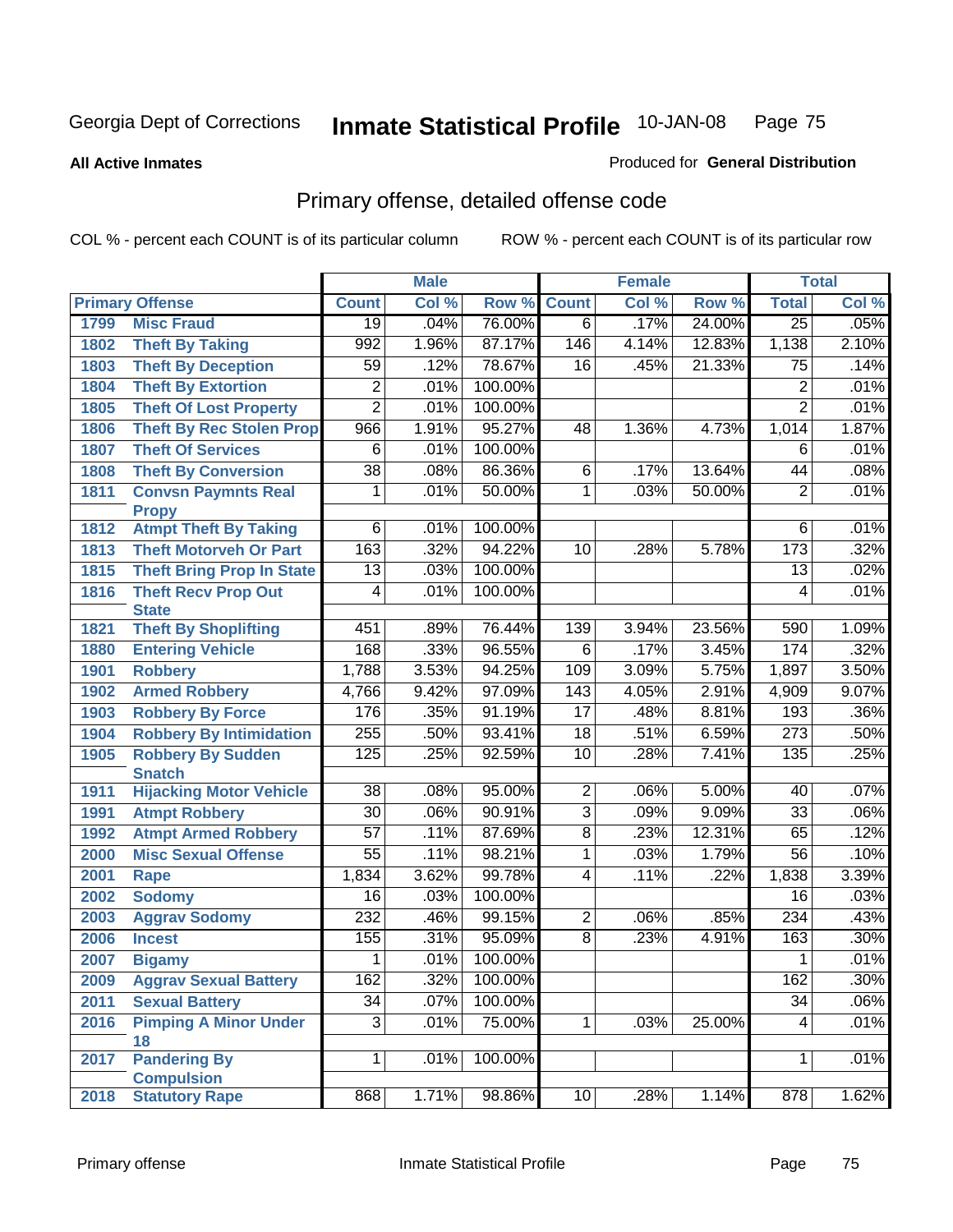**All Active Inmates**

#### Produced for **General Distribution**

# Primary offense, detailed offense code

|      |                                                 | <b>Male</b>     |         | <b>Female</b> |                |       | <b>Total</b> |                 |       |
|------|-------------------------------------------------|-----------------|---------|---------------|----------------|-------|--------------|-----------------|-------|
|      | <b>Primary Offense</b>                          | <b>Count</b>    | Col %   | Row %         | <b>Count</b>   | CoI%  | Row %        | <b>Total</b>    | Col % |
| 2019 | <b>Child Molestation</b>                        | 2,358           | 4.66%   | 98.09%        | 46             | 1.30% | 1.91%        | 2,404           | 4.44% |
| 2020 | <b>Enticing Child-Indec</b><br><b>Purp</b>      | 112             | .22%    | 97.39%        | $\overline{3}$ | .09%  | 2.61%        | 115             | .21%  |
| 2021 | <b>Aggrav Child Molestation</b>                 | 1,346           | 2.66%   | 98.39%        | 22             | .62%  | 1.61%        | 1,368           | 2.53% |
| 2022 | <b>Necrophilia</b>                              | 1               | .01%    | 100.00%       |                |       |              | 1               | .01%  |
| 2023 | Sexl/AssIt/Agn/Pers/Cstd                        | $\overline{5}$  | .01%    | 83.33%        | $\mathbf{1}$   | .03%  | 16.67%       | 6               | .01%  |
| 2025 | v<br><b>Solicit Sodomy From</b><br><b>Minor</b> | $\overline{2}$  | .01%    | 100.00%       |                |       |              | $\overline{2}$  | .01%  |
| 2026 | <b>Sex Offender Fail Registr</b>                | 139             | .27%    | 97.89%        | 3 <sup>1</sup> | .09%  | 2.11%        | 142             | .26%  |
| 2028 | <b>Sex Offender Fail To</b><br><b>Move</b>      | $\overline{3}$  | .01%    | 100.00%       |                |       |              | $\overline{3}$  | .01%  |
| 2090 | <b>Entice Child, Attempted</b>                  | $\overline{2}$  | .01%    | 100.00%       |                |       |              | $\overline{2}$  | .01%  |
| 2091 | <b>Atmpt Rape</b>                               | $\overline{20}$ | .04%    | 95.24%        | 1              | .03%  | 4.76%        | $\overline{21}$ | .04%  |
| 2093 | <b>Atmpt Aggrav Sodomy</b>                      | 4               | .01%    | 100.00%       |                |       |              | 4               | .01%  |
| 2094 | <b>Atmpt Child Molestation</b>                  | $\overline{28}$ | .06%    | 100.00%       |                |       |              | 28              | .05%  |
| 2095 | <b>Agg Aslt W Intnt To Rape</b>                 | 64              | .13%    | 100.00%       |                |       |              | 64              | .12%  |
| 2096 | <b>Aggrav Ch Molest, Atmpt</b>                  | 1               | .01%    | 100.00%       |                |       |              | 1               | .01%  |
| 2099 | <b>Agg Sex Battery Atmpt</b>                    | $\overline{2}$  | .01%    | 100.00%       |                |       |              | $\overline{c}$  | .01%  |
| 2100 | <b>Misc Obscenity</b>                           | $\overline{3}$  | .01%    | 100.00%       |                |       |              | $\overline{3}$  | .01%  |
| 2102 | <b>Distr Mat Depict Nudity</b>                  | 1               | .01%    | 100.00%       |                |       |              | 1               | .01%  |
| 2205 | <b>False Swearng Writtn</b><br><b>Stmt</b>      | 10              | .02%    | 71.43%        | 4              | .11%  | 28.57%       | 14              | .03%  |
| 2300 | <b>Abuse Of Govt Office</b>                     | $\overline{2}$  | .01%    | 100.00%       |                |       |              | $\overline{2}$  | .01%  |
| 2301 | <b>Bribery Govt Officer</b>                     | $\overline{8}$  | .02%    | 100.00%       |                |       |              | 8               | .01%  |
| 2302 | <b>Viol Oath Public Offcr</b>                   | 1               | .01%    | 100.00%       |                |       |              | 1               | .01%  |
| 2304 | <b>Influence Legislative Act</b>                | 1               | .01%    | 100.00%       |                |       |              | 1               | .01%  |
| 2307 | <b>Defrauding State</b>                         |                 |         |               | 1              | .03%  | 100.00%      | 1               | .01%  |
| 2313 | <b>Influencing Witness</b>                      | 6               | .01%    | 100.00%       |                |       |              | 6               | .01%  |
| 2314 | <b>Obstr Of Law Enf Officer</b>                 | 667             | 1.32%   | 93.81%        | 44             | 1.25% | 6.19%        | 711             | 1.31% |
| 2315 | <b>Tampering With</b><br><b>Evidence</b>        | 8               | .02%    | 80.00%        | $\overline{2}$ | .06%  | 20.00%       | 10              | .02%  |
| 2316 | <b>Fleeing/Eluding Police</b>                   | 137             | 27%     | 93.84%        | $\overline{9}$ | 26%   | 6.16%        | 146             | 27%   |
| 2401 | <b>Perjury</b>                                  | $\overline{4}$  | $.01\%$ | 100.00%       |                |       |              | 4               | .01%  |
| 2402 | <b>False Swearing</b>                           | $\overline{5}$  | $.01\%$ | 100.00%       |                |       |              | $\overline{5}$  | .01%  |
| 2405 | <b>Impersonating Officer</b>                    | $\overline{5}$  | .01%    | 100.00%       |                |       |              | $\overline{5}$  | .01%  |
| 2407 | <b>Embracery</b>                                | $\overline{1}$  | .01%    | 100.00%       |                |       |              | 1               | .01%  |
| 2408 | <b>False Statements Govt</b>                    | $\overline{26}$ | .05%    | 89.66%        | $\overline{3}$ | .09%  | 10.34%       | $\overline{29}$ | .05%  |
| 2411 | <b>Impersntng In Legal</b><br><b>Procd</b>      | 1               | .01%    | 100.00%       |                |       |              | 1               | .01%  |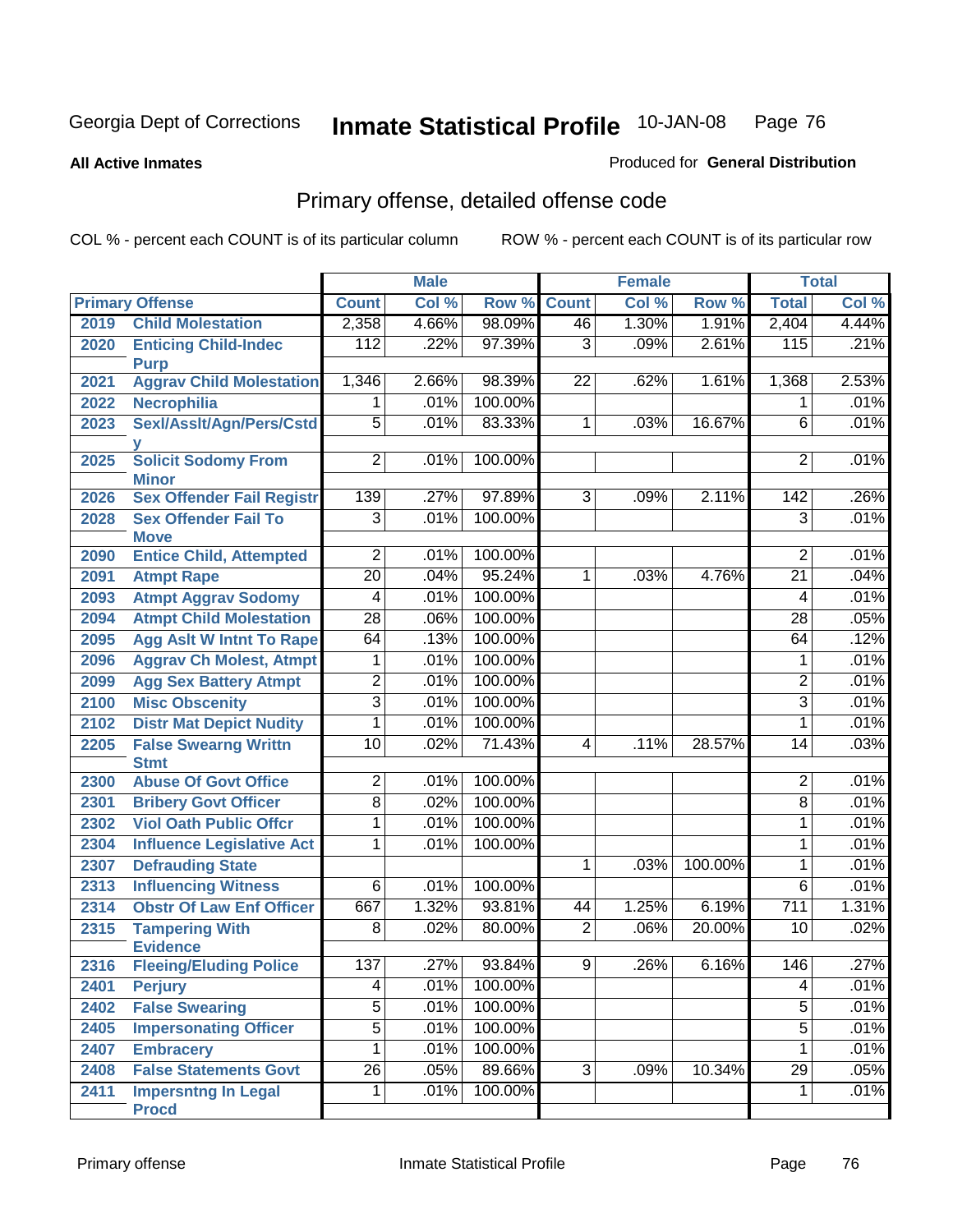**All Active Inmates**

#### Produced for **General Distribution**

# Primary offense, detailed offense code

|      |                                            |                 | <b>Male</b> |         |                | <b>Female</b> |        |                 | <b>Total</b> |
|------|--------------------------------------------|-----------------|-------------|---------|----------------|---------------|--------|-----------------|--------------|
|      | <b>Primary Offense</b>                     | <b>Count</b>    | Col %       | Row %   | <b>Count</b>   | Col %         | Row %  | <b>Total</b>    | Col %        |
| 2501 | <b>Escape</b>                              | 117             | .23%        | 89.31%  | 14             | .40%          | 10.69% | 131             | .24%         |
| 2502 | <b>Aiding Escape</b>                       | 1               | .01%        | 50.00%  | 1              | .03%          | 50.00% | $\overline{2}$  | .01%         |
| 2503 | <b>Hindering Appreh Or Pun</b>             | 4               | .01%        | 50.00%  | 4              | .11%          | 50.00% | $\overline{8}$  | .01%         |
| 2507 | <b>Mutiny In Penal Inst</b>                | 5               | .01%        | 100.00% |                |               |        | 5               | .01%         |
| 2511 | <b>Bail Jumping</b>                        | 7               | .01%        | 87.50%  | 1              | .03%          | 12.50% | $\overline{8}$  | .01%         |
| 2590 | <b>Atmpt Escape</b>                        | 1               | .01%        | 100.00% |                |               |        | 1               | .01%         |
| 2609 | <b>False Public Alarm</b>                  | $\overline{2}$  | .01%        | 100.00% |                |               |        | $\overline{2}$  | .01%         |
| 2613 | <b>Crmnl Interfere Govt</b><br><b>Prop</b> | 49              | .10%        | 94.23%  | $\overline{3}$ | .09%          | 5.77%  | $\overline{52}$ | .10%         |
| 2703 | <b>Commerical Gambling</b>                 | 1               | .01%        | 100.00% |                |               |        | 1               | .01%         |
| 2730 | <b>Lottery Violation</b>                   | $\overline{4}$  | .01%        | 100.00% |                |               |        | 4               | .01%         |
| 2761 | Removal Baggage, Cargo<br><b>Etc</b>       | $\overline{3}$  | .01%        | 100.00% |                |               |        | 3               | .01%         |
| 2801 | <b>Cruelty To Children</b>                 | 249             | .49%        | 74.55%  | 85             | 2.41%         | 25.45% | 334             | .62%         |
| 2802 | <b>Atmpt Cruelty To</b>                    | 1               | .01%        | 50.00%  | 1              | .03%          | 50.00% | $\overline{2}$  | .01%         |
|      | <b>Children</b>                            | $\overline{6}$  |             | 60.00%  |                |               | 40.00% | $\overline{10}$ | .02%         |
| 2803 | <b>Manufact Meth Near</b><br><b>Child</b>  |                 | .01%        |         | 4              | .11%          |        |                 |              |
| 2811 | <b>Cruelty To Elder Person</b>             | 10              | .02%        | 71.43%  | 4              | .11%          | 28.57% | 14              | .03%         |
| 2843 | <b>Sex Exploitation Child</b>              | 46              | .09%        | 97.87%  | 1              | .03%          | 2.13%  | $\overline{47}$ | .09%         |
| 2852 | <b>Abandonment Of Child</b>                | 1               | .01%        | 100.00% |                |               |        | 1               | .01%         |
| 2854 | <b>Cntrbtng Delingency</b><br><b>Minor</b> | 1               | .01%        | 50.00%  | 1              | .03%          | 50.00% | $\overline{2}$  | .01%         |
| 2900 | <b>Misc Weapon/Explosive</b>               | $\overline{3}$  | .01%        | 100.00% |                |               |        | 3               | .01%         |
|      | <b>Off</b>                                 |                 |             |         |                |               |        |                 |              |
| 2901 | <b>Carry Concealed Weapon</b>              | $\overline{3}$  | .01%        | 100.00% |                |               |        | $\overline{3}$  | .01%         |
| 2910 | <b>Poss Of Firearm Dur</b><br><b>Crime</b> | 287             | .57%        | 97.29%  | $\overline{8}$ | .23%          | 2.71%  | 295             | .54%         |
| 2911 | <b>Poss Knife During Crime</b>             | 7               | .01%        | 100.00% |                |               |        | $\overline{7}$  | .01%         |
| 2912 | <b>Poss Of Certain</b>                     | $\overline{51}$ | .10%        | 98.08%  | 1              | .03%          | 1.92%  | $\overline{52}$ | .10%         |
| 2913 | <b>Weapons</b><br><b>Poss Firearm 1st</b>  | 62              | .12%        | 92.54%  | $\overline{5}$ | .14%          | 7.46%  | 67              | .12%         |
|      | <b>Offender</b>                            |                 |             |         |                |               |        |                 |              |
| 2914 | <b>Poss Firearm Convct</b>                 | 838             | $1.66\%$    | 96.99%  | 26             | .74%          | 3.01%  | 864             | 1.60%        |
|      | <b>Felon</b>                               |                 |             |         |                |               |        |                 |              |
| 2915 | <b>Carry Weapon At School</b>              | 7               | .01%        | 87.50%  | 1              | .03%          | 12.50% | $\overline{8}$  | .01%         |
| 2963 | <b>Guard Line</b><br><b>W/Weapon/Drugs</b> | $\overline{2}$  | .01%        | 40.00%  | $\overline{3}$ | .09%          | 60.00% | $\overline{5}$  | .01%         |
| 2965 | <b>Poss Wpn, Drugs By</b>                  | $\overline{6}$  | .01%        | 100.00% |                |               |        | 6               | .01%         |
| 2971 | <b>Prisnr</b><br><b>Cruelty To Animals</b> | $6\vert$        | .01%        | 100.00% |                |               |        | 6               | .01%         |
|      |                                            |                 |             |         |                |               |        |                 |              |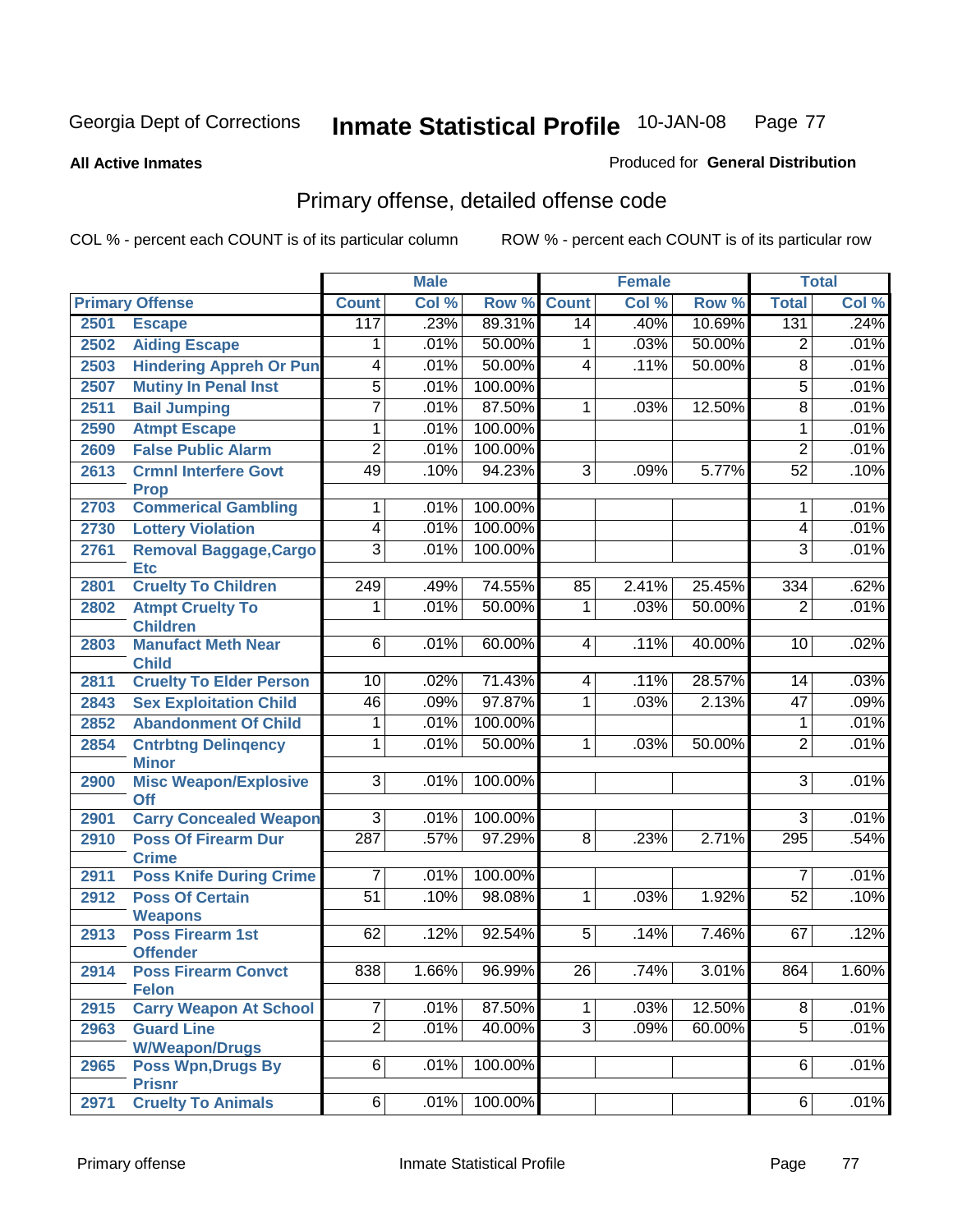**All Active Inmates**

#### Produced for **General Distribution**

# Primary offense, detailed offense code

|      |                                  |                  | <b>Male</b> |         |                 | <b>Female</b> |        |                 | <b>Total</b> |
|------|----------------------------------|------------------|-------------|---------|-----------------|---------------|--------|-----------------|--------------|
|      | <b>Primary Offense</b>           | <b>Count</b>     | Col %       | Row %   | <b>Count</b>    | Col %         | Row %  | <b>Total</b>    | Col %        |
| 2972 | <b>Aggrav Cruelty To</b>         | $\overline{2}$   | .01%        | 66.67%  | 1 <sup>1</sup>  | .03%          | 33.33% | $\overline{3}$  | .01%         |
|      | <b>Animals</b>                   |                  |             |         |                 |               |        |                 |              |
| 3000 | <b>Misc Invasion Of Privacy</b>  | 1                | .01%        | 100.00% |                 |               |        | 1               | .01%         |
| 3002 | <b>Peeping Tom</b>               | $\overline{25}$  | .05%        | 100.00% |                 |               |        | $\overline{25}$ | .05%         |
| 3404 | <b>Racketeering</b>              | 64               | .13%        | 74.42%  | $\overline{22}$ | .62%          | 25.58% | 86              | .16%         |
| 4001 | <b>S/D Narcotics Opiates</b>     | $\overline{32}$  | .06%        | 94.12%  | $\overline{2}$  | .06%          | 5.88%  | 34              | .06%         |
| 4002 | <b>S/D Dep Stim Cntrf Drugs</b>  | 46               | .09%        | 79.31%  | $\overline{12}$ | .34%          | 20.69% | 58              | .11%         |
| 4003 | <b>S/D Of Lsd</b>                | $\overline{2}$   | .01%        | 100.00% |                 |               |        | $\overline{2}$  | .01%         |
| 4004 | <b>S/D Of Marijuana</b>          | $\overline{320}$ | .63%        | 95.52%  | 15              | .43%          | 4.48%  | 335             | .62%         |
| 4006 | <b>Poss Narcotics Opiates</b>    | 60               | .12%        | 85.71%  | 10              | .28%          | 14.29% | $\overline{70}$ | .13%         |
| 4007 | <b>Poss Dep Stim Cntrf</b>       | 89               | .18%        | 85.58%  | $\overline{15}$ | .43%          | 14.42% | 104             | .19%         |
|      | <b>Drugs</b>                     |                  |             |         |                 |               |        |                 |              |
| 4008 | <b>Poss Of Lsd</b>               | $\overline{3}$   | .01%        | 100.00% |                 |               |        | $\overline{3}$  | .01%         |
| 4009 | <b>Poss Of Marijuana</b>         | 394              | .78%        | 96.33%  | $\overline{15}$ | .43%          | 3.67%  | 409             | .76%         |
| 4011 | <b>Illegal Attm To Obt Drugs</b> | $\overline{11}$  | .02%        | 57.89%  | $\overline{8}$  | .23%          | 42.11% | 19              | .04%         |
| 4012 | <b>Viol Ga Cntrl Sbst Act</b>    | $\overline{21}$  | .04%        | 95.45%  | 1               | .03%          | 4.55%  | $\overline{22}$ | .04%         |
| 4013 | <b>Viol Dngrous Drgs Act</b>     | $\overline{2}$   | .01%        | 66.67%  | 1               | .03%          | 33.33% | $\overline{3}$  | .01%         |
| 4014 | <b>Uniwfl Mfg/Del/Dist N-C S</b> | $\overline{26}$  | .05%        | 100.00% |                 |               |        | $\overline{26}$ | .05%         |
| 4016 | <b>Poss Drug Related Matri</b>   | $\overline{24}$  | .05%        | 82.76%  | $\overline{5}$  | .14%          | 17.24% | $\overline{29}$ | .05%         |
| 4017 | <b>S/D Cont Sub Public</b>       | 108              | .21%        | 93.10%  | $\overline{8}$  | .23%          | 6.90%  | 116             | .21%         |
| 4018 | <b>S/D Cont Sub School</b>       | 61               | .12%        | 96.83%  | $\overline{2}$  | .06%          | 3.17%  | 63              | .12%         |
| 4021 | <b>S/D Cocaine</b>               | 1,736            | 3.43%       | 93.84%  | 114             | 3.23%         | 6.16%  | 1,850           | 3.42%        |
| 4022 | <b>Poss Of Cocaine</b>           | 2,732            | 5.40%       | 90.43%  | 289             | 8.19%         | 9.57%  | 3,021           | 5.58%        |
| 4030 | <b>Poss Ephedrine</b>            | $\overline{14}$  | .03%        | 82.35%  | $\overline{3}$  | .09%          | 17.65% | $\overline{17}$ | .03%         |
| 4031 | <b>Poss Methamphetamine</b>      | 1,017            | 2.01%       | 83.50%  | 201             | 5.70%         | 16.50% | 1,218           | 2.25%        |
| 4032 | <b>Sale Methamphetamine</b>      | 145              | .29%        | 84.80%  | $\overline{26}$ | .74%          | 15.20% | 171             | .32%         |
| 4033 | <b>Poss Mda/Extsy</b>            | 6                | .01%        | 75.00%  | $\overline{2}$  | .06%          | 25.00% | $\overline{8}$  | .01%         |
| 4034 | <b>Sale Mda/Extsy</b>            | 1                | .01%        | 100.00% |                 |               |        | 1               | .01%         |
| 4090 | <b>Atmpt Viol Substance Act</b>  | $\overline{25}$  | .05%        | 80.65%  | 6               | .17%          | 19.35% | $\overline{31}$ | .06%         |
| 4100 | <b>Misc Drugs Trafficking</b>    | 115              | .23%        | 94.26%  | $\overline{7}$  | .20%          | 5.74%  | 122             | .23%         |
| 4101 | <b>Traf Cocaine Less 200</b>     | 588              | 1.16%       | 96.71%  | $\overline{20}$ | .57%          | 3.29%  | 608             | 1.12%        |
|      | Gm                               |                  |             |         |                 |               |        |                 |              |
| 4102 | <b>Traf Cocaine 201-400 Gm</b>   | 105              | .21%        | 92.92%  | 8 <sup>1</sup>  | .23%          | 7.08%  | 113             | .21%         |
| 4103 | <b>Traf Cocaine 401+ Gm</b>      | 156              | .31%        | 95.71%  | $\overline{7}$  | .20%          | 4.29%  | 163             | .30%         |
| 4111 | <b>Traf Narcotic Less 14 Gm</b>  | $\overline{8}$   | .02%        | 100.00% |                 |               |        | 8               | .01%         |
| 4112 | <b>Traf Narcotic 15-28 Gm</b>    | $\overline{4}$   | .01%        | 100.00% |                 |               |        | 4               | .01%         |
| 4113 | <b>Traf Narcotic 29+ Gm</b>      | $\overline{4}$   | .01%        | 100.00% |                 |               |        | 4               | .01%         |
| 4121 | Traf Marijna 10-2000 Lb          | 68               | .13%        | 93.15%  | 5               | .14%          | 6.85%  | $\overline{73}$ | .13%         |
| 4122 | Traf Marijna 2001-10k Lb         | 4 <sup>1</sup>   | .01%        | 100.00% |                 |               |        | 4               | .01%         |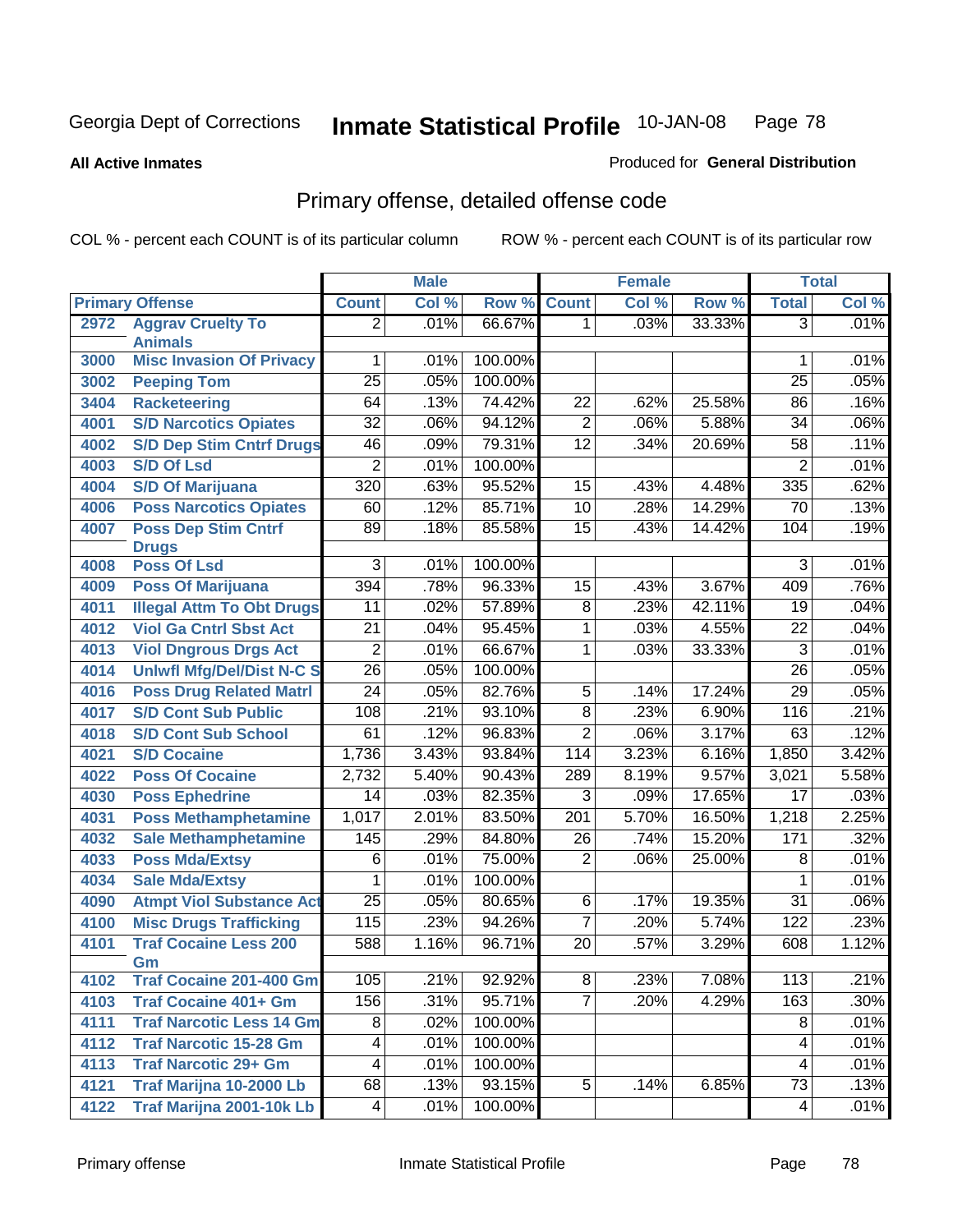**All Active Inmates**

#### Produced for **General Distribution**

# Primary offense, detailed offense code

|      |                                       |                  | <b>Male</b> |         |                | <b>Female</b> |        |                 | <b>Total</b> |
|------|---------------------------------------|------------------|-------------|---------|----------------|---------------|--------|-----------------|--------------|
|      | <b>Primary Offense</b>                | <b>Count</b>     | Col %       | Row %   | <b>Count</b>   | Col %         | Row %  | <b>Total</b>    | Col %        |
| 4126 | <b>Traf Amphtmine 28-199</b>          | $\vert 4 \vert$  | .01%        | 100.00% |                |               |        | $\overline{4}$  | .01%         |
|      | Gm                                    |                  |             |         |                |               |        |                 |              |
| 4127 | <b>Traf Amphtmine 200-399</b>         | $\mathbf{1}$     | .01%        | 50.00%  | $\mathbf 1$    | .03%          | 50.00% | 2               | .01%         |
| 4128 | Gm<br>Traf Amphtmine 400+ Gm          | $\overline{5}$   | .01%        | 100.00% |                |               |        | 5               | .01%         |
| 4130 | <b>Cnspire Traffic Cntrl Sub</b>      | 10               | .02%        | 83.33%  | $\overline{2}$ | .06%          | 16.67% | $\overline{12}$ | .02%         |
| 4133 | <b>Use Comm Facity Vio C</b>          | $\overline{3}$   | .01%        | 100.00% |                |               |        | $\overline{3}$  | .01%         |
|      | <b>Sub</b>                            |                  |             |         |                |               |        |                 |              |
| 4134 | <b>Att/Consprcy Commt</b>             | 49               | .10%        | 87.50%  | 7              | .20%          | 12.50% | 56              | .10%         |
|      | C/S/Of                                |                  |             |         |                |               |        |                 |              |
| 4140 | <b>Traf Methamph 28-199</b>           | 335              | .66%        | 88.62%  | 43             | 1.22%         | 11.38% | 378             | .70%         |
|      | Gm                                    |                  |             |         |                |               |        |                 |              |
| 4141 | <b>Traf Methamph 200-399</b>          | 67               | .13%        | 94.37%  | 4              | .11%          | 5.63%  | 71              | .13%         |
| 4142 | Gm<br>Traf Methamph 400+ Gm           | 89               | .18%        | 97.80%  | $\overline{2}$ | .06%          | 2.20%  | 91              | .17%         |
| 4143 | <b>Manf Methamph 28-199</b>           | $\overline{32}$  | .06%        | 82.05%  | $\overline{7}$ | .20%          | 17.95% | $\overline{39}$ | .07%         |
|      | Gm                                    |                  |             |         |                |               |        |                 |              |
| 4144 | Manf Methamph 200-399                 | $\overline{2}$   | .01%        | 100.00% |                |               |        | $\overline{2}$  | .01%         |
|      | Gm                                    |                  |             |         |                |               |        |                 |              |
| 4146 | <b>Traf Methamph Unspec</b>           | 163              | .32%        | 91.57%  | 15             | .43%          | 8.43%  | 178             | .33%         |
|      | Amt                                   |                  |             |         |                |               |        |                 |              |
| 4147 | <b>Manf Methamph Unspec</b>           | $\overline{178}$ | .35%        | 94.68%  | 10             | .28%          | 5.32%  | 188             | .35%         |
| 4150 | Amt<br><b>Traf Mda/Extsy 28-199gm</b> | 6                | .01%        | 75.00%  | $\overline{2}$ | .06%          | 25.00% | 8               | .01%         |
| 4151 | <b>Traf Mda/Extsy 200-</b>            | 1                | .01%        | 100.00% |                |               |        | 1               | .01%         |
|      | <b>399gm</b>                          |                  |             |         |                |               |        |                 |              |
| 4152 | Traf Mda/Extsy 400+Gm                 | 1                | .01%        | 100.00% |                |               |        | 1               | .01%         |
| 5001 | <b>Viol Motor Vehicle Laws</b>        | $\overline{36}$  | .07%        | 92.31%  | $\overline{3}$ | .09%          | 7.69%  | 39              | .07%         |
| 5003 | <b>Chop Shop Violation</b>            | 1                | .01%        | 100.00% |                |               |        | 1               | .01%         |
| 5004 | <b>Drvng Habtl Violator</b>           | 104              | .21%        | 97.20%  | $\overline{3}$ | .09%          | 2.80%  | 107             | .20%         |
| 5005 | <b>Habit Traf Viol/Impaired</b>       | 10               | .02%        | 100.00% |                |               |        | 10              | .02%         |
| 5006 | <b>Habit Traf Viol/Other</b>          | 8                | .02%        | 88.89%  | 1              | .03%          | 11.11% | 9               | .02%         |
| 6000 | <b>Misc Mrals/Pblic H/Safty</b>       | $\overline{21}$  | .04%        | 91.30%  | $\overline{2}$ | .06%          | 8.70%  | $\overline{23}$ | .04%         |
| 6200 | <b>Misc CorrectionI Inst Off</b>      | 10               | .02%        | 100.00% |                |               |        | 10              | .02%         |
| 9901 | <b>Conspiracy</b>                     | 44               | .09%        | 81.48%  | 10             | .28%          | 18.52% | 54              | .10%         |
| 9905 | <b>Crmnl Atmpt</b>                    | 14               | .03%        | 93.33%  | 1.             | .03%          | 6.67%  | 15              | .03%         |
| 9907 | <b>Unauth Dist Recrd</b>              | $\overline{3}$   | .01%        | 100.00% |                |               |        | $\overline{3}$  | .01%         |
|      | <b>Devices</b>                        |                  |             |         |                |               |        |                 |              |
| 9910 | <b>Crmnl Solicitation</b>             | $\overline{3}$   | .01%        | 100.00% |                |               |        | 3               | .01%         |
| 9911 | <b>Party To A Crime</b>               | $\overline{2}$   | .01%        | 100.00% |                |               |        | $\overline{2}$  | .01%         |
| 9914 | <b>Gang Participation</b>             | $\overline{1}$   | .01%        | 100.00% |                |               |        | $\overline{1}$  | .01%         |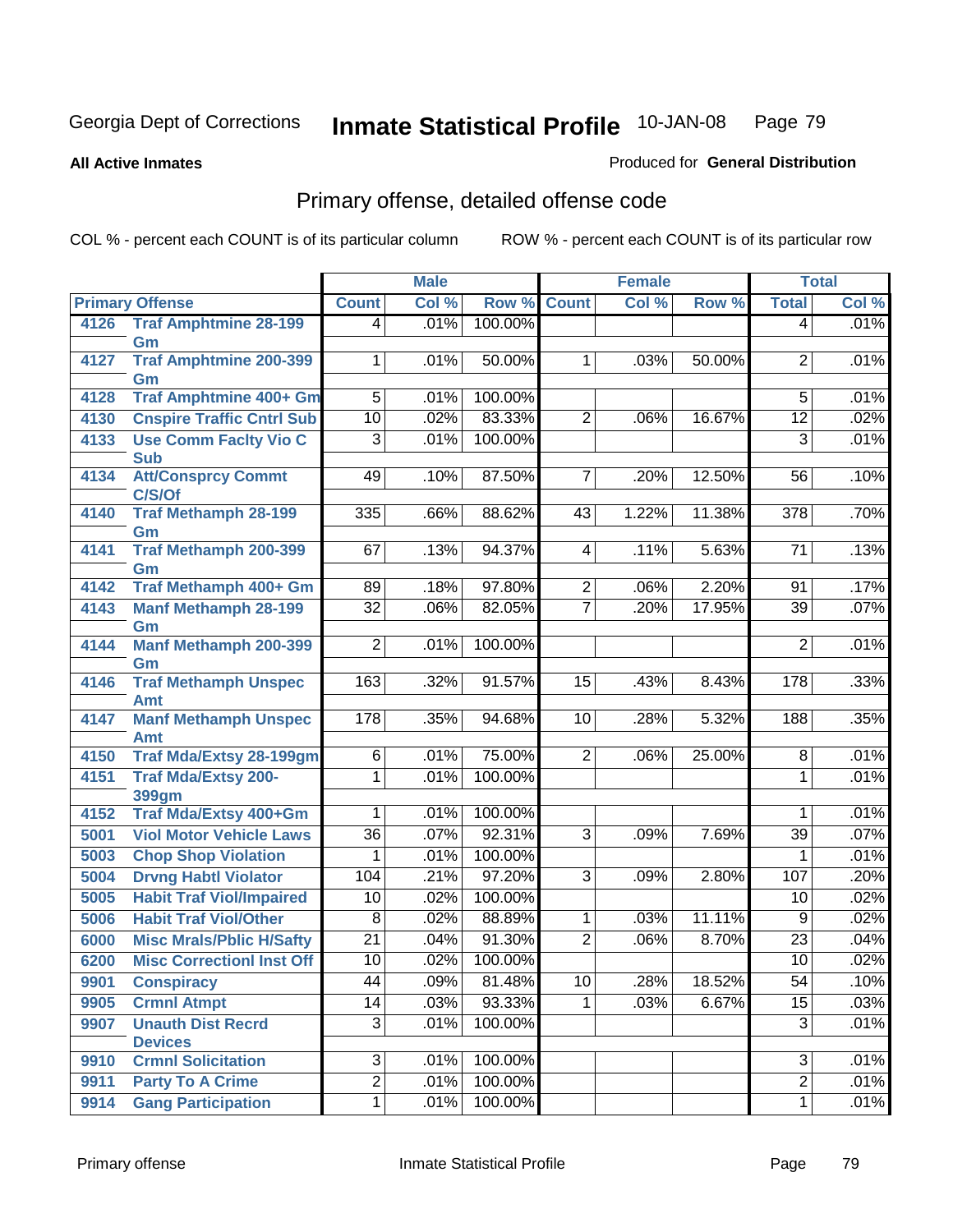**All Active Inmates**

Produced for **General Distribution**

# Primary offense, detailed offense code

|                        |              | <b>Male</b> |                    | <b>Female</b> |                 | Total |
|------------------------|--------------|-------------|--------------------|---------------|-----------------|-------|
| <b>Primary Offense</b> | <b>Count</b> | Col%        | <b>Row % Count</b> | Col%          | Row % Total     | Col % |
| <b>Total Rported</b>   | 50,616       | 101%        | $93.48\%$ 3,529    | 100%          | $6.52\%$ 54,145 | 100%  |

| <b>NOT</b><br>oortea | . .<br>-- | 1 V   | . .    |
|----------------------|-----------|-------|--------|
| <b>otal</b>          | 50 711    | 3,545 | 54,256 |

| Mode (most frequent) | 1601 Burglary | 1701 Forgery 1st Degree | 1601 Burglary |
|----------------------|---------------|-------------------------|---------------|
|----------------------|---------------|-------------------------|---------------|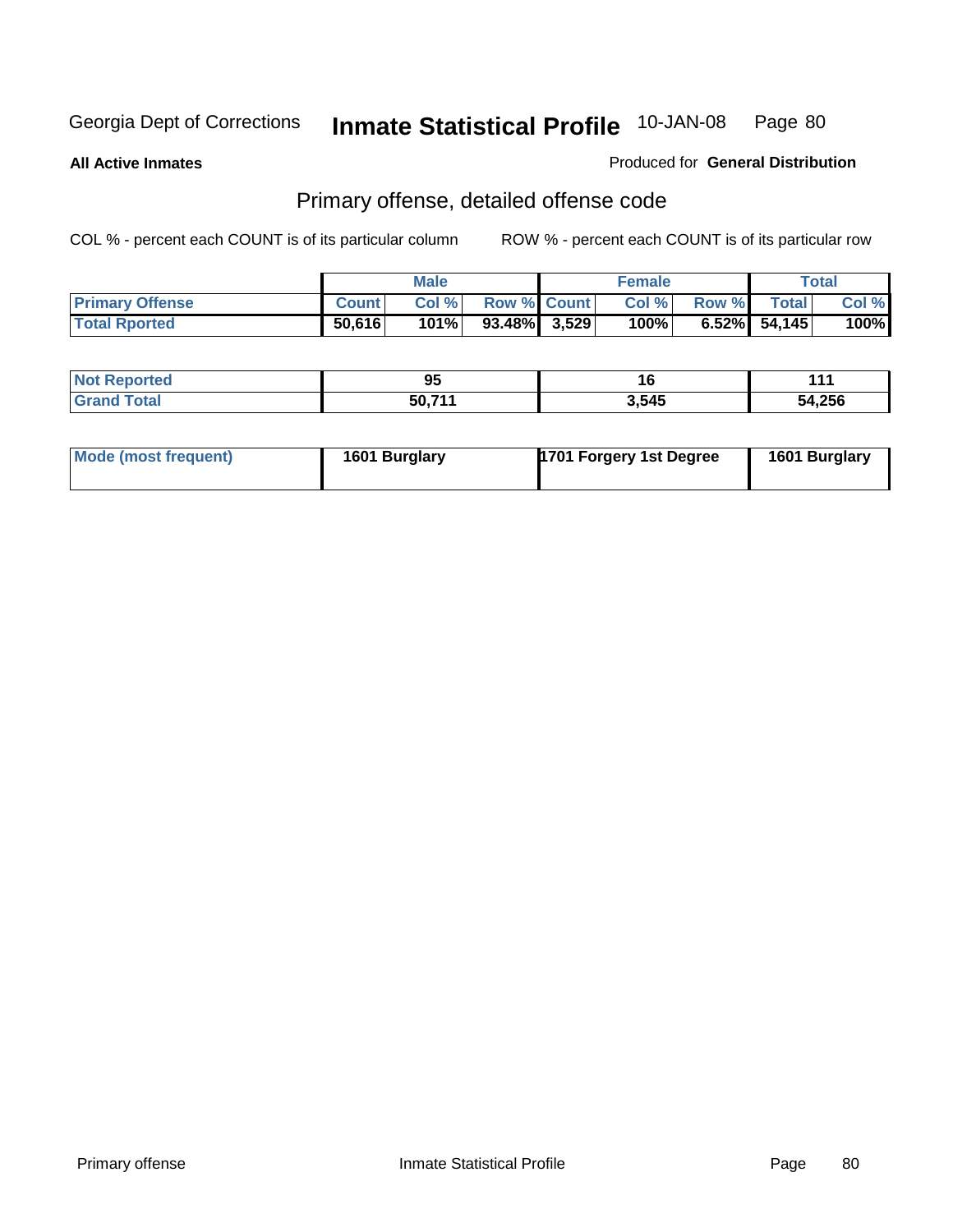#### **All Active Inmates**

#### Produced for **General Distribution**

# County of conviction of primary offense

|                         |                             |                  | <b>Male</b> |         |                 | <b>Female</b> |        |                  | <b>Total</b> |
|-------------------------|-----------------------------|------------------|-------------|---------|-----------------|---------------|--------|------------------|--------------|
|                         | <b>County of Conviction</b> | <b>Count</b>     | Col %       | Row %   | <b>Count</b>    | Col %         | Row %  | <b>Total</b>     | Col %        |
| 1                       | <b>Appling</b>              | 89               | .18%        | 91.75%  | $\overline{8}$  | .23%          | 8.25%  | 97               | .18%         |
| $\overline{2}$          | <b>Atkinson</b>             | $\overline{41}$  | .08%        | 93.18%  | $\overline{3}$  | .09%          | 6.82%  | 44               | .08%         |
| $\overline{\mathbf{3}}$ | <b>Bacon</b>                | 66               | .13%        | 98.51%  | 1               | .03%          | 1.49%  | $\overline{67}$  | .12%         |
| 4                       | <b>Baker</b>                | $\overline{10}$  | .02%        | 100.00% |                 |               |        | 10               | .02%         |
| 5                       | <b>Baldwin</b>              | $\overline{346}$ | .68%        | 94.79%  | 19              | .54%          | 5.21%  | 365              | .67%         |
| 6                       | <b>Banks</b>                | $\overline{71}$  | .14%        | 91.03%  | $\overline{7}$  | .20%          | 8.97%  | $\overline{78}$  | .14%         |
| 7                       | <b>Barrow</b>               | 268              | .53%        | 94.37%  | 16              | .45%          | 5.63%  | 284              | .52%         |
| 8                       | <b>Bartow</b>               | 619              | 1.22%       | 89.32%  | 74              | 2.10%         | 10.68% | 693              | 1.28%        |
| 9                       | <b>Ben Hill</b>             | 264              | .52%        | 92.63%  | $\overline{21}$ | .60%          | 7.37%  | 285              | .53%         |
| 10                      | <b>Berrien</b>              | 99               | .20%        | 88.39%  | $\overline{13}$ | .37%          | 11.61% | $\overline{112}$ | .21%         |
| 11                      | <b>Bibb</b>                 | 1,054            | 2.08%       | 95.47%  | $\overline{50}$ | 1.42%         | 4.53%  | 1,104            | 2.04%        |
| 12                      | <b>Bleckley</b>             | $\overline{96}$  | .19%        | 88.89%  | $\overline{12}$ | .34%          | 11.11% | 108              | .20%         |
| $\overline{13}$         | <b>Brantley</b>             | $\overline{48}$  | .09%        | 87.27%  | $\overline{7}$  | .20%          | 12.73% | $\overline{55}$  | .10%         |
| 14                      | <b>Brooks</b>               | $\overline{80}$  | .16%        | 98.77%  | $\overline{1}$  | .03%          | 1.23%  | $\overline{81}$  | .15%         |
| 15                      | <b>Bryan</b>                | 94               | .19%        | 94.00%  | $\overline{6}$  | .17%          | 6.00%  | 100              | .18%         |
| 16                      | <b>Bulloch</b>              | 492              | .97%        | 94.25%  | $\overline{30}$ | .85%          | 5.75%  | 522              | .96%         |
| 17                      | <b>Burke</b>                | $\overline{216}$ | .43%        | 94.32%  | $\overline{13}$ | .37%          | 5.68%  | $\overline{229}$ | .42%         |
| 18                      | <b>Butts</b>                | 142              | .28%        | 94.67%  | $\overline{8}$  | .23%          | 5.33%  | 150              | .28%         |
| 19                      | <b>Calhoun</b>              | 48               | .09%        | 92.31%  | 4               | .11%          | 7.69%  | $\overline{52}$  | .10%         |
| 20                      | <b>Camden</b>               | 154              | .30%        | 94.48%  | $\overline{9}$  | .26%          | 5.52%  | 163              | .30%         |
| 21                      | <b>Candler</b>              | $\overline{91}$  | .18%        | 93.81%  | $\overline{6}$  | .17%          | 6.19%  | $\overline{97}$  | .18%         |
| 22                      | <b>Carroll</b>              | 580              | 1.15%       | 91.63%  | $\overline{53}$ | 1.50%         | 8.37%  | 633              | 1.17%        |
| 23                      | <b>Catoosa</b>              | 300              | .59%        | 90.63%  | $\overline{31}$ | .88%          | 9.37%  | 331              | .61%         |
| 24                      | <b>Charlton</b>             | 61               | .12%        | 96.83%  | $\overline{2}$  | .06%          | 3.17%  | 63               | .12%         |
| 25                      | <b>Chatham</b>              | 2,400            | 4.74%       | 94.56%  | 138             | 3.91%         | 5.44%  | 2,538            | 4.69%        |
| 26                      | <b>Chattahoochee</b>        | $\overline{28}$  | .06%        | 96.55%  | $\mathbf 1$     | .03%          | 3.45%  | $\overline{29}$  | .05%         |
| 27                      | <b>Chattooga</b>            | $\overline{243}$ | .48%        | 89.34%  | $\overline{29}$ | .82%          | 10.66% | $\overline{272}$ | .50%         |
| 28                      | <b>Cherokee</b>             | 538              | 1.06%       | 89.97%  | 60              | 1.70%         | 10.03% | 598              | 1.10%        |
| 29                      | <b>Clarke</b>               | 467              | .92%        | 94.92%  | $\overline{25}$ | .71%          | 5.08%  | 492              | .91%         |
| 30                      | <b>Clay</b>                 | $\overline{28}$  | .06%        | 90.32%  | $\overline{3}$  | .09%          | 9.68%  | $\overline{31}$  | .06%         |
| 31                      | <b>Clayton</b>              | 1,554            | 3.07%       | 92.23%  | 131             | 3.71%         | 7.77%  | 1,685            | 3.11%        |
| 32                      | <b>Clinch</b>               | 53               | .10%        | 96.36%  | 2               | .06%          | 3.64%  | 55               | .10%         |
| 33                      | <b>Cobb</b>                 | 2,791            | 5.51%       | 91.69%  | 253             | 7.17%         | 8.31%  | 3,044            | 5.62%        |
| 34                      | <b>Coffee</b>               | 251              | .50%        | 94.01%  | 16              | .45%          | 5.99%  | 267              | .49%         |
| 35                      | <b>Colquitt</b>             | 315              | .62%        | 94.31%  | 19              | .54%          | 5.69%  | 334              | .62%         |
| 36                      | <b>Columbia</b>             | 308              | .61%        | 92.77%  | 24              | .68%          | 7.23%  | 332              | .61%         |
| 37                      | <b>Cook</b>                 | 139              | .27%        | 92.67%  | 11              | .31%          | 7.33%  | 150              | .28%         |
| 38                      | <b>Coweta</b>               | 580              | 1.15%       | 92.36%  | 48              | 1.36%         | 7.64%  | 628              | 1.16%        |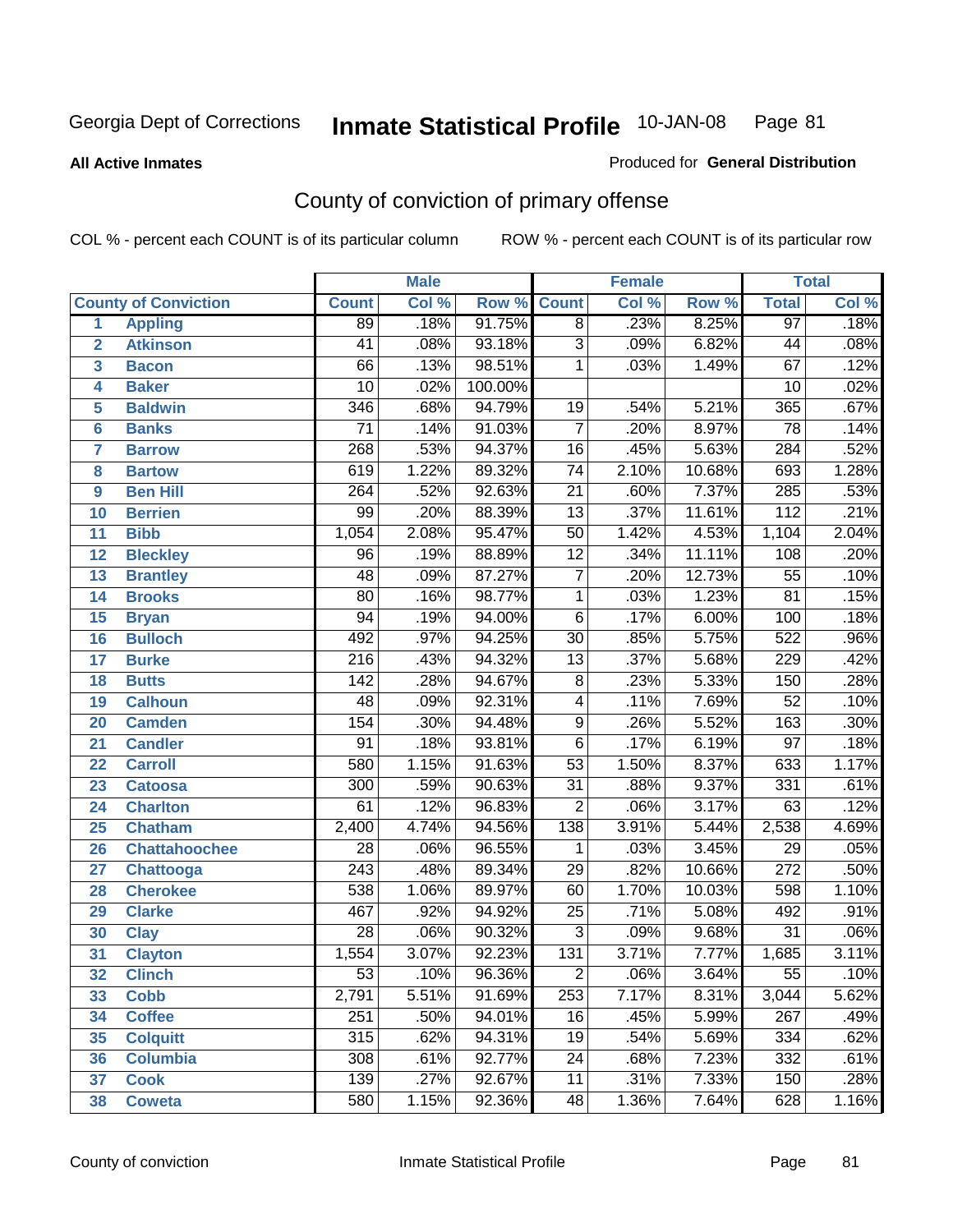**All Active Inmates**

#### Produced for **General Distribution**

# County of conviction of primary offense

|    |                             |                  | <b>Male</b> |         | <b>Female</b>   |       |        | <b>Total</b>     |         |
|----|-----------------------------|------------------|-------------|---------|-----------------|-------|--------|------------------|---------|
|    | <b>County of Conviction</b> | <b>Count</b>     | Col %       | Row %   | <b>Count</b>    | Col % | Row %  | <b>Total</b>     | Col %   |
| 39 | <b>Crawford</b>             | $\overline{22}$  | .04%        | 84.62%  | $\overline{4}$  | .11%  | 15.38% | $\overline{26}$  | .05%    |
| 40 | <b>Crisp</b>                | 289              | .57%        | 92.93%  | $\overline{22}$ | .62%  | 7.07%  | 311              | .57%    |
| 41 | <b>Dade</b>                 | 153              | .30%        | 95.03%  | 8               | .23%  | 4.97%  | 161              | .30%    |
| 42 | <b>Dawson</b>               | $\overline{93}$  | .18%        | 89.42%  | $\overline{11}$ | .31%  | 10.58% | 104              | .19%    |
| 43 | <b>Decatur</b>              | 324              | .64%        | 93.10%  | $\overline{24}$ | .68%  | 6.90%  | 348              | .64%    |
| 44 | <b>Dekalb</b>               | 3,047            | 6.02%       | 95.28%  | 151             | 4.28% | 4.72%  | 3,198            | 5.91%   |
| 45 | <b>Dodge</b>                | 166              | .33%        | 93.26%  | $\overline{12}$ | .34%  | 6.74%  | 178              | .33%    |
| 46 | <b>Dooly</b>                | 109              | .22%        | 95.61%  | 5               | .14%  | 4.39%  | 114              | .21%    |
| 47 | <b>Dougherty</b>            | 1,036            | 2.05%       | 95.40%  | $\overline{50}$ | 1.42% | 4.60%  | 1,086            | 2.01%   |
| 48 | <b>Douglas</b>              | 1,103            | 2.18%       | 90.04%  | 122             | 3.46% | 9.96%  | 1,225            | 2.26%   |
| 49 | <b>Early</b>                | 84               | .17%        | 100.00% |                 |       |        | $\overline{84}$  | .16%    |
| 50 | <b>Echols</b>               | $\overline{11}$  | .02%        | 100.00% |                 |       |        | $\overline{11}$  | .02%    |
| 51 | <b>Effingham</b>            | $\overline{147}$ | .29%        | 91.30%  | 14              | .40%  | 8.70%  | 161              | .30%    |
| 52 | <b>Elbert</b>               | $\overline{149}$ | .29%        | 93.71%  | 10              | .28%  | 6.29%  | 159              | .29%    |
| 53 | <b>Emanuel</b>              | 161              | .32%        | 96.41%  | $\overline{6}$  | .17%  | 3.59%  | 167              | .31%    |
| 54 | <b>Evans</b>                | $\overline{92}$  | .18%        | 98.92%  | $\mathbf{1}$    | .03%  | 1.08%  | 93               | .17%    |
| 55 | <b>Fannin</b>               | 113              | .22%        | 93.39%  | $\overline{8}$  | .23%  | 6.61%  | $\overline{121}$ | .22%    |
| 56 | <b>Fayette</b>              | $\overline{313}$ | .62%        | 91.79%  | $\overline{28}$ | .79%  | 8.21%  | 341              | .63%    |
| 57 | <b>Floyd</b>                | 860              | 1.70%       | 90.05%  | 95              | 2.69% | 9.95%  | 955              | 1.76%   |
| 58 | <b>Forsyth</b>              | $\overline{318}$ | .63%        | 88.33%  | $\overline{42}$ | 1.19% | 11.67% | 360              | .66%    |
| 59 | <b>Franklin</b>             | 163              | .32%        | 93.14%  | $\overline{12}$ | .34%  | 6.86%  | $\overline{175}$ | .32%    |
| 60 | <b>Fulton</b>               | 4,279            | 8.45%       | 96.70%  | 146             | 4.14% | 3.30%  | 4,425            | 8.17%   |
| 61 | Gilmer                      | 114              | .23%        | 89.06%  | 14              | .40%  | 10.94% | 128              | .24%    |
| 62 | <b>Glascock</b>             | 4                | .01%        | 80.00%  | 1               | .03%  | 20.00% | 5                | .01%    |
| 63 | <b>Glynn</b>                | 435              | .86%        | 95.81%  | $\overline{19}$ | .54%  | 4.19%  | 454              | .84%    |
| 64 | <b>Gordon</b>               | 329              | .65%        | 91.14%  | $\overline{32}$ | .91%  | 8.86%  | 361              | .67%    |
| 65 | <b>Grady</b>                | 229              | .45%        | 94.63%  | $\overline{13}$ | .37%  | 5.37%  | $\overline{242}$ | .45%    |
| 66 | <b>Greene</b>               | 106              | .21%        | 93.81%  | 7               | .20%  | 6.19%  | 113              | .21%    |
| 67 | <b>Gwinnett</b>             | 1,807            | 3.57%       | 93.24%  | 131             | 3.71% | 6.76%  | 1,938            | 3.58%   |
| 68 | <b>Habersham</b>            | 128              | .25%        | 92.75%  | 10              | .28%  | 7.25%  | 138              | .25%    |
| 69 | <b>Hall</b>                 | 815              | 1.61%       | 91.99%  | $\overline{71}$ | 2.01% | 8.01%  | 886              | 1.64%   |
| 70 | <b>Hancock</b>              | 31               | .06%        | 91.18%  | 3               | .09%  | 8.82%  | 34               | $.06\%$ |
| 71 | <b>Haralson</b>             | 89               | .18%        | 95.70%  | $\overline{4}$  | .11%  | 4.30%  | $\overline{93}$  | .17%    |
| 72 | <b>Harris</b>               | $\overline{134}$ | .26%        | 97.10%  | 4               | .11%  | 2.90%  | 138              | .25%    |
| 73 | <b>Hart</b>                 | 117              | .23%        | 94.35%  | $\overline{7}$  | .20%  | 5.65%  | 124              | .23%    |
| 74 | <b>Heard</b>                | 62               | .12%        | 86.11%  | 10              | .28%  | 13.89% | 72               | .13%    |
| 75 | <b>Henry</b>                | 619              | 1.22%       | 91.43%  | 58              | 1.64% | 8.57%  | 677              | 1.25%   |
| 76 | <b>Houston</b>              | 653              | 1.29%       | 93.69%  | 44              | 1.25% | 6.31%  | 697              | 1.29%   |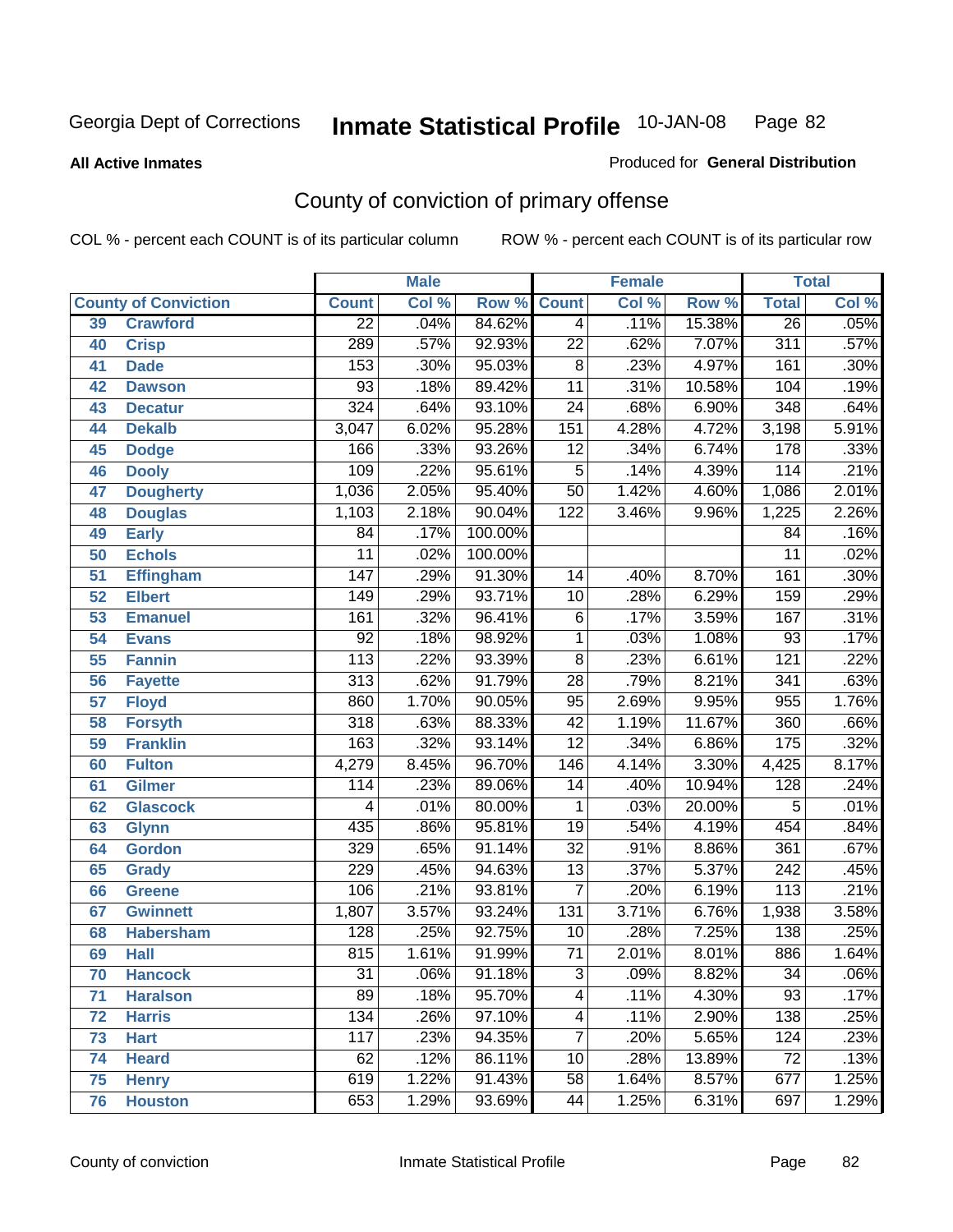Produced for **General Distribution**

#### **All Active Inmates**

# County of conviction of primary offense

|                 |                             |                  | <b>Male</b> |         |                 | <b>Female</b> |          |                  | <b>Total</b> |
|-----------------|-----------------------------|------------------|-------------|---------|-----------------|---------------|----------|------------------|--------------|
|                 | <b>County of Conviction</b> | <b>Count</b>     | Col %       | Row %   | <b>Count</b>    | Col %         | Row %    | <b>Total</b>     | Col %        |
| $\overline{77}$ | <b>Irwin</b>                | 60               | .12%        | 96.77%  | $\overline{2}$  | .06%          | 3.23%    | 62               | .11%         |
| 78              | <b>Jackson</b>              | $\overline{215}$ | .42%        | 90.72%  | $\overline{22}$ | .62%          | 9.28%    | 237              | .44%         |
| 79              | <b>Jasper</b>               | 65               | .13%        | 91.55%  | $\,6$           | .17%          | 8.45%    | $\overline{71}$  | .13%         |
| 80              | <b>Jeff Davis</b>           | $\overline{70}$  | .14%        | 95.89%  | $\overline{3}$  | .09%          | 4.11%    | $\overline{73}$  | .13%         |
| 81              | <b>Jefferson</b>            | 111              | .22%        | 94.87%  | $\overline{6}$  | .17%          | 5.13%    | $\overline{117}$ | .22%         |
| 82              | <b>Jenkins</b>              | $\overline{73}$  | .14%        | 94.81%  | $\overline{4}$  | .11%          | 5.19%    | $\overline{77}$  | .14%         |
| 83              | <b>Johnson</b>              | 63               | .12%        | 94.03%  | 4               | .11%          | 5.97%    | 67               | .12%         |
| 84              | <b>Jones</b>                | 145              | .29%        | 94.16%  | $\overline{9}$  | .26%          | 5.84%    | 154              | .28%         |
| 85              | <b>Lamar</b>                | $\overline{90}$  | .18%        | 92.78%  | $\overline{7}$  | .20%          | 7.22%    | $\overline{97}$  | .18%         |
| 86              | <b>Lanier</b>               | $\overline{41}$  | .08%        | 95.35%  | $\overline{2}$  | .06%          | 4.65%    | 43               | .08%         |
| 87              | <b>Laurens</b>              | 359              | .71%        | 94.47%  | $\overline{21}$ | .60%          | 5.53%    | 380              | .70%         |
| 88              | Lee                         | $\overline{87}$  | .17%        | 97.75%  | $\overline{2}$  | .06%          | 2.25%    | 89               | .16%         |
| 89              | <b>Liberty</b>              | 265              | .52%        | 94.64%  | $\overline{15}$ | .43%          | 5.36%    | 280              | .52%         |
| 90              | <b>Lincoln</b>              | $\overline{39}$  | .08%        | 100.00% |                 |               |          | $\overline{39}$  | .07%         |
| 91              | Long                        | $\overline{84}$  | .17%        | 96.55%  | $\overline{3}$  | .09%          | 3.45%    | $\overline{87}$  | .16%         |
| 92              | <b>Lowndes</b>              | 667              | 1.32%       | 95.83%  | 29              | .82%          | 4.17%    | 696              | 1.29%        |
| 93              | <b>Lumpkin</b>              | 111              | .22%        | 90.98%  | $\overline{11}$ | .31%          | 9.02%    | $\overline{122}$ | .23%         |
| 94              | <b>Macon</b>                | $\overline{80}$  | .16%        | 94.12%  | $\overline{5}$  | .14%          | 5.88%    | 85               | .16%         |
| 95              | <b>Madison</b>              | 137              | .27%        | 94.48%  | $\overline{8}$  | .23%          | 5.52%    | $\overline{145}$ | .27%         |
| 96              | <b>Marion</b>               | 60               | .12%        | 95.24%  | $\overline{3}$  | .09%          | 4.76%    | 63               | .12%         |
| 97              | <b>Mcduffie</b>             | $\overline{203}$ | .40%        | 96.67%  | $\overline{7}$  | .20%          | 3.33%    | $\overline{210}$ | .39%         |
| 98              | <b>Mcintosh</b>             | $\overline{73}$  | .14%        | 98.65%  | $\mathbf{1}$    | .03%          | 1.35%    | $\overline{74}$  | .14%         |
| 99              | <b>Meriwether</b>           | 195              | .39%        | 94.20%  | $\overline{12}$ | .34%          | 5.80%    | 207              | .38%         |
| 100             | <b>Miller</b>               | $\overline{36}$  | .07%        | 97.30%  | 1               | .03%          | 2.70%    | $\overline{37}$  | .07%         |
| 101             | <b>Mitchell</b>             | 178              | .35%        | 92.23%  | $\overline{15}$ | .43%          | 7.77%    | 193              | .36%         |
| 102             | <b>Monroe</b>               | 190              | .38%        | 94.06%  | $\overline{12}$ | .34%          | 5.94%    | 202              | .37%         |
| 103             | <b>Montgomery</b>           | 42               | .08%        | 97.67%  | $\mathbf 1$     | .03%          | 2.33%    | 43               | .08%         |
| 104             | <b>Morgan</b>               | 105              | .21%        | 93.75%  | 7               | .20%          | 6.25%    | $\overline{112}$ | .21%         |
| 105             | <b>Murray</b>               | 265              | .52%        | 92.33%  | $\overline{22}$ | .62%          | 7.67%    | 287              | .53%         |
| 106             | <b>Muscogee</b>             | 1,883            | 3.72%       | 93.64%  | 128             | 3.63%         | 6.36%    | 2,011            | 3.71%        |
| 107             | <b>Newton</b>               | 600              | 1.19%       | 90.50%  | 63              | 1.79%         | 9.50%    | 663              | 1.22%        |
| 108             | <b>Oconee</b>               | 57               | .11%        | 95.00%  | 3               | .09%          | $5.00\%$ | 60               | .11%         |
| 109             | <b>Oglethorpe</b>           | $\overline{59}$  | .12%        | 95.16%  | $\overline{3}$  | .09%          | 4.84%    | 62               | .11%         |
| 110             | <b>Paulding</b>             | $\overline{243}$ | .48%        | 94.19%  | $\overline{15}$ | .43%          | 5.81%    | 258              | .48%         |
| 111             | <b>Peach</b>                | $\overline{97}$  | .19%        | 98.98%  | 1               | .03%          | 1.02%    | 98               | .18%         |
| 112             | <b>Pickens</b>              | 93               | .18%        | 91.18%  | 9               | .26%          | 8.82%    | 102              | .19%         |
| 113             | <b>Pierce</b>               | $\overline{56}$  | .11%        | 98.25%  | $\mathbf{1}$    | .03%          | 1.75%    | $\overline{57}$  | .11%         |
| 114             | <b>Pike</b>                 | 52               | .10%        | 91.23%  | $\overline{5}$  | .14%          | 8.77%    | $\overline{57}$  | .11%         |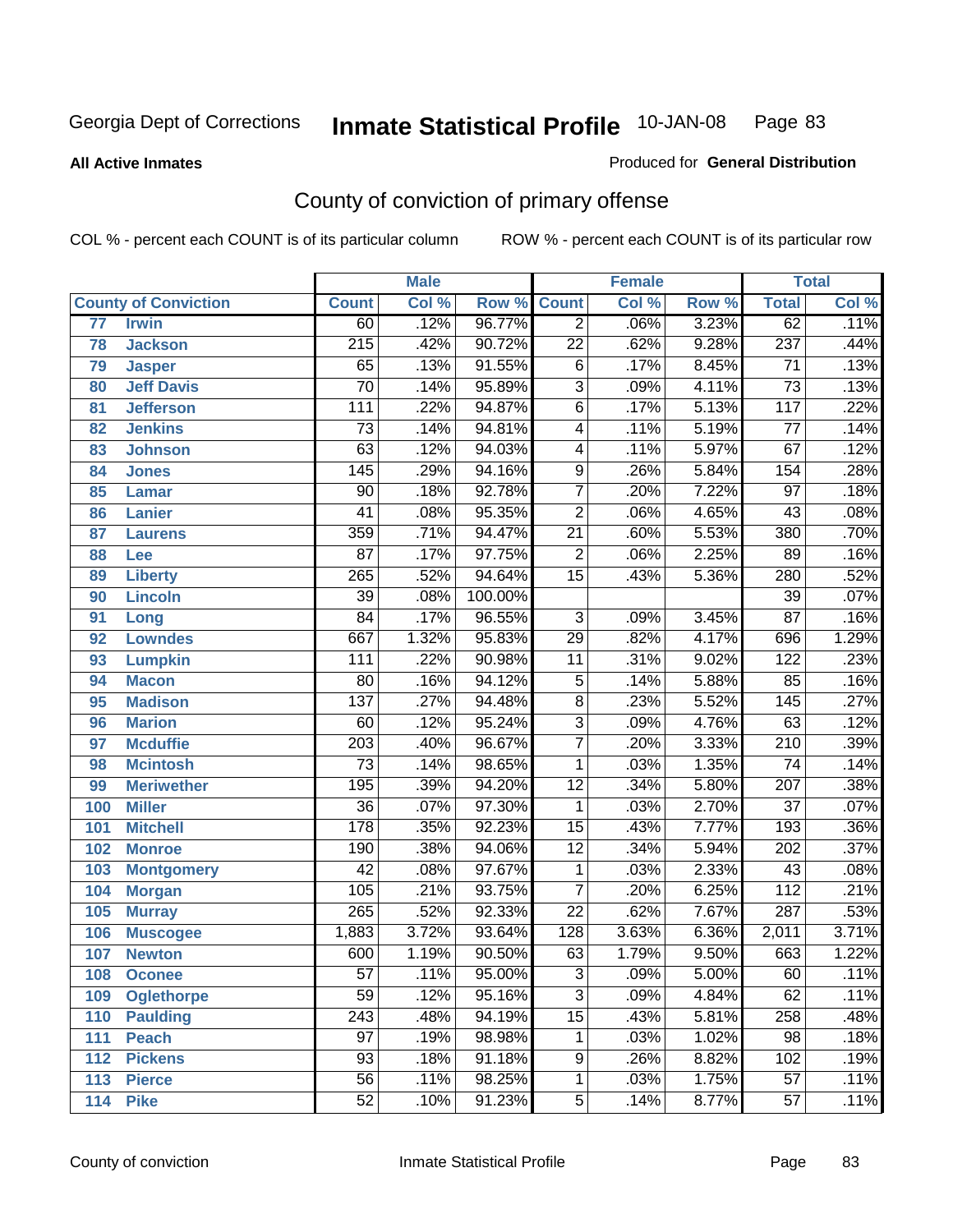Produced for **General Distribution**

#### **All Active Inmates**

# County of conviction of primary offense

|                             |                  | <b>Male</b> |         |                 | <b>Female</b> |        |                  | <b>Total</b> |
|-----------------------------|------------------|-------------|---------|-----------------|---------------|--------|------------------|--------------|
| <b>County of Conviction</b> | <b>Count</b>     | Col %       | Row %   | <b>Count</b>    | Col %         | Row %  | <b>Total</b>     | Col %        |
| 115<br><b>Polk</b>          | 144              | .28%        | 96.00%  | $\overline{6}$  | .17%          | 4.00%  | 150              | .28%         |
| 116<br><b>Pulaski</b>       | 68               | .13%        | 88.31%  | $\overline{9}$  | .26%          | 11.69% | 77               | .14%         |
| 117<br><b>Putnam</b>        | 150              | .30%        | 97.40%  | 4               | .11%          | 2.60%  | 154              | .28%         |
| 118<br>Quitman              | 14               | .03%        | 93.33%  | 1               | .03%          | 6.67%  | $\overline{15}$  | .03%         |
| 119<br><b>Rabun</b>         | 65               | .13%        | 91.55%  | $\overline{6}$  | .17%          | 8.45%  | $\overline{71}$  | .13%         |
| <b>Randolph</b><br>120      | 46               | .09%        | 93.88%  | $\overline{3}$  | .09%          | 6.12%  | 49               | .09%         |
| <b>Richmond</b><br>121      | 1,901            | 3.76%       | 94.58%  | 109             | 3.09%         | 5.42%  | 2,010            | 3.71%        |
| 122<br><b>Rockdale</b>      | 468              | .92%        | 93.98%  | $\overline{30}$ | .85%          | 6.02%  | 498              | .92%         |
| 123<br><b>Schley</b>        | $\overline{23}$  | .05%        | 100.00% |                 |               |        | $\overline{23}$  | .04%         |
| 124<br><b>Screven</b>       | 126              | .25%        | 95.45%  | 6               | .17%          | 4.55%  | 132              | .24%         |
| <b>Seminole</b><br>125      | $\overline{78}$  | .15%        | 90.70%  | 8               | .23%          | 9.30%  | $\overline{86}$  | .16%         |
| 126<br><b>Spalding</b>      | 636              | 1.26%       | 92.04%  | 55              | 1.56%         | 7.96%  | 691              | 1.28%        |
| 127<br><b>Stephens</b>      | 187              | .37%        | 89.05%  | $\overline{23}$ | .65%          | 10.95% | $\overline{210}$ | .39%         |
| 128<br><b>Stewart</b>       | $\overline{35}$  | .07%        | 94.59%  | $\overline{2}$  | .06%          | 5.41%  | $\overline{37}$  | .07%         |
| 129<br><b>Sumter</b>        | 265              | .52%        | 94.64%  | $\overline{15}$ | .43%          | 5.36%  | 280              | .52%         |
| 130<br><b>Talbot</b>        | $\overline{39}$  | .08%        | 92.86%  | $\overline{3}$  | .09%          | 7.14%  | 42               | .08%         |
| 131<br><b>Taliaferro</b>    | $\overline{20}$  | .04%        | 90.91%  | $\overline{2}$  | .06%          | 9.09%  | $\overline{22}$  | .04%         |
| 132<br><b>Tattnall</b>      | 172              | .34%        | 95.56%  | $\overline{8}$  | .23%          | 4.44%  | 180              | .33%         |
| 133<br><b>Taylor</b>        | $\overline{98}$  | .19%        | 96.08%  | $\overline{4}$  | .11%          | 3.92%  | 102              | .19%         |
| <b>Telfair</b><br>134       | $\overline{142}$ | .28%        | 91.03%  | 14              | .40%          | 8.97%  | 156              | .29%         |
| 135<br><b>Terrell</b>       | 85               | .17%        | 98.84%  | $\mathbf{1}$    | .03%          | 1.16%  | $\overline{86}$  | .16%         |
| 136<br><b>Thomas</b>        | $\overline{314}$ | .62%        | 92.90%  | $\overline{24}$ | .68%          | 7.10%  | 338              | .62%         |
| <b>Tift</b><br>137          | $\overline{327}$ | .65%        | 96.18%  | $\overline{13}$ | .37%          | 3.82%  | 340              | .63%         |
| <b>Toombs</b><br>138        | 268              | .53%        | 92.73%  | $\overline{21}$ | .60%          | 7.27%  | 289              | .53%         |
| 139<br><b>Towns</b>         | $\overline{40}$  | .08%        | 86.96%  | 6               | .17%          | 13.04% | 46               | .08%         |
| <b>Treutlen</b><br>140      | $\overline{79}$  | .16%        | 96.34%  | $\overline{3}$  | .09%          | 3.66%  | $\overline{82}$  | .15%         |
| 141<br><b>Troup</b>         | 731              | 1.44%       | 91.83%  | 65              | 1.84%         | 8.17%  | 796              | 1.47%        |
| 142<br><b>Turner</b>        | $\overline{70}$  | .14%        | 95.89%  | $\overline{3}$  | .09%          | 4.11%  | 73               | .13%         |
| 143<br><b>Twiggs</b>        | $\overline{50}$  | .10%        | 89.29%  | $\overline{6}$  | .17%          | 10.71% | $\overline{56}$  | .10%         |
| <b>Union</b><br>144         | $\overline{77}$  | .15%        | 97.47%  | $\overline{2}$  | .06%          | 2.53%  | 79               | .15%         |
| 145<br><b>Upson</b>         | $\overline{240}$ | .47%        | 90.57%  | $\overline{25}$ | .71%          | 9.43%  | $\overline{265}$ | .49%         |
| 146<br><b>Walker</b>        | 402              | .79%        | 90.74%  | 41              | 1.16%         | 9.26%  | 443              | .82%         |
| 147<br><b>Walton</b>        | $\overline{374}$ | .74%        | 94.44%  | $\overline{22}$ | .62%          | 5.56%  | 396              | .73%         |
| 148<br><b>Ware</b>          | $\overline{342}$ | .68%        | 93.96%  | $\overline{22}$ | .62%          | 6.04%  | 364              | .67%         |
| <b>Warren</b><br>149        | $\overline{51}$  | .10%        | 96.23%  | $\overline{2}$  | .06%          | 3.77%  | $\overline{53}$  | .10%         |
| <b>Washington</b><br>150    | 115              | .23%        | 93.50%  | 8               | .23%          | 6.50%  | 123              | .23%         |
| 151<br><b>Wayne</b>         | 170              | .34%        | 91.40%  | 16              | .45%          | 8.60%  | 186              | .34%         |
| <b>Webster</b><br>152       | 12               | .02%        | 100.00% |                 |               |        | 12               | .02%         |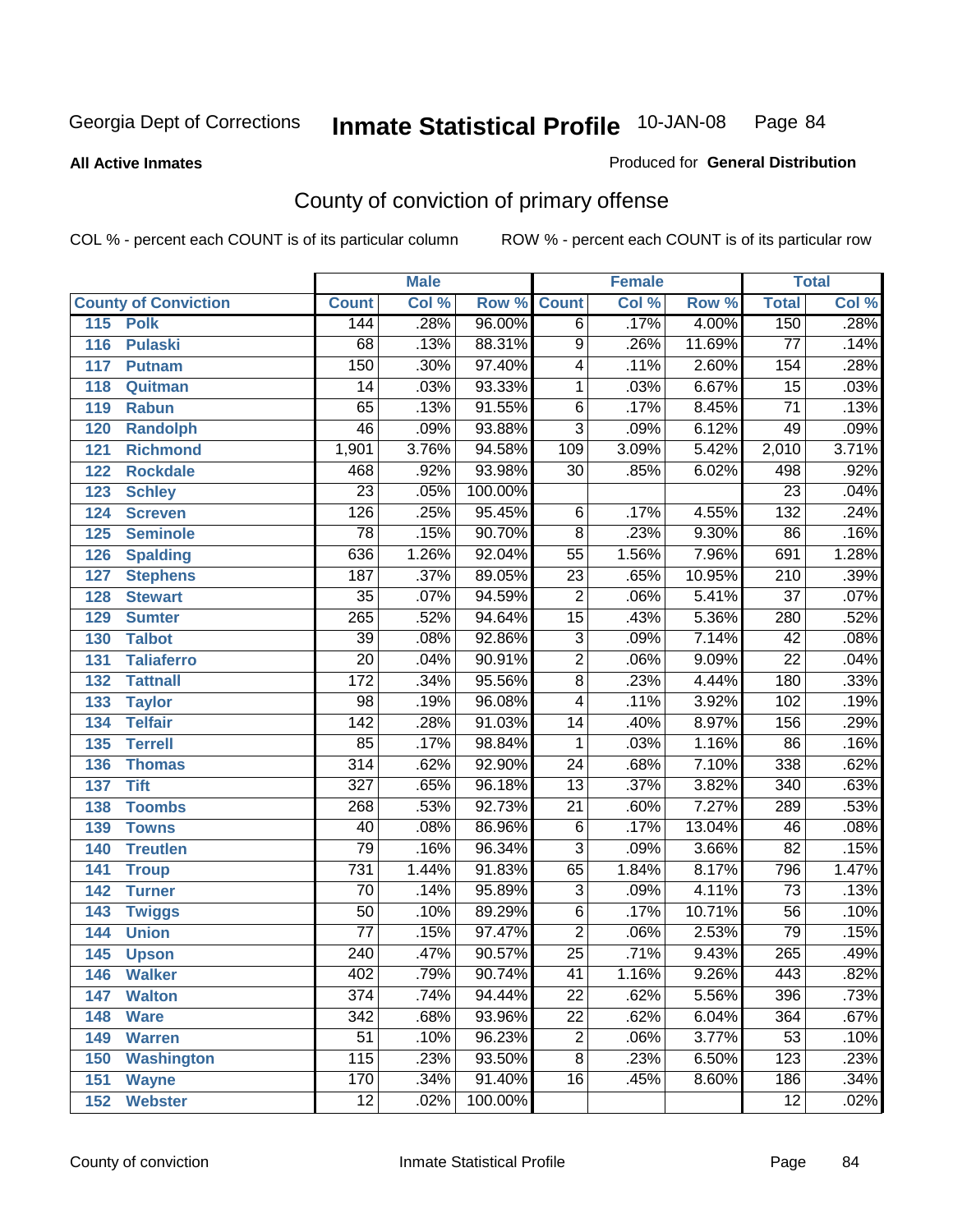**All Active Inmates**

### Produced for **General Distribution**

# County of conviction of primary offense

|                             |              | <b>Male</b> |             |       | <b>Female</b> |        |              | <b>Total</b> |
|-----------------------------|--------------|-------------|-------------|-------|---------------|--------|--------------|--------------|
| <b>County of Conviction</b> | <b>Count</b> | Col %       | Row % Count |       | Col %         | Row %  | <b>Total</b> | Col %        |
| <b>Wheeler</b><br>153       | 36           | $.07\%$     | 87.80%      | 5     | .14%          | 12.20% | 41           | .08%         |
| <b>White</b><br>154         | 93           | .18%        | 88.57%      | 12    | .34%          | 11.43% | 105          | .19%         |
| <b>Whitfield</b><br>155     | 725          | 1.43%       | 89.73%      | 83    | 2.35%         | 10.27% | 808          | 1.49%        |
| <b>Wilcox</b><br>156        | 63           | .12%        | 94.03%      | 4     | .11%          | 5.97%  | 67           | .12%         |
| <b>Wilkes</b><br>157        | 90           | .18%        | 97.83%      | 2     | $.06\%$       | 2.17%  | 92           | .17%         |
| <b>Wilkinson</b><br>158     | 67           | .13%        | 91.78%      | 6     | .17%          | 8.22%  | 73           | $.13\%$      |
| <b>Worth</b><br>159         | 141          | .28%        | $94.63\%$   | 8     | .23%          | 5.37%  | 149          | .28%         |
| <b>Total Rported</b>        | 50,616       | 100%        | 93.48%      | 3,529 | 100%          | 6.52%  | 54,145       | 100%         |

| <b>eported</b><br>NO | ΩF<br>◡ | 16    |        |
|----------------------|---------|-------|--------|
| <b>otal</b>          | 50,711  | 3,545 | 54,256 |

| Mc | ™ulton | Cobb |  |
|----|--------|------|--|
|    |        |      |  |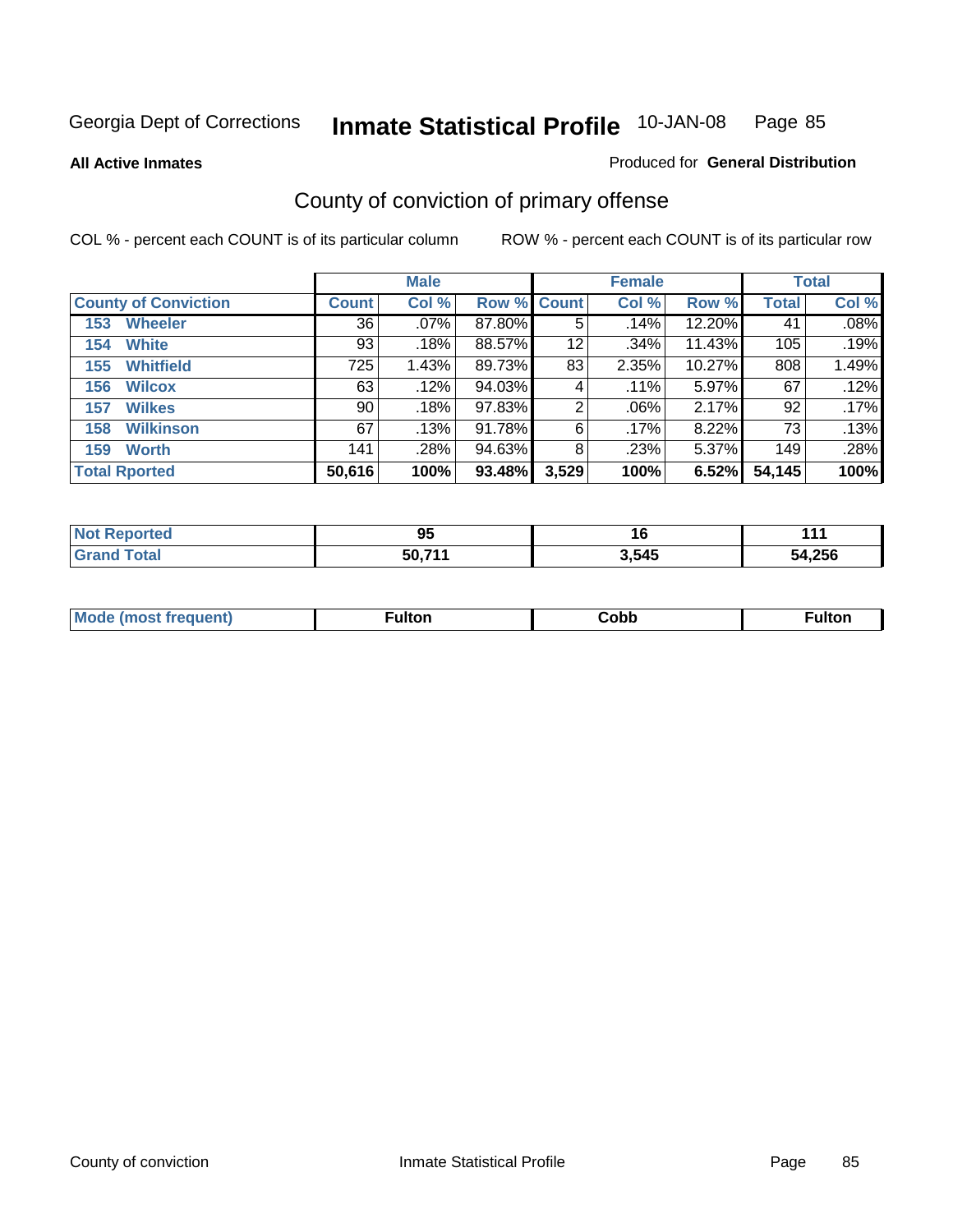**All Active Inmates**

Produced for **General Distribution**

# Circuit of conviction of primary offense

|                         |                                 |                  | <b>Male</b> |        |                 | <b>Female</b> |        |                  | <b>Total</b> |
|-------------------------|---------------------------------|------------------|-------------|--------|-----------------|---------------|--------|------------------|--------------|
|                         | <b>Circuit of Conviction</b>    | <b>Count</b>     | Col %       | Row %  | <b>Count</b>    | Col %         | Row %  | <b>Total</b>     | Col %        |
| 1                       | <b>Alapaha Circuit</b>          | 373              | .74%        | 92.33% | $\overline{31}$ | .88%          | 7.67%  | 404              | .75%         |
| $\overline{2}$          | <b>Alcovy Circuit</b>           | 974              | 1.92%       | 91.97% | 85              | 2.41%         | 8.03%  | 1,059            | 1.96%        |
| $\overline{\mathbf{3}}$ | <b>Atlanta Circuit</b>          | 4,279            | 8.45%       | 96.70% | 146             | 4.14%         | 3.30%  | 4,425            | 8.17%        |
| 4                       | <b>Atlantic Circuit</b>         | 780              | 1.54%       | 95.82% | 34              | .96%          | 4.18%  | 814              | 1.50%        |
| 5                       | <b>Augusta Circuit</b>          | 2,425            | 4.79%       | 94.32% | 146             | 4.14%         | 5.68%  | 2,571            | 4.75%        |
| 6                       | <b>Blue Ridge Circuit</b>       | 538              | 1.06%       | 89.97% | 60              | 1.70%         | 10.03% | 598              | 1.10%        |
| 7                       | <b>Brunswick Circuit</b>        | $\overline{918}$ | 1.81%       | 94.35% | $\overline{55}$ | 1.56%         | 5.65%  | 973              | 1.80%        |
| 8                       | <b>Chattahoochee Circuit</b>    | 2,242            | 4.43%       | 94.00% | 143             | 4.05%         | 6.00%  | 2,385            | 4.40%        |
| 9                       | <b>Cherokee Circuit</b>         | 948              | 1.87%       | 89.94% | 106             | 3.00%         | 10.06% | 1,054            | 1.95%        |
| 10                      | <b>Clayton Circuit</b>          | 1,554            | 3.07%       | 92.23% | 131             | 3.71%         | 7.77%  | 1,685            | 3.11%        |
| 11                      | <b>Cobb Circuit</b>             | 2,791            | 5.51%       | 91.69% | 253             | 7.17%         | 8.31%  | 3,044            | 5.62%        |
| 12                      | <b>Conasauga Circuit</b>        | 990              | 1.96%       | 90.41% | 105             | 2.98%         | 9.59%  | 1,095            | 2.02%        |
| 13                      | <b>Cordele Circuit</b>          | $\overline{725}$ | 1.43%       | 93.31% | $\overline{52}$ | 1.47%         | 6.69%  | $\overline{777}$ | 1.44%        |
| 14                      | <b>Coweta Circuit</b>           | 2,148            | 4.24%       | 91.95% | 188             | 5.33%         | 8.05%  | 2,336            | 4.31%        |
| 15                      | <b>Dougherty Circuit</b>        | 1,036            | 2.05%       | 95.40% | 50              | 1.42%         | 4.60%  | 1,086            | 2.01%        |
| 16                      | <b>Dublin Circuit</b>           | 551              | 1.09%       | 94.19% | 34              | .96%          | 5.81%  | 585              | 1.08%        |
| 17                      | <b>Eastern Circuit</b>          | 2,400            | 4.74%       | 94.56% | 138             | 3.91%         | 5.44%  | 2,538            | 4.69%        |
| 18                      | <b>Flint Circuit</b>            | 619              | 1.22%       | 91.43% | $\overline{58}$ | 1.64%         | 8.57%  | 677              | 1.25%        |
| 19                      | <b>Griffin Circuit</b>          | 1,241            | 2.45%       | 91.65% | 113             | 3.20%         | 8.35%  | 1,354            | 2.50%        |
| 20                      | <b>Gwinnett Circuit</b>         | 1,807            | 3.57%       | 93.24% | 131             | 3.71%         | 6.76%  | 1,938            | 3.58%        |
| 21                      | <b>Houston Circuit</b>          | 653              | 1.29%       | 93.69% | 44              | 1.25%         | 6.31%  | 697              | 1.29%        |
| 22                      | <b>Lookout Mountain Circuit</b> | 1,098            | 2.17%       | 90.97% | 109             | 3.09%         | 9.03%  | 1,207            | 2.23%        |
| 23                      | <b>Macon Circuit</b>            | 1,173            | 2.32%       | 95.52% | $\overline{55}$ | 1.56%         | 4.48%  | 1,228            | 2.27%        |
| 24                      | <b>Middle Circuit</b>           | 746              | 1.47%       | 94.07% | 47              | 1.33%         | 5.93%  | 793              | 1.46%        |
| 25                      | <b>Mountain Circuit</b>         | 380              | .75%        | 90.69% | $\overline{39}$ | 1.11%         | 9.31%  | 419              | .77%         |
| 26                      | <b>Northeastern Circuit</b>     | 908              | 1.79%       | 91.72% | $\overline{82}$ | 2.32%         | 8.28%  | 990              | 1.83%        |
| 27                      | <b>Northern Circuit</b>         | 625              | 1.23%       | 93.98% | 40              | 1.13%         | 6.02%  | 665              | 1.23%        |
| 28                      | <b>Ocmulgee Circuit</b>         | 1,015            | 2.01%       | 94.33% | 61              | 1.73%         | 5.67%  | 1,076            | 1.99%        |
| 29                      | <b>Oconee Circuit</b>           | 550              | 1.09%       | 91.21% | $\overline{53}$ | 1.50%         | 8.79%  | 603              | 1.11%        |
| 30                      | <b>Ogeechee Circuit</b>         | 838              | 1.66%       | 93.95% | $\overline{54}$ | 1.53%         | 6.05%  | 892              | 1.65%        |
| 31                      | <b>Pataula Circuit</b>          | $\overline{371}$ | .73%        | 95.62% | 17              | .48%          | 4.38%  | 388              | .72%         |
| 32                      | <b>Piedmont Circuit</b>         | 554              | 1.09%       | 92.49% | 45              | 1.28%         | 7.51%  | 599              | 1.11%        |
| 33                      | <b>Rome Circuit</b>             | 860              | 1.70%       | 90.05% | 95              | 2.69%         | 9.95%  | 955              | 1.76%        |
| 34                      | <b>South Georgia Circuit</b>    | 789              | 1.56%       | 93.37% | 56              | 1.59%         | 6.63%  | 845              | 1.56%        |
| 35                      | <b>Southern Circuit</b>         | 1,387            | 2.74%       | 95.00% | 73              | 2.07%         | 5.00%  | 1,460            | 2.70%        |
| 36                      | <b>Southwestern Circuit</b>     | 502              | .99%        | 95.44% | 24              | .68%          | 4.56%  | 526              | .97%         |
| 37                      | <b>Stone Mountain Circuit</b>   | 3,047            | 6.02%       | 95.28% | 151             | 4.28%         | 4.72%  | 3,198            | 5.91%        |
| 38                      | <b>Tallapoosa Circuit</b>       | 233              | .46%        | 95.88% | 10              | .28%          | 4.12%  | 243              | .45%         |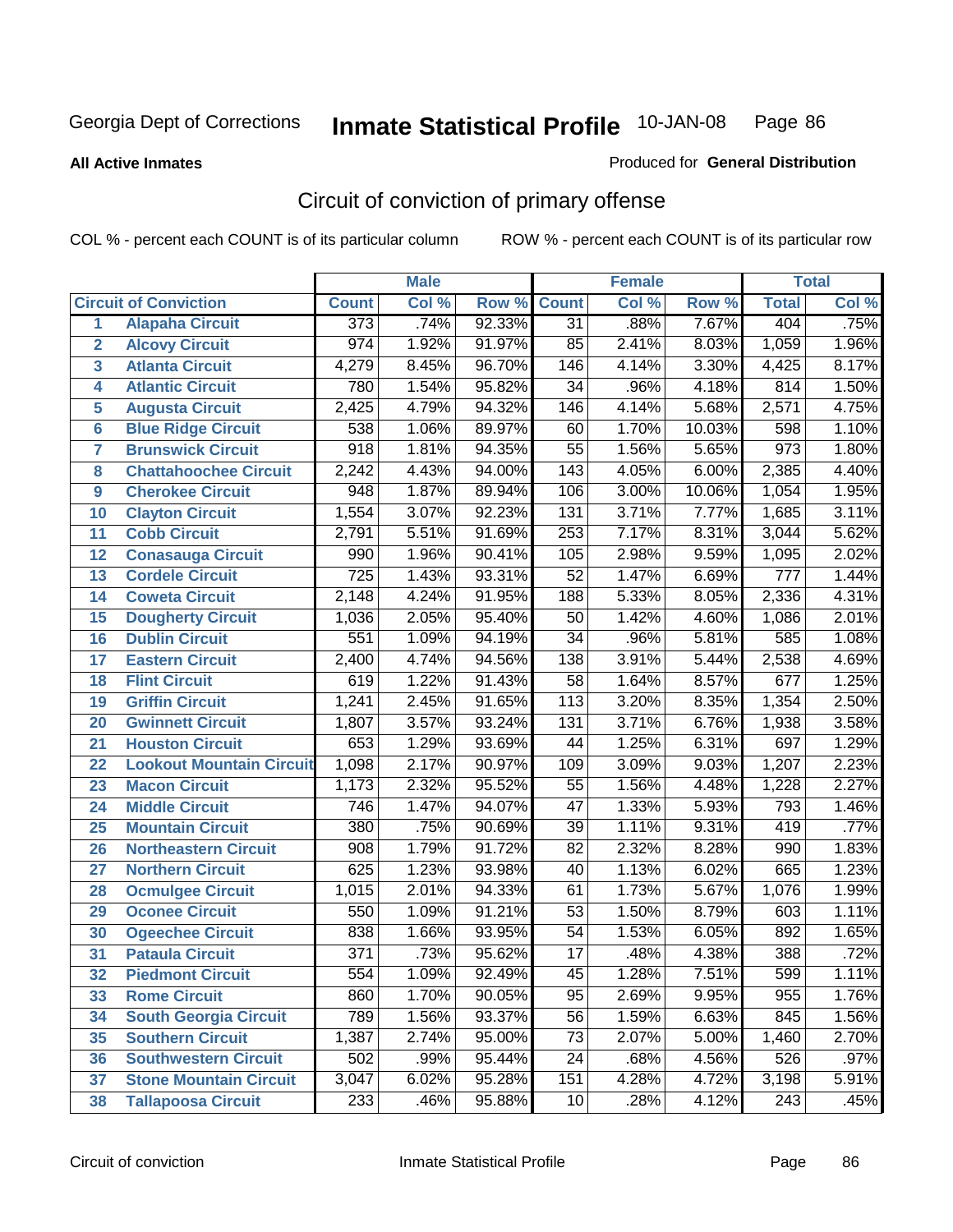**All Active Inmates**

#### Produced for **General Distribution**

# Circuit of conviction of primary offense

|    |                              |              | <b>Male</b> |        |              | <b>Female</b> |          |              | <b>Total</b> |
|----|------------------------------|--------------|-------------|--------|--------------|---------------|----------|--------------|--------------|
|    | <b>Circuit of Conviction</b> | <b>Count</b> | Col %       | Row %  | <b>Count</b> | Col %         | Row %    | <b>Total</b> | Col %        |
| 39 | <b>Tifton Circuit</b>        | 598          | 1.18%       | 95.83% | 26           | .74%          | 4.17%    | 624          | 1.15%        |
| 40 | <b>Toombs Circuit</b>        | 407          | .80%        | 96.67% | 14           | .40%          | 3.33%    | 421          | .78%         |
| 41 | <b>Waycross Circuit</b>      | 824          | 1.63%       | 94.39% | 49           | 1.39%         | 5.61%    | 873          | 1.61%        |
| 42 | <b>Western Circuit</b>       | 524          | 1.04%       | 94.93% | 28           | .79%          | 5.07%    | 552          | 1.02%        |
| 43 | <b>Rockdale Circuit</b>      | 468          | .92%        | 93.98% | 30           | .85%          | 6.02%    | 498          | .92%         |
| 44 | <b>Douglas Circuit</b>       | 1,103        | 2.18%       | 90.04% | 122          | 3.46%         | $9.96\%$ | 1,225        | 2.26%        |
| 45 | <b>Appalachian Circuit</b>   | 320          | .63%        | 91.17% | 31           | .88%          | 8.83%    | 351          | .65%         |
| 46 | <b>Enotah Circuit</b>        | 321          | .63%        | 91.19% | 31           | .88%          | 8.81%    | 352          | .65%         |
| 47 | <b>Bell-Forsyth Circuit</b>  | 318          | .63%        | 88.33% | 42           | 1.19%         | 11.67%   | 360          | .66%         |
| 48 | <b>Towaliga Circuit</b>      | 422          | .83%        | 93.99% | 27           | .77%          | 6.01%    | 449          | .83%         |
| 49 | <b>Paulding Circuit</b>      | 243          | .48%        | 94.19% | 15           | .43%          | 5.81%    | 258          | .48%         |
|    | <b>Total Rported</b>         | 50,616       | 100%        | 93.48% | 3,529        | 100%          | 6.52%    | 54,145       | 100%         |

| тео          | - -<br>Ωı<br>ສວ | 16    | 44     |
|--------------|-----------------|-------|--------|
| <b>Total</b> | 50 711          | 3,545 | 54,256 |

| M, | $+1 - - + -$<br>annu -<br>uu | ∶obb<br>- - - - - | .<br>чна<br>- --------- |
|----|------------------------------|-------------------|-------------------------|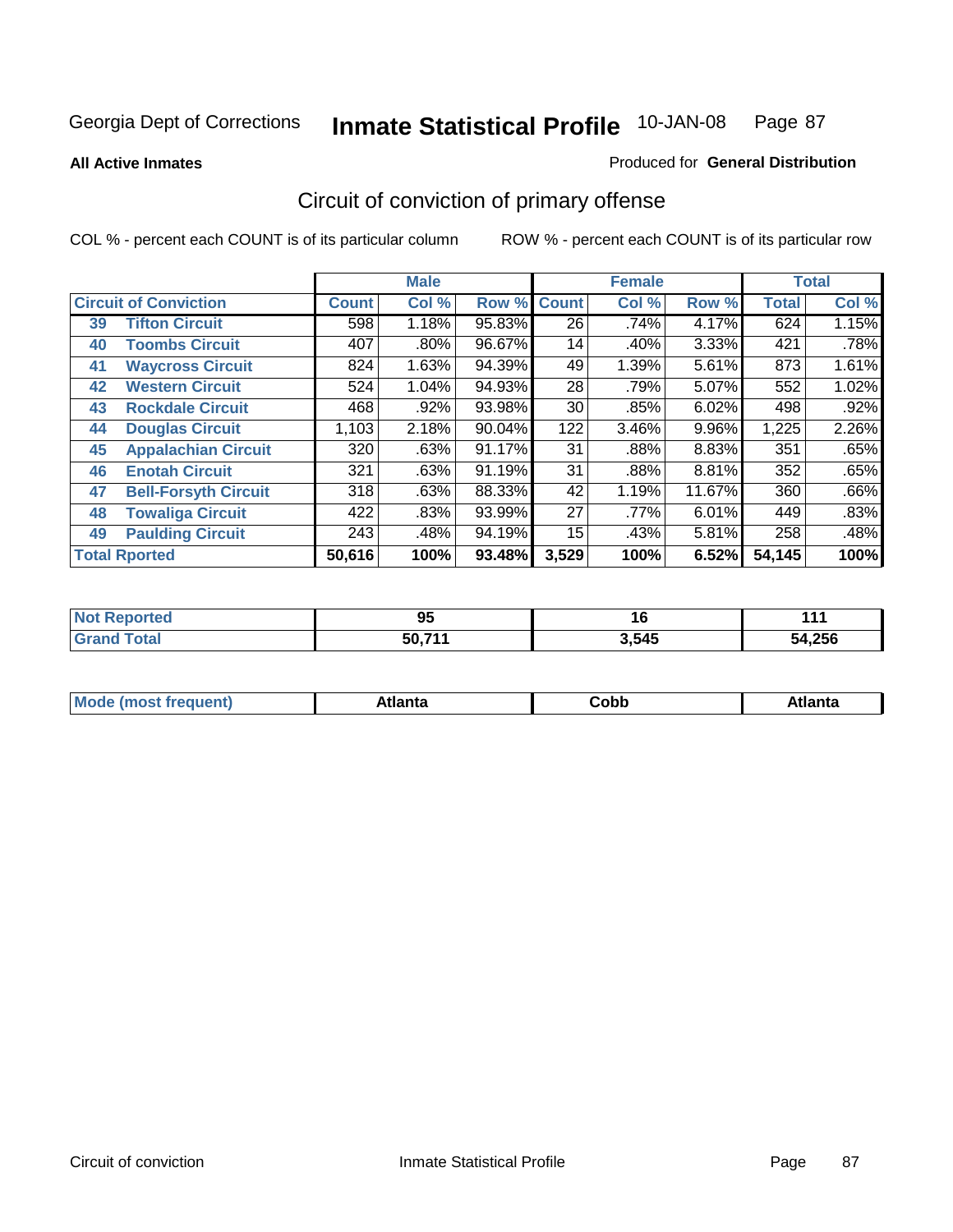### **All Active Inmates**

### Produced for **General Distribution**

## Years served (jail + prison) in this incarceration

|                              |                  | <b>Male</b> |         |                  | <b>Female</b> |       |                  | <b>Total</b> |
|------------------------------|------------------|-------------|---------|------------------|---------------|-------|------------------|--------------|
| <b>Years Served</b>          | <b>Count</b>     | Col %       | Row %   | <b>Count</b>     | Col %         | Row % | <b>Total</b>     | Col%         |
| Less than one year           | 9,374            | 18.75%      | 90.09%  | 1,031            | 29.42%        | 9.91% | 10,405           | 19.45%       |
| 1 to 1.99 years              | 10,625           | 21.25%      | 91.17%  | 1,029            | 29.36%        | 8.83% | 11,654           | 21.78%       |
| 2 to 2.99 years              | 6,820            | 13.64%      | 93.63%  | 464              | 13.24%        | 6.37% | 7,284            | 13.61%       |
| $3$ to 3.99 years            | 4,006            | 8.01%       | 94.62%  | $\overline{228}$ | 6.50%         | 5.38% | 4,234            | 7.91%        |
| 4 to 4.99 years              | 2,918            | 5.84%       | 95.86%  | 126              | 3.59%         | 4.14% | 3,044            | 5.69%        |
| 5 to 5.99 years              | 2,236            | 4.47%       | 95.15%  | 114              | 3.25%         | 4.85% | 2,350            | 4.39%        |
| 6 to 6.99 years              | 2,042            | 4.08%       | 96.14%  | $\overline{82}$  | 2.34%         | 3.86% | 2,124            | 3.97%        |
| $\overline{7}$ to 7.99 years | 1,657            | 3.31%       | 95.73%  | 74               | 2.11%         | 4.27% | 1,731            | 3.24%        |
| 8 to 8.99 years              | 1,543            | 3.09%       | 95.66%  | $\overline{70}$  | 2.00%         | 4.34% | 1,613            | 3.01%        |
| 9 to 9.99 years              | 1,542            | 3.08%       | 96.07%  | 63               | 1.80%         | 3.93% | 1,605            | 3.00%        |
| 10 to 10.99 years            | 1,112            | 2.22%       | 96.44%  | 41               | 1.17%         | 3.56% | 1,153            | 2.16%        |
| 11 to 11.99 years            | 958              | 1.92%       | 97.76%  | $\overline{22}$  | 0.63%         | 2.24% | 980              | 1.83%        |
| 12 to 12.99 years            | 795              | 1.59%       | 96.60%  | $\overline{28}$  | 0.80%         | 3.40% | 823              | 1.54%        |
| 13 to 13.99 years            | 690              | 1.38%       | 96.37%  | $\overline{26}$  | 0.74%         | 3.63% | $\overline{716}$ | 1.34%        |
| 14 to 14.99 years            | 697              | 1.39%       | 96.14%  | $\overline{28}$  | 0.80%         | 3.86% | $\overline{725}$ | 1.36%        |
| 15 to 15.99 years            | 453              | 0.91%       | 96.59%  | $\overline{16}$  | 0.46%         | 3.41% | 469              | 0.88%        |
| 16 to 16.99 years            | 446              | 0.89%       | 96.96%  | 14               | 0.40%         | 3.04% | 460              | 0.86%        |
| 17 to 17.99 years            | $\overline{378}$ | 0.76%       | 96.18%  | $\overline{15}$  | 0.43%         | 3.82% | 393              | 0.73%        |
| 18 to 18.99 years            | 287              | 0.57%       | 97.95%  | $\overline{6}$   | 0.17%         | 2.05% | 293              | 0.55%        |
| 19 to 19.99 years            | $\overline{271}$ | 0.54%       | 96.79%  | $\overline{9}$   | 0.26%         | 3.21% | 280              | 0.52%        |
| 20 to 20.99 years            | $\overline{212}$ | 0.42%       | 97.70%  | $\overline{5}$   | 0.14%         | 2.30% | $\overline{217}$ | 0.41%        |
| 21 to 21.99 years            | 154              | 0.31%       | 99.35%  | 1                | 0.03%         | 0.65% | 155              | 0.29%        |
| 22 to 22.99 years            | 147              | 0.29%       | 98.66%  | $\overline{2}$   | 0.06%         | 1.34% | 149              | 0.28%        |
| 23 to 23.99 years            | 120              | 0.24%       | 96.00%  | $\overline{5}$   | 0.14%         | 4.00% | $\overline{125}$ | 0.23%        |
| 24 to 24.99 years            | 86               | 0.17%       | 98.85%  | 1                | 0.03%         | 1.15% | 87               | 0.16%        |
| 25 to 25.99 years            | 68               | 0.14%       | 98.55%  | $\mathbf{1}$     | 0.03%         | 1.45% | 69               | 0.13%        |
| 26 to 26.99 years            | 74               | 0.15%       | 98.67%  | 1                | 0.03%         | 1.33% | $\overline{75}$  | 0.14%        |
| 27 to 27.99 years            | 62               | 0.12%       | 98.41%  | 1                | 0.03%         | 1.59% | 63               | 0.12%        |
| 28 to 28.99 years            | $\overline{42}$  | 0.08%       | 100.00% |                  |               |       | $\overline{42}$  | 0.08%        |
| 29 to 29.99 years            | 43               | 0.09%       | 97.73%  | $\mathbf{1}$     | 0.03%         | 2.27% | 44               | 0.08%        |
| Thirty + years               | 138              | 0.28%       | 99.28%  | $\mathbf{1}$     | 0.03%         | 0.72% | 139              | 0.26%        |
| <b>Total Reported</b>        | 49,996           | 100%        | 93.45%  | 3,505            | 100%          | 6.55% | 53,501           | 100%         |

| rtea | 74E<br>10 | 40    | ---<br>755  |
|------|-----------|-------|-------------|
|      | 50.71'    | 3.545 | 4,256<br>ΛØ |

| Mean<br>(average)       | 4.85               | 3.09               | 4.74          |
|-------------------------|--------------------|--------------------|---------------|
| Median (middle)         | 2.69               | 1.65               | 2.59          |
| Mode<br>(most frequent) | Less than one year | Less than one year | Less than one |
|                         |                    |                    | vear          |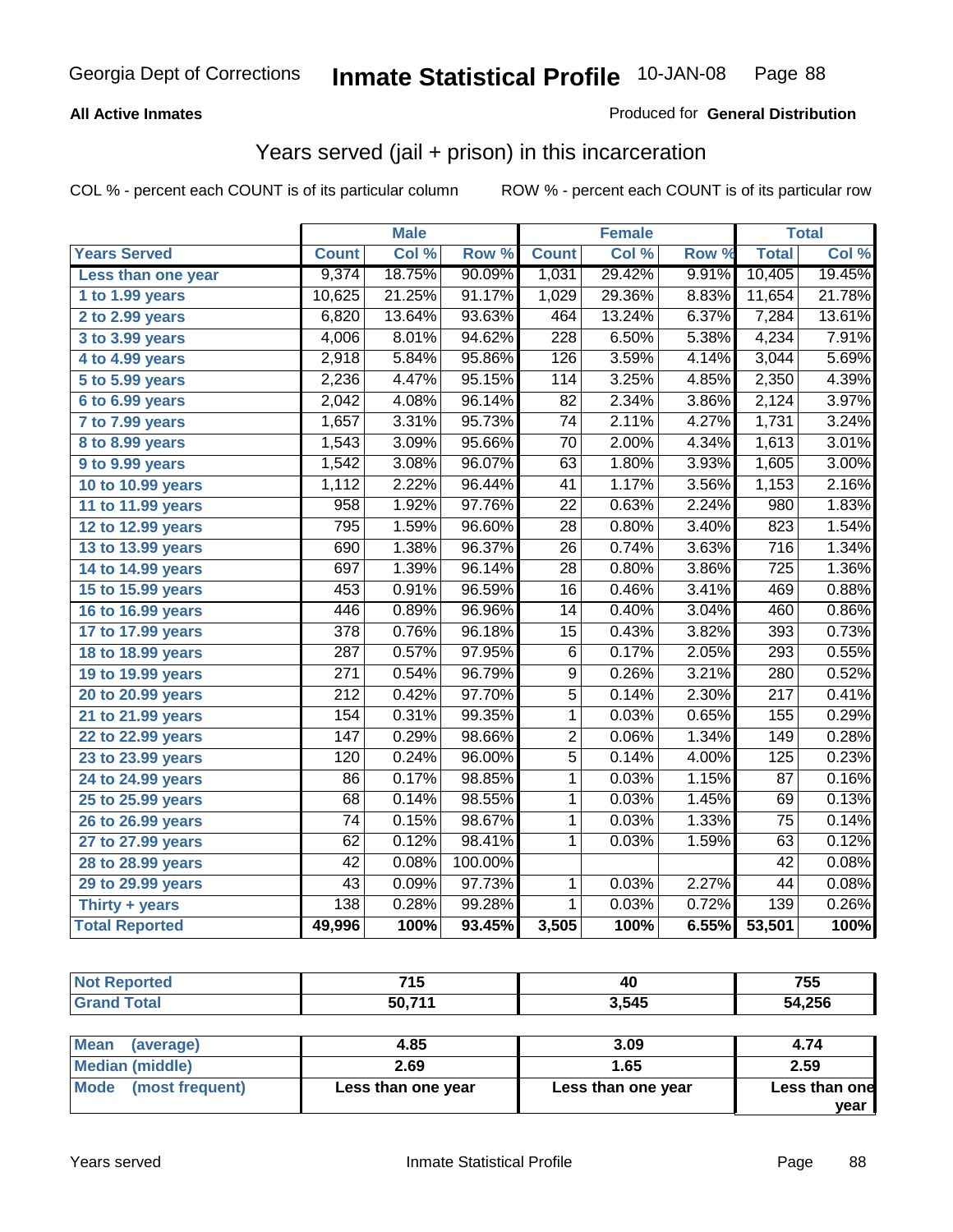#### **All Active Inmates**

Produced for **General Distribution**

### Results of most recent HIV tests

|                         |              | <b>Male</b> |           |              | <b>Female</b> |          |              | Total  |
|-------------------------|--------------|-------------|-----------|--------------|---------------|----------|--------------|--------|
| <b>HIV Test Results</b> | <b>Count</b> | Col %       | Row %     | <b>Count</b> | Col %         | Row %    | <b>Total</b> | Col %  |
| <b>Positive</b>         | 882          | 1.78%       | $90.93\%$ | 88           | $2.56\%$      | $9.07\%$ | 970          | 1.83%  |
| <b>Negative</b>         | 48,753       | $98.20\%$   | 93.58%    | 3,343        | 97.41%        | 6.42%    | 52,096       | 98.15% |
| <b>Indeterminate</b>    | 9            | 0.02%       | $90.00\%$ |              | 0.03%         | 10.00%   | 10           | 0.02%  |
| <b>Refused</b>          |              | $0.01\%$    | 100.00%   |              |               |          |              | 0.01%  |
| <b>Total Reported</b>   | 49,645       | 100%        | 93.53%    | 3,432        | 100%          | 6.47%    | 53,077       | 100.0% |

| <b>Not</b><br>Reported       | ,066   | 1 4 O<br>. | 179    |
|------------------------------|--------|------------|--------|
| <b>Total</b><br><b>Grand</b> | 50,711 | 3,545      | 54,256 |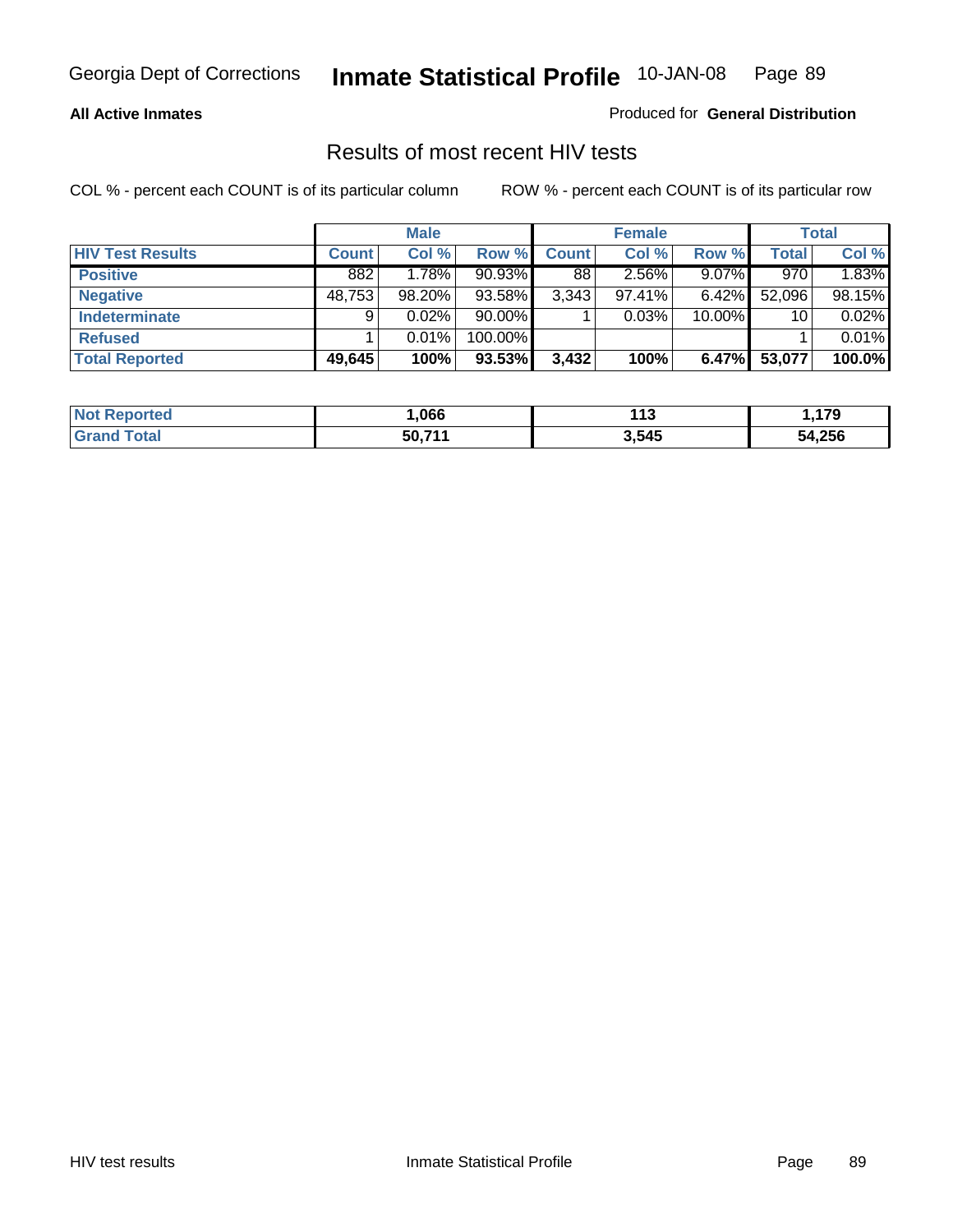#### **All Active Inmates**

### Produced for **General Distribution**

### Results of most recent tuberculosis test

|                                  |                 | <b>Male</b> |         |              | <b>Female</b> |          |              | Total  |
|----------------------------------|-----------------|-------------|---------|--------------|---------------|----------|--------------|--------|
| <b>Tuberculosis Test Results</b> | <b>Count</b>    | Col %       | Row %   | <b>Count</b> | Col %         | Row %    | <b>Total</b> | Col %  |
| <b>Positive on current test</b>  | 3,273           | 6.59%       | 98.17%  | 61           | 1.77%         | 1.83%    | 3,334        | 6.28%  |
| <b>Positive on previous test</b> | 5.734           | 11.55%      | 96.10%  | 233          | $6.77\%$      | $3.90\%$ | 5.967        | 11.24% |
| <b>Negative</b>                  | 40,610          | 81.83%      | 92.80%  | 3.149        | $91.46\%$     | 7.20%    | 43,759       | 82.45% |
| <b>Refused</b>                   | 12 <sup>2</sup> | $0.02\%$    | 100.00% |              |               |          | 12           | 0.02%  |
| <b>Total Reported</b>            | 49,629          | 100%        | 93.51%  | 3,443        | 100%          | 6.49%    | 53,072       | 100%   |

| <b>Not Reported</b>   | .082   | 102<br>$-$ | .184   |
|-----------------------|--------|------------|--------|
| <b>Grand</b><br>Total | 50,711 | 3,545      | 54,256 |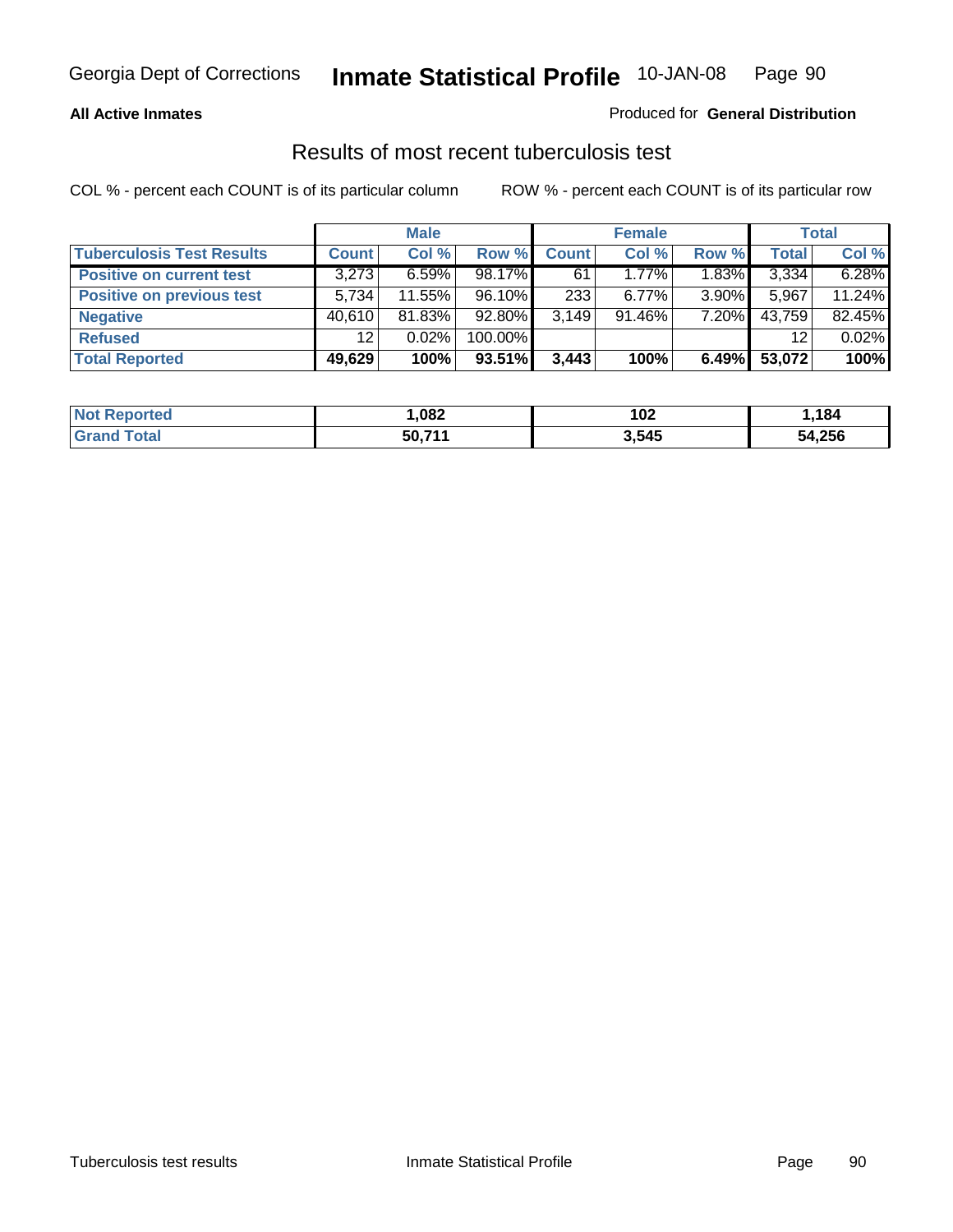### **All Active Inmates**

Produced for **General Distribution**

### Results of most recent syphilis test

|                                 |        | <b>Male</b> |           |              | <b>Female</b> |           |        | Total  |
|---------------------------------|--------|-------------|-----------|--------------|---------------|-----------|--------|--------|
| <b>Syphilis Test Results</b>    | Count  | Col %       | Row %     | <b>Count</b> | Col %         | Row %     | Total  | Col %  |
| <b>Positive on current test</b> | 886    | $1.81\%$    | 86.78%    | 135          | 3.93%         | $13.22\%$ | 1,021  | 1.95%  |
| <b>Negative</b>                 | 48.066 | 98.19%      | 93.58%    | 3,297        | 96.07%        | $6.42\%$  | 51,363 | 98.05% |
| <b>Total Reported</b>           | 48,952 | 100%        | $93.45\%$ | 3,432        | 100%          | $6.55\%$  | 52,384 | 100%   |

| <b>Not Reported</b> | 759, ا | 44C<br>. I J | 1,872  |
|---------------------|--------|--------------|--------|
| <b>Grand Total</b>  | 50,711 | 3,545        | 54,256 |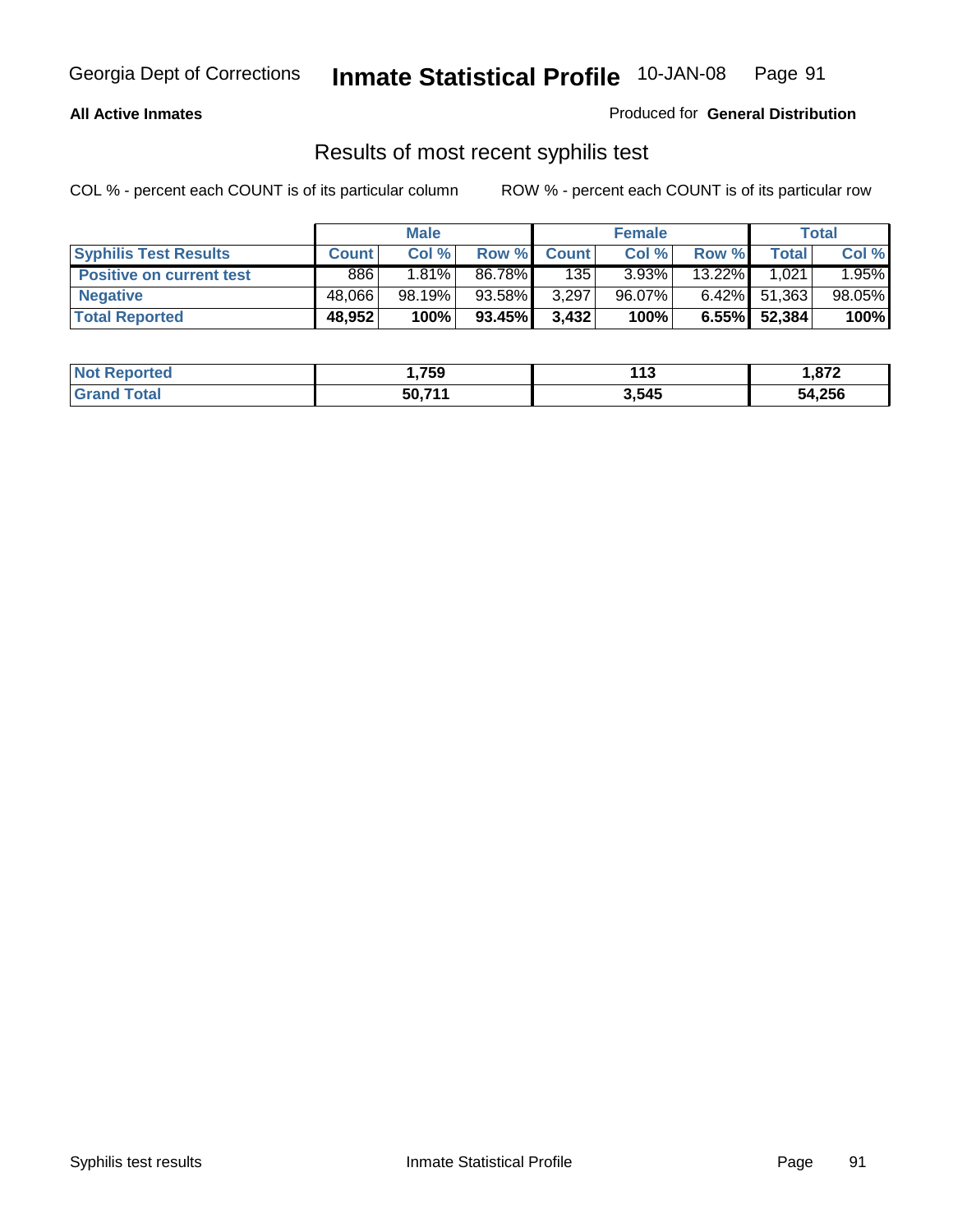### **All Active Inmates**

Produced for **General Distribution**

### Results of most recent Hepatitis-C test

|                                 |              | <b>Male</b> |        |              | <b>Female</b> |          |                  | Total  |
|---------------------------------|--------------|-------------|--------|--------------|---------------|----------|------------------|--------|
| <b>Hepatitis-C Test Results</b> | <b>Count</b> | Col %       | Row %I | <b>Count</b> | Col %         | Row %    | $\tau$ otal      | Col %  |
| <b>Positive on current test</b> | 180          | 54.38%      | 97.30% |              | $62.50\%$     | $2.70\%$ | 185              | 54.57% |
| <b>Negative</b>                 | 151          | 45.62%      | 98.05% |              | 37.50%        | $1.95\%$ | 154 <sub>1</sub> | 45.43% |
| <b>Total Reported</b>           | 331          | 100%        | 97.64% |              | 100%          | 2.36%    | 339              | 100%   |

| <b>Not Reported</b> | 50,380 | 3,537 | 53,917 |
|---------------------|--------|-------|--------|
| Grand Total         | 50,711 | 3,545 | 54,256 |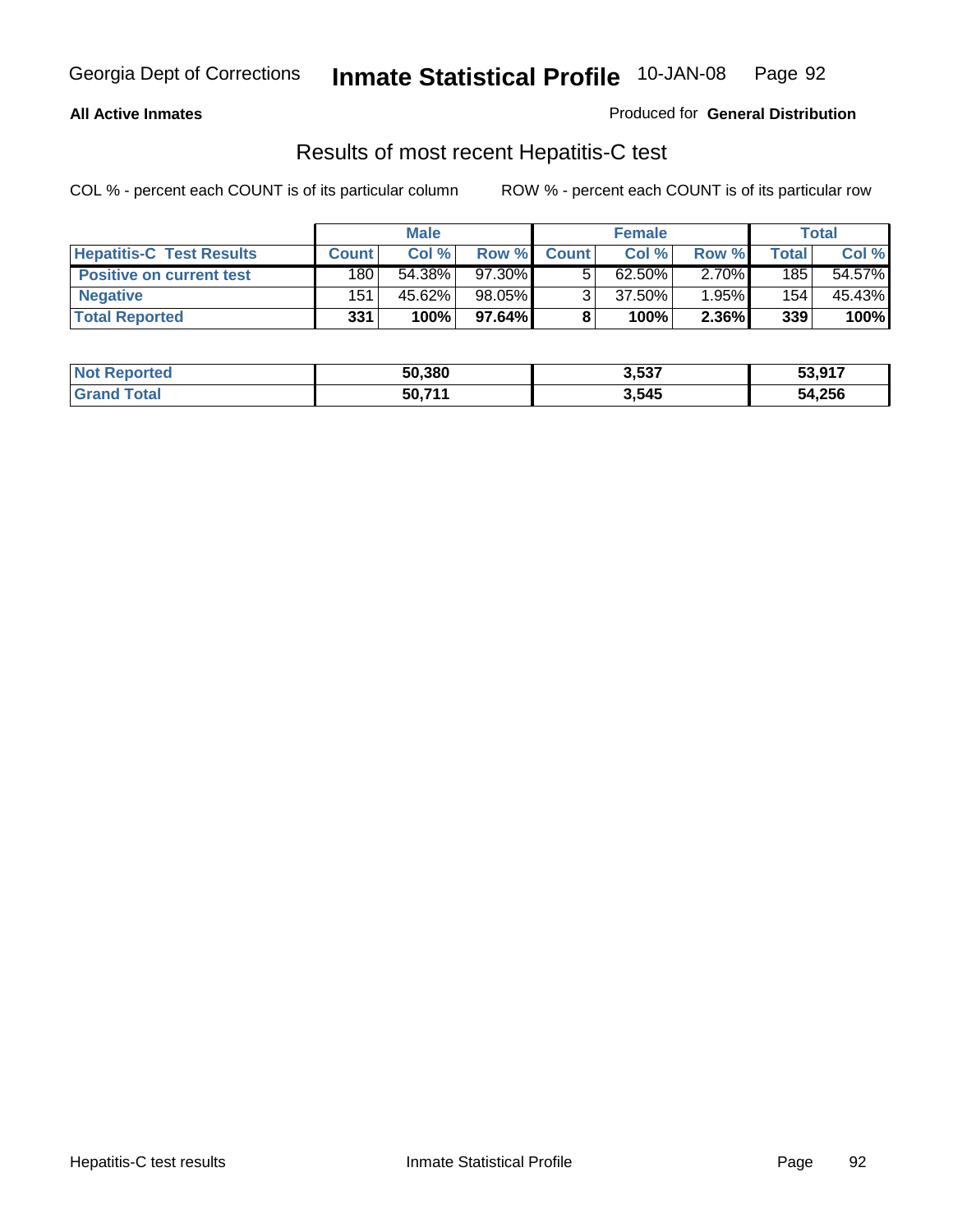### **All Active Inmates**

#### Produced for **General Distribution**

### Results of most recent pregnancy test

|                                 |              | <b>Male</b> |          |              | <b>Female</b> |         |              | <b>Total</b> |
|---------------------------------|--------------|-------------|----------|--------------|---------------|---------|--------------|--------------|
| <b>Pregnancy Test Results</b>   | <b>Count</b> | Col%        | Row %    | <b>Count</b> | Col %         | Row %   | <b>Total</b> | Col %        |
| <b>Positive on current test</b> |              |             |          | 64           | $1.93\%$      | 100.00% | 64           | 1.93%        |
| <b>Negative</b>                 |              |             |          | 3.255        | 98.07%        | 100.00% | 3,255        | 98.07%       |
| <b>Total Reported</b>           |              | %           | $0.00\%$ | 3,319        | 100%          | 100.00% | 3,319        | 100%         |

| <b>Not Reported</b> | 50,711 | 226   | 50,937 |
|---------------------|--------|-------|--------|
| <b>Grand Total</b>  | 50.711 | 3,545 | 54,256 |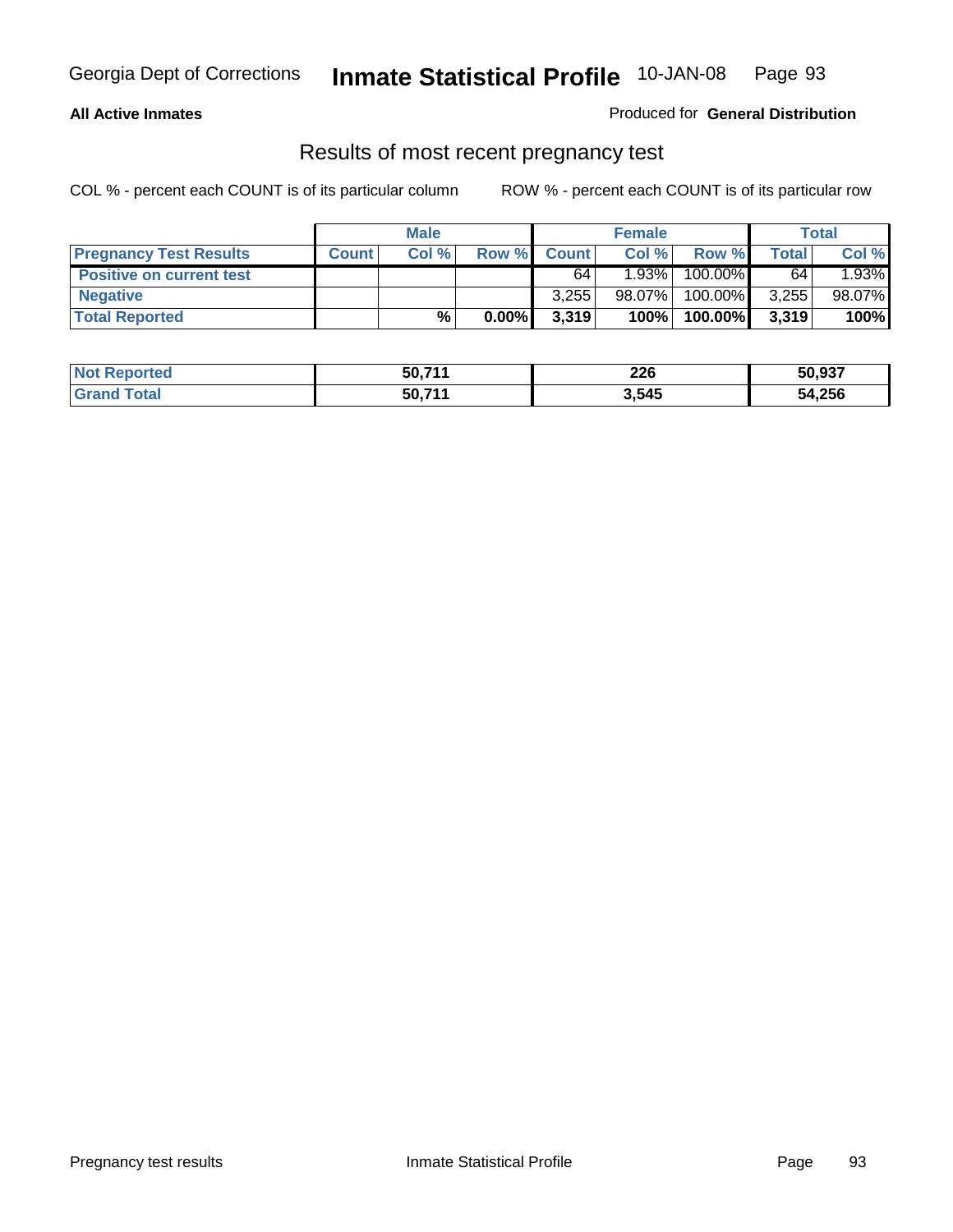### **All Active Inmates**

#### Produced for **General Distribution**

### Results of most recent diabetes test

|                                 | <b>Male</b>     |         |         | <b>Female</b> |            |          | Total |         |
|---------------------------------|-----------------|---------|---------|---------------|------------|----------|-------|---------|
| <b>Diabetes Test Results</b>    | <b>Count</b>    | Col %   | Row %   | <b>Count</b>  | Col %      | Row %I   | Total | Col %   |
| <b>Positive on current test</b> | 72 <sub>1</sub> | 100.00% | 98.63%I |               | $100.00\%$ | $1.37\%$ | 731   | 100.00% |
| <b>Total Reported</b>           | 72 <sub>1</sub> | 100%    | 98.63%  |               | 100%       | 1.37%    | 73    | 100%    |

| <b>Not R</b><br><b>Reported</b> | 50.639 | 3,544 | 54,183 |
|---------------------------------|--------|-------|--------|
| Total<br>Gran                   | 50,711 | 3,545 | 54,256 |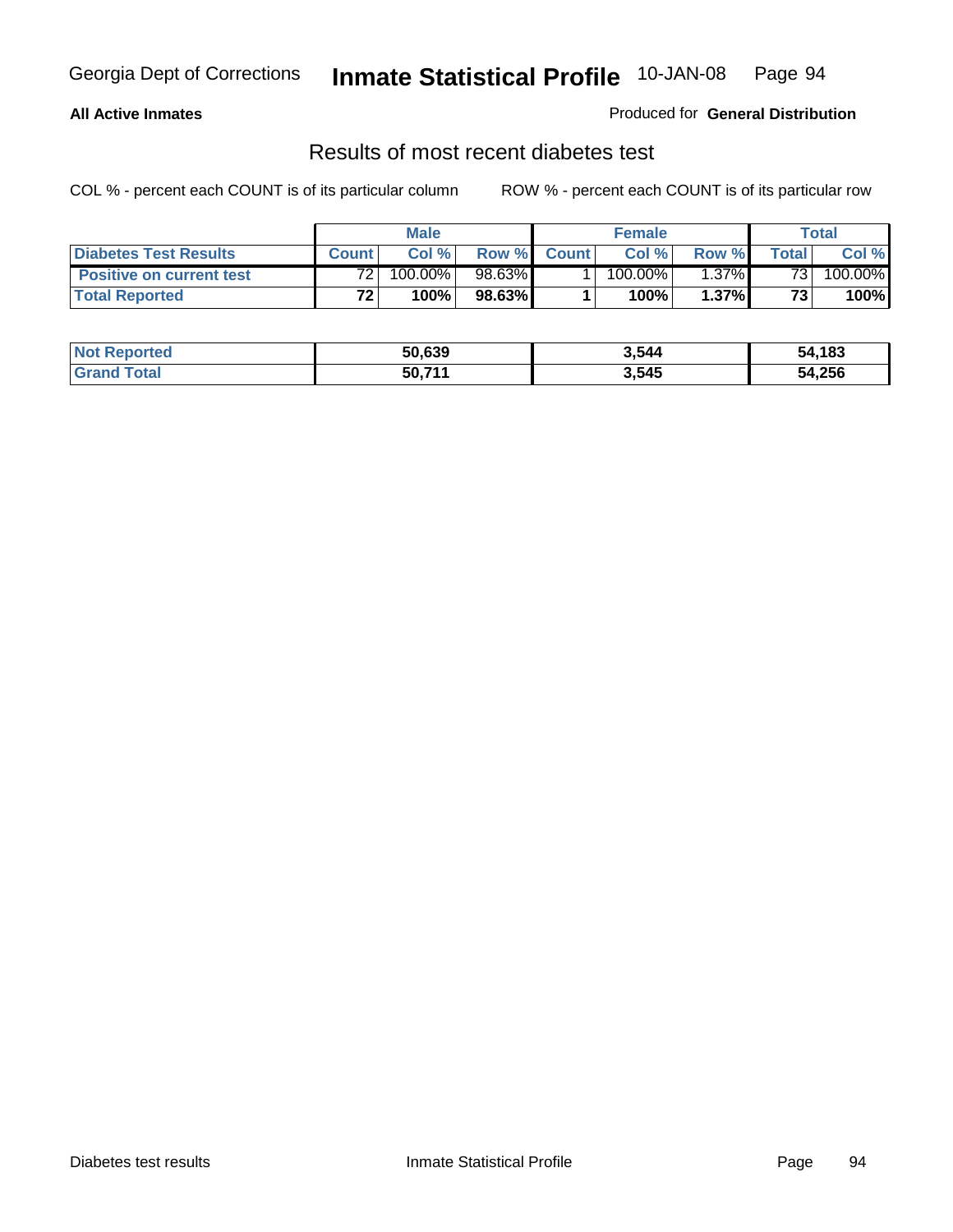### **All Active Inmates**

### Produced for **General Distribution**

### Results of most recent hypertension test

|                                  | <b>Male</b>  |        |         | <b>Female</b> |         |          | <b>Total</b> |        |
|----------------------------------|--------------|--------|---------|---------------|---------|----------|--------------|--------|
| <b>Hypertension Test Results</b> | <b>Count</b> | Col %  | Row %   | <b>Count</b>  | Col%    | Row %    | Total        | Col %  |
| <b>Positive on current test</b>  | 341          | 97.99% | 98.84%  |               | 100.00% | $1.16\%$ | 345          | 98.01% |
| <b>Negative</b>                  |              | 2.01%  | 100.00% |               |         |          |              | .99%   |
| <b>Total Reported</b>            | 348          | 100%   | 98.86%  |               | 100%    | 1.14%    | 352          | 100%   |

| <b>Not Reported</b> | 50,363 | 3,541 | 53,904 |
|---------------------|--------|-------|--------|
| <b>Grand Total</b>  | 50,711 | 3,545 | 54,256 |